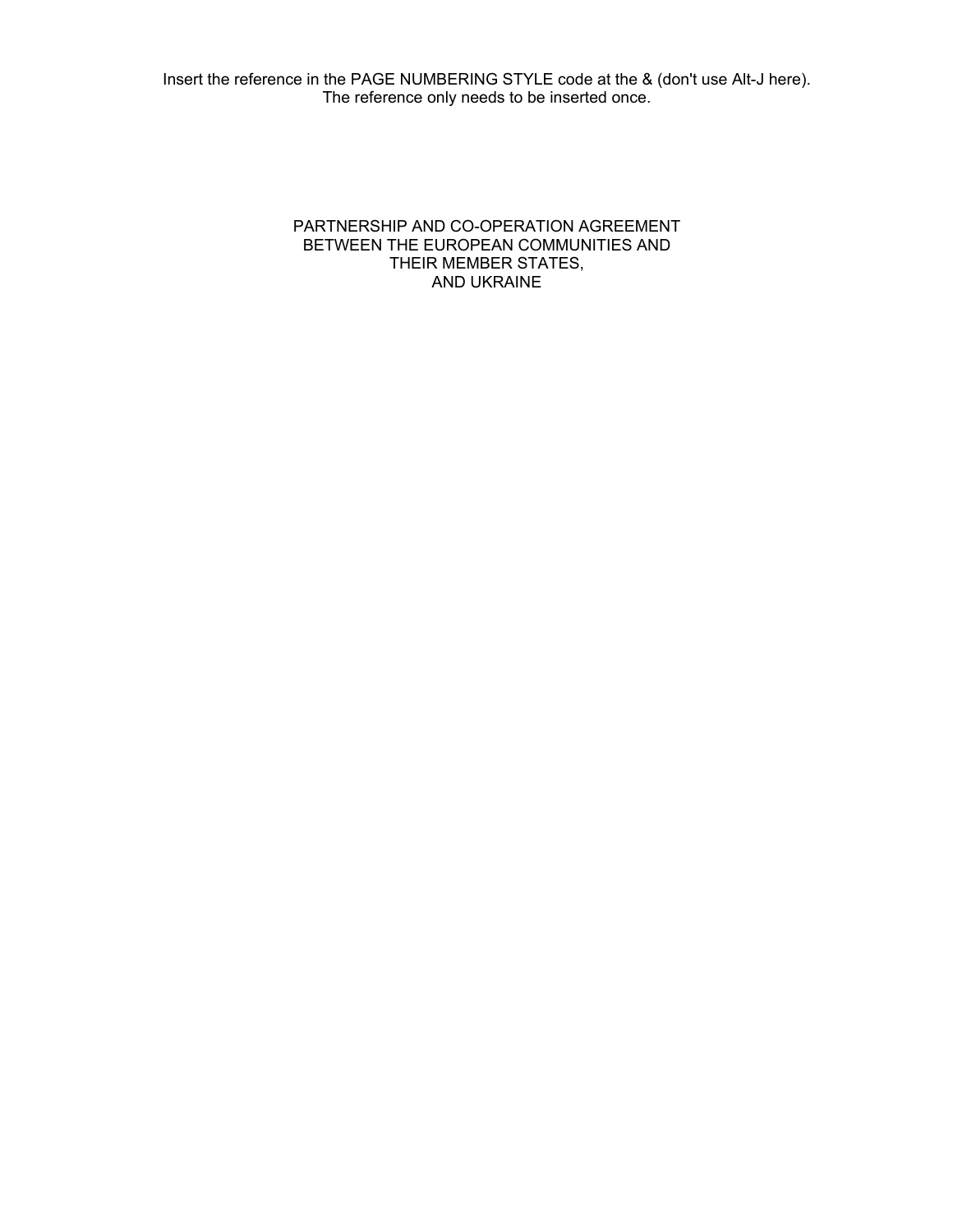### PARTNERSHIP AND CO-OPERATION AGREEMENT

establishing a partnership between the European Communities and their Member States, of the one part, and Ukraine, of the other part.

THE KINGDOM OF BELGIUM,

THE KINGDOM OF DENMARK,

THE FEDERAL REPUBLIC OF GERMANY,

THE HELLENIC REPUBLIC,

THE KINGDOM OF SPAIN,

THE FRENCH REPUBLIC,

IRELAND,

THE ITALIAN REPUBLIC,

THE GRAND DUCHY OF LUXEMBOURG,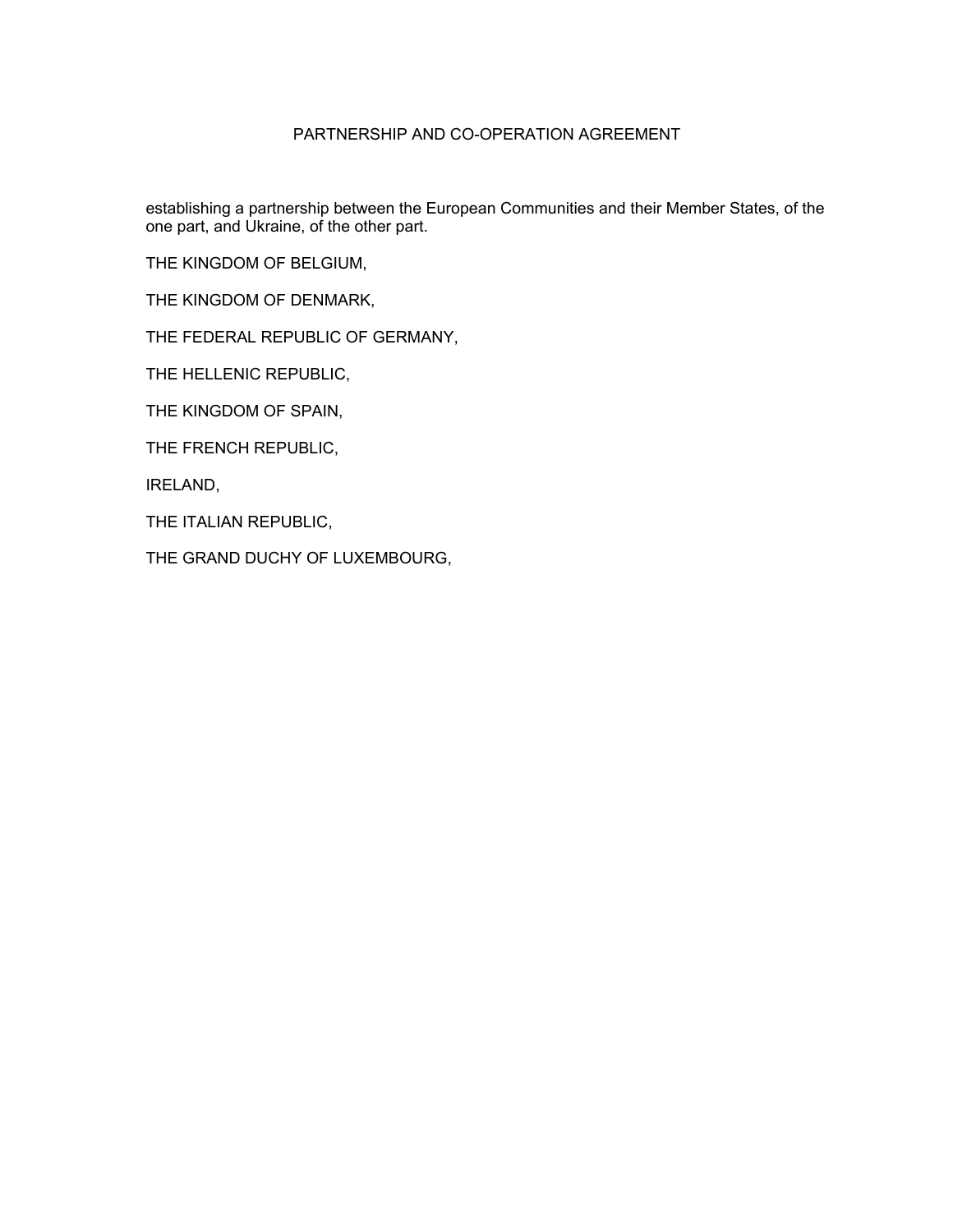THE KINGDOM OF THE NETHERLANDS,

THE PORTUGUESE REPUBLIC,

THE UNITED KINGDOM OF GREAT BRITAIN AND NORTHERN IRELAND,

Contracting Parties to the Treaty establishing the European Community, the Treaty establishing the European Coal and Steel Community, and the Treaty establishing the European Atomic Energy Community,

hereinafter referred to as "Member States", and

THE EUROPEAN COMMUNITY, THE EUROPEAN COAL AND STEEL COMMUNITY AND THE EUROPEAN ATOMIC ENERGY COMMUNITY,

> hereinafter referred to as "the Community", of the one part,

and UKRAINE,

of the other part,

TAKING ACCOUNT of the wish of the Parties to establish close relations building upon the existing historical links between them;

CONSIDERING the importance of developing co-operative links between the Community, its Member States and Ukraine and the common values that they share;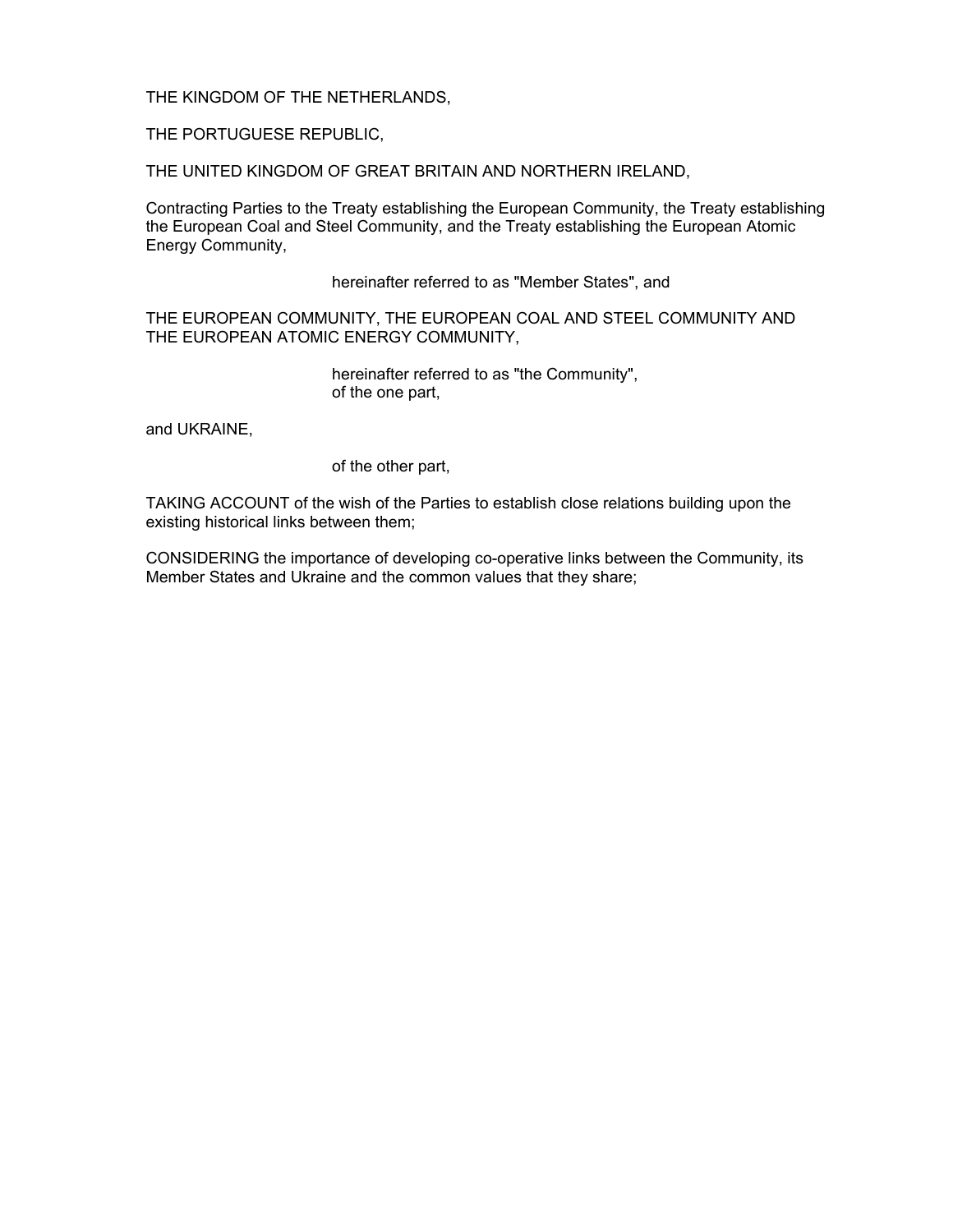RECOGNISING that the Community and Ukraine wish to strengthen these links and to establish partnership and co-operation which would strengthen and widen the relations established in the past in particular by the Agreement between the European Economic Community and the European Atomic Energy Community and the Union of Soviet Socialist Republics on Trade and Commercial and Economic Co-operation, signed on 18 December 1989;

CONSIDERING the commitment of the Community and its Member States and of Ukraine to strengthening the political and economic freedoms which constitute the very basis of the partnership;

CONSIDERING the commitment of the Parties to promote international peace and security as well as the peaceful settlement of disputes and to co-operate to this end in the framework of the United Nations and the Conference on Security and Co-operation in Europe;

CONSIDERING the firm commitment of the Community and its Member States and of Ukraine to the full implementation of all principles and provisions contained in the Final Act of the Conference on Security and Co-operation in Europe (CSCE), the concluding documents of the Madrid and Vienna follow up meetings, the document of the CSCE Bonn Conference on Economic Co-operation, the Charter of Paris for a New Europe and the CSCE Helsinki Document 1992, "the Challenges of Change";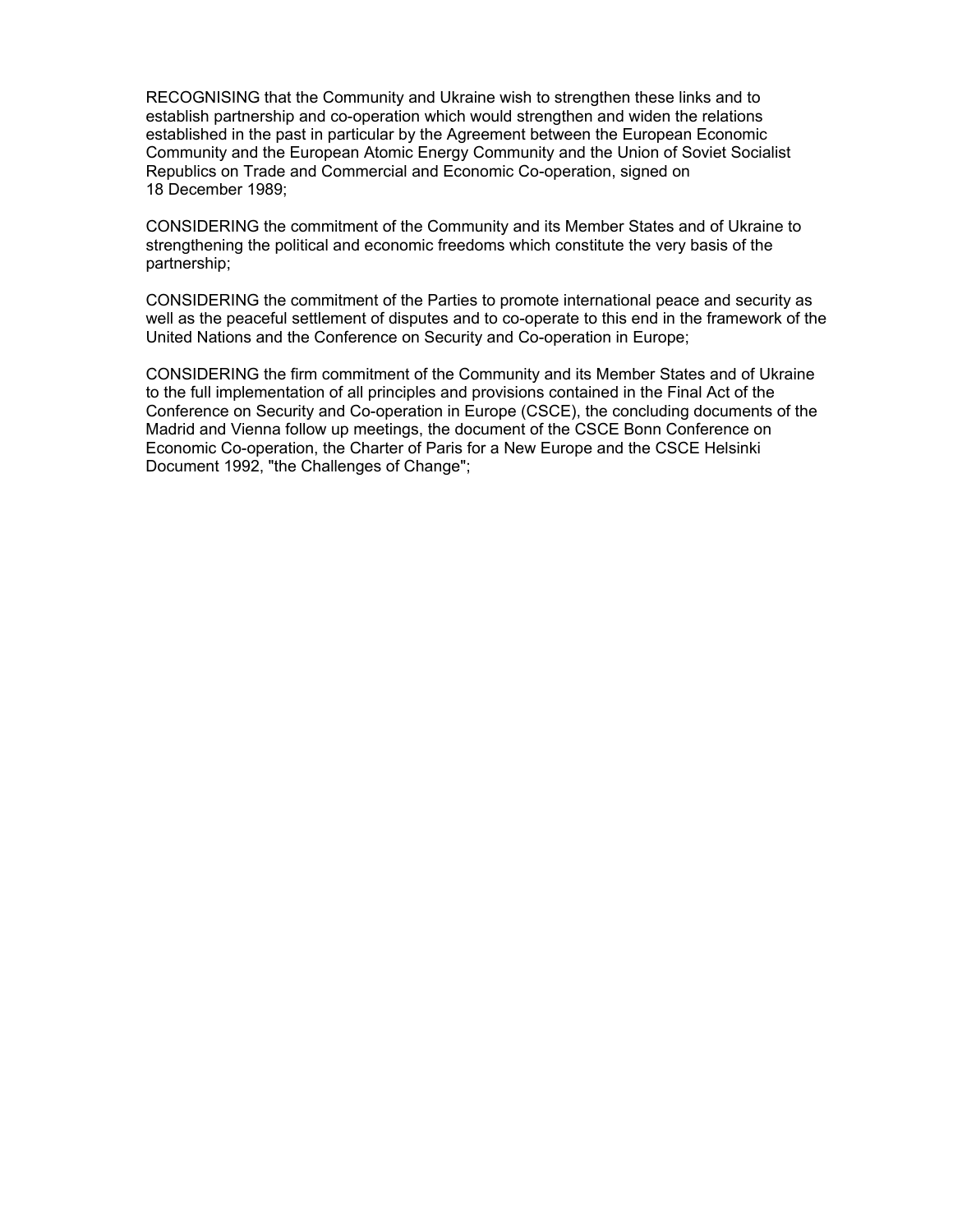RECOGNISING in that context that support of independence, sovereignty and territorial integrity of Ukraine will contribute to safeguarding of peace and stability in the region of Central and Eastern Europe and on the European Continent as a whole;

CONFIRMING the attachment of the Community and its Member States and of Ukraine to the European Energy Charter and to the Declaration of the Lucerne Conference, April 1993;

CONVINCED of the paramount importance of the rule of law and respect for human rights, particularly those of minorities, the establishment of a multiparty system with free and democratic elections and economic liberalisation aimed at setting up a market economy;

BELIEVING that there is a necessary connection between full implementation of partnership on the one hand, and continuation of the actual accomplishment of Ukraine's political, economic and legal reforms on the other hand, as well as the introduction of the factors necessary for co-operation, notably in the light of the conclusions of the CSCE Bonn Conference;

DESIROUS of encouraging the process of regional co-operation in the areas covered by this agreement with the neighbouring countries in order to promote the prosperity and stability of the region;

DESIROUS of establishing and developing regular political dialogue on bilateral and international issues of mutual interest;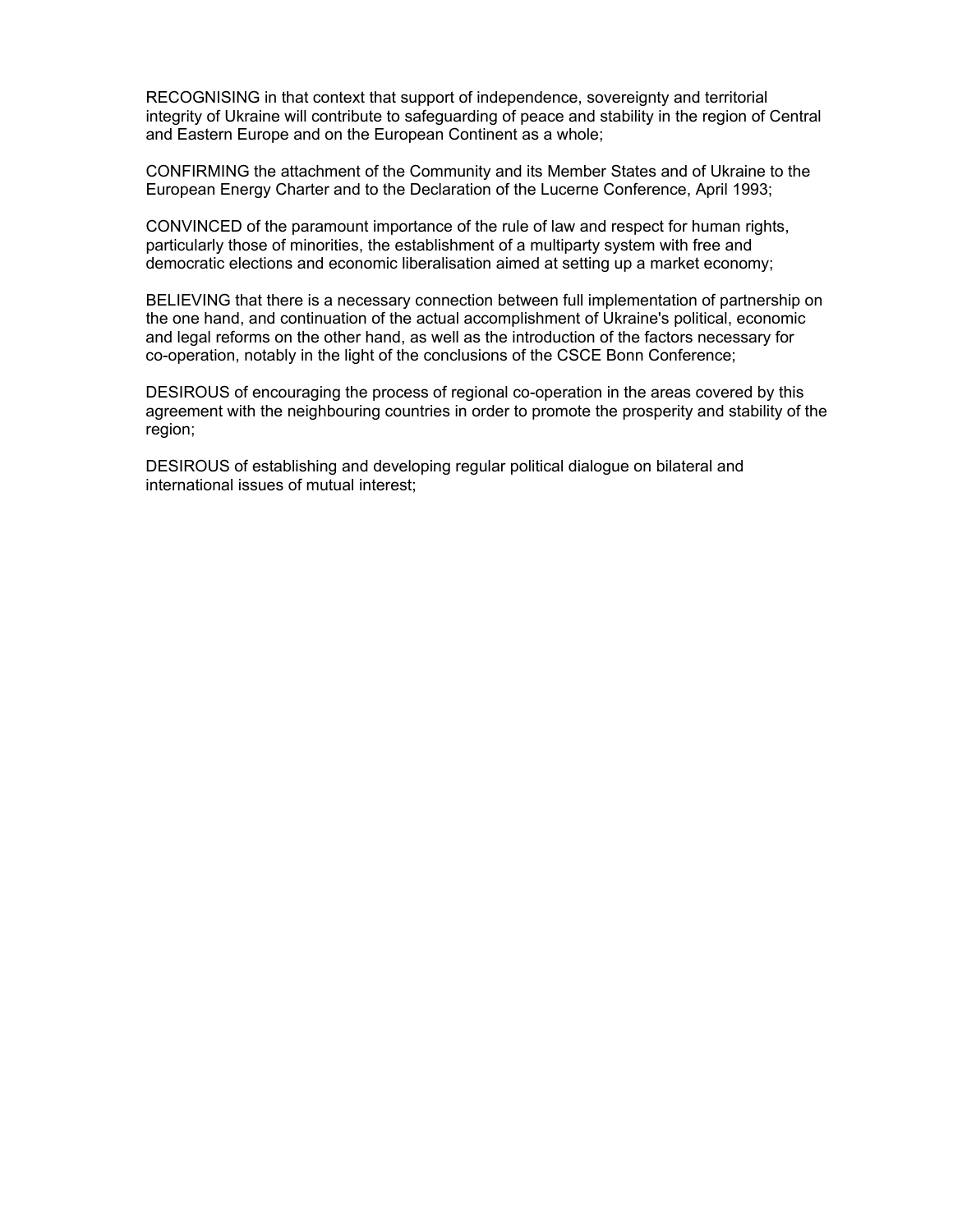RECOGNISING AND SUPPORTING the wish of Ukraine to establish close co-operation with European institutions;

TAKING ACCOUNT of the Community's willingness to develop economic co-operation and provide technical assistance, as appropriate, for the implementation of economic reform in Ukraine;

BEARING IN MIND the utility of the Agreement in favouring a gradual rapprochement between Ukraine and a wider area of co-operation in Europe and neighbouring regions and Ukraine's progressive integration into the open international trading system;

CONSIDERING the commitment of the Parties to liberalise trade, based on the principles contained in the General Agreement on Tariffs and Trade (GATT), as amended by the Uruguay Round;

CONSCIOUS of the need to improve conditions affecting business and investment, and conditions in areas such as establishment of companies, labour, provision of services and capital movements;

WELCOMING AND RECOGNISING the importance of Ukraine's efforts, aimed at transition of its economy away from a state trading country with a centrally planned economy into a market economy;

CONVINCED that continued progress towards a market economy will be fostered by co-operation between the Parties in the forms set out in this Agreement;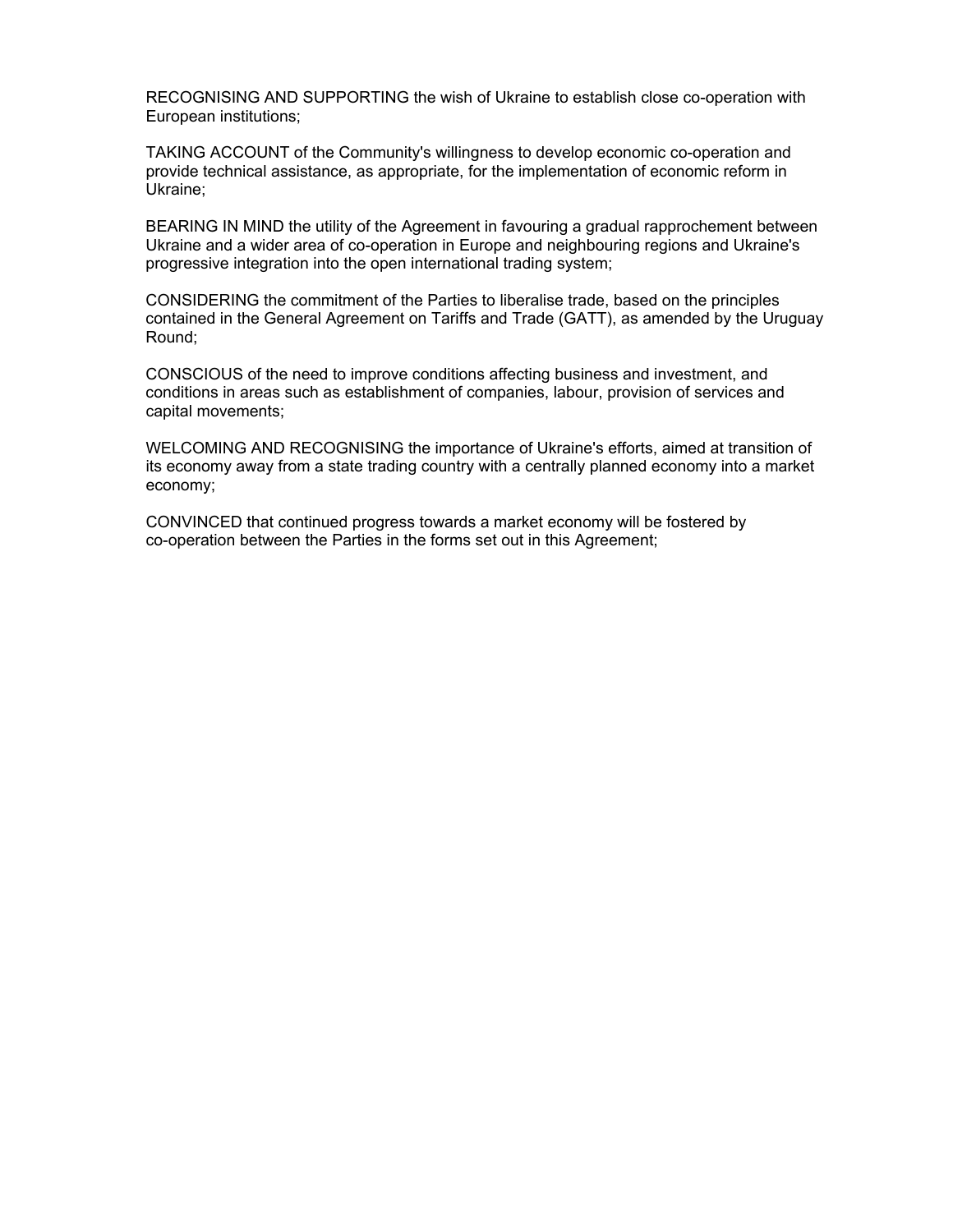CONVINCED that this Agreement will create a new climate for economic relations between the Parties and in particular for the development of trade and investment, which are essential to economic restructuring and technological modernisation;

DESIROUS of establishing close co-operation in the area of environmental protection taking into account the interdependence existing between the Parties in this field;

BEARING in mind the intention of the Parties to develop their co-operation in the field of civil science and technologies, including space research, in view of the complementarity of their activities in this area;

DESIROUS of establishing cultural co-operation and improving the flow of information,

HAVE AGREED AS FOLLOWS:

#### ARTICLE 1

A Partnership is hereby established between the Community and its Member States, of the one part, and Ukraine, of the other part. The objectives of this Partnership are:

– to provide an appropriate framework for the political dialogue between the Parties allowing the development of close political relations;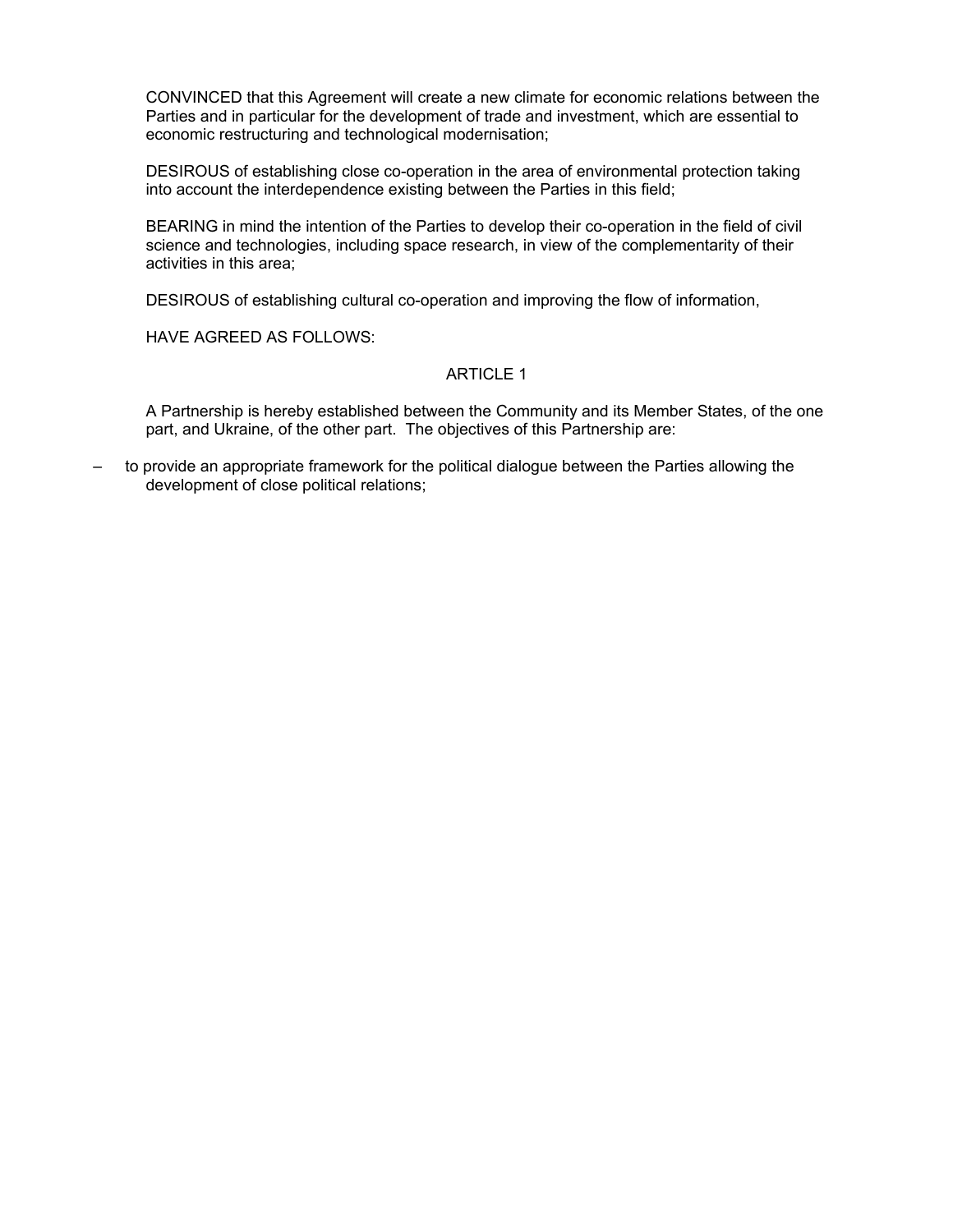- to promote trade and investment and harmonious economic relations between the Parties and so to foster their sustainable development;
- to provide a basis for mutually advantageous economic, social, financial, civil scientific technological and cultural co-operation;
- to support Ukrainian efforts to consolidate its democracy and to develop its economy and to complete the transition into a market economy.

## TITLE I

# GENERAL PRINCIPLES

### ARTICLE 2

Respect for the democratic principles and human rights as defined in particular in the Helsinki Final Act and the Charter of Paris for a New Europe, as well as the principles of market economy, including those enunciated in the documents of the CSCE Bonn Conference, underpin the internal and external policies of the Parties and constitute an essential element of partnership and of this Agreement.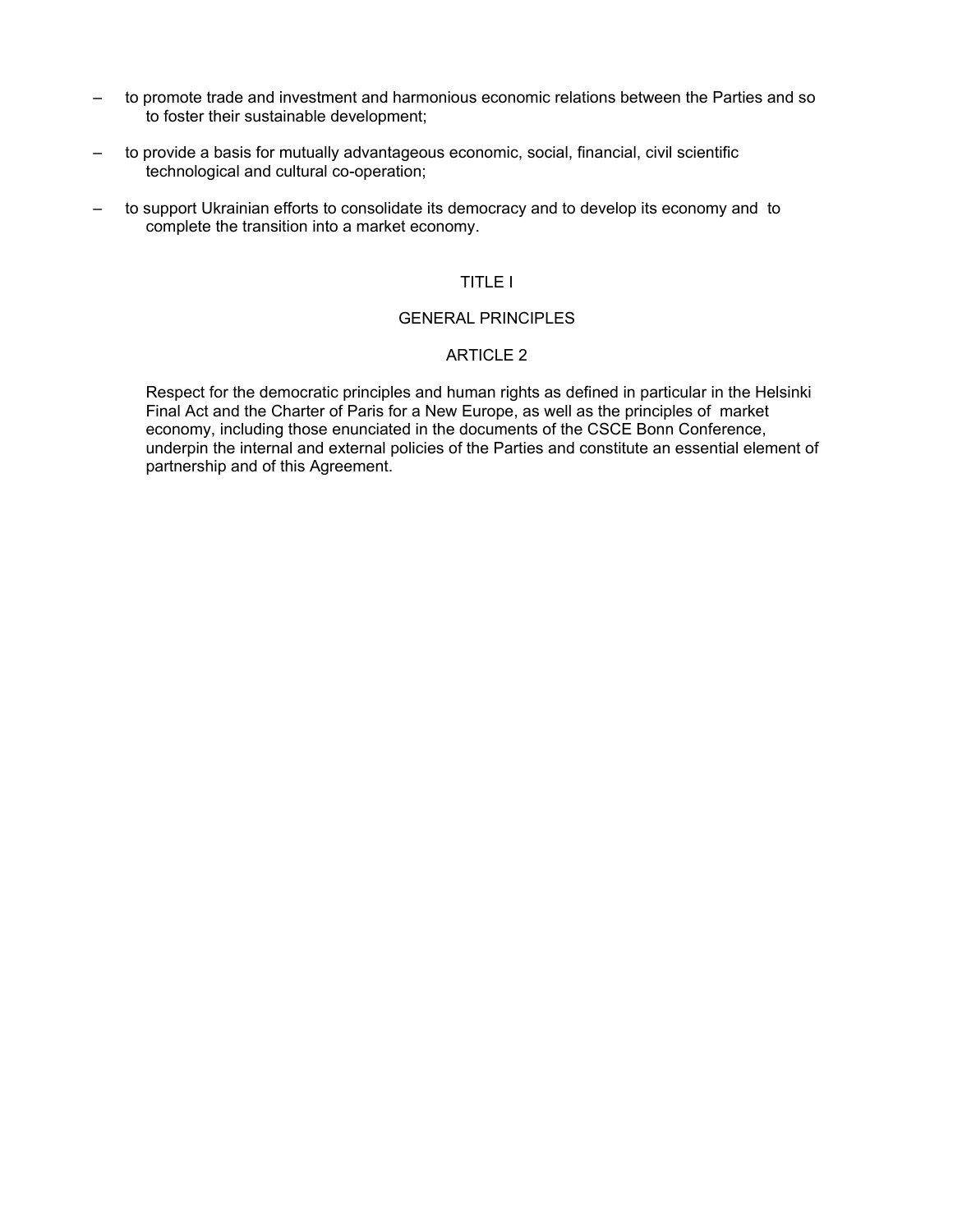The Parties consider that it is essential for the future prosperity and stability of the region of the former Soviet Union that the newly independent States which have emerged from the dissolution of the Union of Soviet Socialist Republics (hereinafter called "Independent States") should maintain and develop co-operation among themselves in compliance with the principles of the Helsinki Final Act and with international law and in the spirit of good neighbourly relations and will make every effort to encourage this process.

In view of the above the Parties consider that the development of their relations should take due account of Ukraine's wish to maintain co-operative relations with other Independent States.

### ARTICLE 4

The Parties undertake to consider, in particular when Ukraine has further advanced in the process of economic reform, developments of the relevant Titles of this Agreement, in particular Title III and Article 49, with a view to the establishment of a free trade area between them. The Co-operation Council may make recommendations on such developments to the Parties. Such developments shall only be put into effect by virtue of an agreement between the Parties in accordance with their respective procedures. The Parties shall consult each other in the year 1998 whether circumstances, and in particular Ukraine's advances in market oriented economic reforms and the economic conditions prevailing there at that time, allow the beginning of negotiations on the establishment of a free trade area.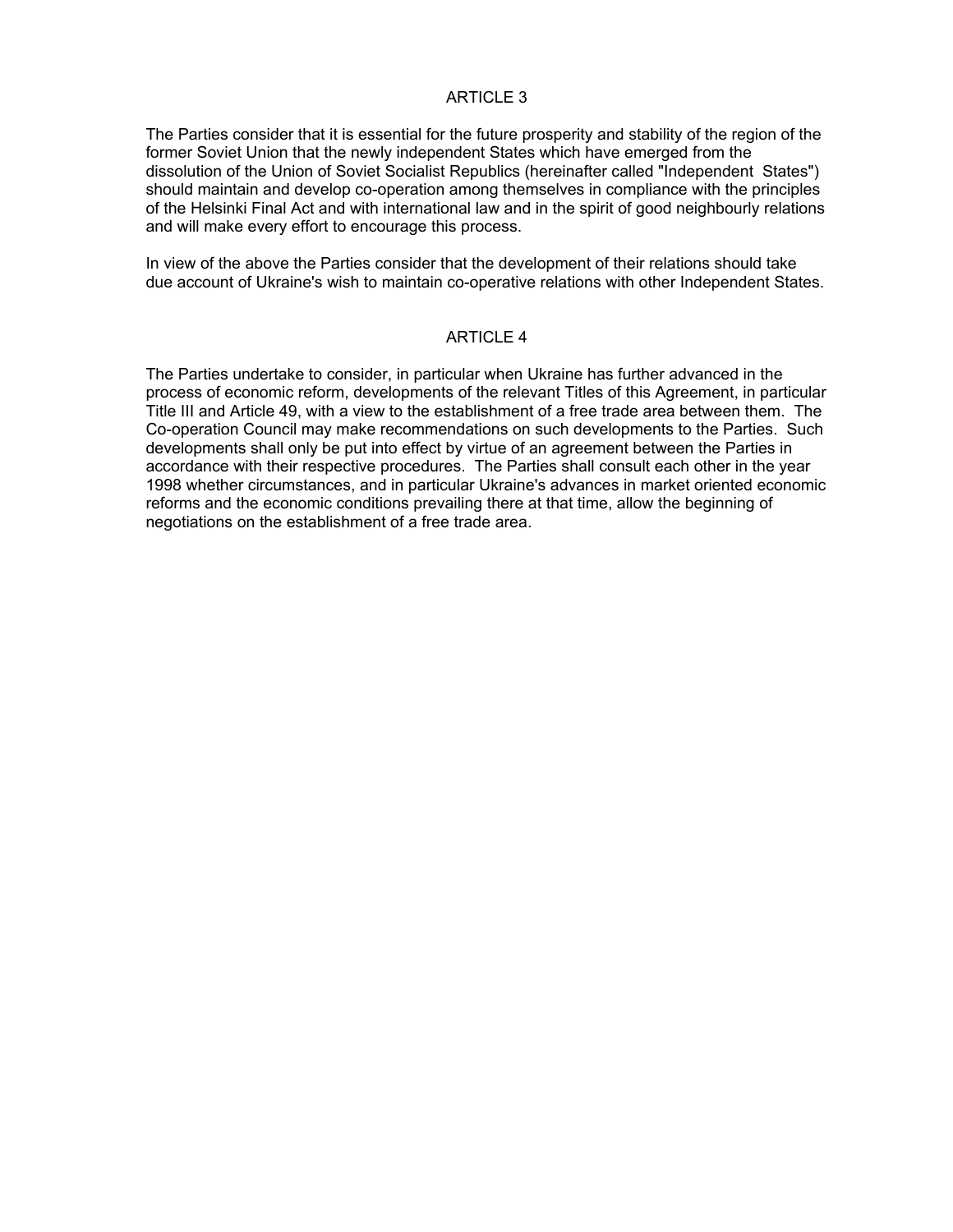The Parties undertake to examine together, by mutual consent, amendments which it may be appropriate to make to any part of the Agreement in view of changes in circumstances, and in particular of the situation arising from Ukraine's accession to GATT. The first examination shall take place three years after the entry into force of the Agreement or when Ukraine becomes a Contracting Party of GATT, whichever is earlier.

### TITLE II

### POLITICAL DIALOGUE

#### ARTICLE 6

A regular political dialogue shall be established between the Parties which they intend to develop and intensify. It shall accompany and consolidate the rapprochement between the Community and Ukraine, support the political and economic changes underway in that country and contribute to the establishment of new forms of co-operation. The political dialogue:

– shall strengthen the links of Ukraine with the Community, and thus with the community of democratic nations. The economic convergence achieved through this Agreement will lead to more intense political relations;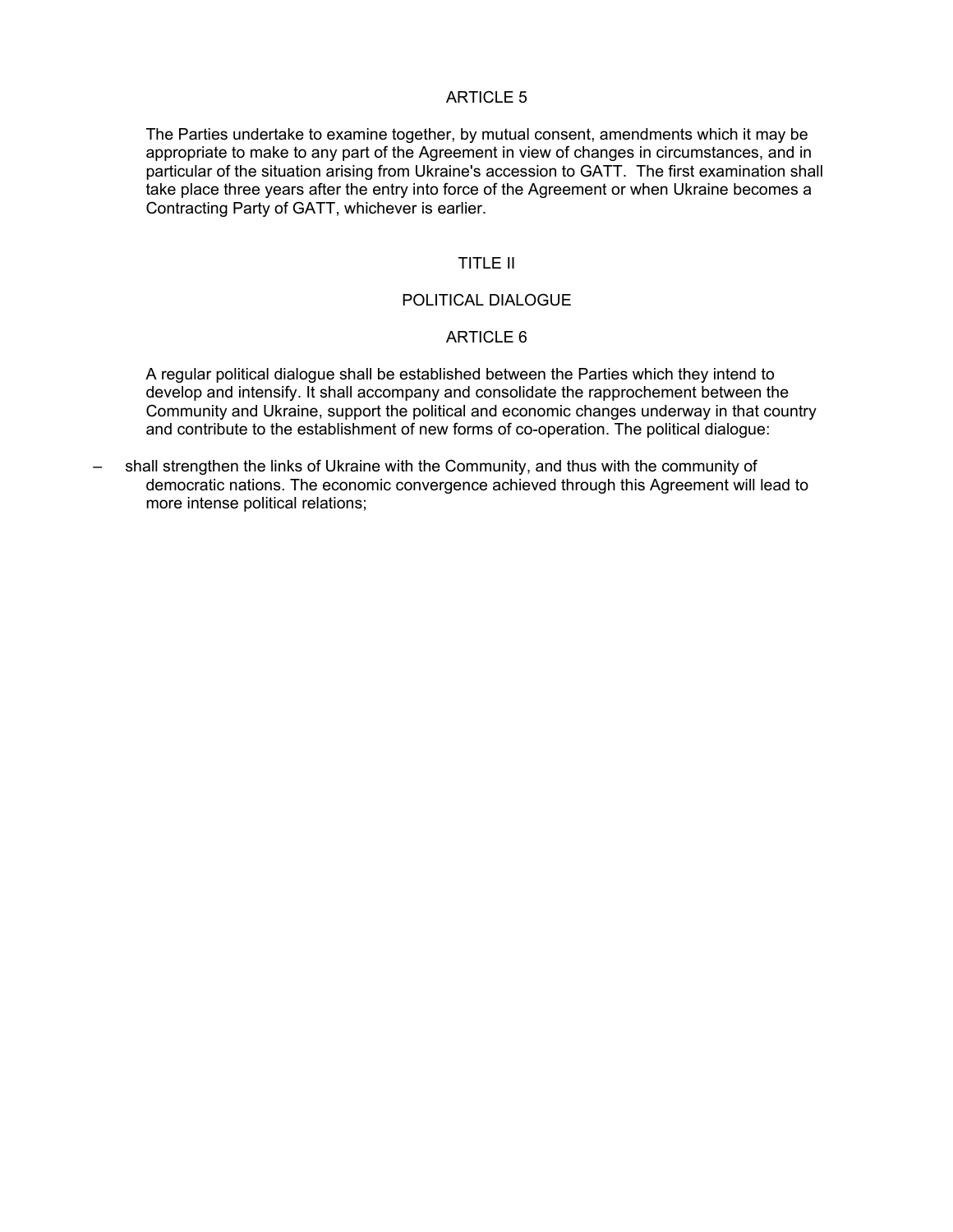- shall bring about an increasing convergence of positions on international issues of mutual concern thus increasing security and stability;
- shall foresee that the Parties endeavour to co-operate on matters pertaining to the strengthening of stability and security in Europe, the observance of the principles of democracy, the respect and promotion of human rights, particularly those of minorities and shall hold consultations, if necessary, on the relevant matters.

Consultations as appropriate shall be held between the Parties at the highest political level.

At ministerial level, political dialogue shall take place within the Co-operation Council established in Article 85 and on other occasions including with the Union Troika by mutual agreement.

### ARTICLE 8

Other procedures and mechanisms for political dialogue shall be set up by the Parties by establishing appropriate contacts, exchanges and consultations, in particular in the following forms:

– regular meetings at the level of the senior officials between representatives of Ukraine and representatives of the Community;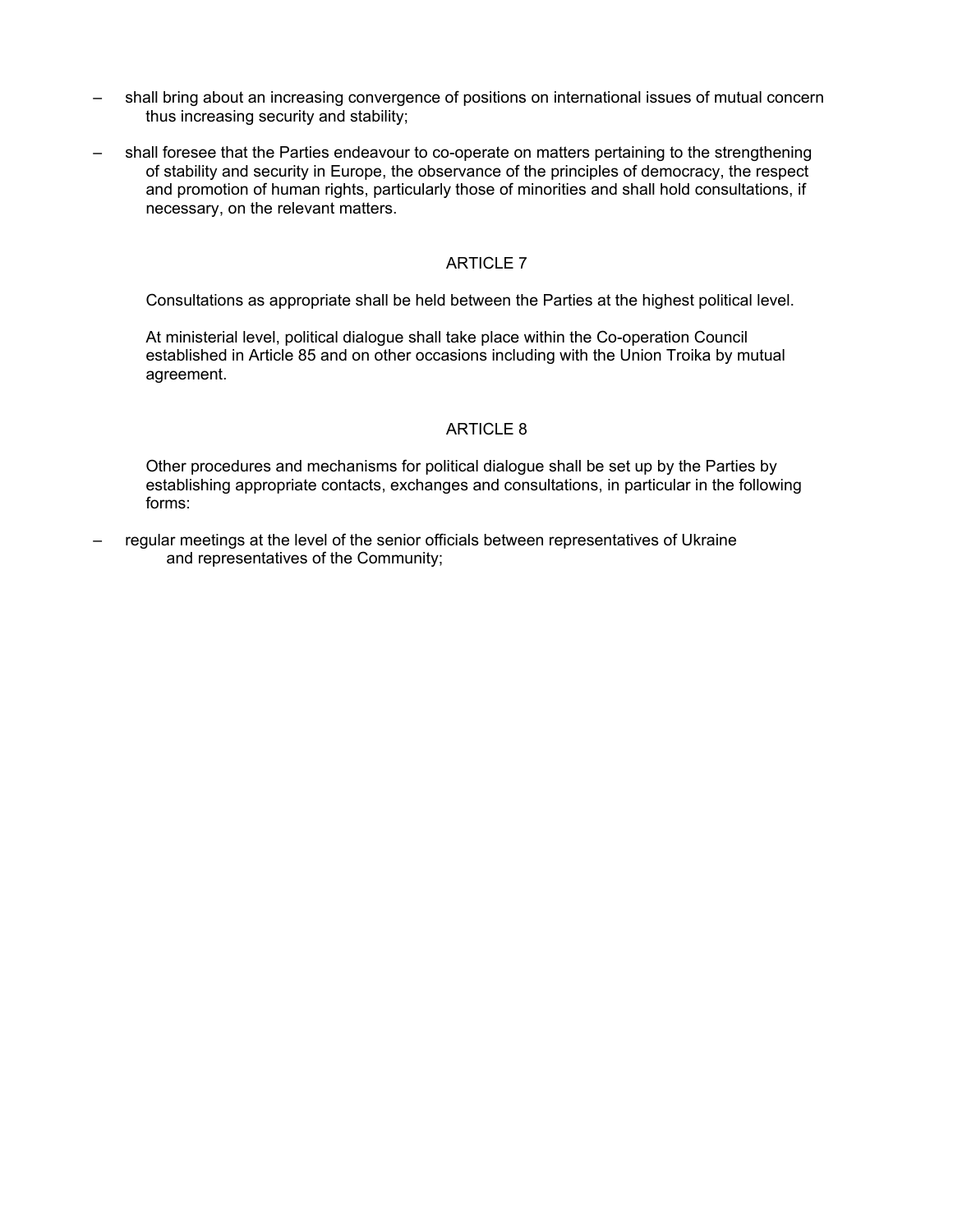- taking full advantage of all diplomatic channels between the parties, including appropriate contacts in the bilateral as well as the multilateral field, such as United Nations, CSCE meetings and elsewhere;
- exchanging regular information on matters of mutual interest concerning political co-operation in Europe ;
- any other means which would contribute to consolidating and developing political dialogue.

Political dialogue at parliamentary level shall take place within the framework of the Parliamentary Co-operation Committee which shall be established under Article 90.

# TITLE III

# TRADE IN GOODS

### ARTICLE 10

1. The Parties shall accord to one another most-favoured-nation treatment according to Article I, paragraph 1 of the GATT.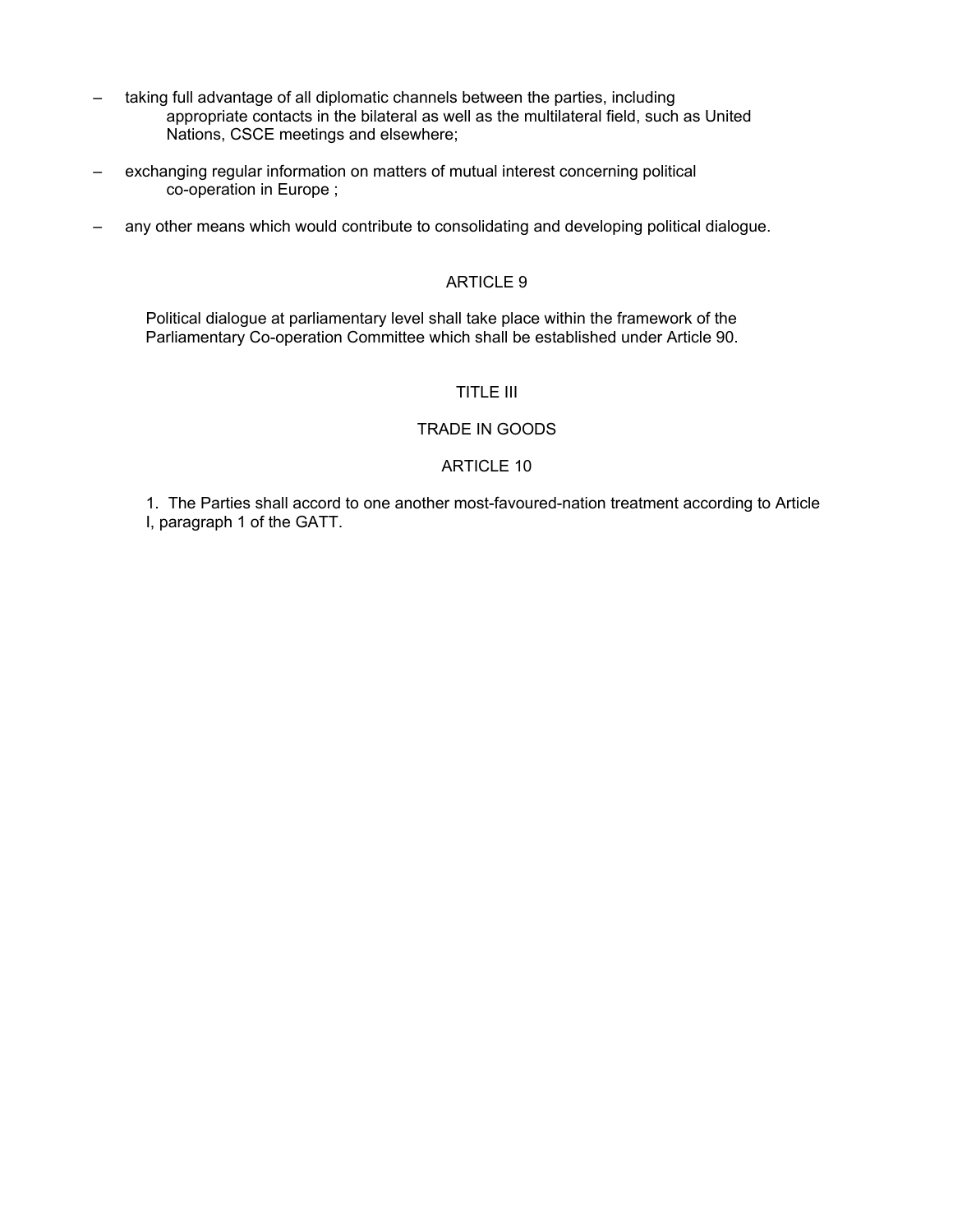- 2. The provisions of paragraph 1 shall not apply to:
- (a) advantages granted with the aim of creating a customs union or a free-trade area or pursuant to the creation of such a union or area;
- (b) advantages granted to particular countries in accordance with the GATT and with other international arrangements in favour of developing countries;
- (c) advantages accorded to adjacent countries in order to facilitate frontier traffic.

1. The Parties agree that the principle of freedom of transit of goods is an essential condition of attaining the objectives of this Agreement.

In this connection each Party shall provide for unrestricted transit via or through its territory of goods originating in the customs territory or destined for the customs territory of the other Party.

2. The rules described in Article V, paragraphs 2, 3, 4 and 5 of the GATT are applicable between the two Parties.

3. The rules contained in this Article are without prejudice to any special rules relating to specific sectors, in particular such as transport, or products agreed between the Parties.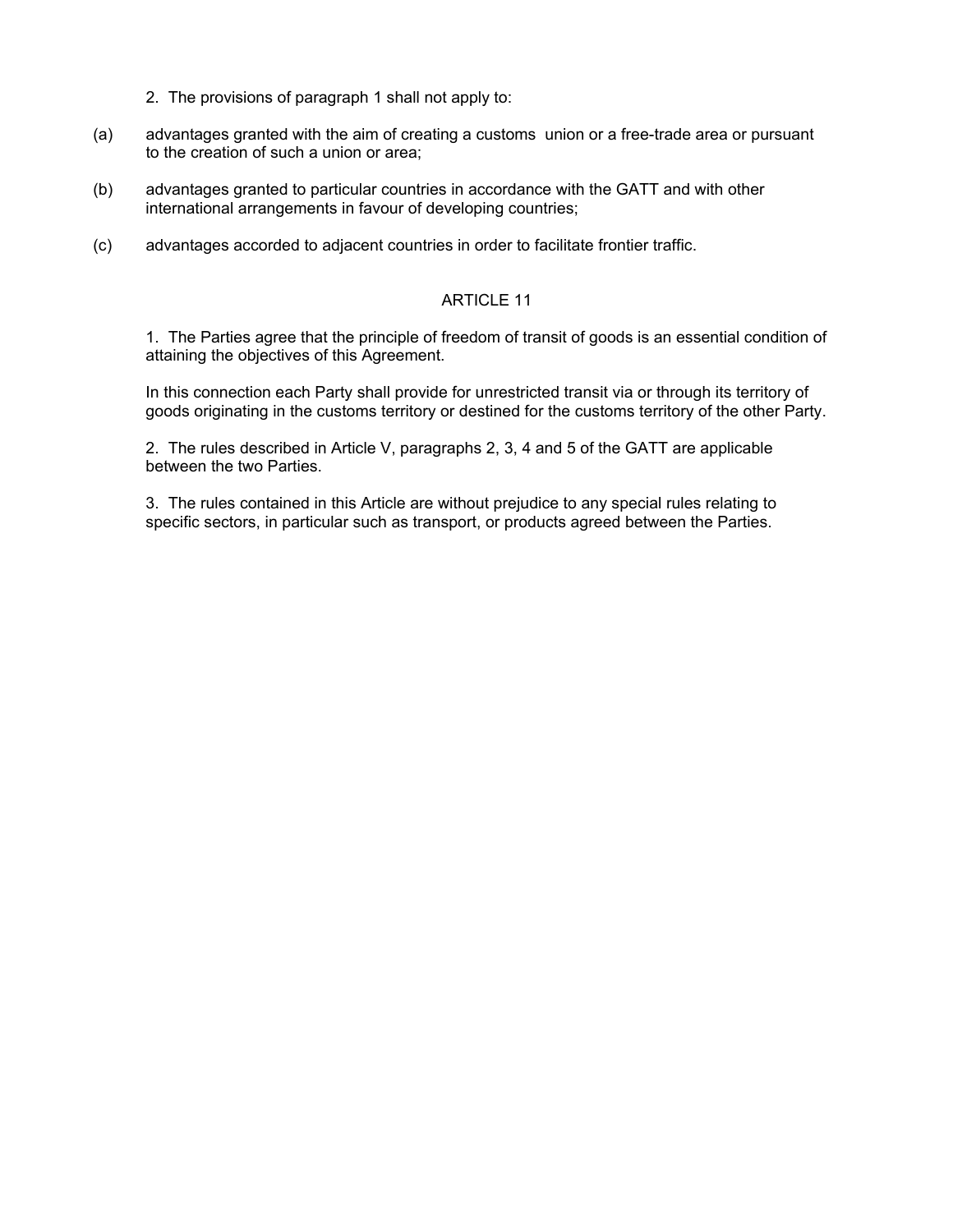The provisions of Article 10(1) and Article 11(2) shall not apply, during a transitional period expiring on 31 December 1998 or the accession of Ukraine to the GATT, whichever is earlier, to advantages defined in Annex I granted by Ukraine to other Independent States as from the day preceding the date of entry into force of the Agreement.

### ARTICLE 13

Without prejudice to the rights and obligations stemming from international conventions on the temporary admission of goods which bind both Parties, each Party shall furthermore grant the other Party exemption from import charges and duties on goods admitted temporarily, in the instances and according to the procedures stipulated by any other international convention on this matter binding upon it, in conformity with its legislation. Account shall be taken of the conditions under which the obligations stemming from such a convention have been accepted by the Party in question.

## ARTICLE 14

Goods originating in Ukraine and the Community respectively shall be imported into the Community and Ukraine respectively free of quantitative restrictions without prejudice to the provisions of Articles 18, 21, 22 and Annex II to this Agreement and to the provisions of Articles 77, 81, 244, 249 and 280 of the Act of Accession of Spain and Portugal to the Community.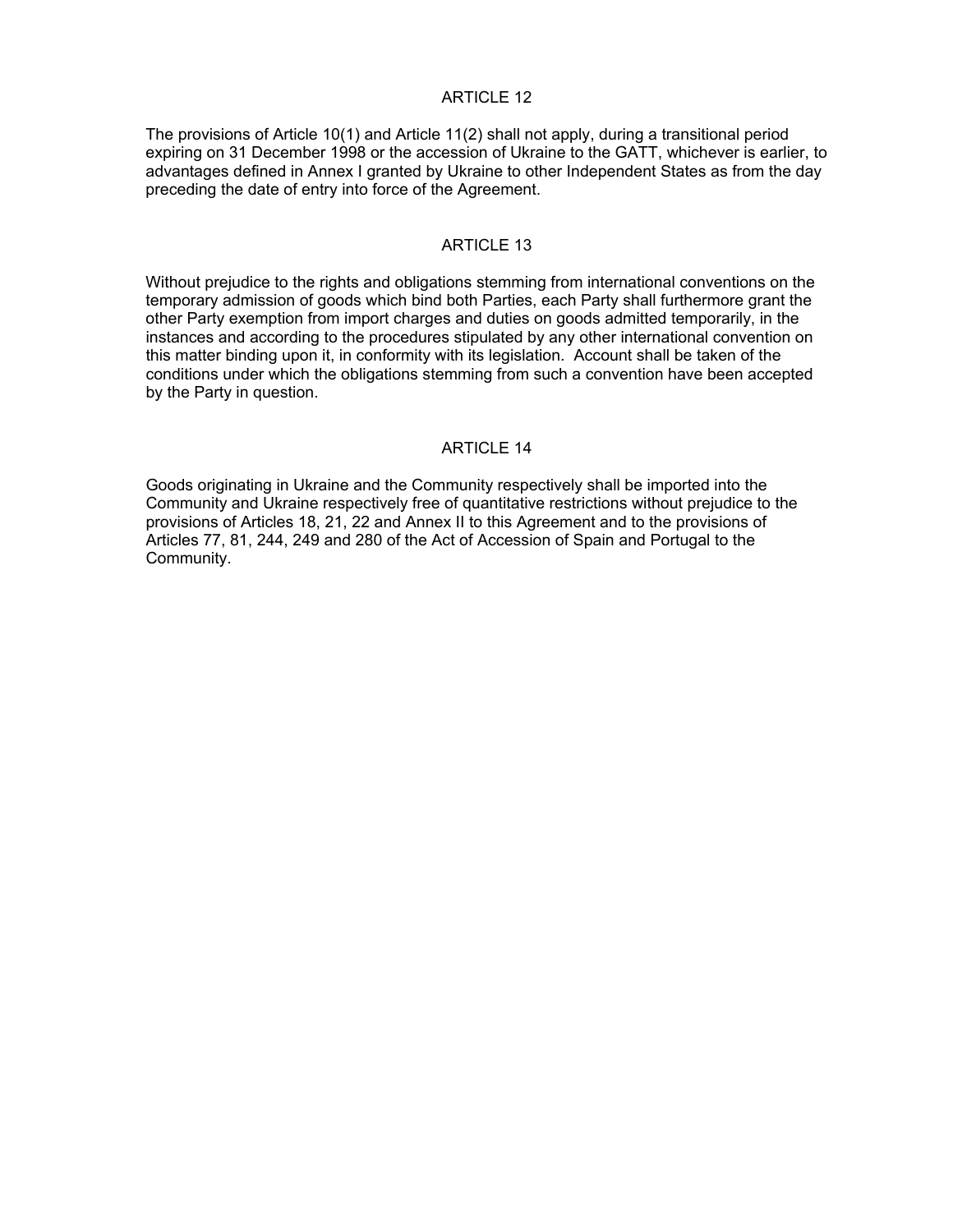1. The products of the territory of one Party imported into the territory of the other Party shall not be subject, directly or indirectly, to internal taxes or other internal charges of any kind in excess of those applied, directly or indirectly, to like domestic products.

2. Moreover, these products shall be accorded treatment no less favourable than that accorded to like products of national origin in respect of all laws, regulations and requirements affecting their internal sale, offering for sale, purchase, transportation, distribution or use. The provision of this paragraph shall not prevent the application of differential internal transportation charges which are based exclusively on the economic operation of the means of transport and not on the nationality of the product.

# ARTICLE 16

The following Articles of the GATT shall be applicable mutatis mutandis between the two Parties.

- 1) Article VII, paragraphs 1, 2, 3, 4a, 4b, 4d, 5;
- 2) Article VIII;
- 3) Article IX;
- 4) Article X.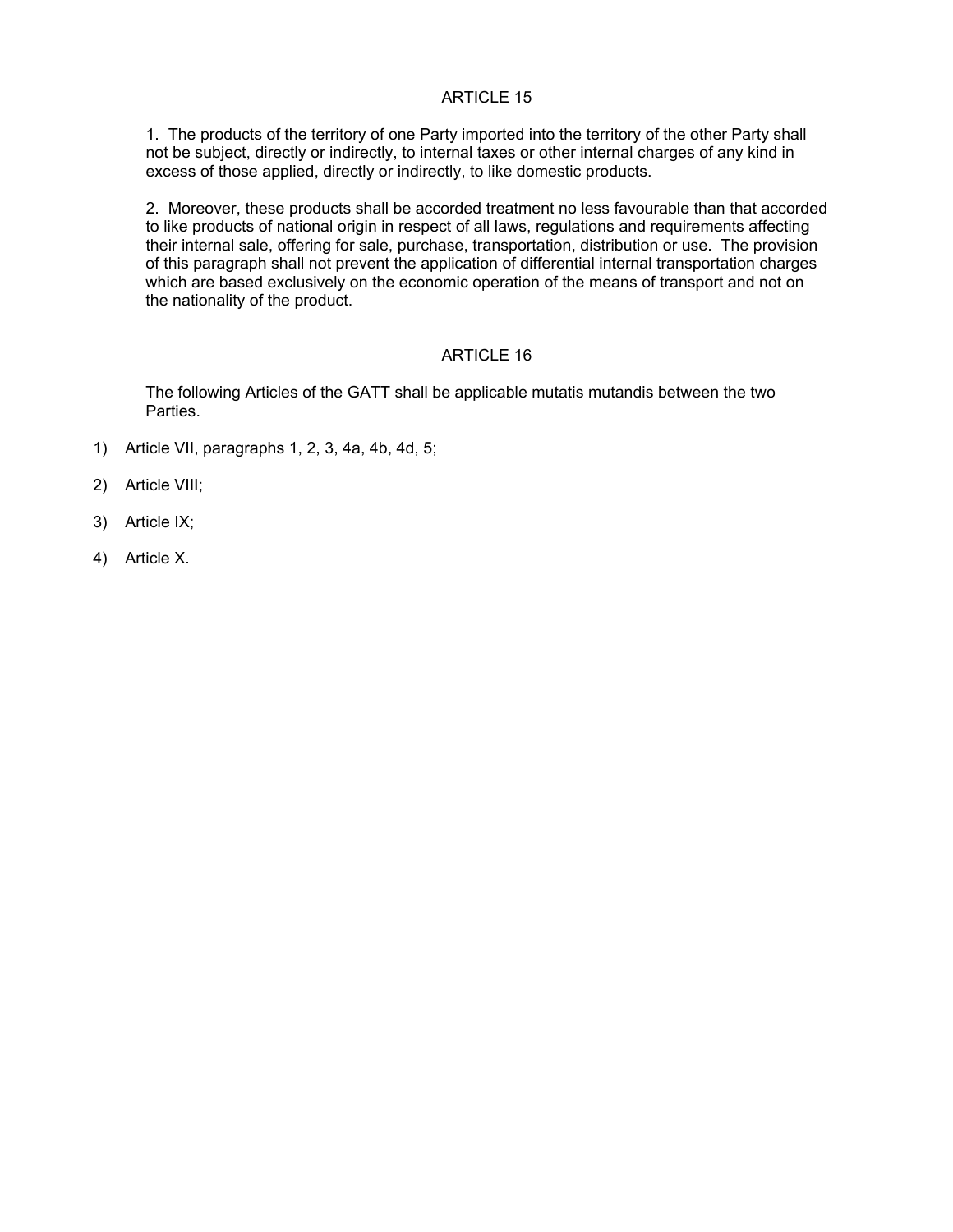Goods shall be traded between the Parties at market-related prices.

# ARTICLE 18

1. Where any product is being imported into the territory of one of the Parties in such increased quantities and under such conditions as to cause or threaten to cause substantial injury to domestic producers of like or direct competitive products, the Community or Ukraine, whichever is concerned, may take appropriate measures in accordance with the following procedures and conditions.

2. Before taking any measures, or in cases to which paragraph 4 applies as soon as possible thereafter, the Community or Ukraine, as the case may be, shall supply the Co-operation Committee with all relevant information with a view to seeking a solution acceptable to both Parties.

3. If, as a result of the consultations, the Parties do not reach agreement within 30 days of referral to the Co-operation Committee on actions to avoid the situation, the Party which requested consultations shall be free to restrict imports of the products concerned to the extent and for such time as is necessary to prevent or remedy the injury, or to adopt other appropriate measures.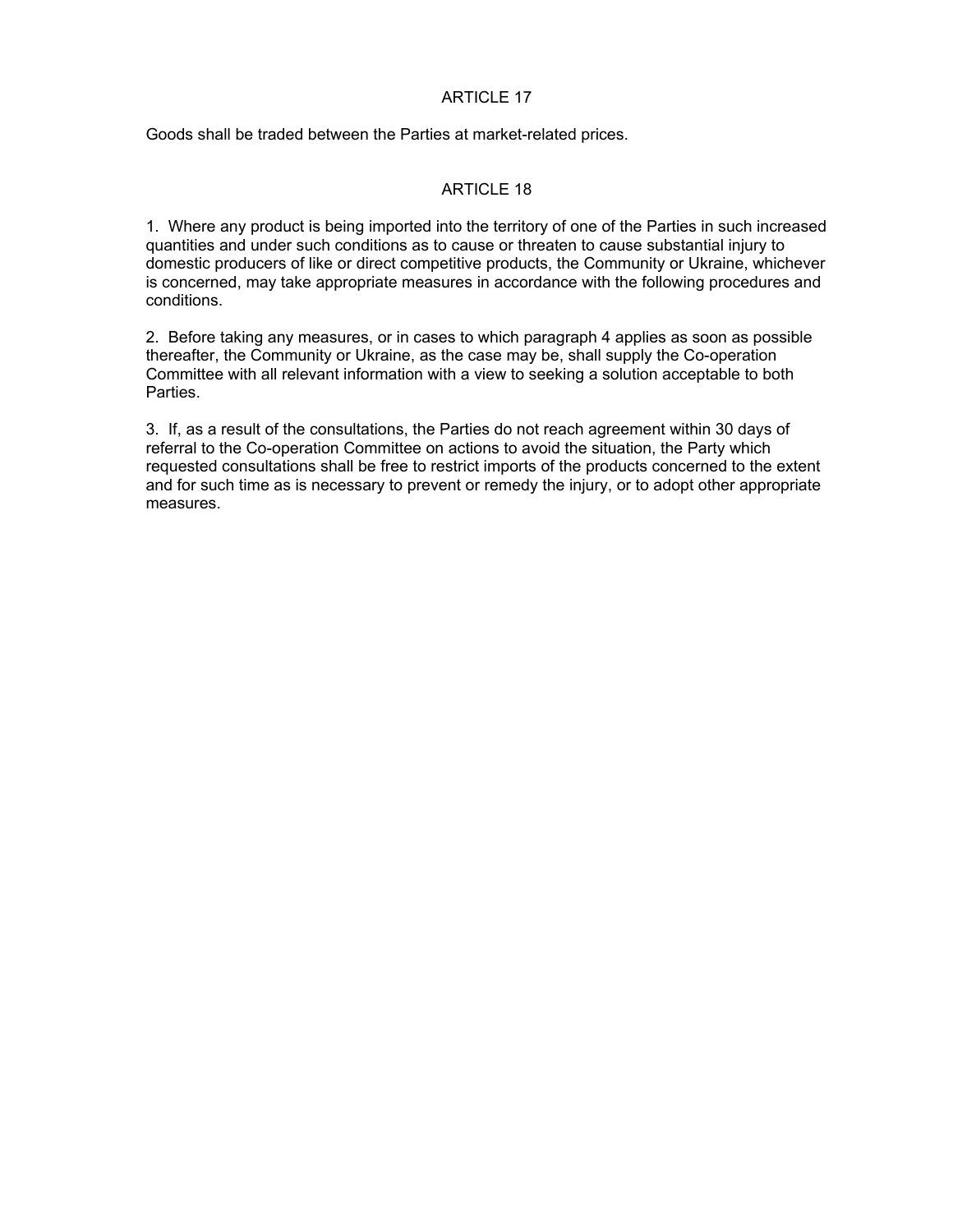4. In critical circumstances where delay would cause damage difficult to repair, the Parties may take the measures before the consultations, on the condition that consultations shall be offered immediately after taking such action.

5. In the selection of measures under this Article, the Parties shall give priority to those which cause least disturbance to the achievement of the aims of this Agreement.

# ARTICLE 19

Nothing in this Title, and in Article 18 in particular shall prejudice or affect in any way the taking, by either Party, of anti-dumping or countervailing measures in accordance with Article VI of the GATT, the Agreement on implementation of Article VI of the GATT, the Agreement on interpretation and application of Articles VI, XVI and XXIII of the GATT or related internal legislation.

In respect of anti-dumping or subsidies investigations, each Party agrees to examine submissions by the other Party and to inform the interested parties concerned of the essential facts and considerations on the basis of which a final decision is to be made. Before definitive anti-dumping and countervailing duties are imposed, the Party shall do the utmost to bring about a constructive solution to the problem.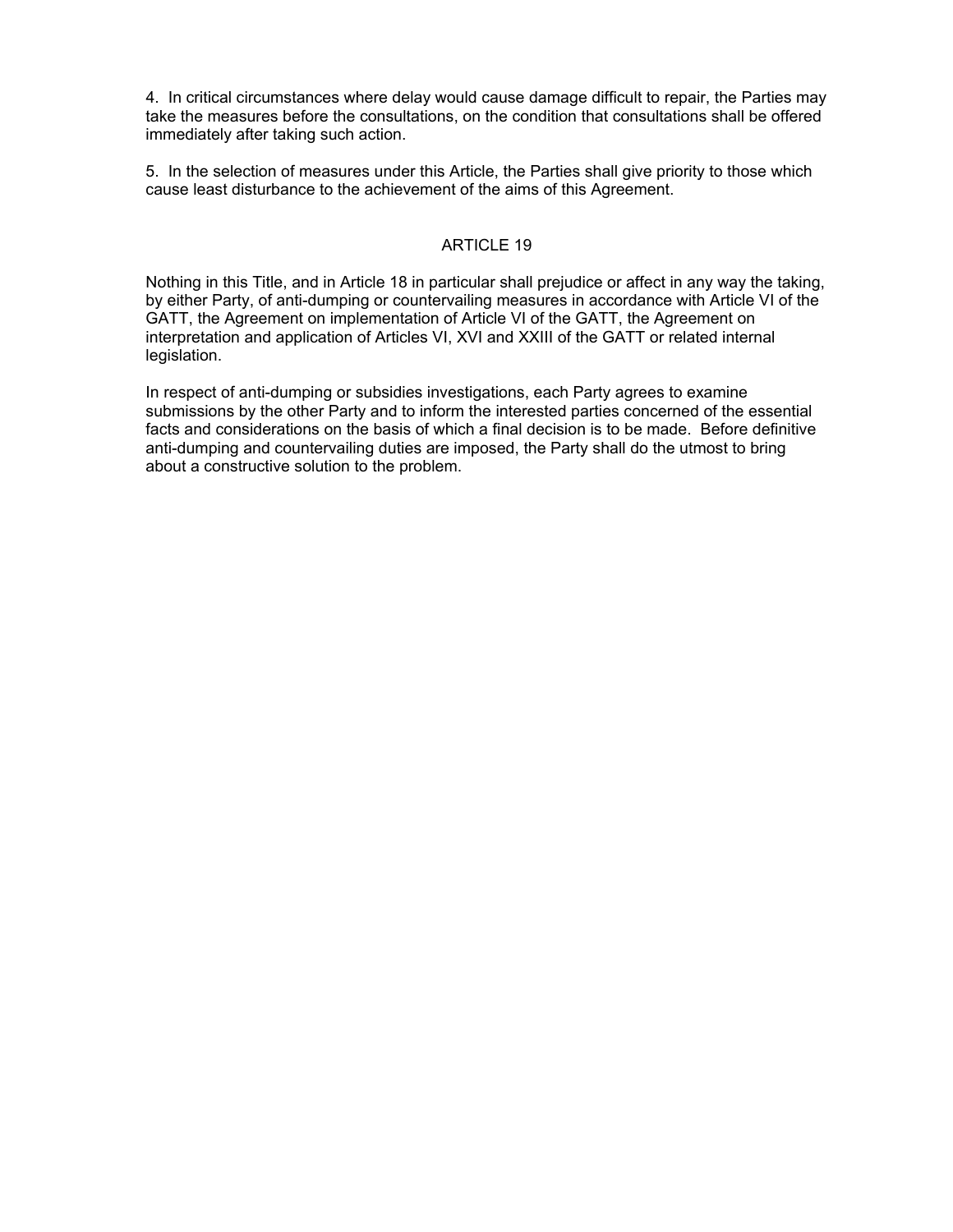The Agreement shall not preclude prohibitions or restrictions on imports, exports or goods in transit justified on grounds of public morality, public policy or public security; the protection of health and life of humans, animals or plants; the protection of natural resources; the protection of national treasures of artistic, historic or archaeological value or the protection of intellectual, industrial and commercial property or rules relating to gold and silver. Such prohibitions or restrictions shall not, however, constitute a means of arbitrary discrimination or a disguised restriction on trade between the Parties.

# ARTICLE 21

This Title shall not apply to trade in textile products falling under Chapters 50 to 63 of the Combined Nomenclature. Trade in these products shall be governed by a separate agreement, initialled on 5 May 1993 and applied provisionally since 1 January 1993.

# ARTICLE 22

1. Trade in products covered by the Treaty establishing the European Coal and Steel Community shall be governed by the provisions of this Title, with the exception of Article 14 and upon entry into force, by the provisions of an agreement on quantitative arrangements concerning exchanges of ECSC steel products.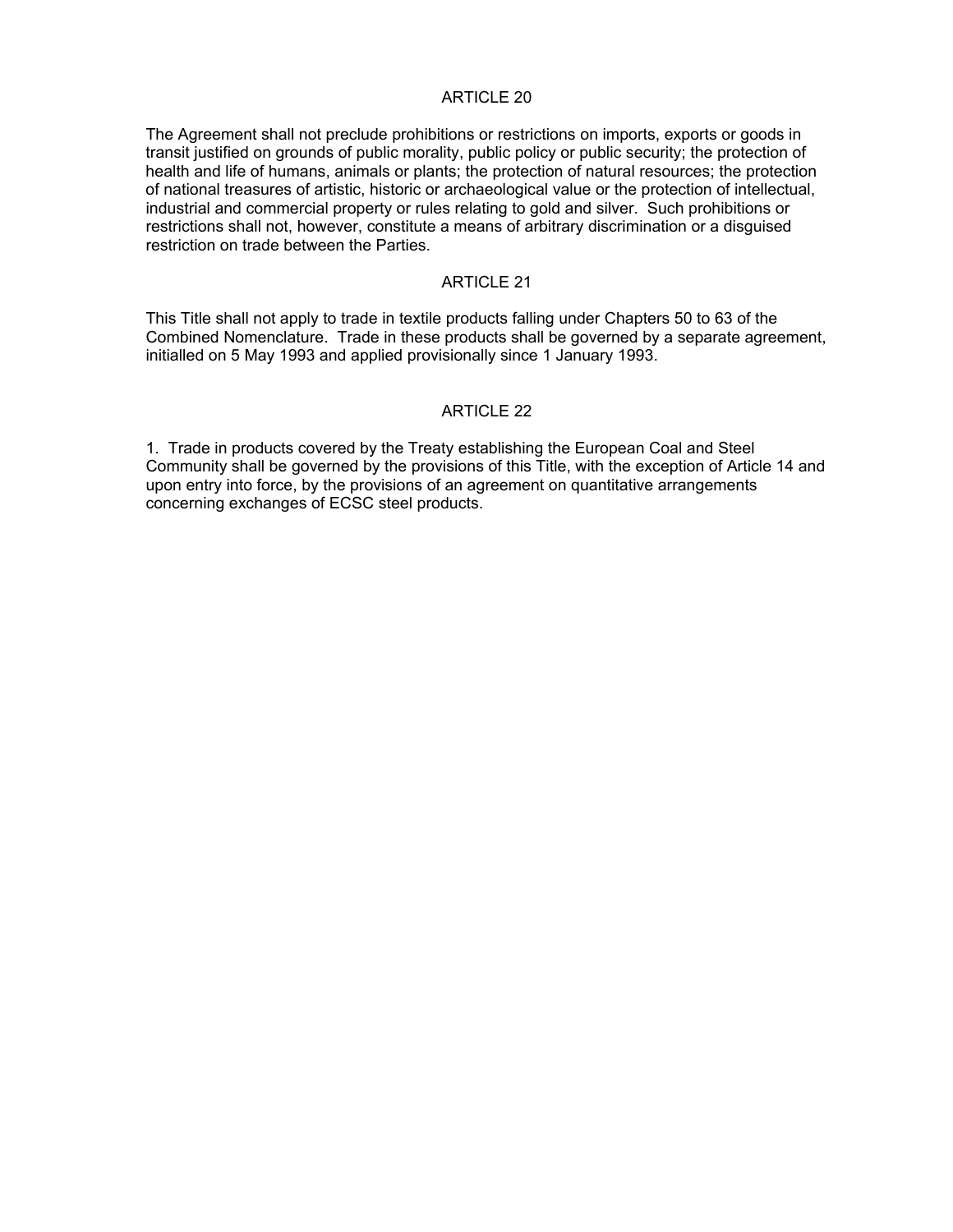2. A contact group on coal and steel matters has been set up, comprising representatives of the Community on the one hand, and representatives of Ukraine on the other.

The contact group shall exchange, on a regular basis, information on all coal and steel matters of interest to the Parties.

# ARTICLE 23

Trade in nuclear materials shall be subject to the provisions of a specific Agreement to be concluded between the European Atomic Energy Community and Ukraine.

# TITLE IV

#### PROVISIONS AFFECTING BUSINESS AND INVESTMENT

# CHAPTER I

#### Labour conditions

#### ARTICLE 24

1. Subject to the laws, conditions and procedures applicable in each Member State, the Community and the Member States shall endeavour to ensure that the treatment accorded to Ukrainian nationals, legally employed in the territory of a Member State shall be free from any discrimination based on nationality, as regards working conditions, remuneration or dismissal, as compared to its own nationals.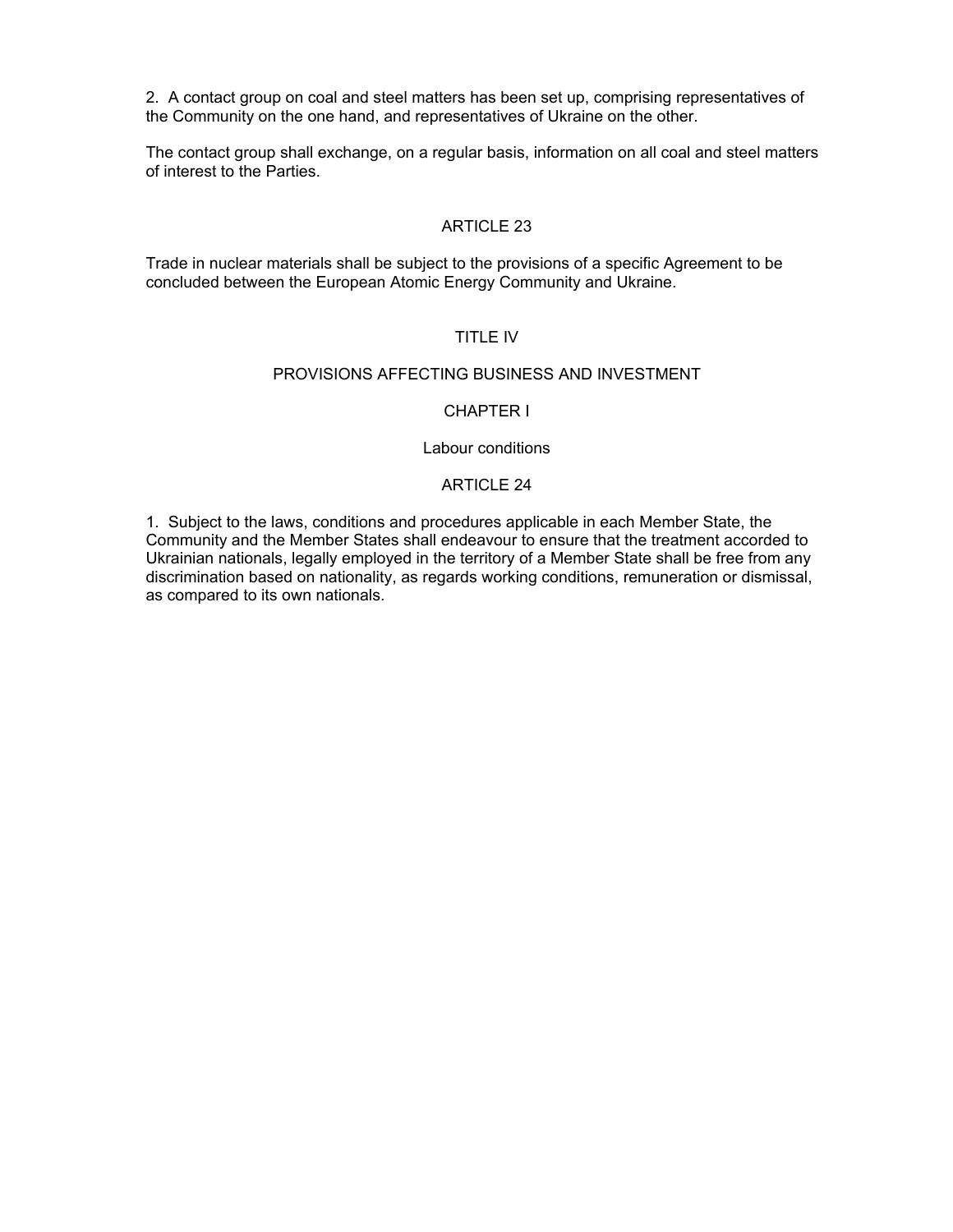2. Subject to the laws, conditions and procedures applicable in Ukraine, Ukraine shall endeavour to ensure that the treatment accorded to nationals of a Member State, legally employed in the territory of Ukraine shall be free from any discrimination based on nationality, as regards working conditions, remuneration or dismissal, as compared to its own nationals.

# ARTICLE 25

### Co-ordination of Social Security

The Parties shall conclude agreements in order:

1) to adopt, subject to the conditions and modalities applicable in each Member State, the provisions necessary for the co-ordination of social security systems for workers of Ukrainian nationality, legally employed in the territory of a Member State. These provisions will in particular ensure that:

 – all periods of insurance, employment or resident completed by such workers in the various Member States shall be added together for the purpose of pensions in respect of old age, invalidity and death and for the purpose of medical care for such workers;

 – any pensions in respect of old age, death, invalidity, industrial accidents or occupational disease, with the exception of the special non-contributory benefits, shall be freely transferable at the rate applied by virtue of the law of the debtor Member State or States;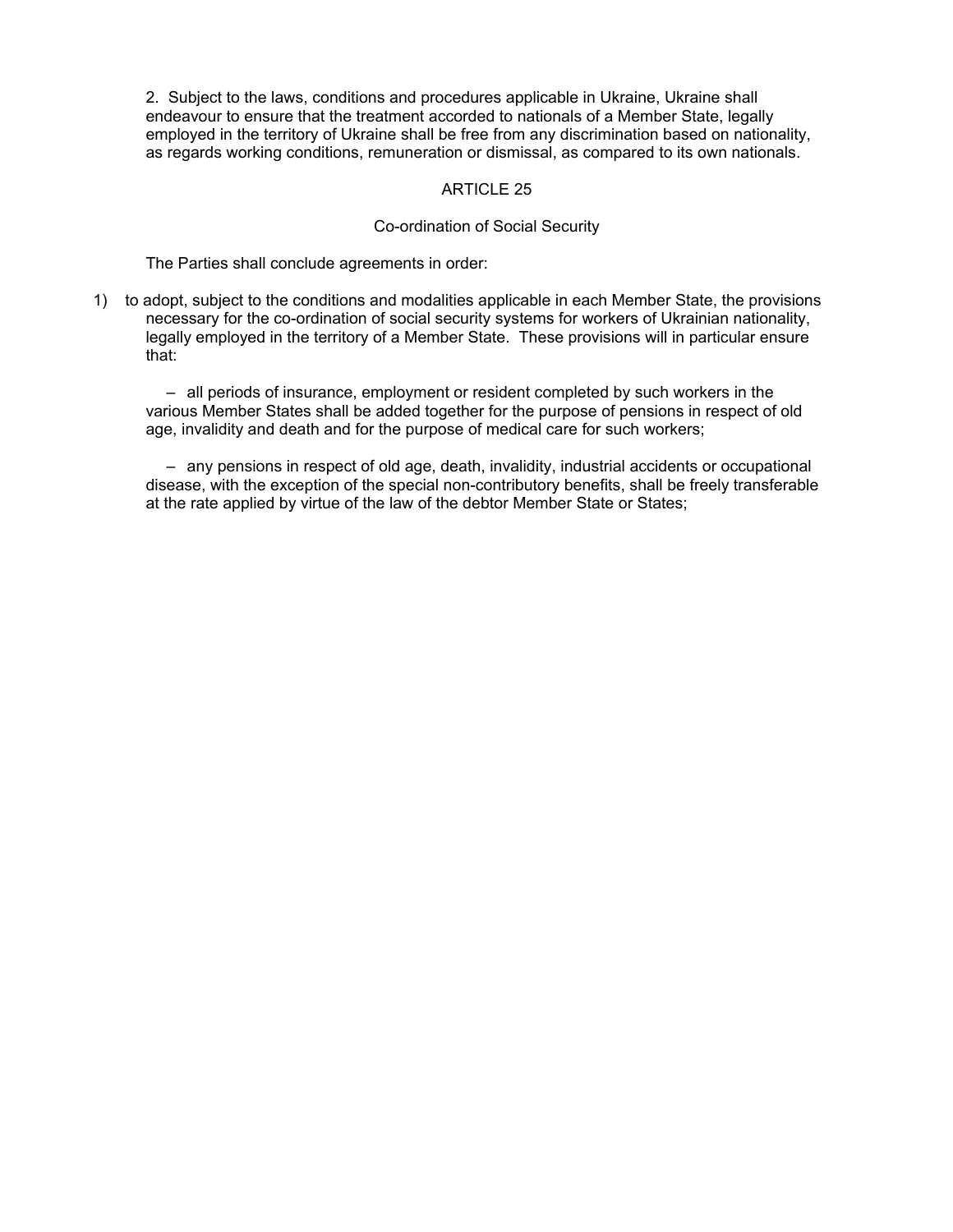2) to adopt, subject to the conditions and modalities applicable in Ukraine, the provisions necessary to accord to workers who are nationals of a Member State and legally employed in Ukraine, treatment similar to that specified in the second indent of paragraph (i).

# ARTICLE 26

The measures to be taken in accordance with Article 25 shall not affect any rights or obligations arising from bilateral agreements linking Ukraine and the Member States where those agreements provide for more favourable treatment of nationals of Ukraine or of the Member States.

# ARTICLE 27

The Co-operation Council shall examine which joint efforts can be made to control illegal immigration taking into account the principle and practice of re-admission.

# ARTICLE 28

The Co-operation Council shall examine which improvements can be made in working conditions for business people consistent with the international commitments of the Parties, including those set out in the document of the CSCE Bonn Conference.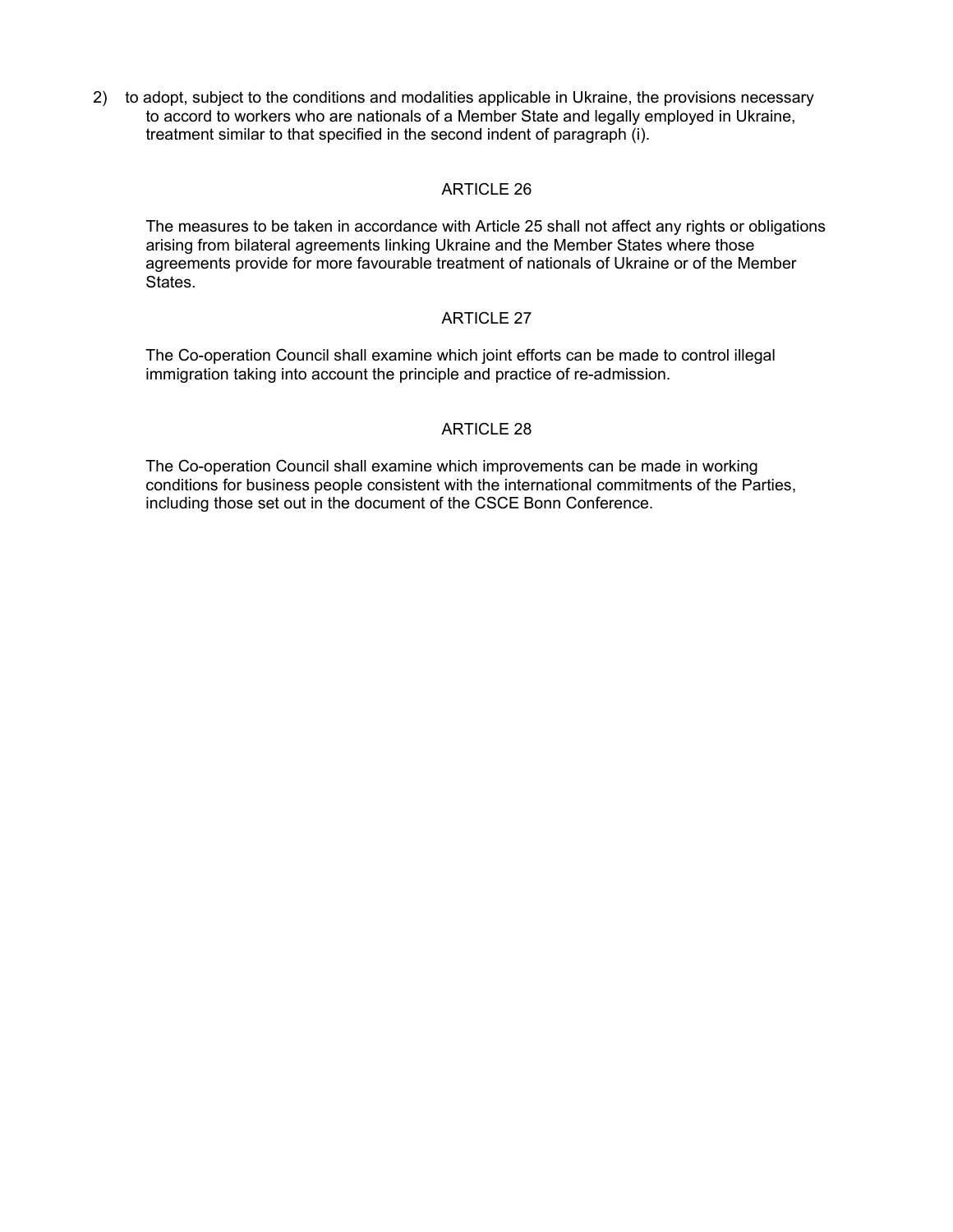The Co-operation Council shall make recommendations for the implementation of Articles 24, 27 and 28.

### CHAPTER II

### Conditions affecting the establishment and operation of companies

#### ARTICLE 30

- 1. (a) The Community and its Member States shall grant for the establishment of Ukrainian companies in their territories treatment no less favourable than that accorded to companies of any third country, and this in conformity with their legislation and regulations.
- (b) Without prejudice to the reservations listed in Annex IV, the Community and its Member States shall grant to subsidiaries of Ukrainian companies established in their territories a treatment no less favourable than that granted to any Community companies, in respect of their operation, and this in conformity with their legislation and regulations.
- (c) The Community and its Member States shall grant to branches of Ukrainian companies established in their territories a treatment no less favourable than that accorded to branches of companies of any third country, in respect of their operation, and this in conformity with their legislation and regulations.
	- 2. (a) Without prejudice to the reservations listed in Annex V, Ukraine shall grant for the establishment of Community companies in its territory, a treatment no less favourable than that accorded to its own companies or to companies of any third country whichever is the better, and this in conformity with its legislation and regulations.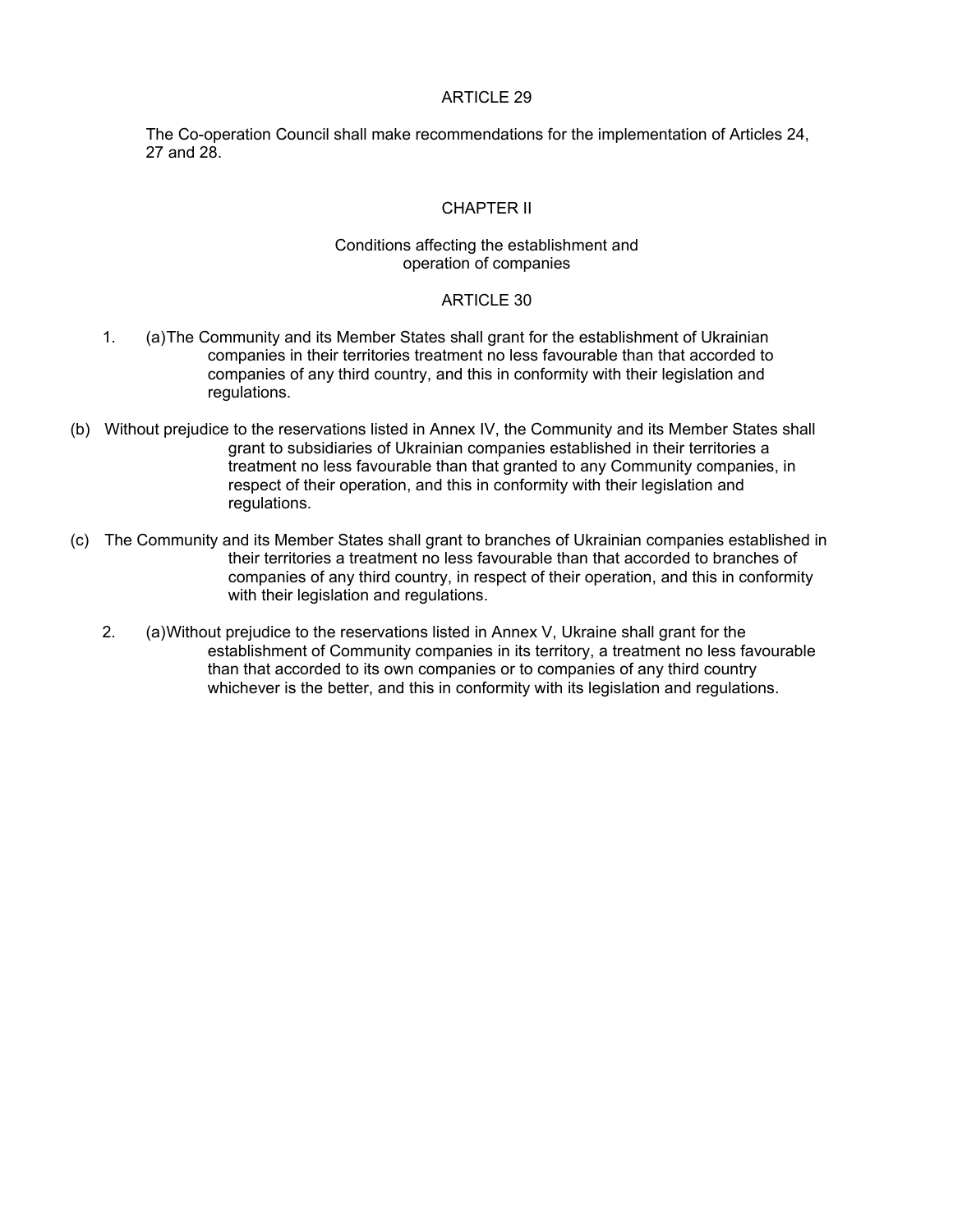(b) Ukraine shall grant to subsidiaries and branches of Community companies, established in its territory, treatment no less favourable than that accorded to its own companies or branches respectively or to companies or branches of any third country respectively, whichever is the better, in respect of their operations, and this in conformity with its legislation and regulations.

3. The provisions of paragraphs 1 and 2 cannot be used so as to circumvent a Party's legislation and regulations applicable to access to specific sectors or activities by subsidiaries of companies of the other Party established in the territory of such first Party.

The treatment referred to in paragraph 1 and 2 shall benefit companies established in the Community and Ukraine respectively at the date of entry into force of this Agreement and companies established after that date once they are established.

# ARTICLE 31

1. The provisions of Article 30 shall not apply to air transport, inland waterways transport and maritime transport, without prejudice to the provisions of Article 104.

2. However, in respect of activities undertaken by shipping agencies for the provision of international maritime transport services, including intermodal activities involving a sea leg, each Party shall permit to the companies of the other Party their commercial presence in its territory in the form of subsidiaries or branches, under conditions of establishment and operation no less favourable than those accorded to its own companies or to subsidiaries or branches of companies of any third country, whichever are the better.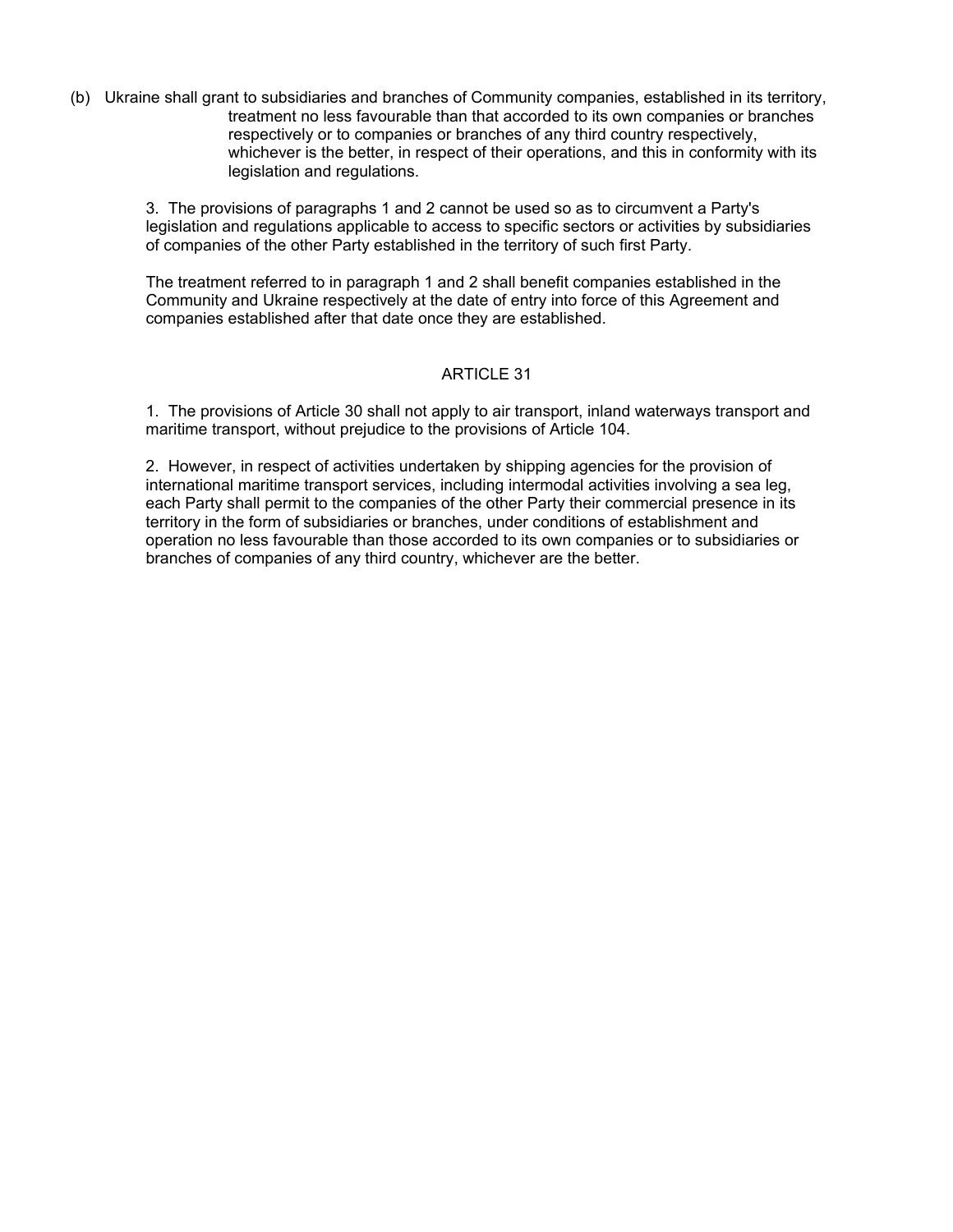Such activities include, but are not limited to:

- (a) marketing and sales of maritime transport and related services through direct contact with customers, from quotation to invoicing, whether these services are operated or offered by the service supplier itself or by service suppliers with which the service seller has established standing business arrangements;
- (b) purchase and use, on their own account or on behalf of their customers (and the resale to their customers) of any transport and related services, including inward transport services by any mode, particularly inland waterways, road and rail, necessary for the supply of an integrated service;
- (c) preparation of documentation concerning transport documents, customs documents, or other documents related to the origin and character of the goods transported;
- (d) provision of business information of any means, including computerised information systems and electronic data interchange (subject to any non-discriminatory restrictions concerning telecommunications);
- (e) setting up of any business arrangement, including participation in the company's stock and the appointment of personnel recruited locally (or, in the case of foreign personnel, subject to the relevant provisions of this Agreement), with any locally established shipping agency;
- (f) acting on behalf of the companies, organising the call of the ship or taking over cargoes when required.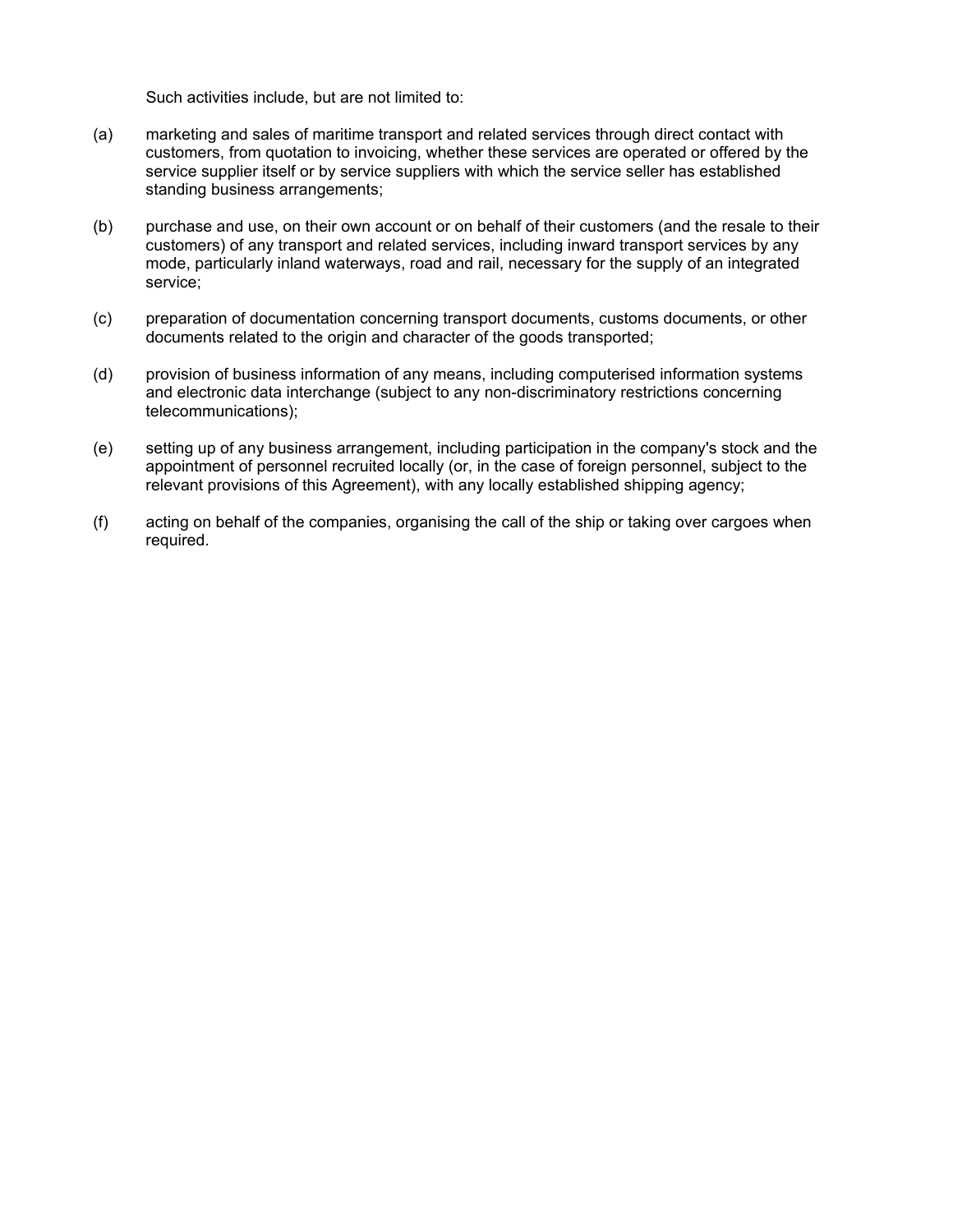For the purposes of this Agreement:

- (a) A "Community company" or a "Ukrainian company" respectively shall mean a company set up in accordance with the laws of a Member State or of Ukraine respectively and having its registered office or central administration or principal place of business in the territory of the Community or Ukraine respectively. However, should the company, set up in accordance with the laws of a Member State or Ukraine respectively, have only its registered office in the territory of the Community or Ukraine respectively, the company shall be considered a Community or Ukrainian company respectively if its operations possess a real and continuous link with the economy of one of the Member States or Ukraine respectively.
- (b) "Subsidiary" of a company shall mean a company which is effectively controlled by the first company.
- (c) "Branch" of a company shall mean a place of business not having legal personality which has the appearance of permanency, such as the extension of a parent body, has a management and is materially equipped to negotiate business with third parties so that the latter, although knowing that there will if necessary be a legal link with the parent body, the head office of which is abroad, do not have to deal directly with such parent body but may transact business at the place of business constituting the extension.
- (d) "Establishment" shall mean the right of Community or Ukrainian companies as referred to in point (a) to take up economic activities by means of the setting up of subsidiaries and branches in Ukraine or in the Community respectively.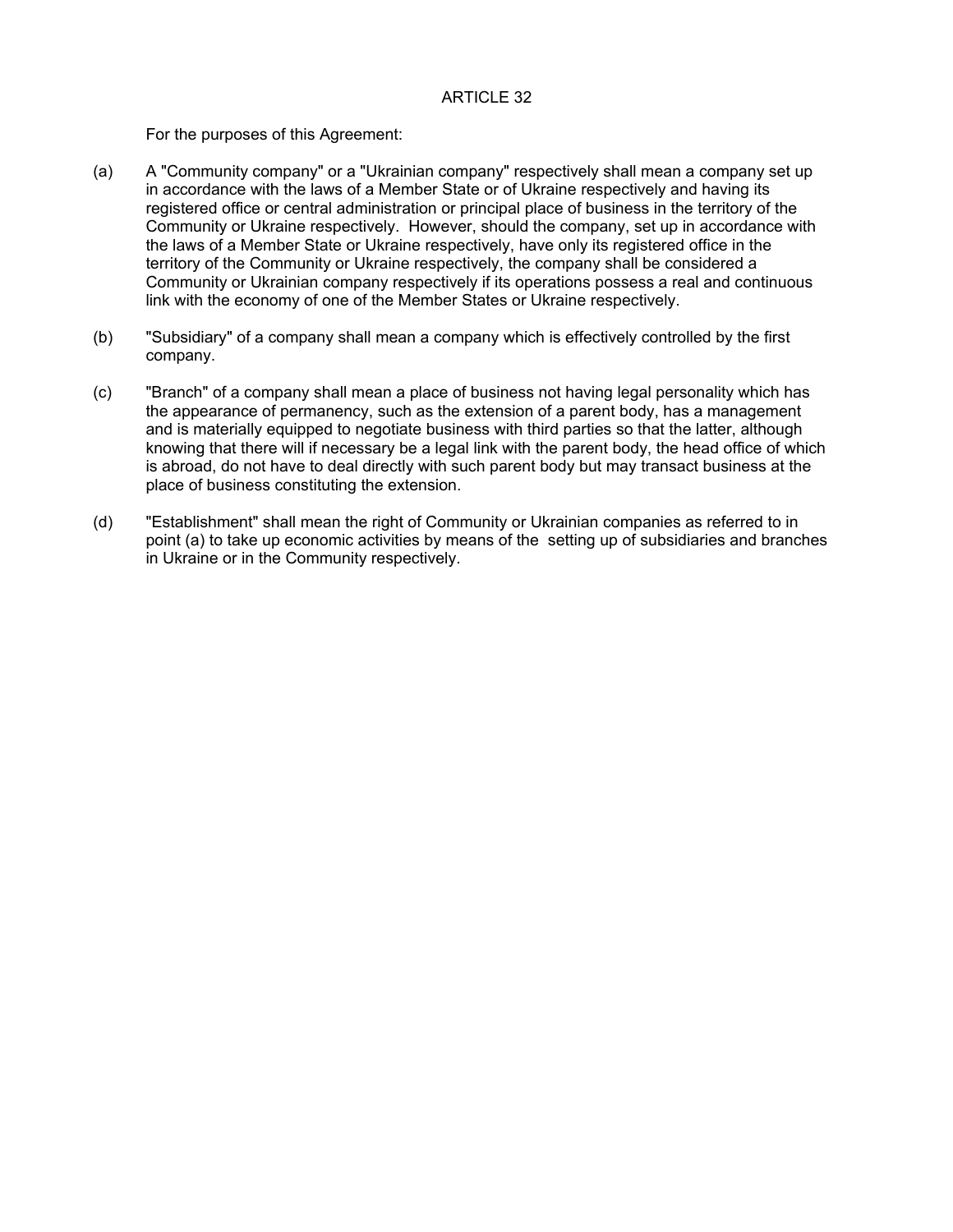- (e) "Operation" shall mean the pursuit of economic activities.
- (f) "Economic activities" shall mean activities of an industrial, commercial and professional character.
- (g) With regard to international maritime transport, including intermodal operations involving a sea leg, nationals of the Member States or of Ukraine established outside the Community or Ukraine respectively, and shipping companies established outside the Community or Ukraine and controlled by nationals of a Member State or Ukrainian nationals respectively, shall also be beneficiaries of the provisions of this Chapter and Chapter III, if their vessels are registered in that Member State or in Ukraine respectively in accordance with their respective legislations.

1. Notwithstanding any other provisions of this Agreement, a Party shall not be prevented from taking measures for prudential reasons, including for the protection of investors, depositors, policy holders or persons to whom a fiduciary duty is owed by a financial service supplier, or to ensure the integrity and stability of the financial system. Where such measures do not conform with the provisions of this Agreement, they shall not be used as a means of avoiding the obligations of a Party under this Agreement.

2. Nothing in this Agreement shall be construed to require a Party to disclose information relating to the affairs and accounts of individual customers or any confidential or proprietary information in the possession of public entities.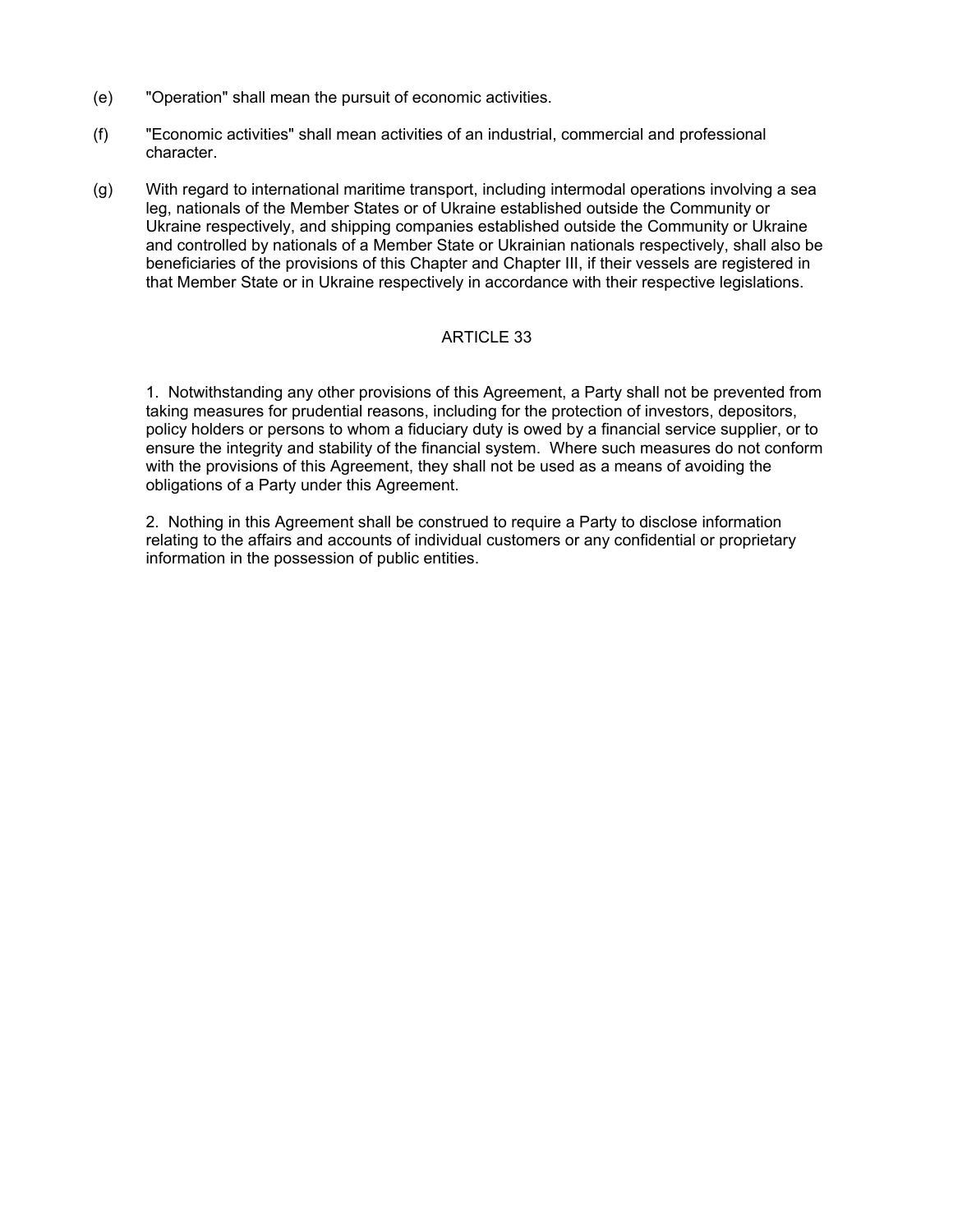The provisions of this Agreement shall not prejudice the application by each Party of any measure necessary to prevent the circumvention of its measures concerning third country access to its market, through the provisions of this Agreement.

# ARTICLE 35

1. Notwithstanding the provisions of Chapter I, a Community company or a Ukrainian company established in the territory of Ukraine or the Community respectively shall be entitled to employ, or have employed by one of its subsidiaries or branches, in accordance with the legislation in force in the host country of establishment, in the territory of Ukraine and the Community respectively, employees who are nationals of Community Member States and Ukraine respectively, provided that such employees are key personnel as defined in paragraph 2, and that they are employed exclusively by companies, subsidiaries or branches. The residence and work permits of such employees shall only cover the period of such employment.

2. Key personnel of the above mentioned companies herein referred to as "organisations" are "intra-corporate transferees" as defined in (c) in the following categories, provided that the organisation is a legal person and that the persons concerned have been employed by it or have been partners in it (other than as majority shareholders), for at least the year immediately preceding such movement: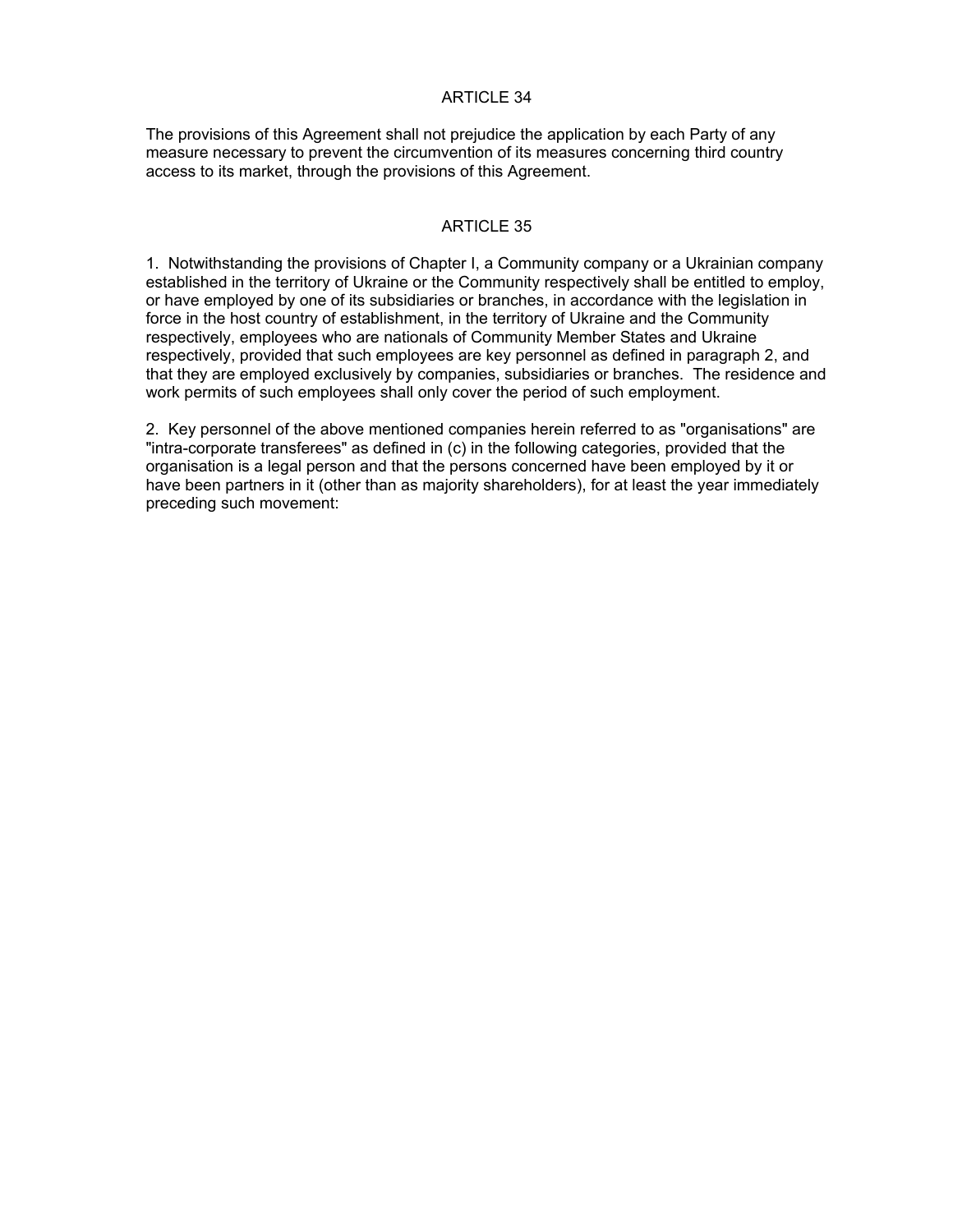- (a) Persons working in a senior position with an organisation, who primarily direct the management of the establishment, receiving general supervision or direction principally from the board of directors or stockholders of the business or their equivalent, including:
- directing the establishment or a department or subdivision of the establishment;
- supervising and controlling the work of other supervisory, professional or managerial employees;
- having the authority personally to engage and dismiss or recommend engaging, dismissing or other personnel actions.
	- (b) Persons working within an organisation who possess uncommon knowledge essential to the establishment's service, research equipment, techniques or management. The assessment of such knowledge may reflect, apart from knowledge specific to the establishment, a high level of qualification referring to a type of work or trade requiring specific technical knowledge, including membership of an accredited profession.
	- (c) An "intra-corporate transferee" is defined as a natural person working within an organisation in the territory of a Party, and being temporarily transferred in the context of pursuit of economic activities in the territory of the other Party; the organisation concerned must have its principal place of business in the territory of a Party and the transfer be to an establishment (branch, subsidiary) of that organisation, effectively pursuing like economic activities in the territory of the other Party.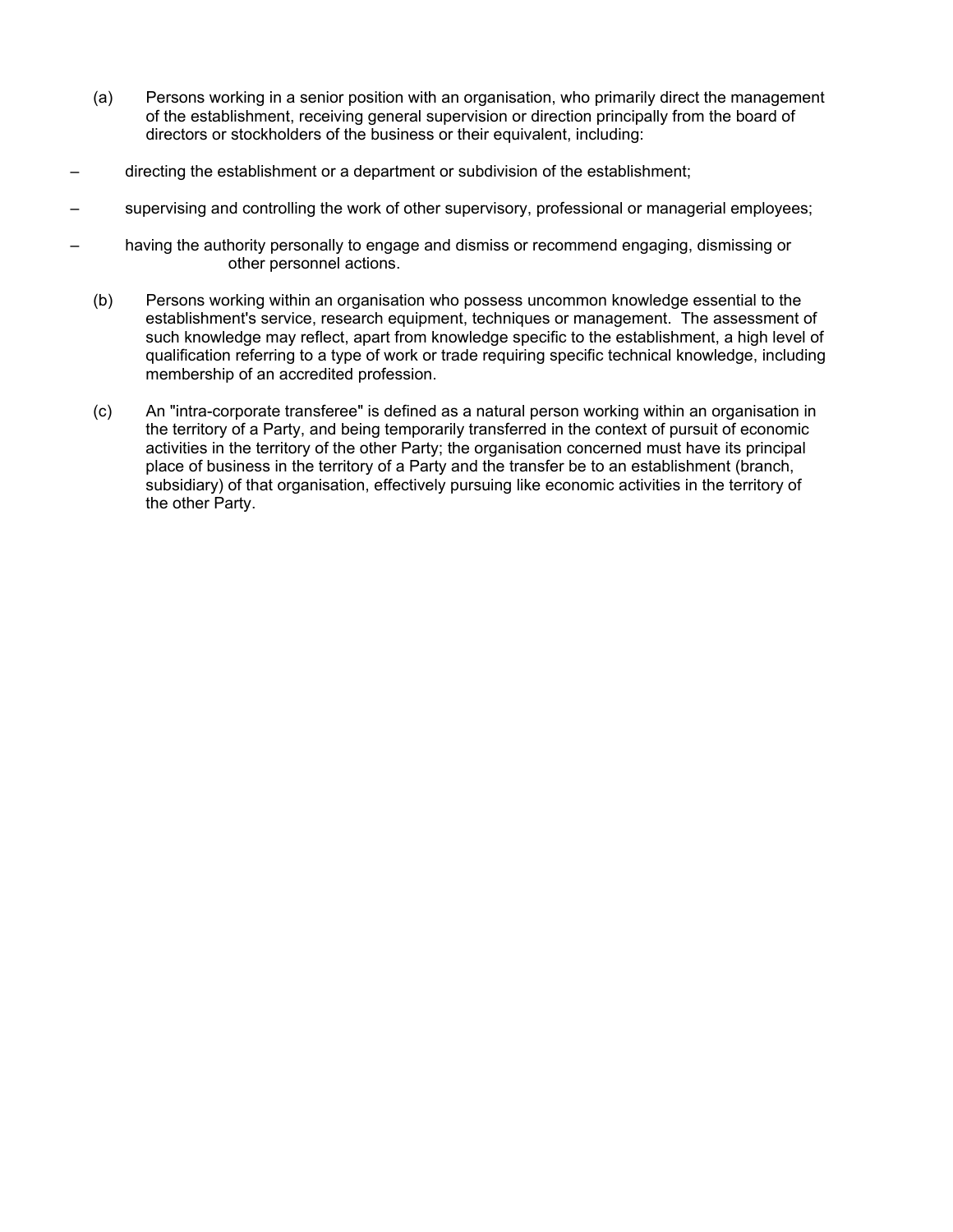1. The Parties shall use their best endeavours to avoid taking any measures or actions which render the conditions for the establishment and operation of each other's companies more restrictive than the situation existing on the day preceding the date of signature of the Agreement.

2. The provisions of this Article are without prejudice to those of Article 44: the situations covered by such Article 44 shall be solely governed by its provisions to the exclusion of any other.

3. Acting in the spirit of partnership and co-operation and in light of provisions contained in Article 51 the Government of Ukraine shall inform the Community of its intentions to submit new legislation or adopt new regulations which may render the conditions for the establishment or operation in Ukraine of subsidiaries and branches of Community companies more restrictive than the situation existing on the day preceding the date of signature of the Agreement. The Community may request Ukraine to communicate the drafts of such legislation or regulations and to enter into consultations about those drafts.

4. Where new legislation or regulations introduced in Ukraine would result in rendering the conditions for establishment of Community companies into its territory and for the operation of subsidiaries and branches of Community companies established in Ukraine more restrictive than the situation existing on the day of signature of the Agreement, such respective legislation or regulations shall not apply during three years following the entry into force of the relevant act to those subsidiaries and branches already established in Ukraine at the time of entry into force of the relevant act.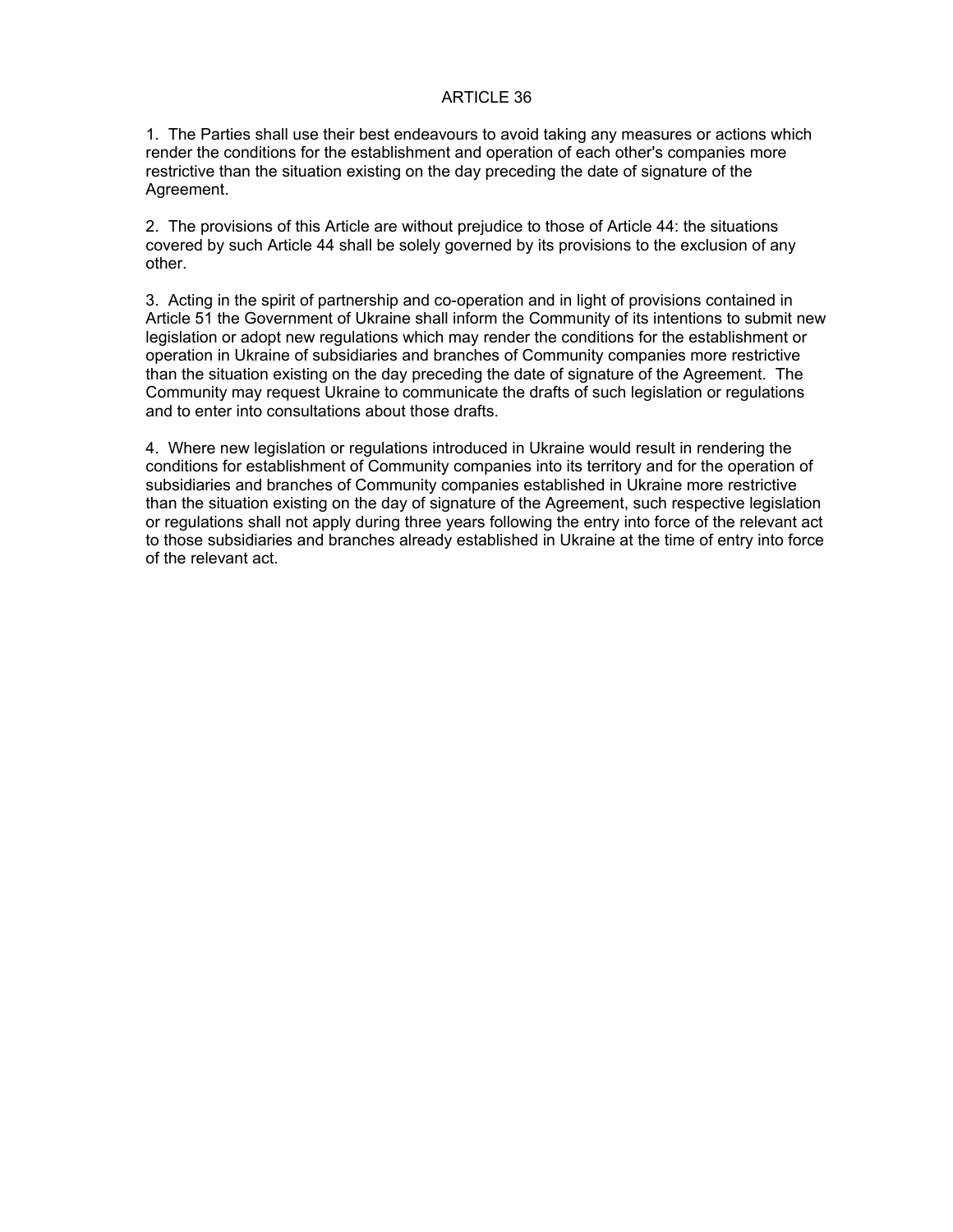# CHAPTER III

#### Cross-border supply of services between the Community and Ukraine

# ARTICLE 37

1. The Parties undertake in accordance with the provisions of this Chapter to take the necessary steps to allow progressively the supply of services by Community or Ukrainian companies who are established in a Party other than that of the person for whom the services are intended, taking into account the development of the services sectors in the Parties.

2. The Co-operation Council shall make recommendations for the implementation of paragraph 1.

## ARTICLE 38

The Parties shall co-operate with the aim of developing a market-oriented service sector in Ukraine.

# ARTICLE 39

1. The Parties undertake to apply effectively the principle of unrestricted access to the international maritime market and traffic on a commercial basis.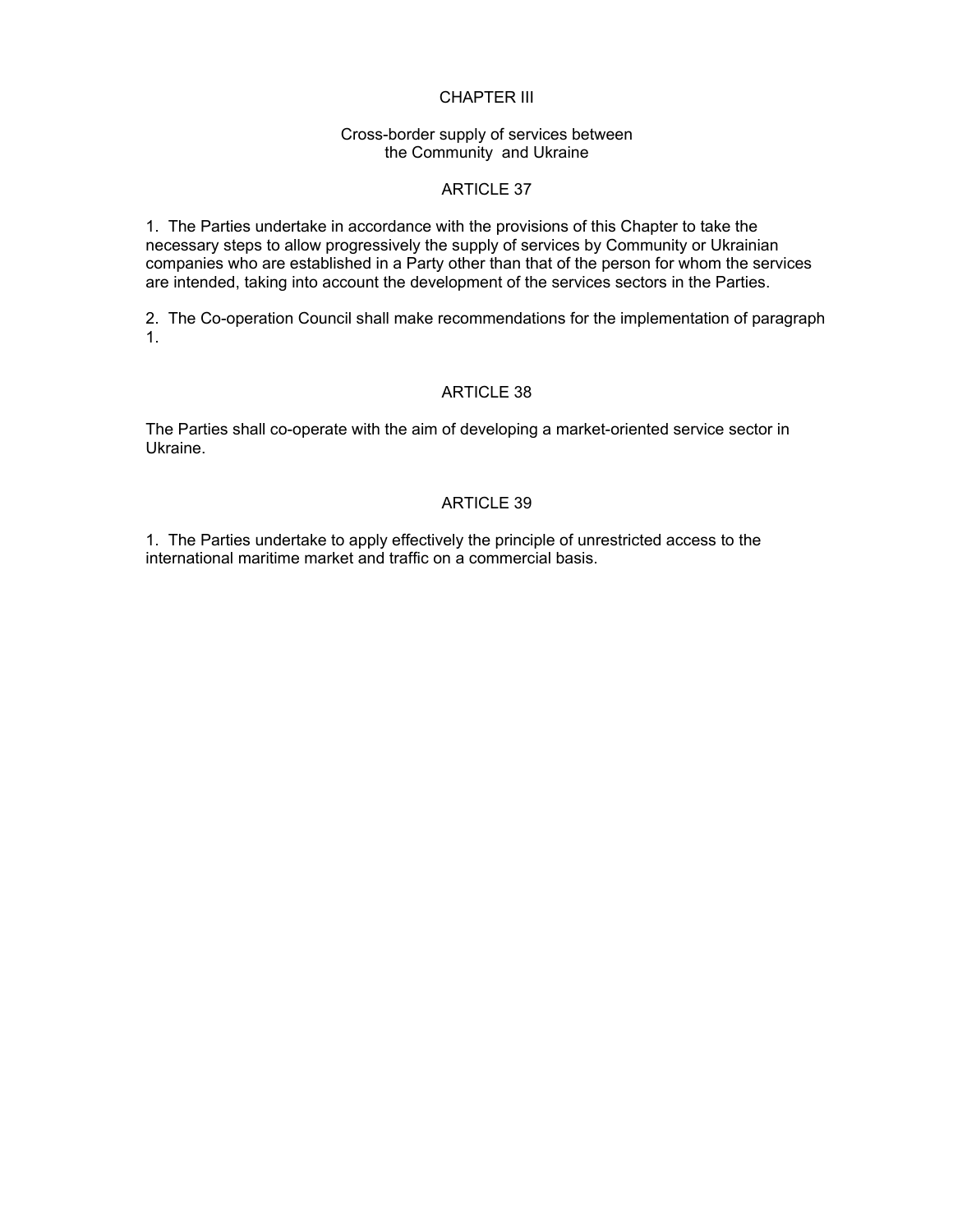- (a) The above provision does not prejudice the rights and obligations arising from the United Nations Code of Conduct for Liner Conferences, as applicable to one or other Contracting Party to this Agreement. Non-conference lines will be free to operate in competition with a conference as long as they adhere to the principle of fair competition on a commercial basis.
- (b) The Parties affirm their commitment to a freely competitive environment as being an essential feature of the dry and liquid bulk trade.
	- 2. In applying the principles of paragraph 1, the Parties shall:
- (a) not apply, as from entry into force of this Agreement, any cargo sharing provisions of bilateral agreements between any Member State of the Community and the former Soviet Union;
- (b) not introduce cargo sharing clauses in future bilateral agreements with third countries, other than in those exceptional circumstances where liner shipping companies from one or other Party to this Agreement would not otherwise have an effective opportunity to ply for trade to and from the third country concerned;
- (c) prohibit cargo sharing arrangements in future bilateral agreements concerning dry and liquid bulk trade;
- (d) abolish, upon entry into force of this Agreement, all unilateral measures, administrative, technical and other obstacles which could have restrictive or discriminatory effects on the free supply of services in international maritime transport.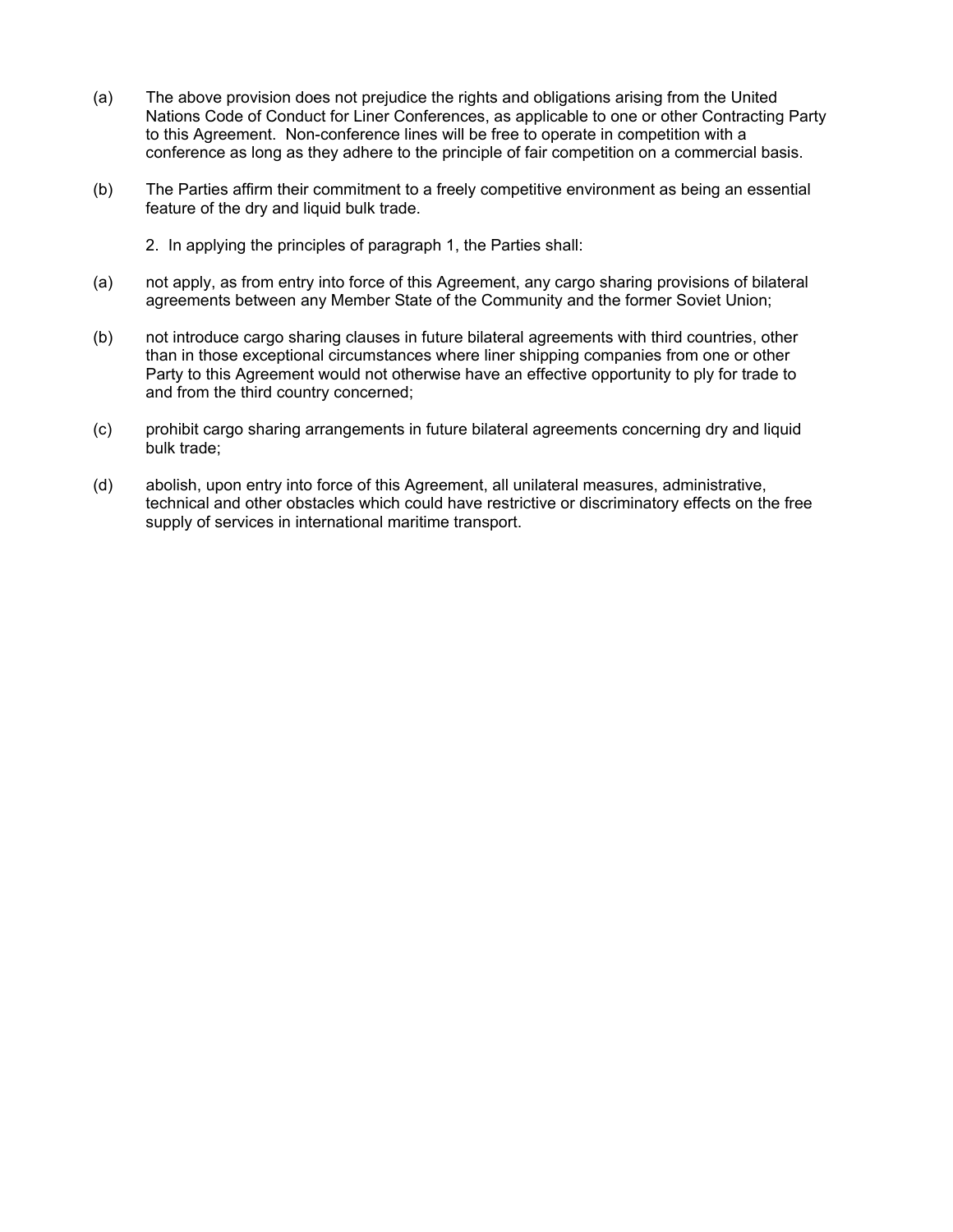Each Party shall grant, inter alia, no less favourable treatment, than that accorded to a Party's own ships for the ships flying the flag of the other Party with regard to access to ports open to international trade, the use of infrastructure and auxiliary maritime services of the ports, as well as related fees and charges, customs facilities and the assignment of berths and facilities for loading and unloading.

The same treatment shall also be accorded by each Party in respect of ships operated by the other Party's nationals and companies, which fly the flag of a third country, after a transitional period, but not later than 1 July 1997.

3. Nationals and companies of the Community providing international maritime transport services shall be free to provide international sea-river services in the inland waterways of Ukraine and vice versa.

#### ARTICLE 40

With a view to assuring a co-ordinated development of transport between the Parties, adapted to their commercial needs, the conditions of mutual market access and provision of services in transport by road, rail and inland waterways and, if applicable, in air transport may be dealt with by specific agreements where appropriate negotiated between the Parties as defined in Article 99 after entry into force of this Agreement.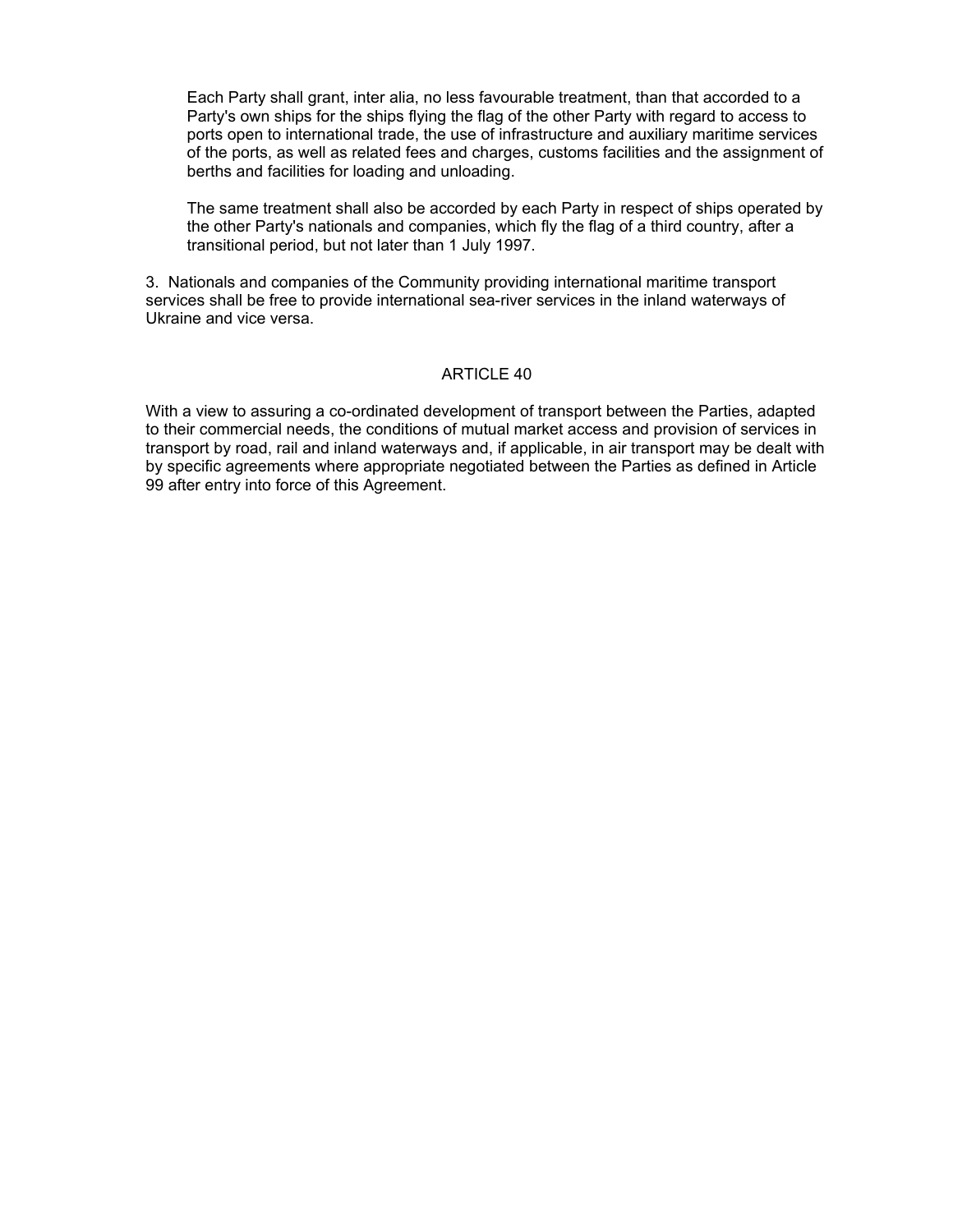# CHAPTER IV

#### General Provisions

# ARTICLE 41

1. The provisions of this Title shall be applied subject to limitations justified on grounds of public policy, public security or public health.

2. They shall not apply to activities which in the territory of either Party are connected, even occasionally, with the exercise of official authority.

## ARTICLE 42

For the purpose of this Title, nothing in the Agreement shall prevent the Parties from applying their laws and regulations regarding entry and stay, work, labour conditions and establishment of natural persons and supply of services, provided that – in so doing – they do not apply them in a manner as to nullify or impair the benefits accruing to any Party under the terms of a specific provision of the Agreement. This provision does not prejudice the application of Article 41.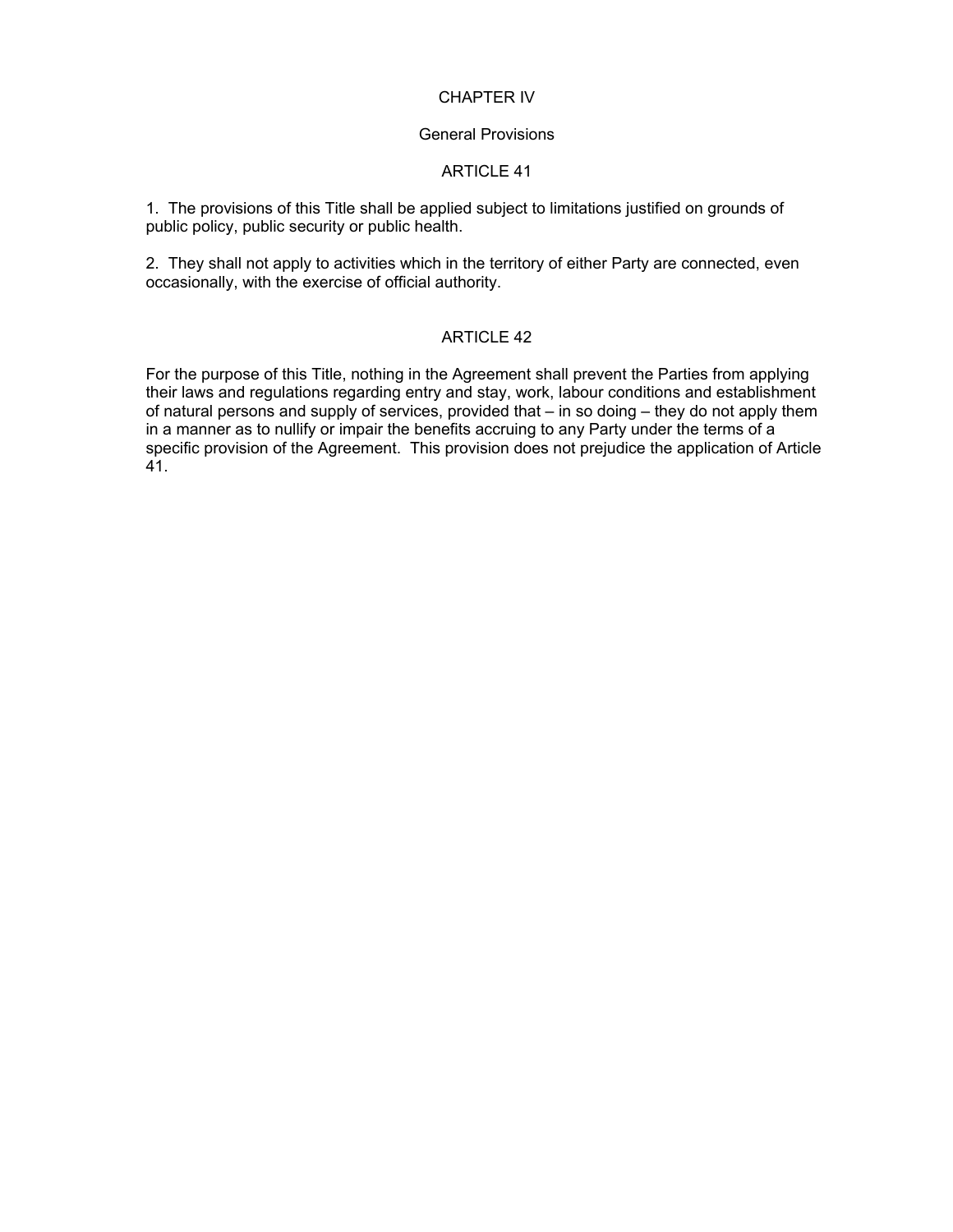Companies which are controlled and exclusively owned by Ukrainian companies and Community companies jointly shall also be beneficiaries of the provisions of Chapters II, III and IV.

#### ARTICLE 44

Treatment granted by either Party to the other thereunder shall, as from the day one month prior to the date of entry into force of the relevant obligations of the General Agreement on Trade in Services (GATS), in respect of sectors or measures covered by the GATS, in no case be more favourable than that accorded by such first Party under the provisions of GATS and this in respect of each service sector, sub-sector and mode of supply.

## ARTICLE 45

For the purposes of Chapters II, III and IV, no account shall be taken of treatment accorded by the Community, its Member States or Ukraine pursuant to commitments entered into in economic integration agreements in accordance with the principles of Article V of the GATS.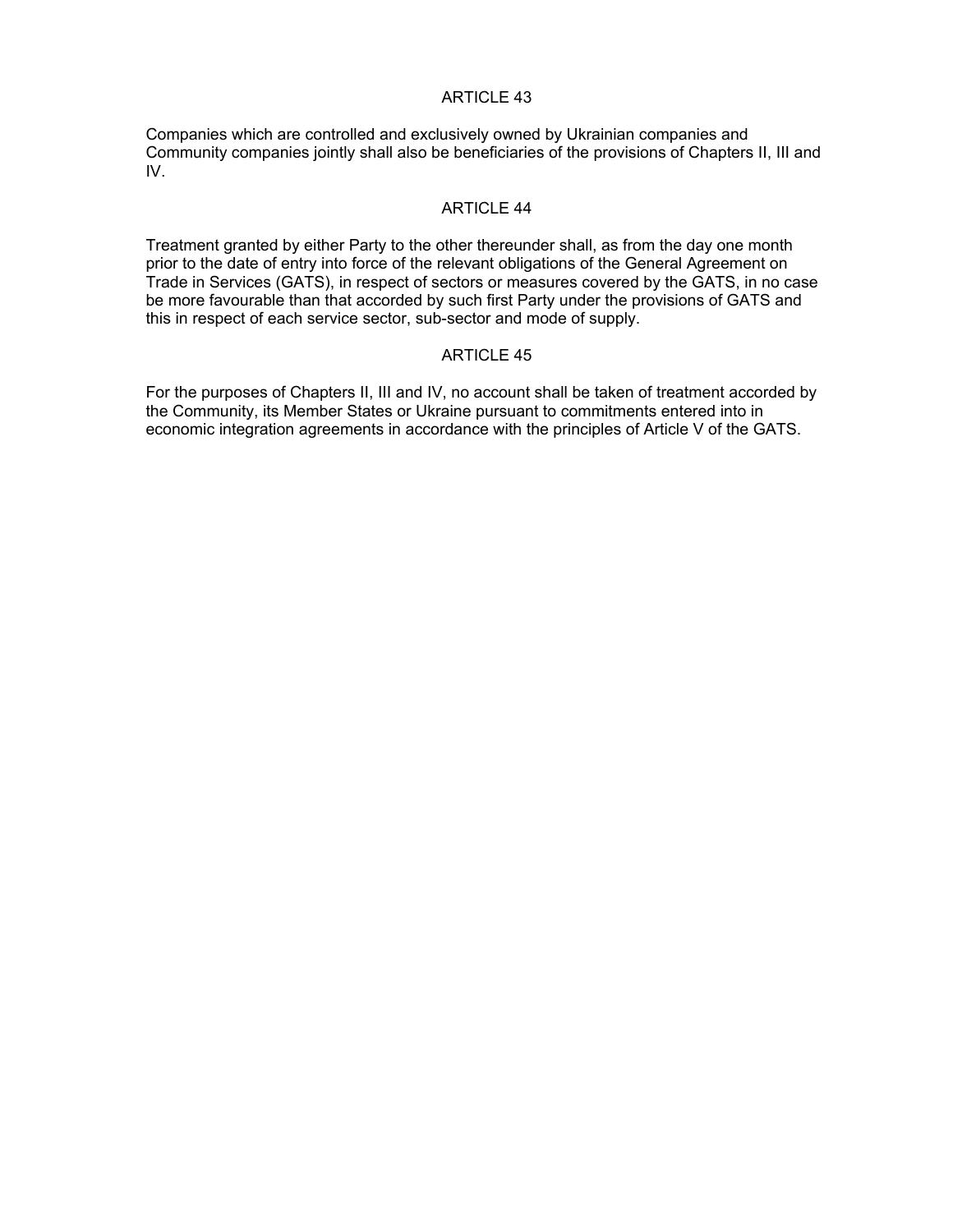1. The most-favoured-nation treatment granted in accordance with the provisions of this Title shall not apply to the tax advantages which the Parties are providing or will provide in the future on the basis of agreements to avoid double taxation, or other tax arrangements.

2. Nothing in this Title shall be construed to prevent the adoption or enforcement by the Parties of any measure aimed at preventing the avoidance or evasion of taxes pursuant to the tax provisions of agreements to avoid double taxation and other tax arrangements, or domestic fiscal legislation.

3. Nothing in this Title shall be construed to prevent Member States or Ukraine from distinguishing, in the application of the relevant provisions of their fiscal legislation, between taxpayers who are not in identical situations, in particular as regards their place of residence.

# ARTICLE 47

Without prejudice to Article 35, no provision of Chapters II, III and IV hereof shall be interpreted as giving the right to:

– nationals of the Member States or of Ukraine respectively to enter, or stay in, the territory of Ukraine or the Community respectively in any capacity whatsoever, and in particular as a shareholder or partner in a company or manager or employed thereof or supplier or recipient of services;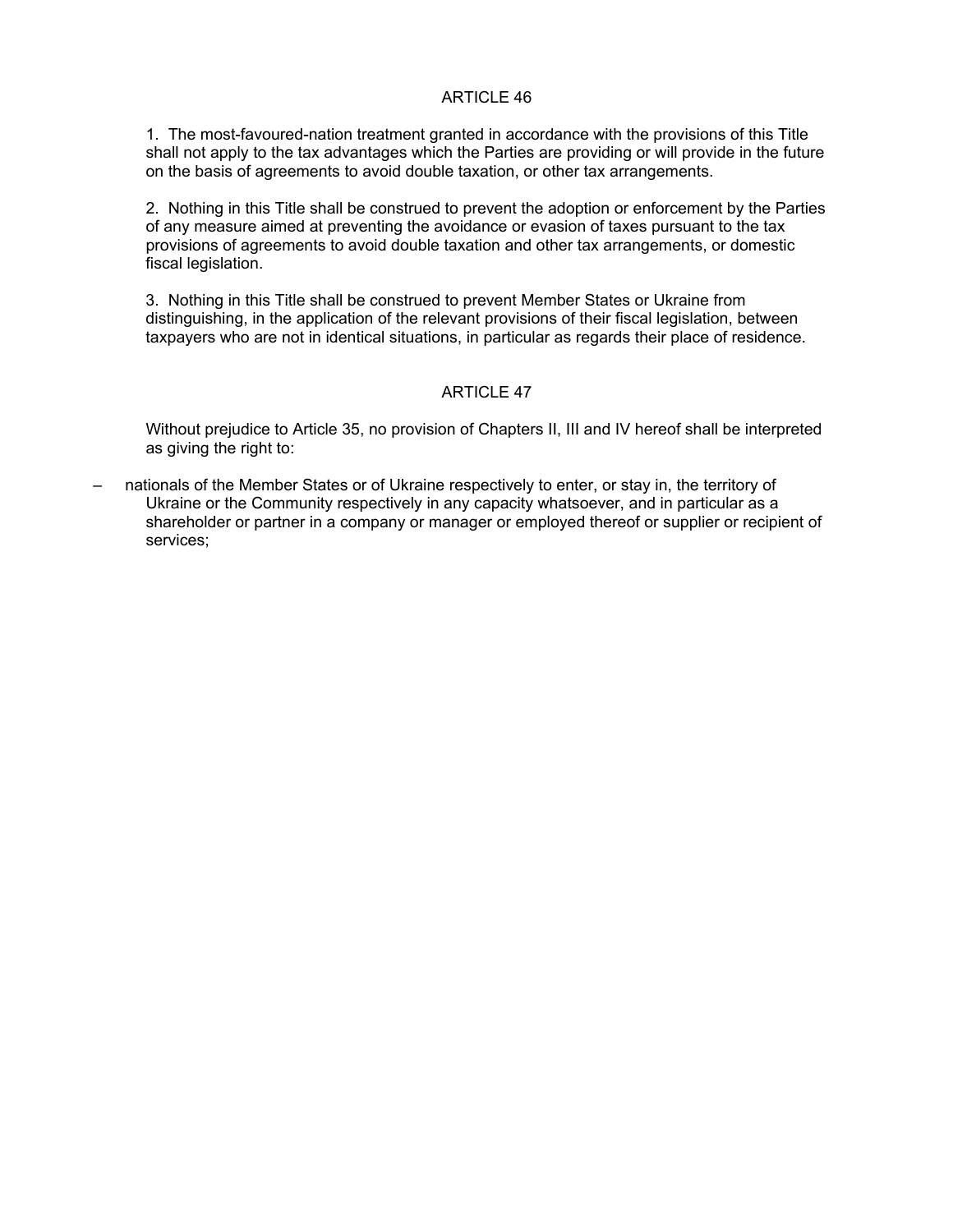- Community subsidiaries or branches of Ukrainian companies to employ or have employed in the territory of the Community nationals of Ukraine;
- Ukrainian subsidiaries or branches of Community companies to employ or have employed in the territory of Ukraine nationals of the Member States;
- Ukrainian companies or Community subsidiaries or branches of Ukrainian companies to supply Ukrainian persons to act for and under the control of other persons by temporary employment contracts;
- Community companies or Ukrainian subsidiaries or branches of Community companies to supply workers who are nationals of the Member States by temporary employment contracts.

## TITLE V

#### CURRENT PAYMENTS AND CAPITAL

### ARTICLE 48

1. The Parties undertake to authorise in freely convertible currency, any payments on the current account of balance of payments between residents of the Community and of Ukraine connected with the movement of goods, services or persons made in accordance with the provisions of this Agreement.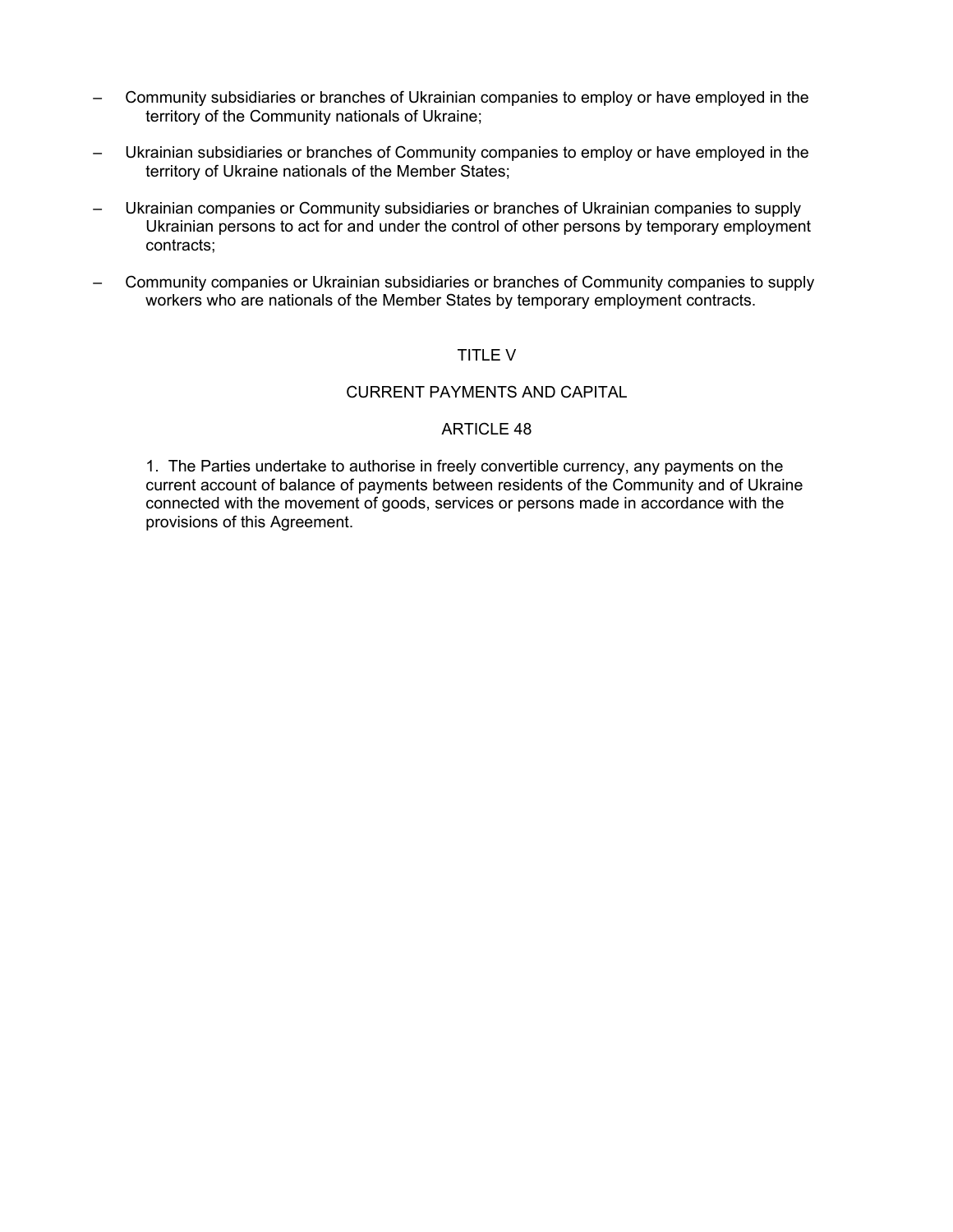2. With regard to transactions on the capital account of balance of payments, from entry into force of this Agreement, the free movement of capital relating to direct investments made in companies formed in accordance with the laws of the host country and investments made in accordance with the provisions of Chapter II of Title IV, and the liquidation or repatriation of these investments and of any profit stemming therefrom shall be ensured.

3. Without prejudice to paragraph 2 or to paragraph 5, as from entry into force of this Agreement, no new foreign exchange restrictions on the movement of capital and current payments connected therewith between residents of the Community and Ukraine shall be introduced and the existing arrangements shall not become more restrictive.

4. The Parties shall consult each other with a view to facilitating the movement of forms of capital other than those referred to in paragraph 2 between the Community and Ukraine in order to promote the objectives of this Agreement.

5. With reference to the provisions of this Article, until a full convertibility of the Ukrainian currency within the meaning of Article VIII of the Articles of Agreement of the International Monetary Fund (IMF) is introduced, Ukraine may in exceptional circumstances apply exchange restrictions connected with the granting or taking up of short and medium-term financial credits to the extent that such restrictions are imposed on Ukraine for the granting of such credits and are permitted according to Ukraine's status under the IMF. Ukraine shall apply these restrictions in a non-discriminatory manner. They shall be applied in such a manner as to cause the least possible disruption to this Agreement. Ukraine shall inform the Co-operation Council promptly of the introduction of such measures and of any changes therein.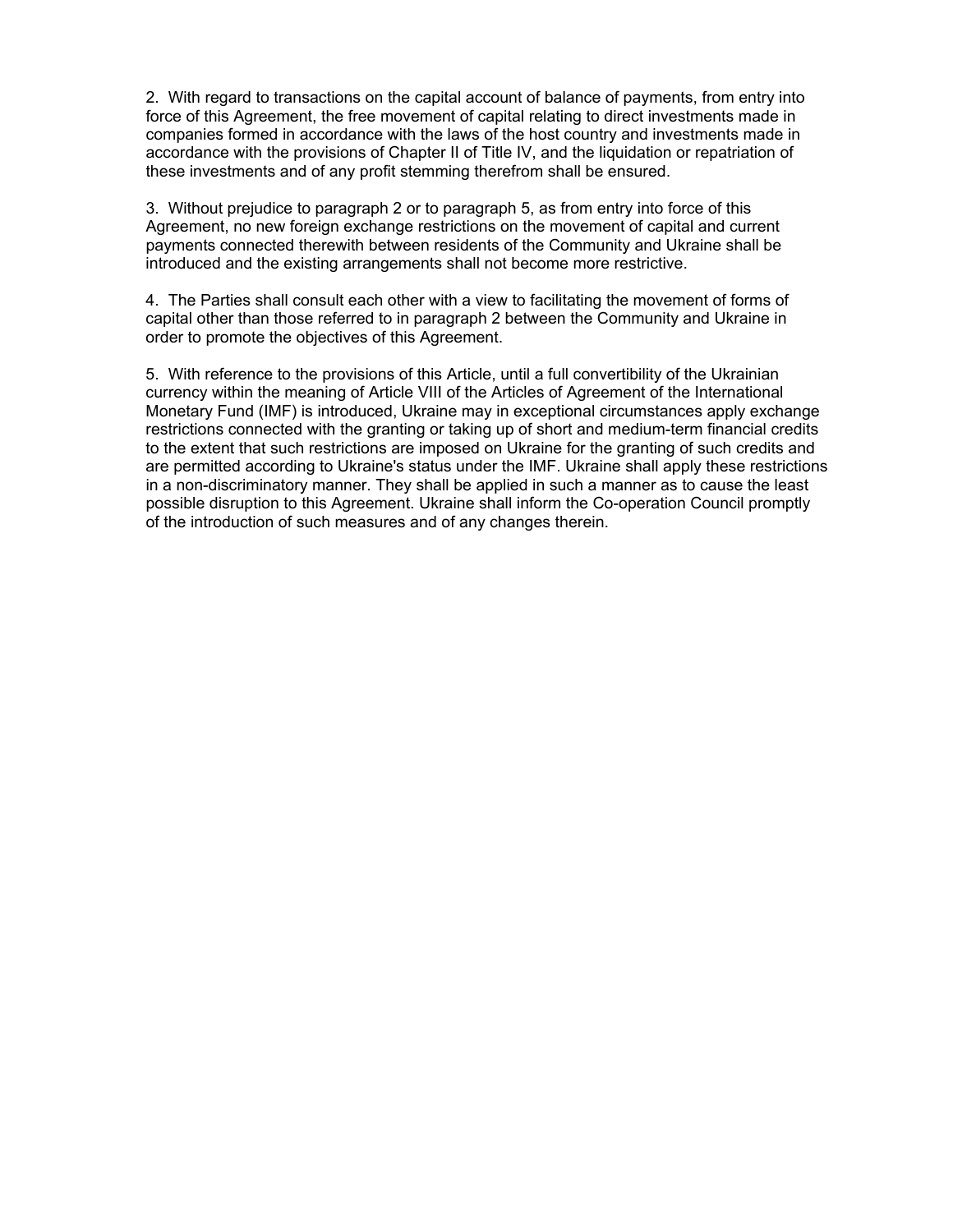6. Without prejudice to paragraphs 1 and 2, where, in exceptional circumstances, movements of capital between the Community and the Ukraine cause, or threaten to cause, serious difficulties for the operation of exchange rate policy or monetary policy in the Community or Ukraine, the Community and Ukraine, respectively, may take safeguard measures with regard to movements of capital between the Community and Ukraine for a period not exceeding six months if such measures are strictly necessary.

#### TITLE VI

### COMPETITION, INTELLECTUAL, INDUSTRIAL AND COMMERCIAL PROPERTY PROTECTION AND LEGISLATIVE CO-OPERATION

### ARTICLE 49

1. The Parties agree to work to remedy or remove through the application of their competition laws or otherwise, restrictions on competition by enterprises or caused by State intervention insofar as they may affect trade between the Community and the Ukraine.

2. In order to attain the objectives mentioned in paragraph 1:

2.1 The Parties shall ensure that they have and enforce laws addressing restrictions on competition by enterprises within their jurisdiction.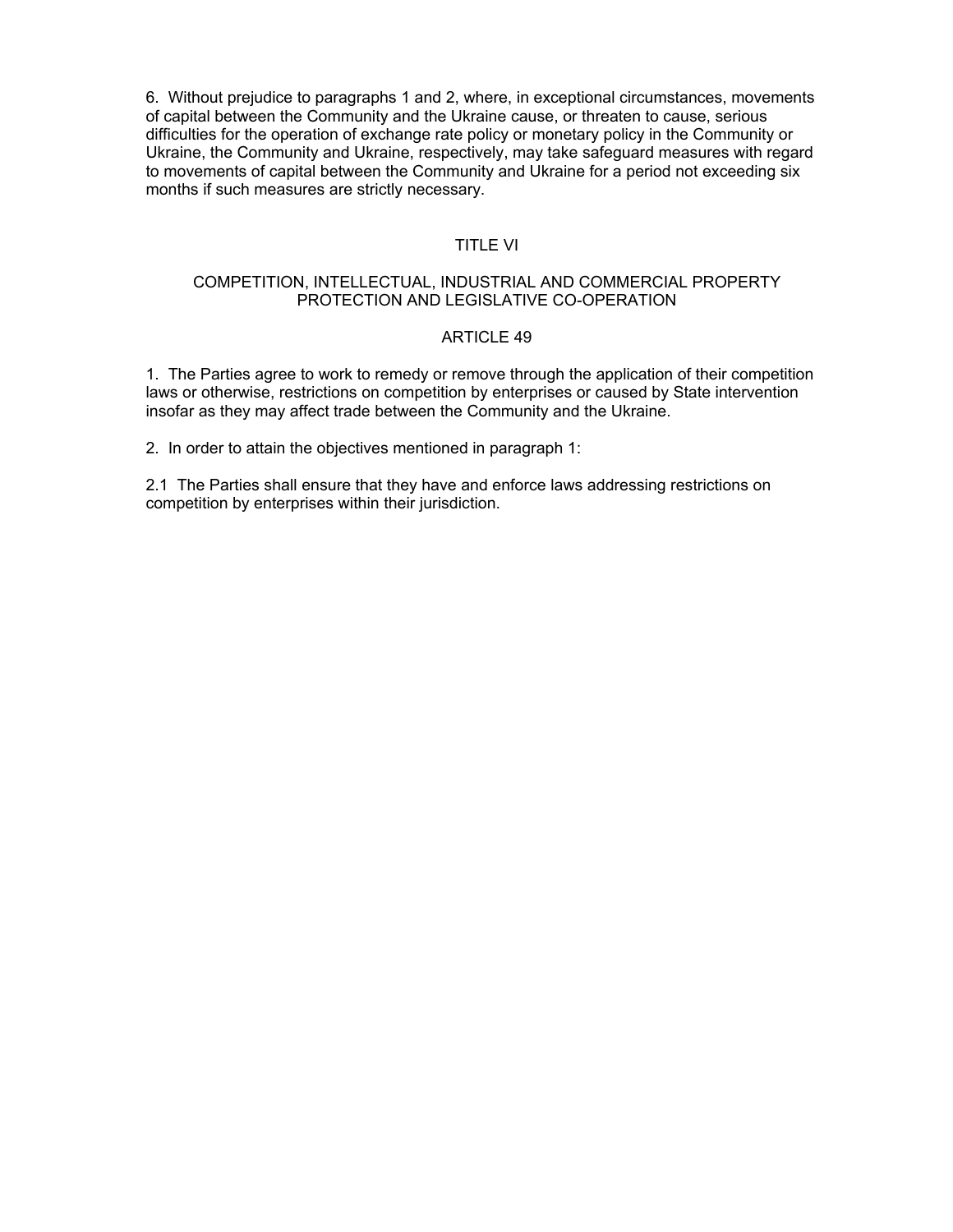2.2 The Parties shall refrain from granting State aids favouring certain undertakings or the production of goods other than primary products as defined in the GATT, or the provision of services, which distort or threaten to distort competition insofar as they affect trade between the Community and the Ukraine.

2.3 Upon request by one Party, the other Party shall provide information on its aid schemes or on particular individual cases of State aid. No information needs to be provided which is covered by legislative requirements of the Parties on professional or commercial secrets.

2.4 In the case of State monopolies of a commercial character, the Parties declare their readiness, as from the fourth year from the date of entry into force of this Agreement, to ensure that there is no discrimination between nationals of the Parties regarding the conditions under which goods are procured or marketed.

2.5 In the case of public undertakings or undertakings to which Member States or the Ukraine grant exclusive rights, the Parties declare their readiness, as from the fourth year from the date of entry into force of this Agreement, to ensure that there is neither enacted nor maintained any measure distorting trade between the Community and the Ukraine to an extent contrary to the Parties' respective interests. This provision shall not obstruct the performance, in law or fact, of the particular tasks assigned to such undertakings.

2.6 The period defined in paragraphs 2.4 and 2.5 may be extended by agreement of the Parties.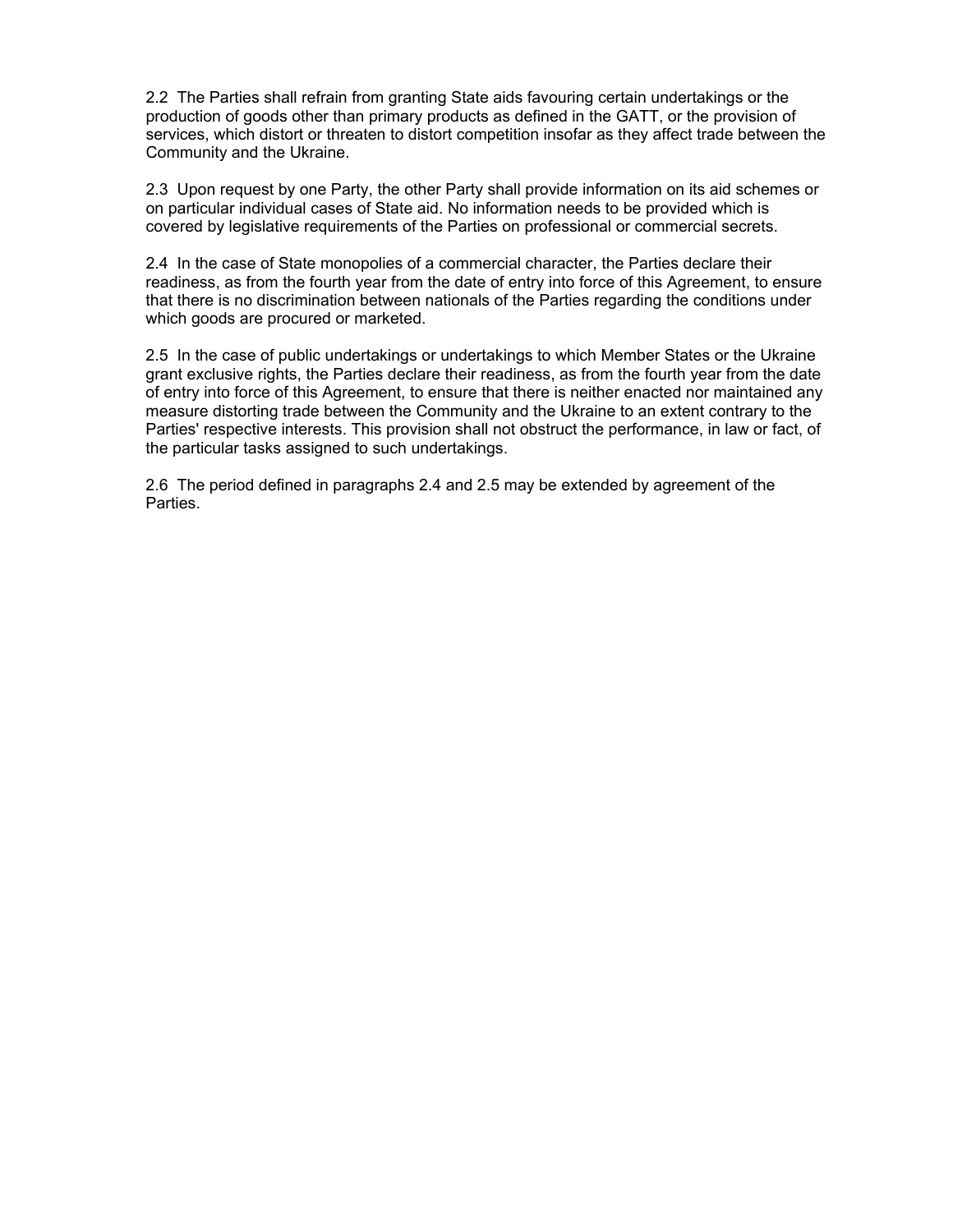3. Consultations may take place within the Co-operation Committee at the request of the Community or Ukraine on the restrictions or distortions of competition referred to in paragraphs 1 and 2 and on the enforcement of their competition rules, subject to limitations imposed by laws regarding disclosure of information, confidentiality and business secrecy. Consultations may also comprise questions on the interpretation of paragraphs 1 and 2.

4. The Parties with experience in applying competition rules shall give full consideration to providing other Parties, upon request and within available resources, technical assistance for the development and implementation or competition rules.

5. The above provisions in no way affect the Parties' rights to apply adequate measures, notably those referred to in Article 19, in order to address distortions of trade in goods or services.

### ARTICLE 50

1. Pursuant to the provisions of this Article and of Annex III, Ukraine shall continue to improve the protection of intellectual, industrial and commercial property rights in order to provide, by the end of the fifth year after the entry into force of the Agreement for a level of protection similar to that existing in the Community, including effective means of enforcing such rights.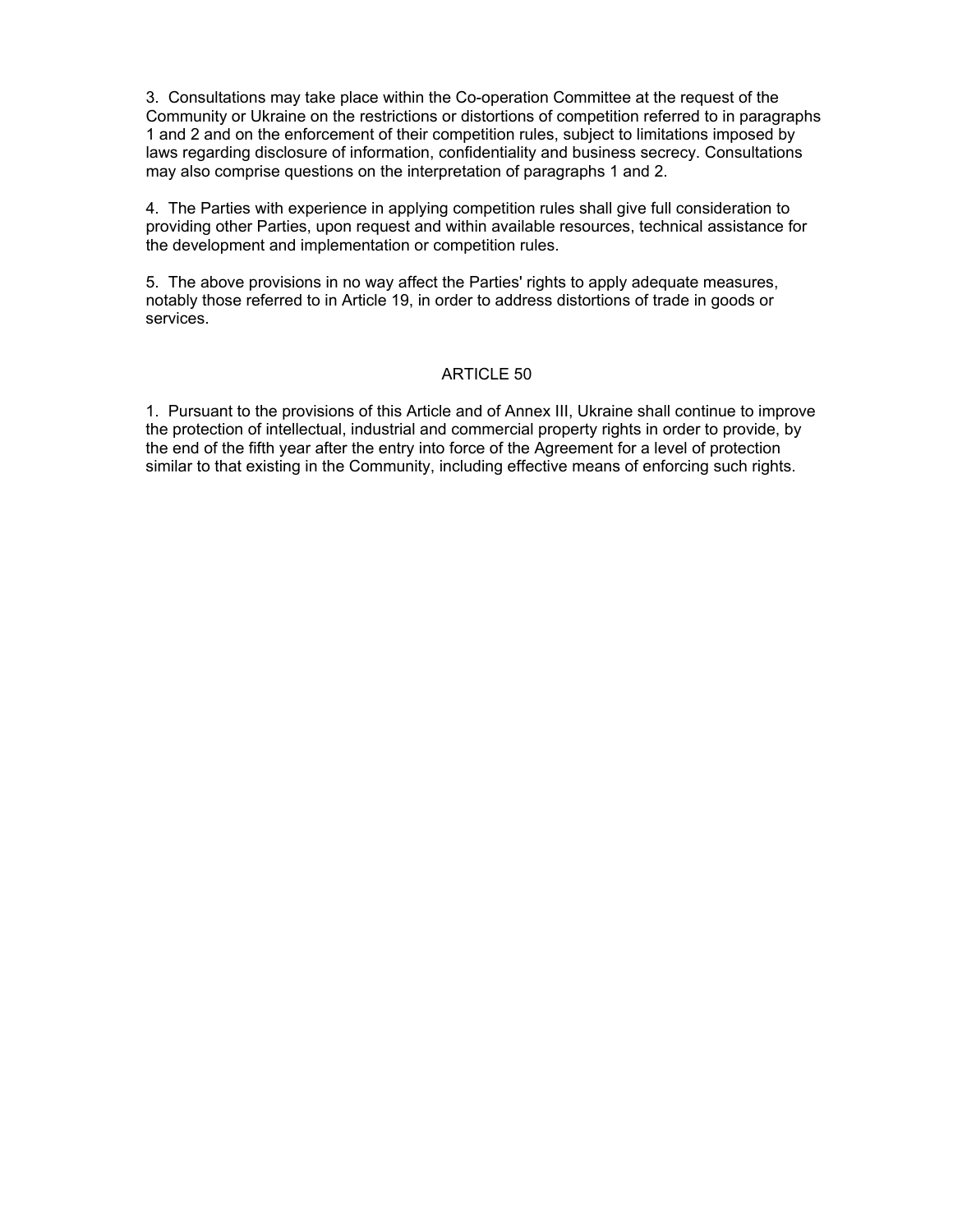2. By the end of the fifth year after entry into force of the Agreement, Ukraine shall accede to the multilateral conventions on intellectual, industrial and commercial property rights referred to in Paragraph 1 of Annex III to which Member States are parties or which are de facto applied by Member States according to the relevant provisions contained in these conventions.

# ARTICLE 51

1. The Parties recognise that an important condition for strengthening the economic links between Ukraine and the Community is the approximation of Ukraine's existing and future legislation to that of the Community. Ukraine shall endeavour to ensure that its legislation will be gradually made compatible with that of the Community.

2. The approximation of laws shall extend to the following areas in particular: customs law, company law, banking law, company accounts and taxes, intellectual property, protection of workers at the workplace, financial services, rules on competition, public procurement, protection of health and life of humans, animals and plants, the environment, consumer protection, indirect taxation, technical rules and standards, nuclear laws and regulations, transport.

3. The Community shall provide Ukraine with technical assistance as appropriate for the implementation of these measures. which may include i.e. :

- the exchange of experts;
- the provision of early information especially on relevant legislation;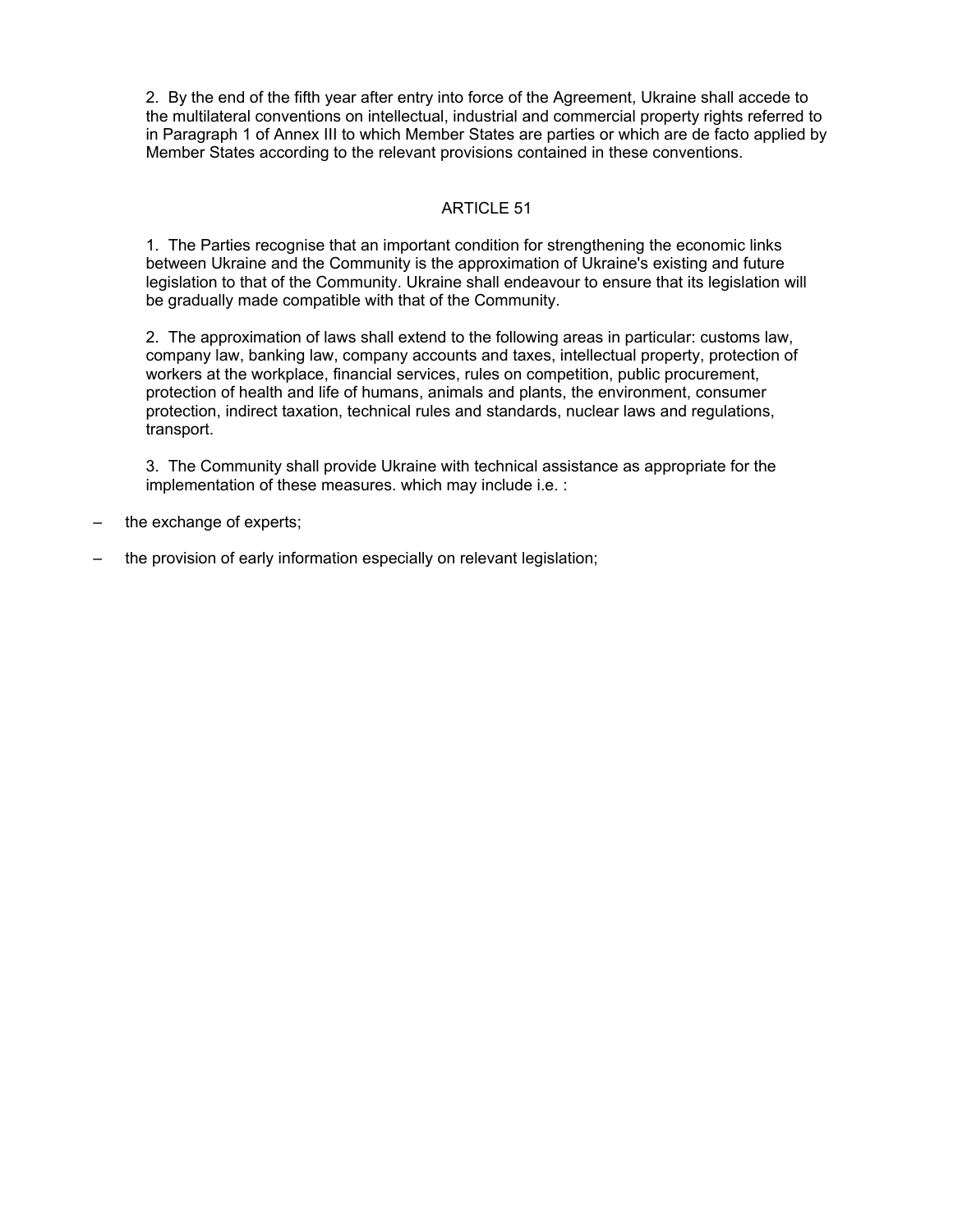- organisation of seminars;
- training activities;
- aid for translation of Community legislation in the relevant sectors.

# TITLE VII

#### ECONOMIC CO-OPERATION

#### ARTICLE 52

1. The Community and Ukraine shall establish economic co-operation aimed at contributing to the process of economic reform and recovery and sustainable development of Ukraine. Such co-operation shall strengthen and develop economic links, to the benefit of both parties.

2. Policies and other measures will be designed to bring about economic and social reforms and restructuring of the economic system in Ukraine and will be guided by the requirements of sustainability and harmonious social development; they will also fully incorporate environmental considerations.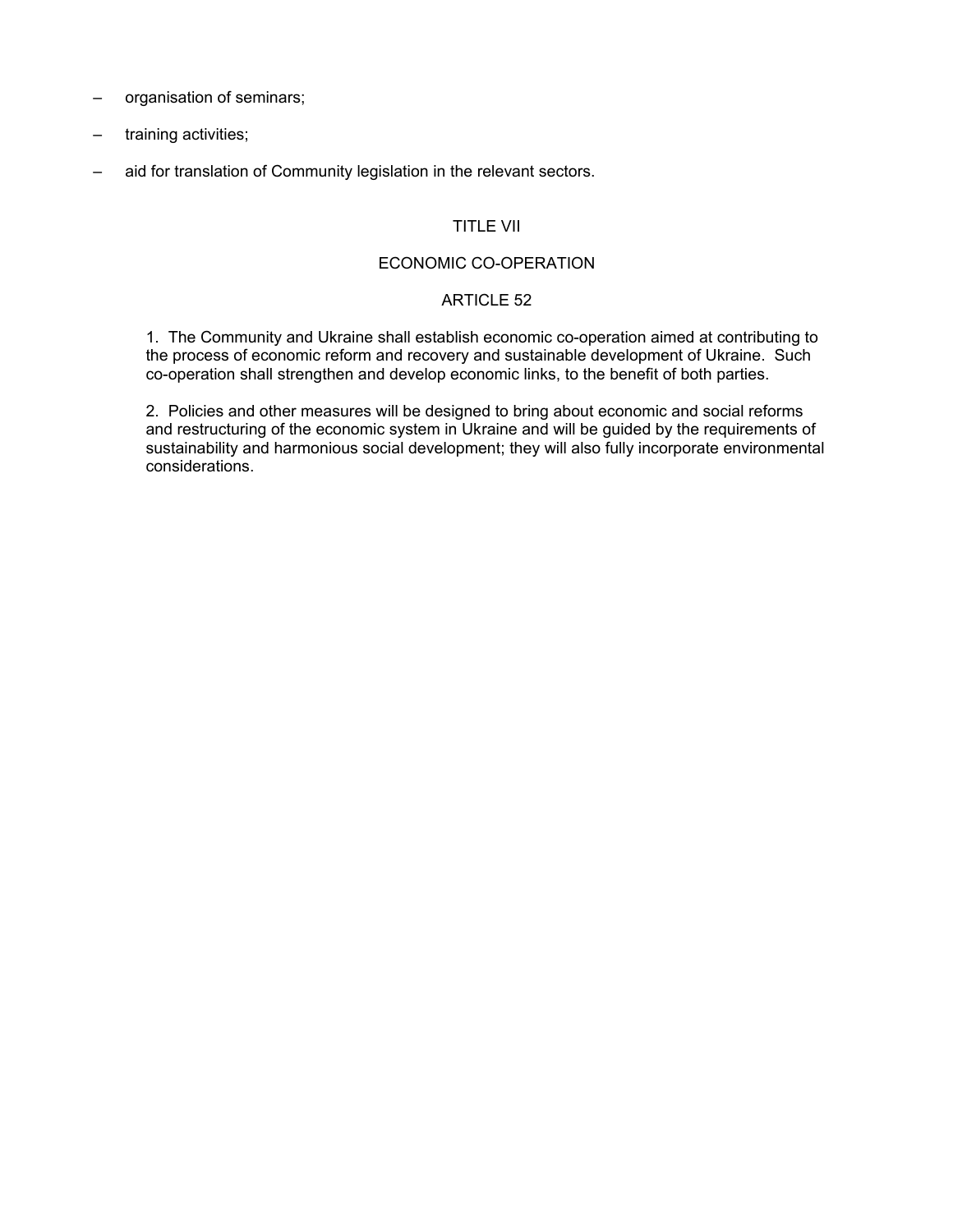3. To this end the co-operation will concentrate, on industrial co-operation, investment promotion and protection, public procurement, standards and conformity assessments, mining and raw materials, science and technology, education and training, agriculture and agro-industrial sector, energy, civil nuclear sector, environment, transport, space, telecommunications, financial services, money laundering, monetary policy, regional development, social co-operation, tourism, small and medium-sized enterprises, information and communication, consumer protection, customs, statistical co-operation, economics and drugs.

4. Special attention shall be devoted to measures capable of fostering co-operation between the Independent States and other neighbouring countries with a view to stimulating a harmonious development of the region.

5. Where appropriate, economic co-operation and other forms of co-operation provided for in this Agreement may be supported by technical assistance from the Community, taking into account the Community's relevant Council regulation applicable to technical assistance in the Independent States, the priorities agreed upon in the indicative programme related to Community technical assistance to Ukraine and its established co-ordination and implementation procedures.

6. The Co-operation Council shall make recommendations as to the development of co-operation in fields identified in paragraph 3.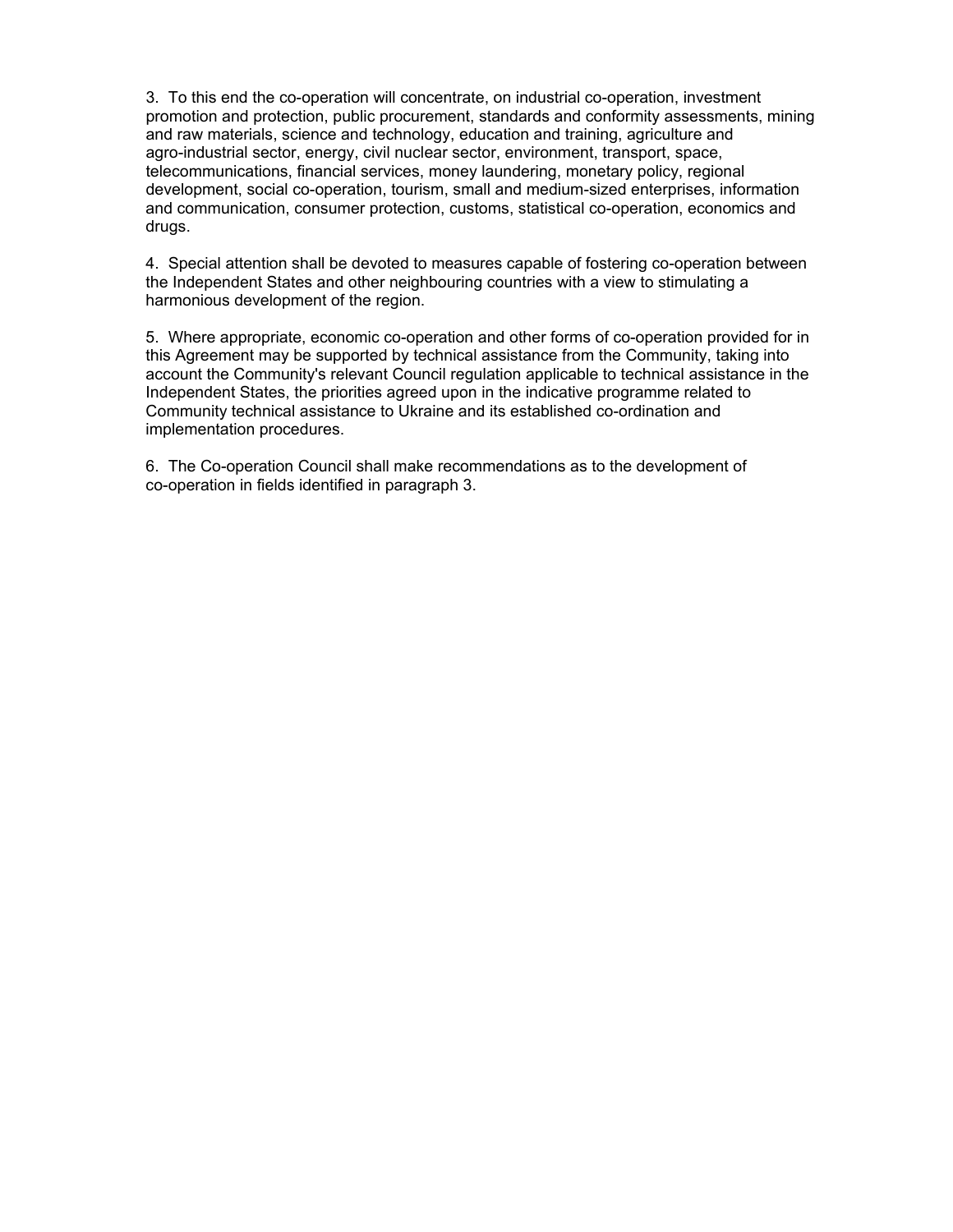### Industrial co-operation

- 1. Co-operation shall aim at promoting the following in particular:
- the development of business links between economic operators of both sides, e.g. in view of the transfer of technologies and know-how;
- Community participation in Ukraine's efforts to restructure and technically upgrade its industry;
- the improvement of management;
- the development of appropriate commercial rules and practices, including product marketing;
- environmental protection.
- adaptation of the structure of industrial production to the standards of an advanced market economy;
- the conversion of the military-industrial complex.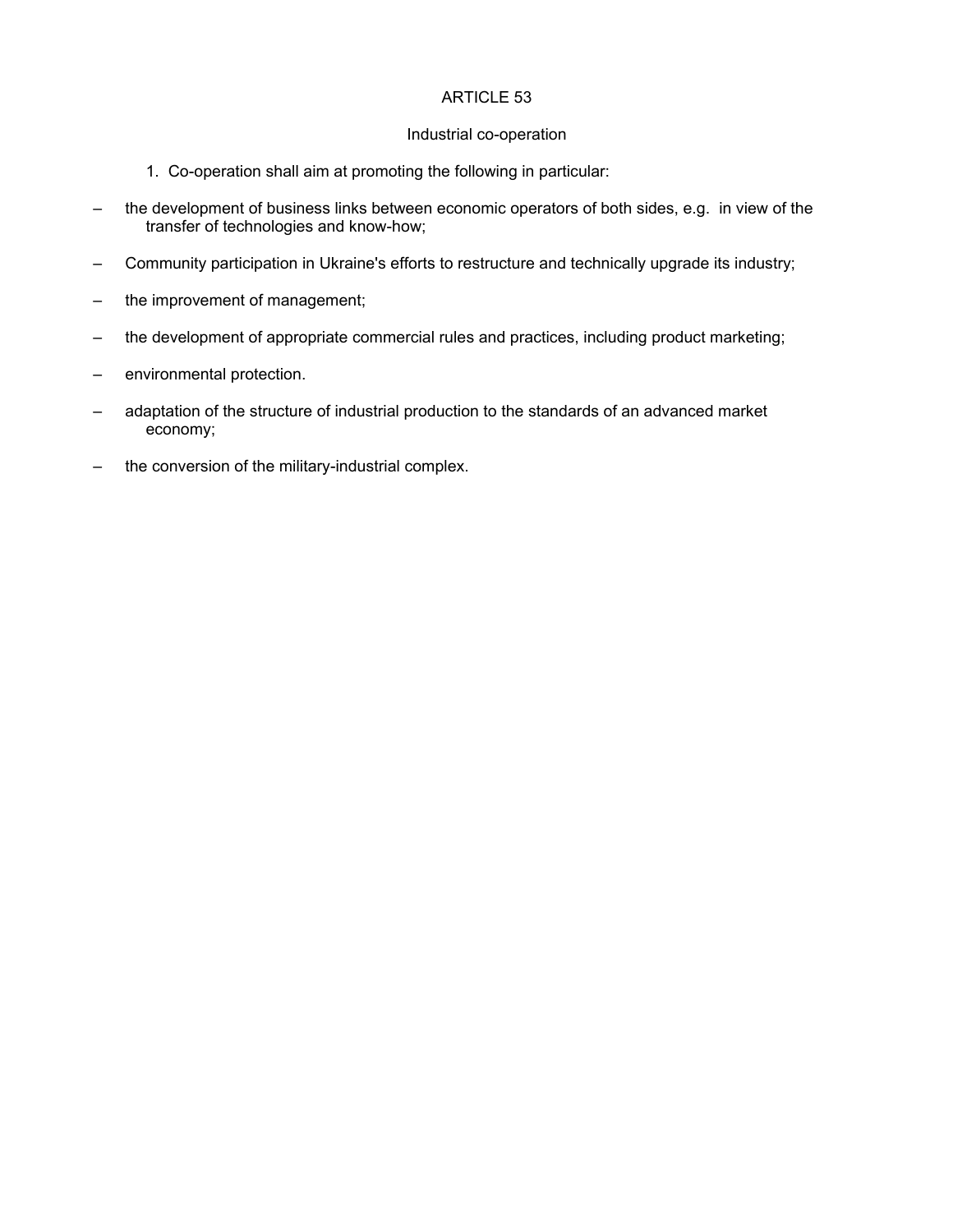2. The provisions of this Article shall not affect the enforcement of Community competition rules applicable to undertakings.

# ARTICLE 54

#### Investment promotion and protection

1. Bearing in mind the respective powers and competence of the Community and the Member States, co-operation shall aim to establish a favourable climate for investment, both domestic and foreign, especially through better conditions for investment protection, the transfer of capital and the exchange of information on investment opportunities.

- 2. The aims of this co-operation shall be in particular:
- the conclusion, where appropriate, between the Member States and Ukraine, of agreements for the promotion and protection of investment;
- the conclusion, where appropriate, between the Member States and Ukraine, of agreements to avoid double taxation;
- the creation of favourable conditions for attracting foreign investments into the Ukrainian economy;
- to establish stable and adequate business law and conditions, and to exchange information on laws, regulations and administrative practices in the field of investment;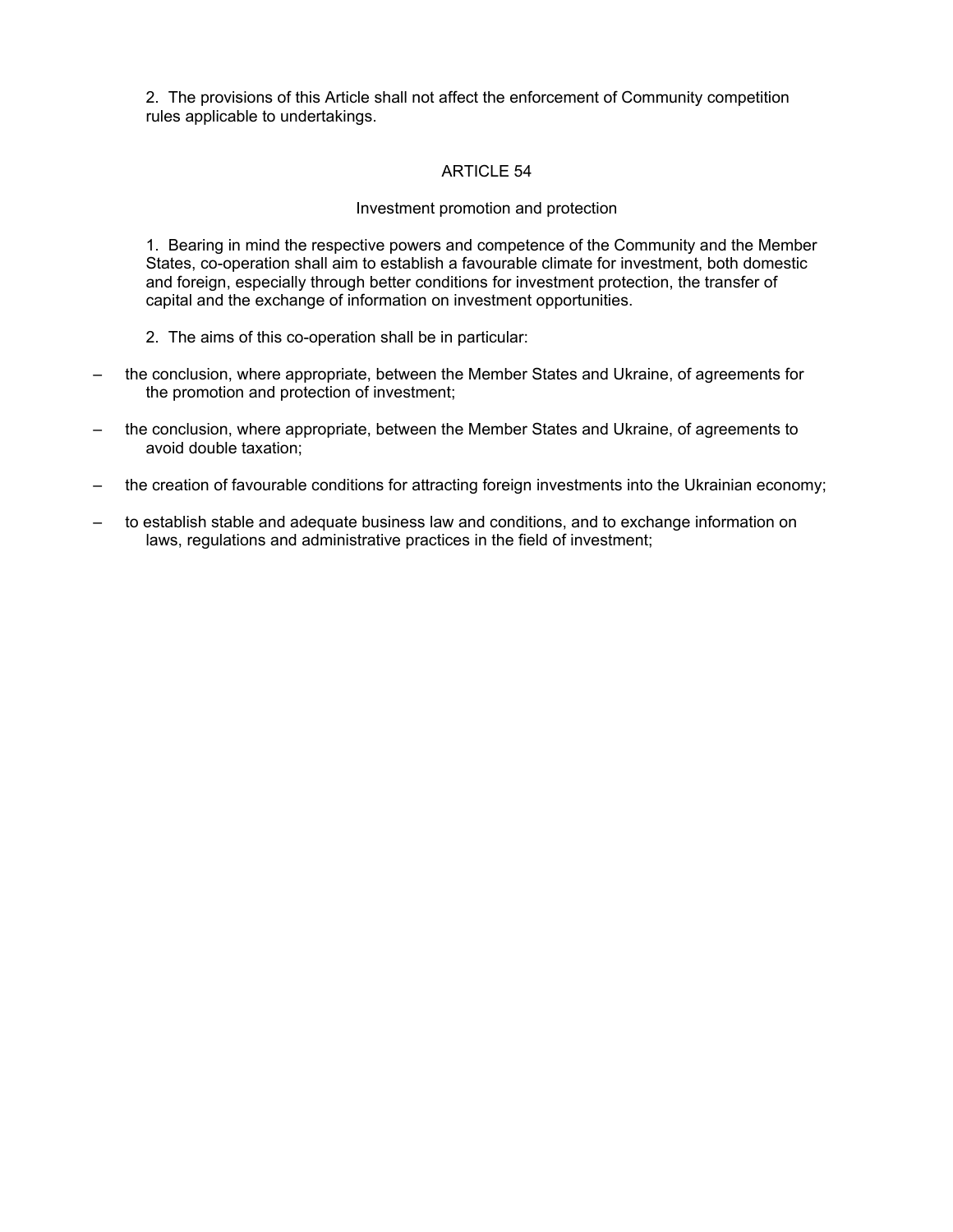– to exchange information on investment opportunities in the form of inter alia trade fairs, exhibitions, trade weeks and other events.

# ARTICLE 55

#### Public procurement

The Parties shall co-operate to develop conditions for open and competitive award of contracts for goods and services in particular through calls for tenders.

# ARTICLE 56

Co-operation in the field of standards and conformity assessment

1. Co-operation between the Parties shall promote alignment with internationally agreed criteria, principles and guidelines followed in the field of quality. The required actions will facilitate progress towards mutual recognition in the field of conformity assessment, as well as the improvement of Ukrainian product quality.

2. To this end they shall seek:

– to promote appropriate co-operation with organisations and institutions specialised in these fields;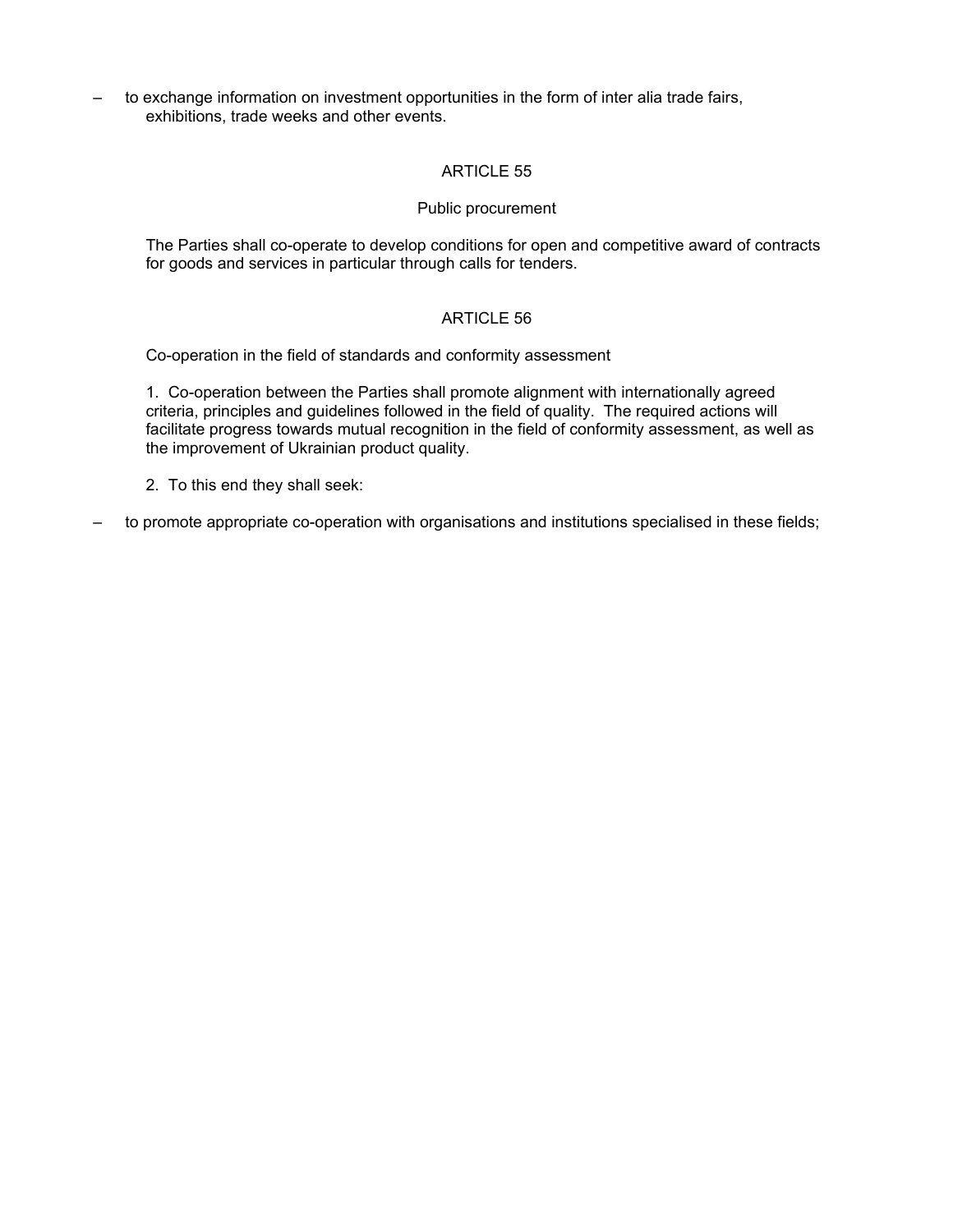- to promote the use of Community technical regulations and the application of European standards and conformity assessment procedures;
- to permit the sharing of experience and technical information in the field of quality management.

# Mining and raw materials

- 1. The Parties shall aim at increasing investment and trade in mining and raw materials.
- 2. The co-operation shall focus in particular on the following areas:
- exchange of information on the developments in the mining and non-ferrous metals sectors;
- the establishment of a legal framework for co-operation;
- trade matters;
- the development of legislative and other measures in the field of environmental protection;
- training;
- safety in the mining industry.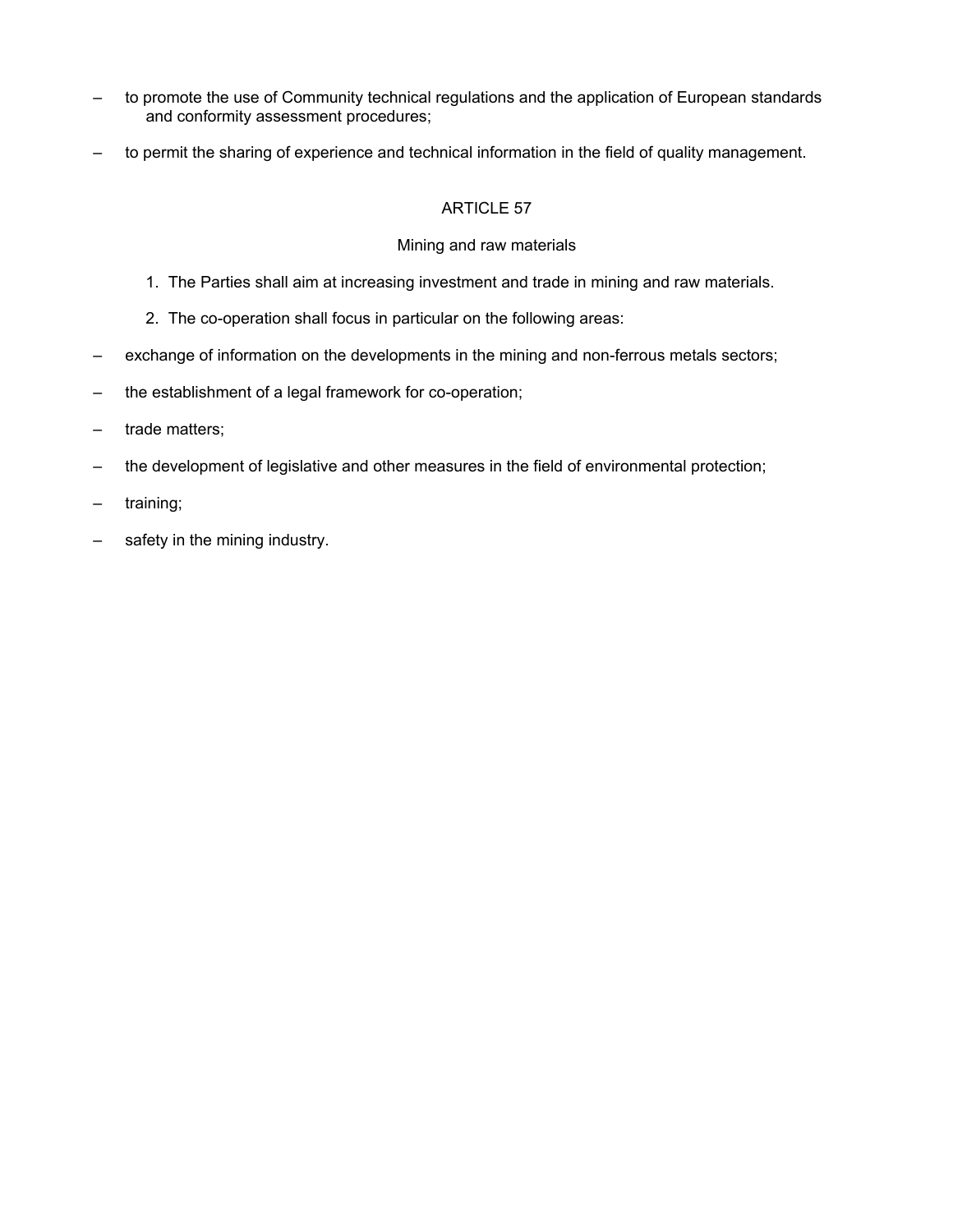#### Co-operation in science and technology

1. The Parties shall promote co-operation in civil scientific research and technological development (RTD) on the basis of mutual benefit and, taking into account the availability of resources, adequate access to their respective programmes and subject to appropriate levels of effective protection of intellectual, industrial and commercial property rights (IPR).

- 2. Science and technology co-operation shall cover:
- the exchange of scientific and technical information;
- joint RTD activities,
- training activities and mobility programmes for scientists, researchers and technicians engaged in RTD in both sides.

Where such co-operation takes the form of activities involving education and/or training, it should be carried out in accordance with the provisions of Article 59.

The Parties, on the basis of mutual agreement, can engage in other forms of co-operation in science and technology.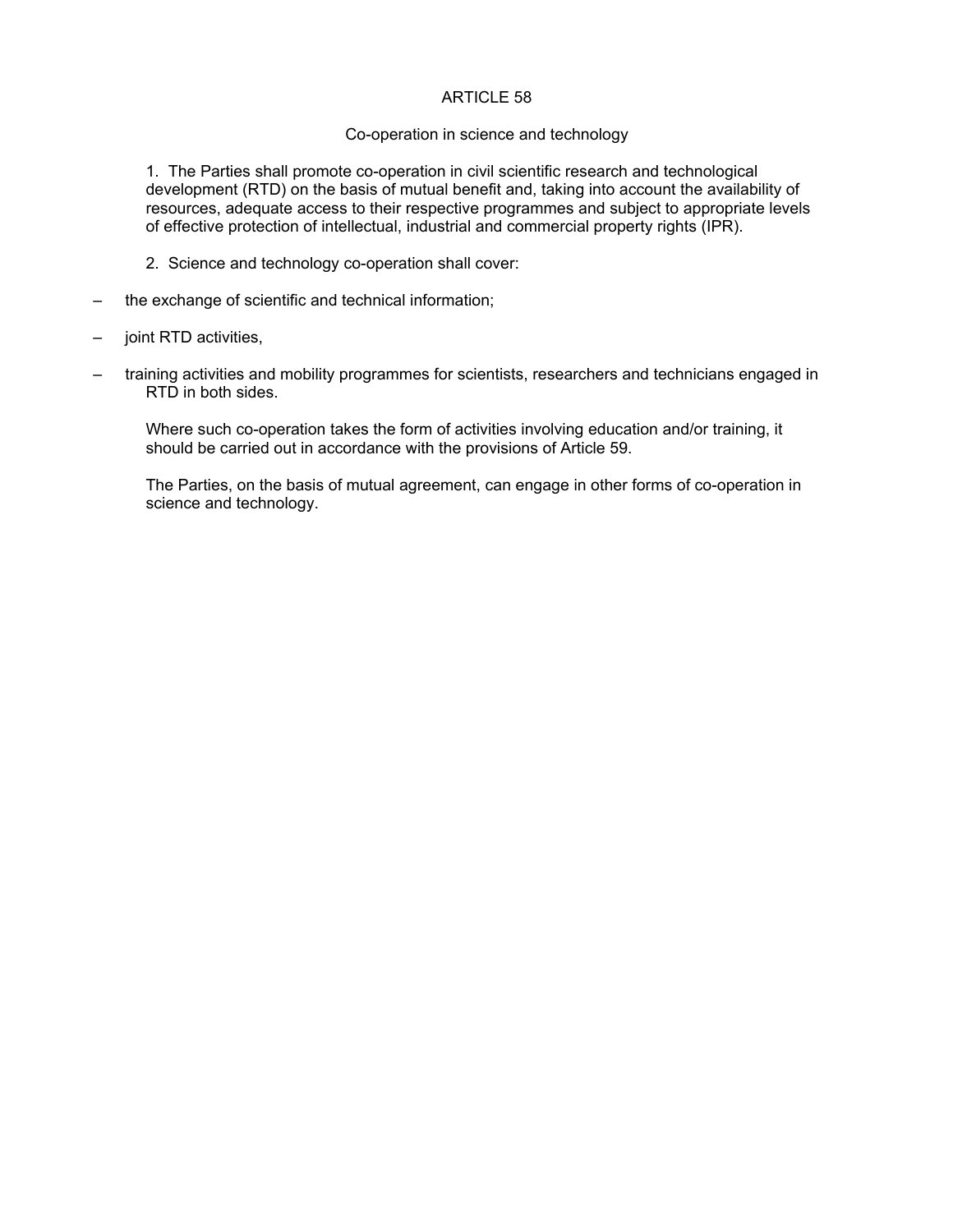In carrying out such co-operation activities, special attention shall be devoted to the redeployment of scientists, engineers, researchers and technicians who are or have been engaged in research on/and production of weapons of mass destruction.

3. The co-operation covered by this article shall be implemented according to specific arrangements to be negotiated and concluded in accordance with the procedures adopted by each party, and which shall set out, inter alia, appropriate IPR provisions.

# ARTICLE 59

### Education and training

1. The Parties shall co-operate with the aim of raising the level of general education and professional qualifications in Ukraine, both in the public and private sectors.

- 2. The co-operation shall focus in particular on the following areas:
- updating higher education and training systems in Ukraine including the system of certification of higher educational establishments and diplomas of higher education;
- the training of public and private sector executives and civil servants in priority areas to be determined;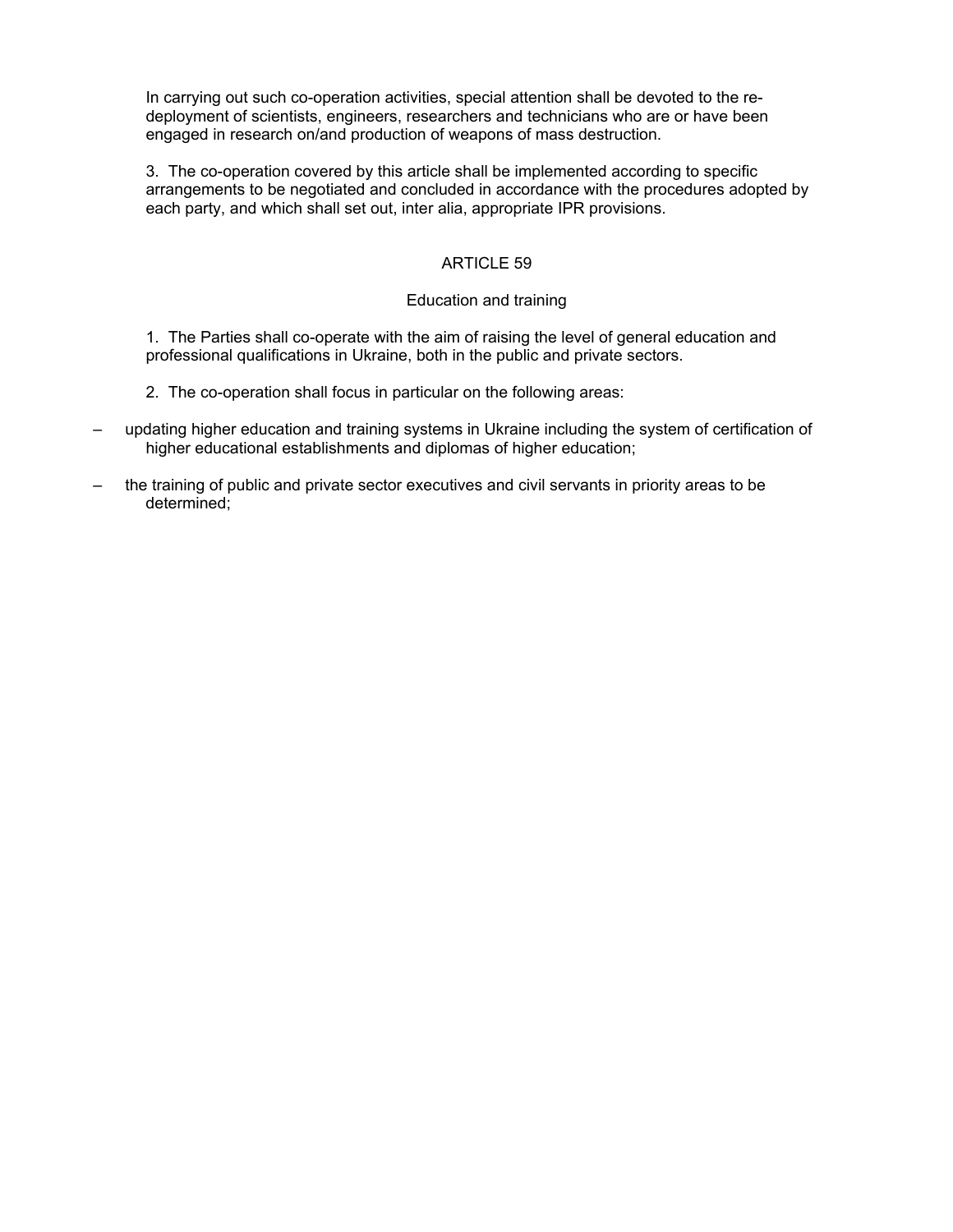- co-operation between educational establishments co-operation, between educational establishments and firms;
- mobility for teachers, graduates, administrators, young scientists and researchers, and young people;
- promoting teaching in the field of European Studies within the appropriate institutions;
- teaching Community languages;
- post-graduate training of conference interpreters;
- training journalists;
- training of trainers.

3. The possible participation of one Party in the respective programmes in the field of education and training of the other Party could be considered in accordance with their respective procedures and, where appropriate, institutional frameworks and plans of co-operation will then be established building on participation of Ukraine in the Community's TEMPUS programme.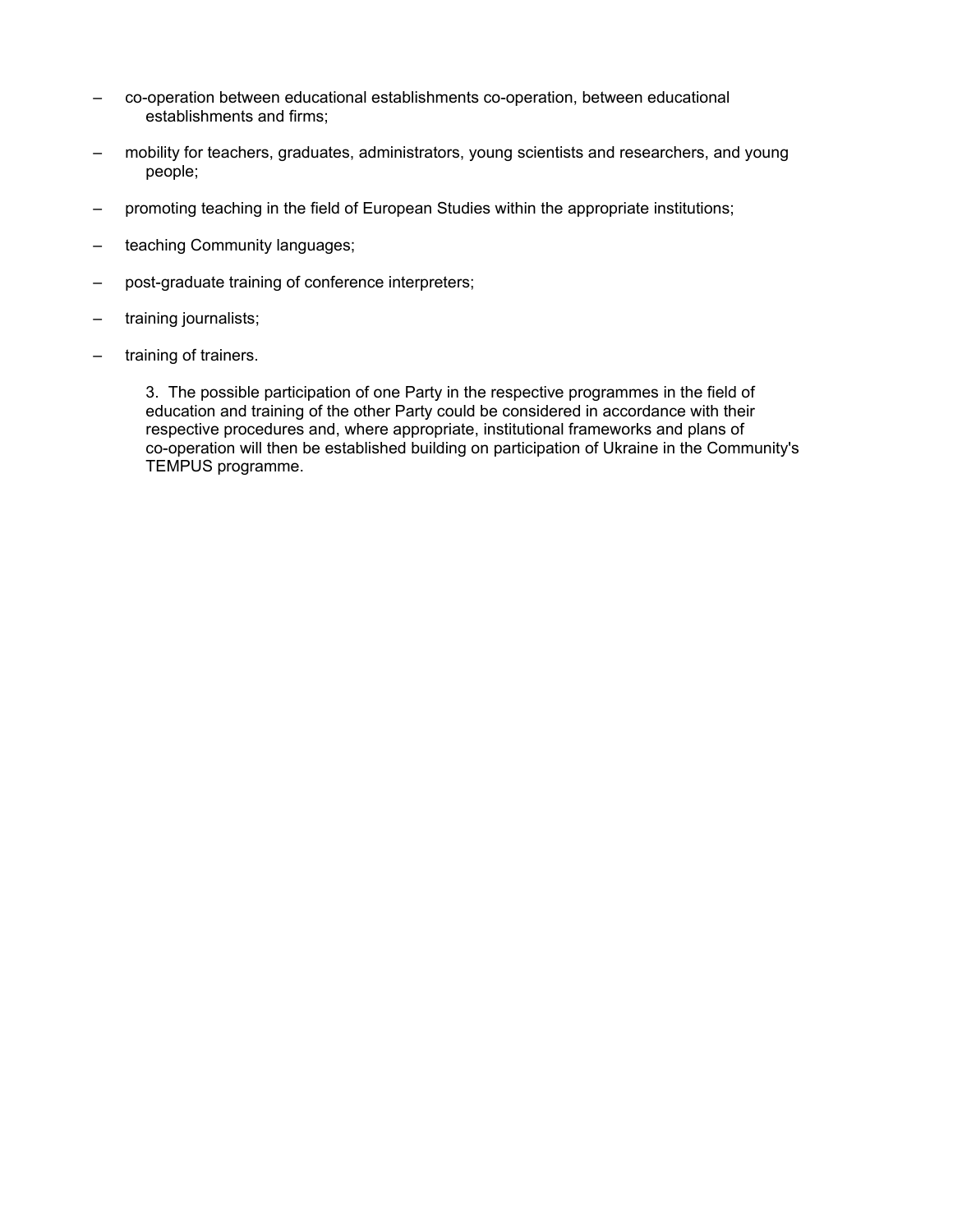#### Agriculture and the agro-industrial sector

The purpose of co-operation in this area shall be the pursuance of agrarian reform, the modernisation, privatisation and restructuring of agriculture, the agro-industrial and services sectors in Ukraine, development of domestic and foreign markets for the Ukrainian products, in conditions that ensure the protection of the environment, taking into account the necessity to improve security of food supply. The Parties shall also aim at the gradual approximation of Ukrainian standards to Community technical regulations concerning industrial and agricultural food products including sanitary and phytosanitary standards.

# ARTICLE 61

#### Energy

1. Co-operation shall take place within the principles of the market economy and the European Energy Charter, against a background of the progressive integration of the energy markets in Europe.

- 2. The co-operation shall include among others the following areas:
- the environmental impact of energy production supply and consumption, in order to prevent or minimise the environmental damage resulting from these activities;
- improvement of the quality and security of energy supply, including diversification of suppliers, in an economic and environmentally sound manner;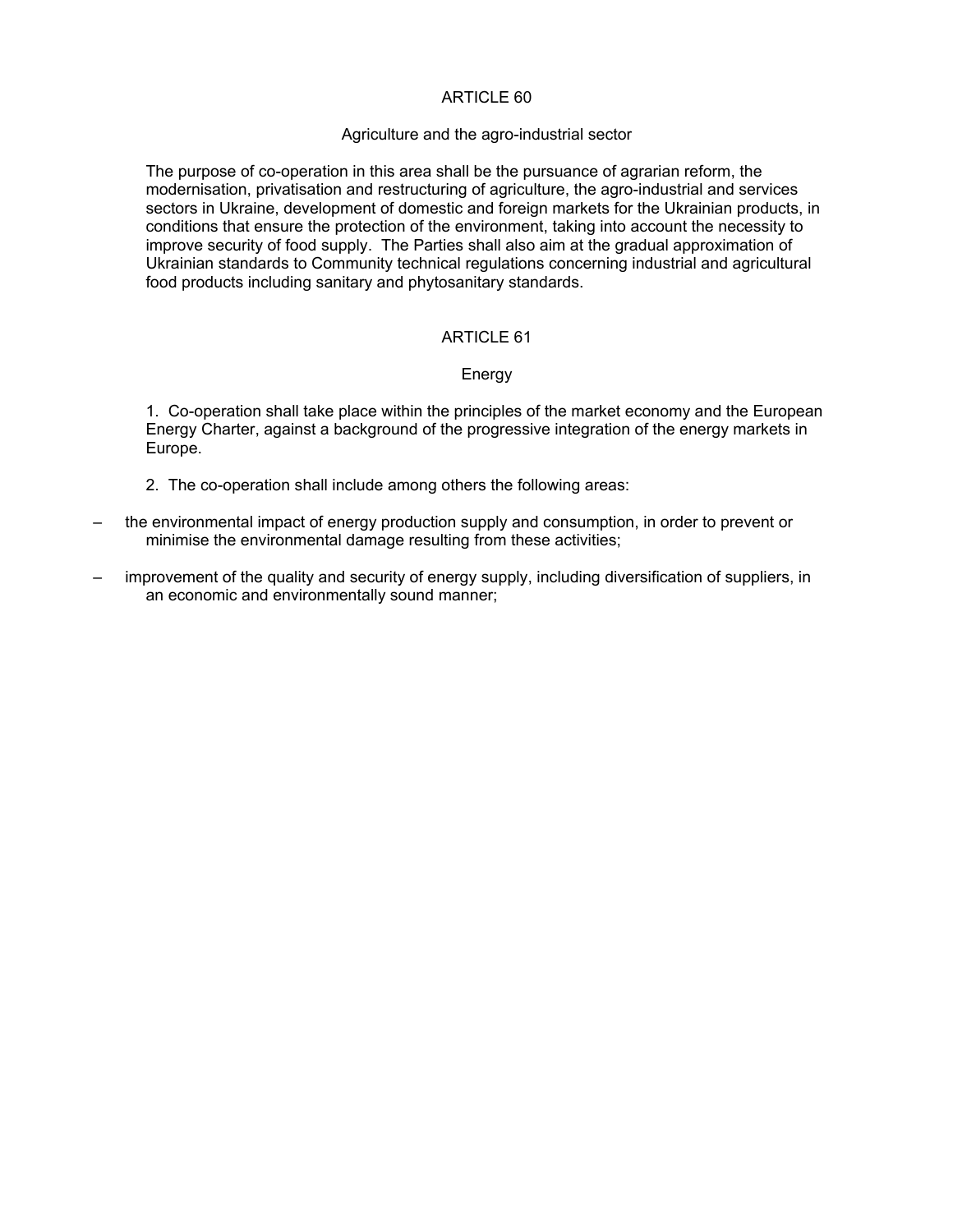- formulation of energy policy;
- improvement in management and regulation of the energy sector in line with a market economy;
- the introduction of the range of institutional, legal, fiscal and other conditions necessary to encourage increased energy trade and investment;
- promotion of energy saving and energy effectiveness;
- modernisation, development and diversification of energy infrastructure;
- improvement of energy technologies in supply and end use across the range of energy types;
- management and technical training in the energy sector.

#### Co-operation in the civil nuclear sector

1. Bearing in mind the respective powers and competence of the Community and its Member States, co-operation in the civil nuclear sector shall take place through the implementation of specific agreements on i.e. trade in nuclear materials, nuclear safety and thermonuclear fusion and in accordance with the legal procedures of each Party.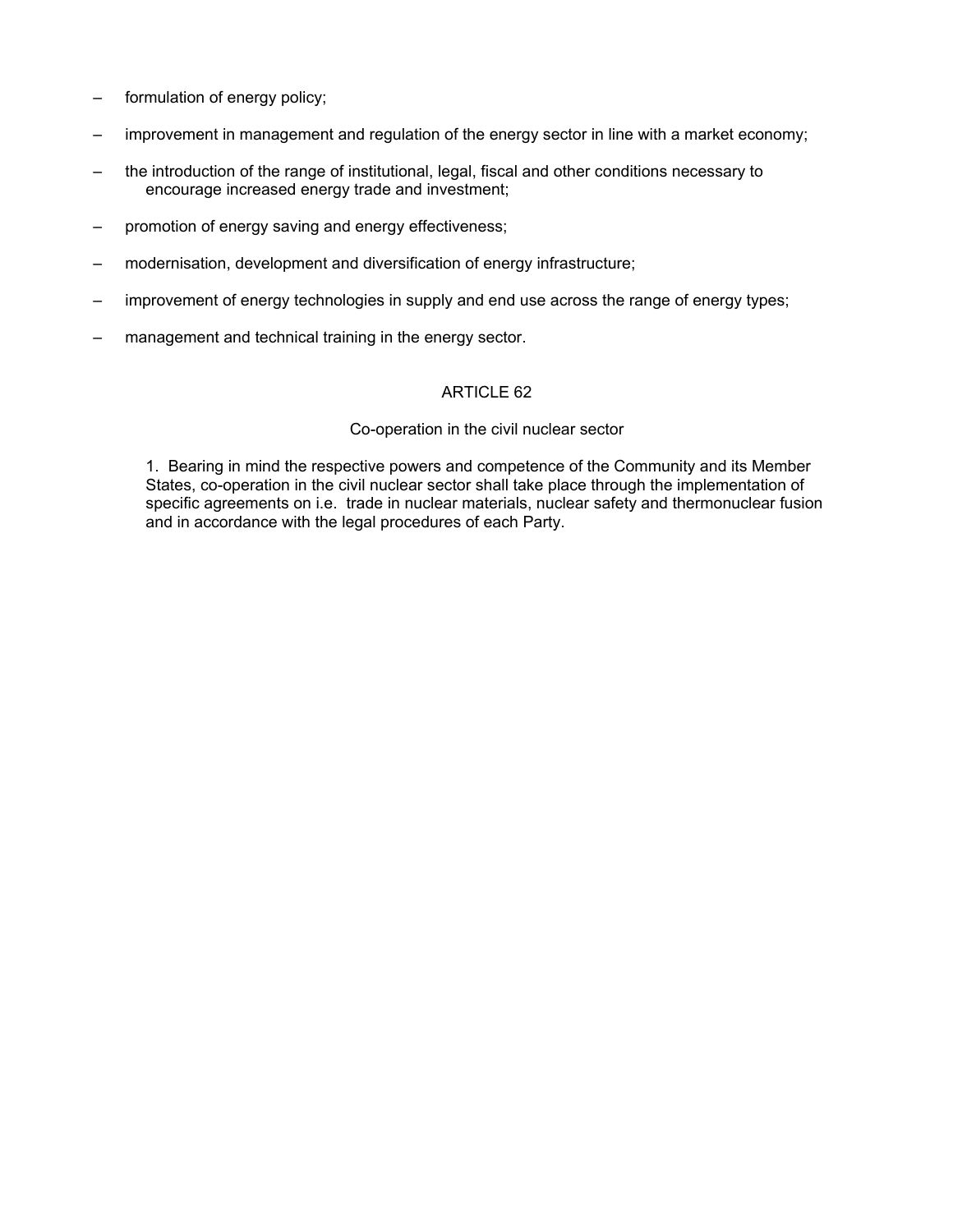2. The Parties shall co-operate, including in international fora, in addressing the problems which have arisen as a consequence of the Chernobyl disaster; co-operation could involve in particular:

- a joint study of the scientific problems related to the accident at Chernobyl;
- combating the radioactive contamination of air, soil and water;
- monitoring and supervision of the radioactive condition of the environment;
- dealing with emergency nuclear/radioactivity situations;
- de-contamination of radioactively polluted land and handing of nuclear waste;
- medical problems related to the impact of nuclear accidents on the population health;
- solution of the safety problem of the destroyed 4th power unit at Chernobyl;
- economic and administrative aspects of efforts to overcome the disaster;
- training in the area of preventing and mitigating nuclear accidents;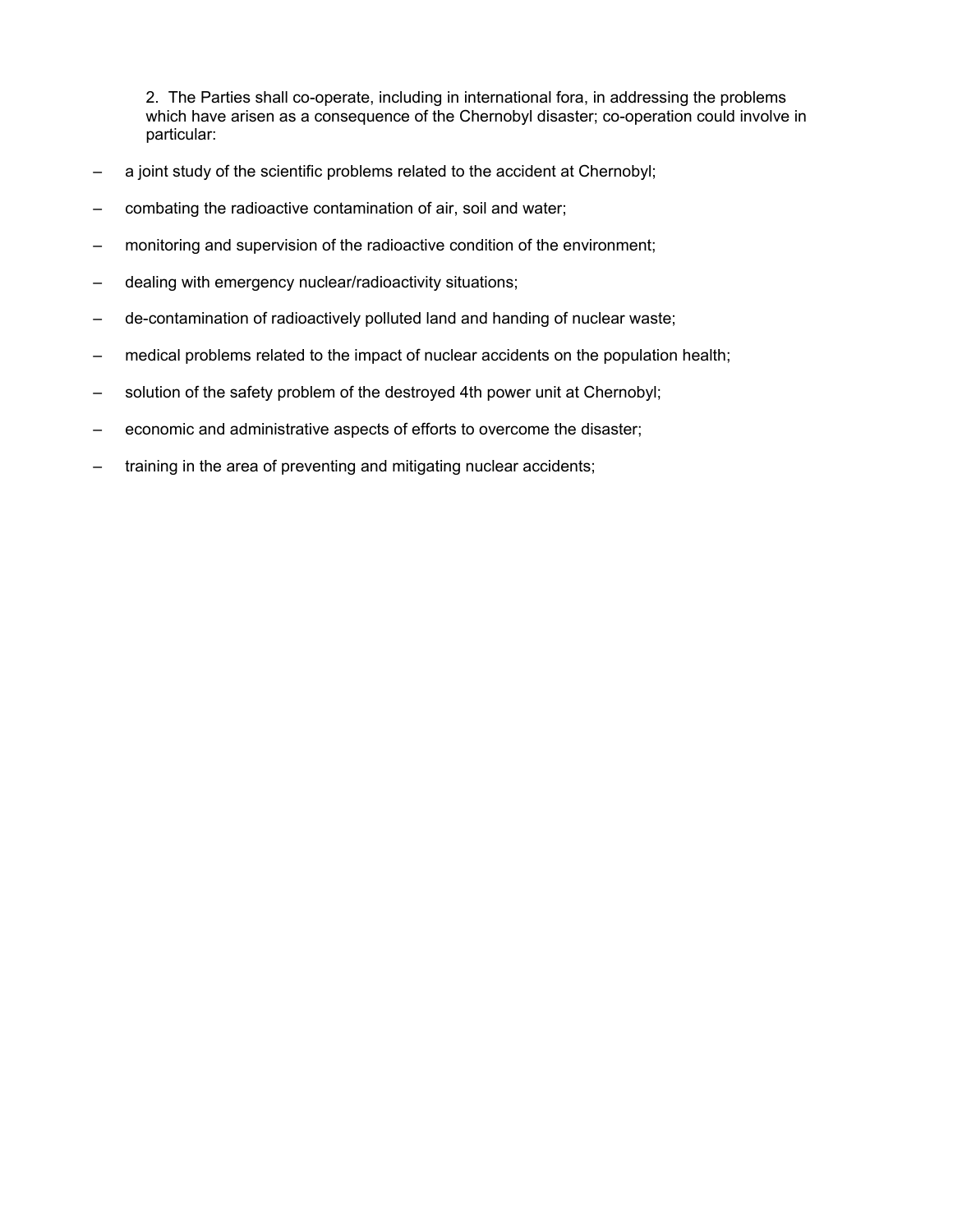- scientific and technical aspects of the remedial activities relating to the eradication of the consequences of the Chernobyl disaster;
- other areas subject to agreement of the Parties.

### **Environment**

1. Bearing in mind the European Energy Charter and the Declaration of the Lucerne Conference 1993, the Parties shall develop and strengthen their co-operation on environment and human health.

- 2. Co-operation shall aim at combating the deterioration of the environment and in particular :
- effective monitoring of pollution levels and assessment of environment; system of information on the state of the environment;
- combating local, regional and transboundary air and water pollution;
- ecological restoration;
- sustainable, efficient and environmentally effective production and use of energy; safety of industrial plants;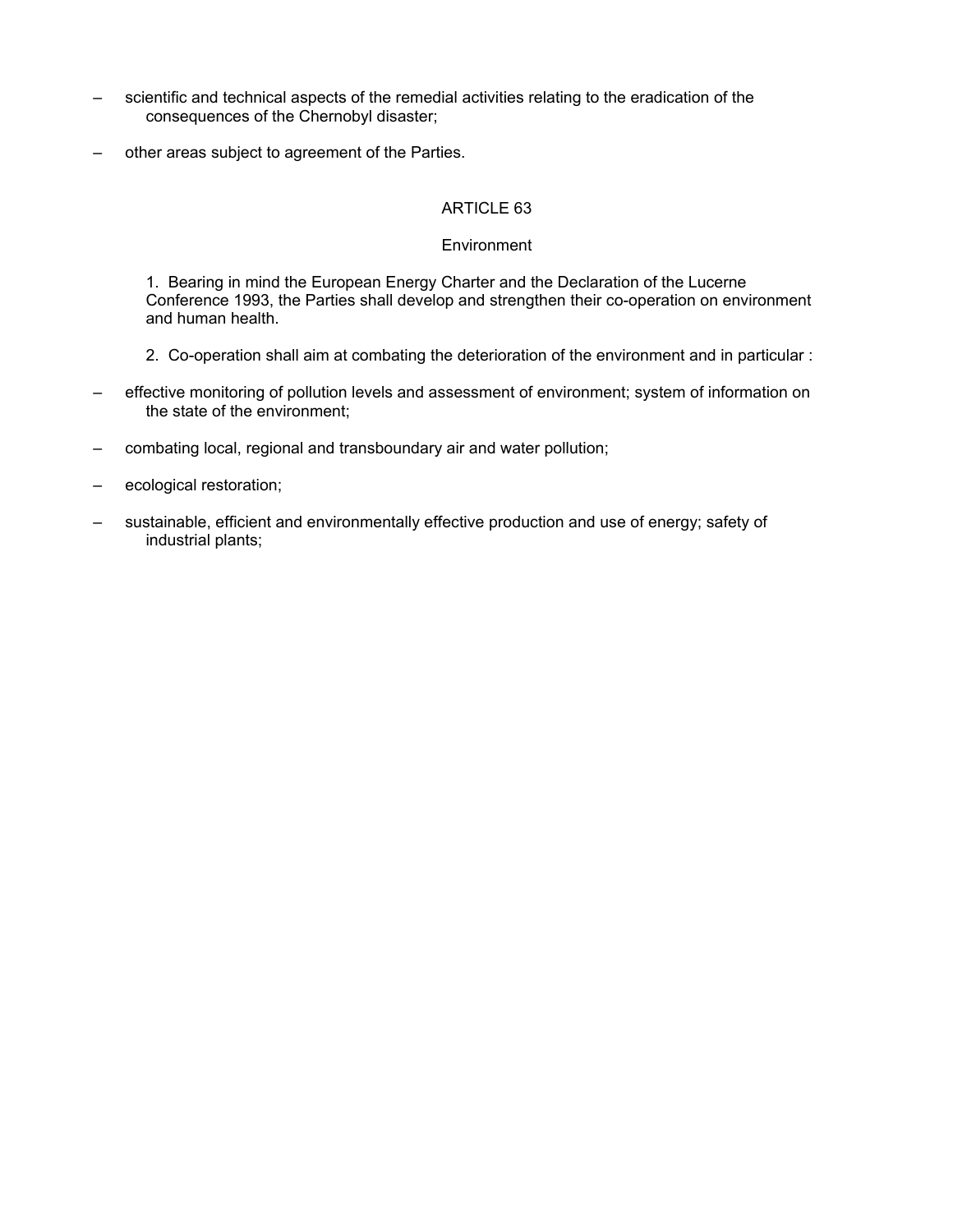- classification and safe handling of chemicals;
- water quality;
- waste reduction, recycling and safe disposal, implementation of the Basle Convention;
- the environmental impact of agriculture, soil erosion, and chemical pollution;
- the protection of forests;
- the conservation of biodiversity, protected areas and sustainable use and management of biological resources;
- land-use planning, including construction and urban planning;
- use of economic and fiscal instruments;
- global climate change;
- environmental education and awareness;
- implementation of the Espoo Convention on Environmental Impact Assessment in a transboundary context.
	- 3. Co-operation shall take place particularly through:
- planning for the handling of disasters and other emergency situations;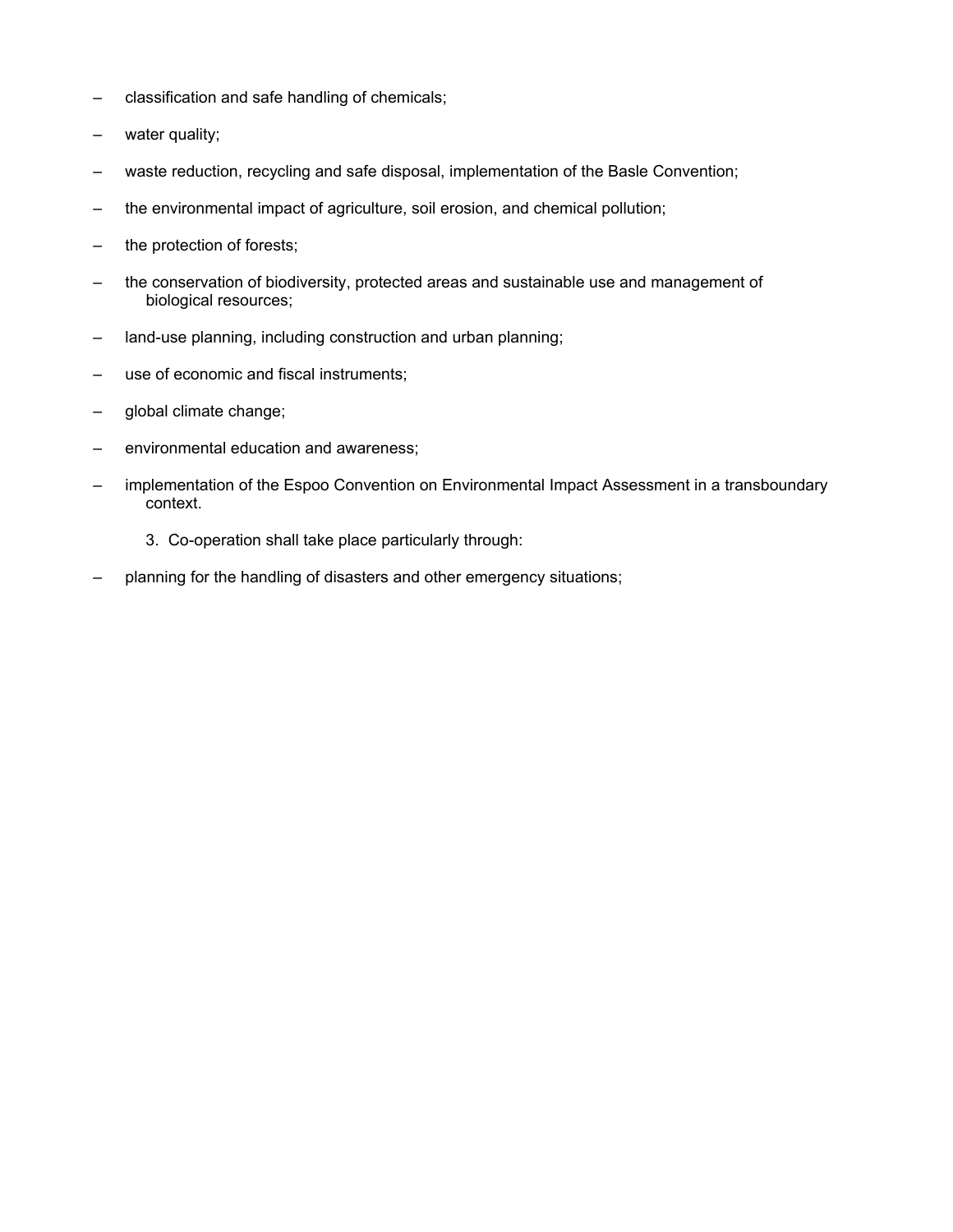- exchange of information and experts, including information and experts dealing with the transfer of clean technologies and the safe and environmentally sound use of biotechnology;
- joint research activities;
- improvement of laws towards Community standards;
- co-operation at regional level, including co-operation within the framework of the European Environment Agency, and at international level;
- development of strategies, particularly with regard to global and climatic issues and also in view of achieving sustainable development;
- environmental impact studies.

### **Transport**

The Parties shall develop and strengthen their co-operation in the field of transport.

This co-operation shall, inter alia, aim at restructuring and modernising transport systems and networks in Ukraine and developing and ensuring, where appropriate, compatibility of transportation systems in the context of achieving a more global transport system.

The co-operation shall include, inter alia :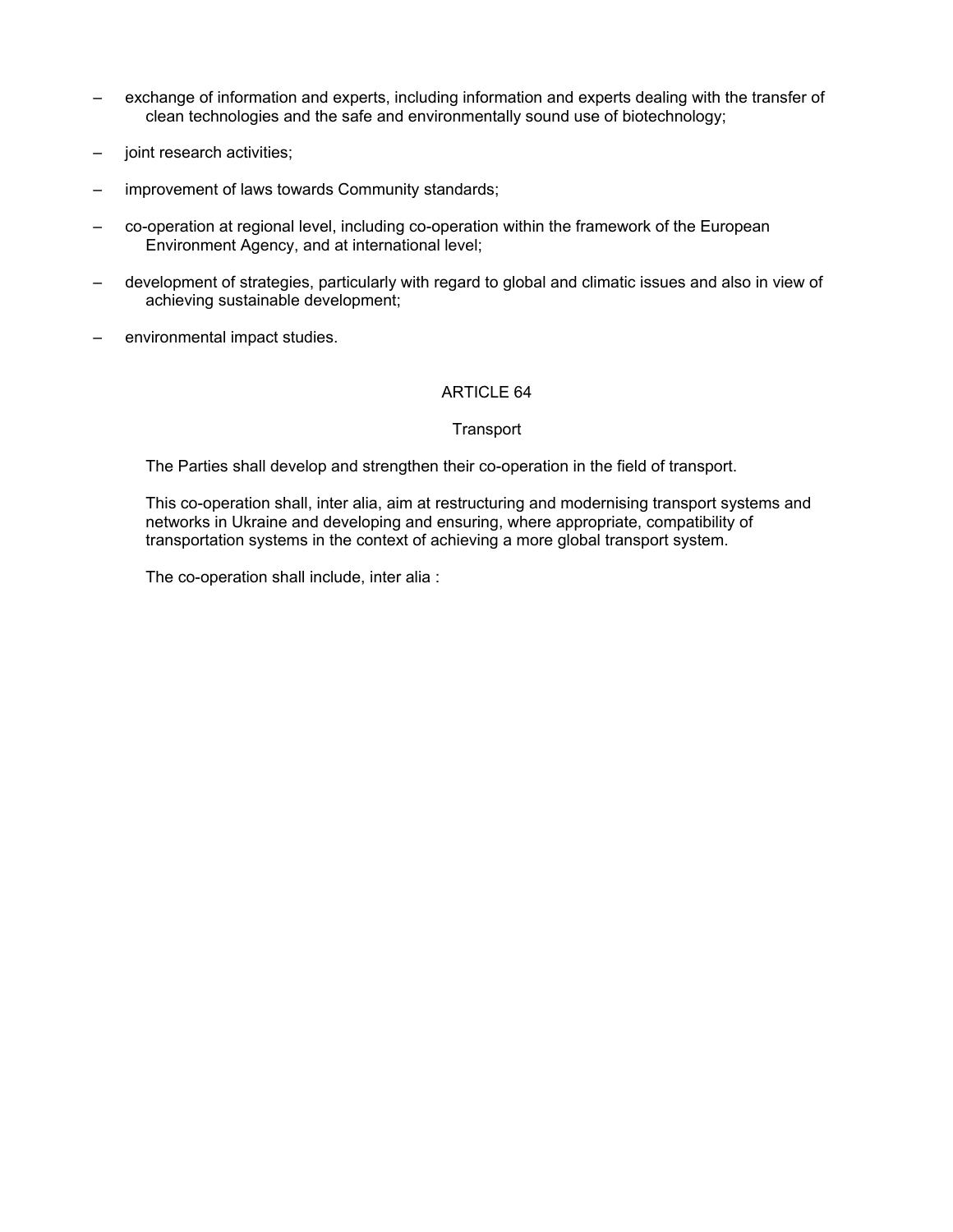- the modernising of management and operations of road transport, railways, ports and airports;
- modernisation and development of railways, waterways, road, port, airport and air navigation infrastructure including the modernisation of major routes of common interest and the trans-European links for the above modes;
- promotion and development of multi-modal transport;
- the promotion of joint research and development programmes;
- preparation of the legislative and institutional framework for policy development and implementation including privatisation of the transport sector.

#### Space

Bearing in mind the respective competences of the Community, its Member States and the European Space Agency the Parties shall promote, where appropriate, long term co-operation in the areas of civil space research, development and commercial applications. The Parties will pay particular attention to initiatives making full use of the complementarity of their respective space activities.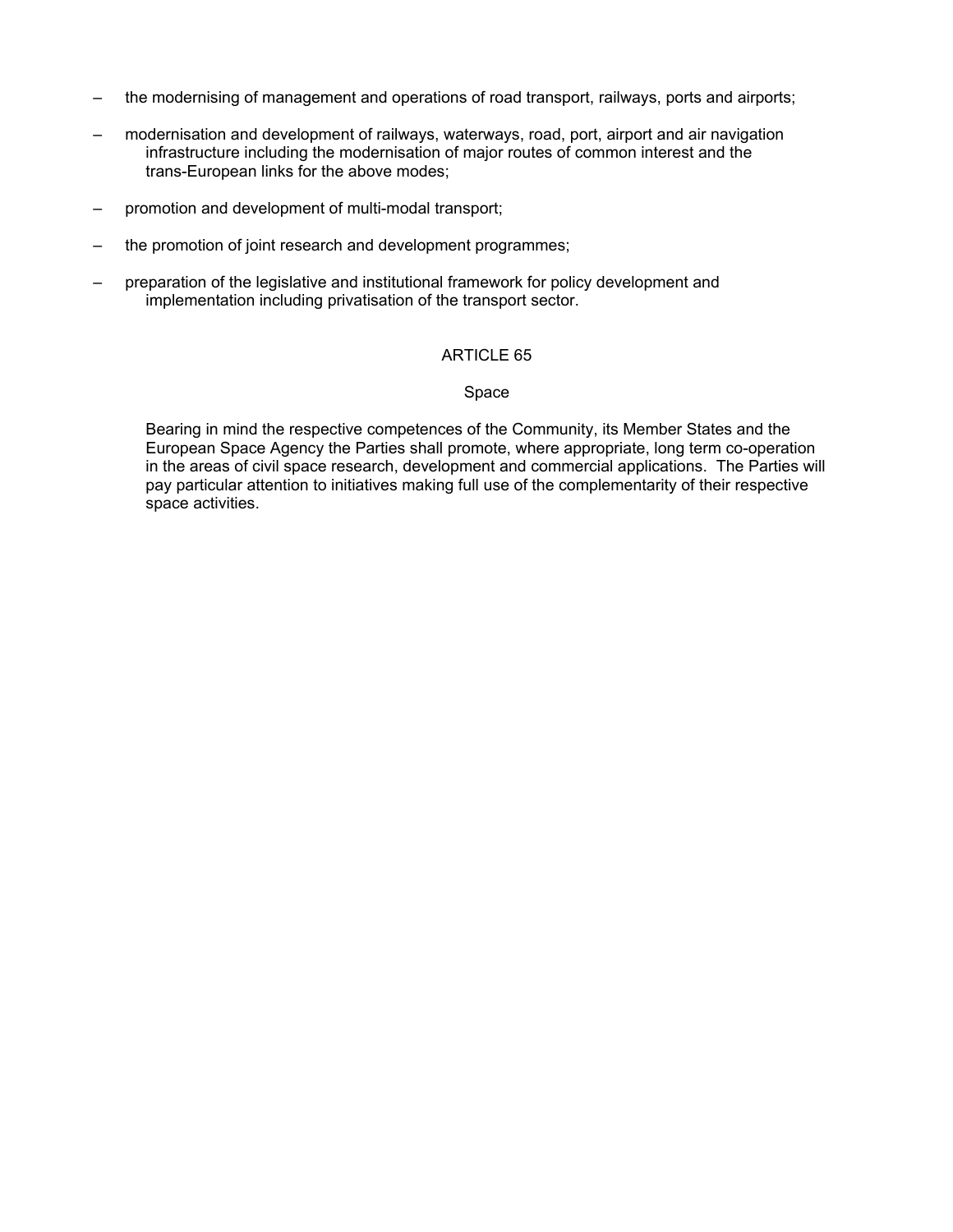#### Postal services and telecommunications

Within their respective powers and competences the Parties shall expand and strengthen co-operation in the following areas:

- the establishment of policies and guidelines for the development of the telecommunications sector and postal services;
- development of principles of a tariff policy and marketing in telecommunications and postal services;
- encourage the development of projects for telecommunications and postal services and attracting investment;
- enhancing efficiency and quality of the provision of telecommunications and postal services, amongst others through liberalisation of activities of sub-sectors;
- advanced application of telecommunications, notably in the area of electronic funds transfer;
- management of telecommunications networks and their "optimisation";
- an appropriate regulatory basis for the provision of telecommunications and postal services and for the use of a radio frequency spectrum;
- training in the field of telecommunications and postal services for operations in market conditions.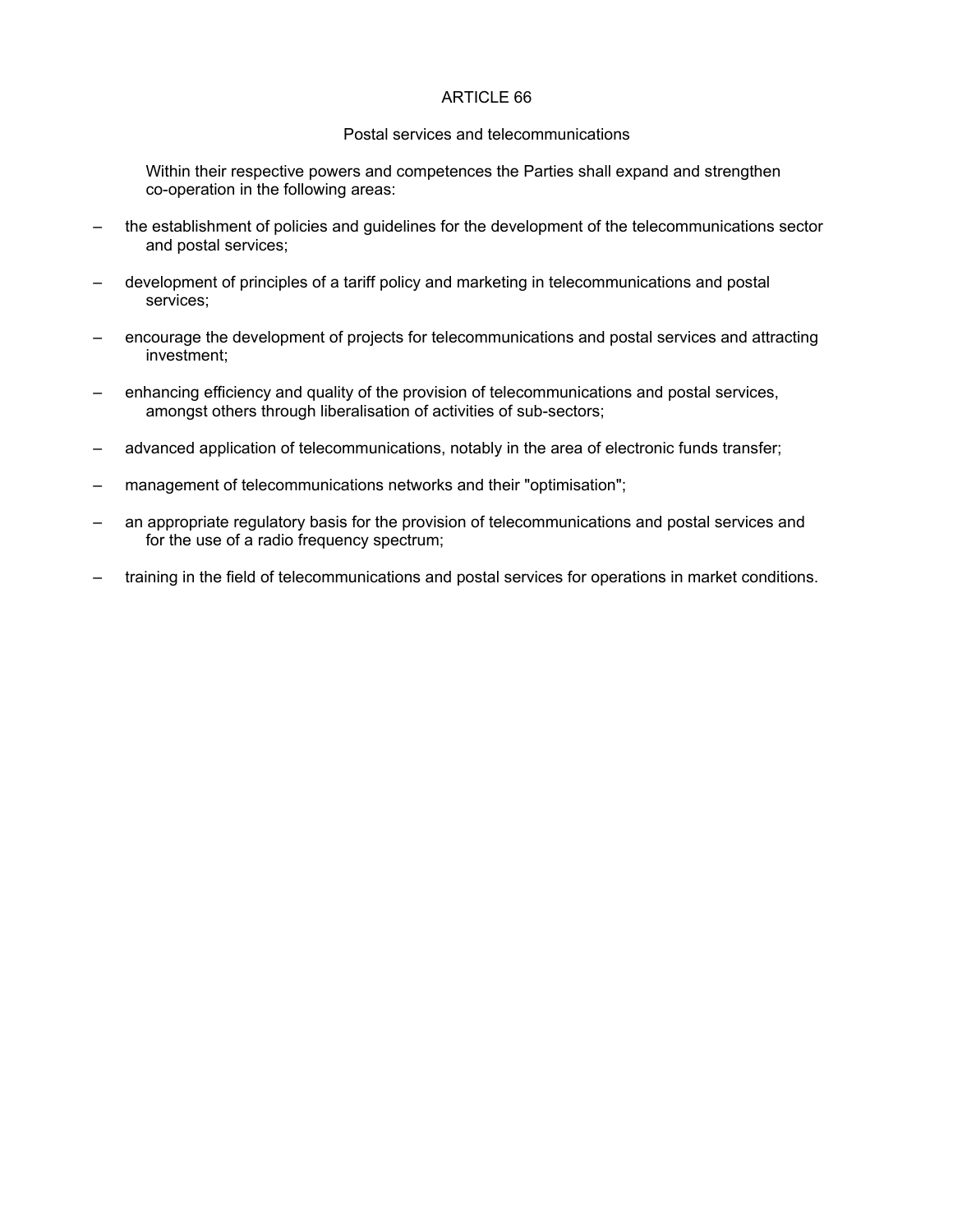#### Financial Services

Co-operation shall in particular aim at facilitating the involvement of Ukraine in universally accepted systems of mutual settlements. Technical assistance shall focus on:

- the development of banking and financial services, the development of a common market of credit resources, the involvement of Ukraine in a universally accepted system of mutual settlements;
- the development of a fiscal system and its institutions in Ukraine, exchange of experience and personnel training;
- the development of insurance services, which would inter alia create a favourable framework for Community companies' participation in the establishment of joint ventures in the insurance sector in Ukraine, as well as the development of export credit insurance.
- this co-operation shall in particular contribute to foster the development of relations between Ukraine and the Member States in the financial services sector.

### ARTICLE 68

#### Money laundering

1. The Parties agree on the necessity of making efforts and co-operating in order to prevent the use of their financial systems for laundering of proceeds from criminal activities in general and drug offences in particular.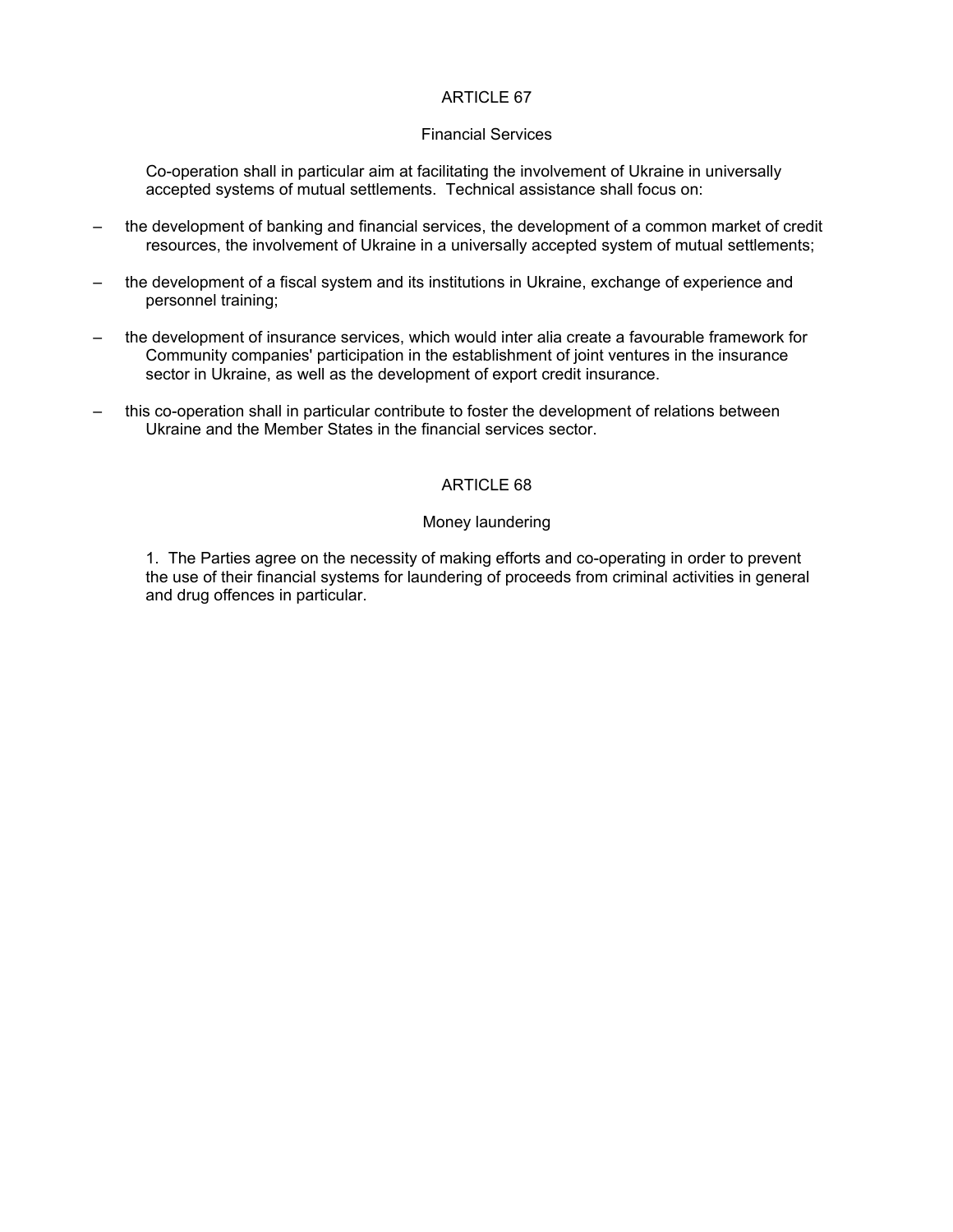2. Co-operation in this area shall include administrative and technical assistance with the purpose of establishing suitable standards against money laundering equivalent to those adopted by the Community and international fora in this field, including the Financial Action Task Force (FATF).

# ARTICLE 69

#### Monetary policy

At the request of the Ukrainian authorities, the Community shall provide technical assistance designed to support the efforts of Ukraine towards the creation and strengthening of its own monetary system and the introduction of a new monetary unit which is to become a convertible currency and the gradual adjustment of its policies to those of the European Monetary System. This will include informal exchange of views concerning the principles and the functioning of the European Monetary System.

# ARTICLE 70

### Regional development

1. The Parties shall strengthen co-operation on regional development and land-use planning.

2. To this end, they shall encourage exchange of information by national, regional and local authorities on regional and land-use planning policy and on methods of formulation of regional policies with special emphasis on the development of disadvantaged areas.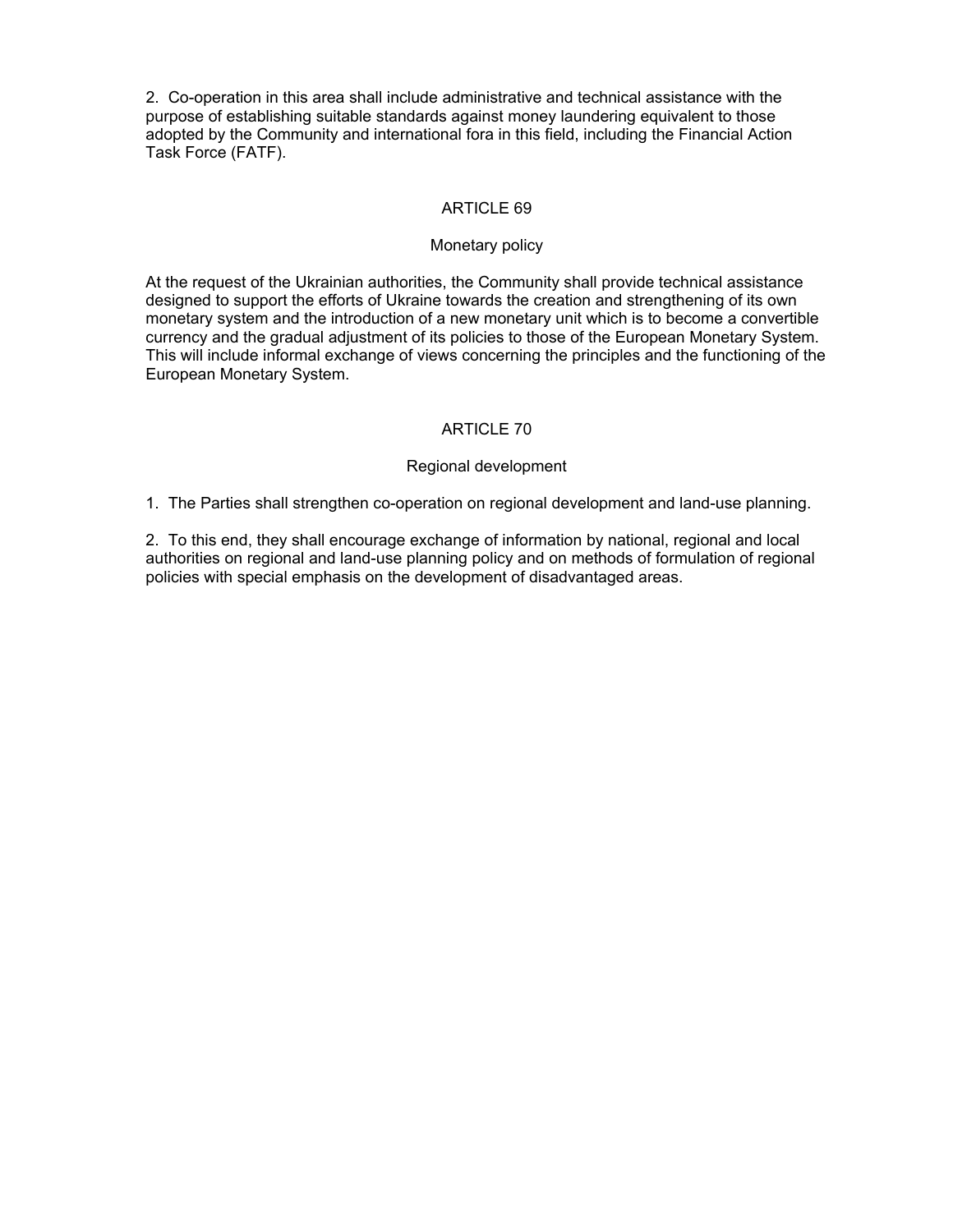They shall also encourage direct contacts between the respective regions and public organisations responsible for regional development planning with the aim, inter alia, to exchange methods and ways of fostering regional development.

# ARTICLE 71

### Social co-operation

1. With regard to health and safety, the parties shall develop co-operation between them with the aim of improving the level of protection of the health and safety of workers.

The co-operation shall include notably:

- education and training on health and safety issues with specific attention to high risk sectors of activity;
- development and promotion of preventive measures to combat work related diseases and other work related ailments;
- prevention of major accident hazards and the management of toxic chemicals;
- research to develop the knowledge base in relation to working environment and the health and safety of workers.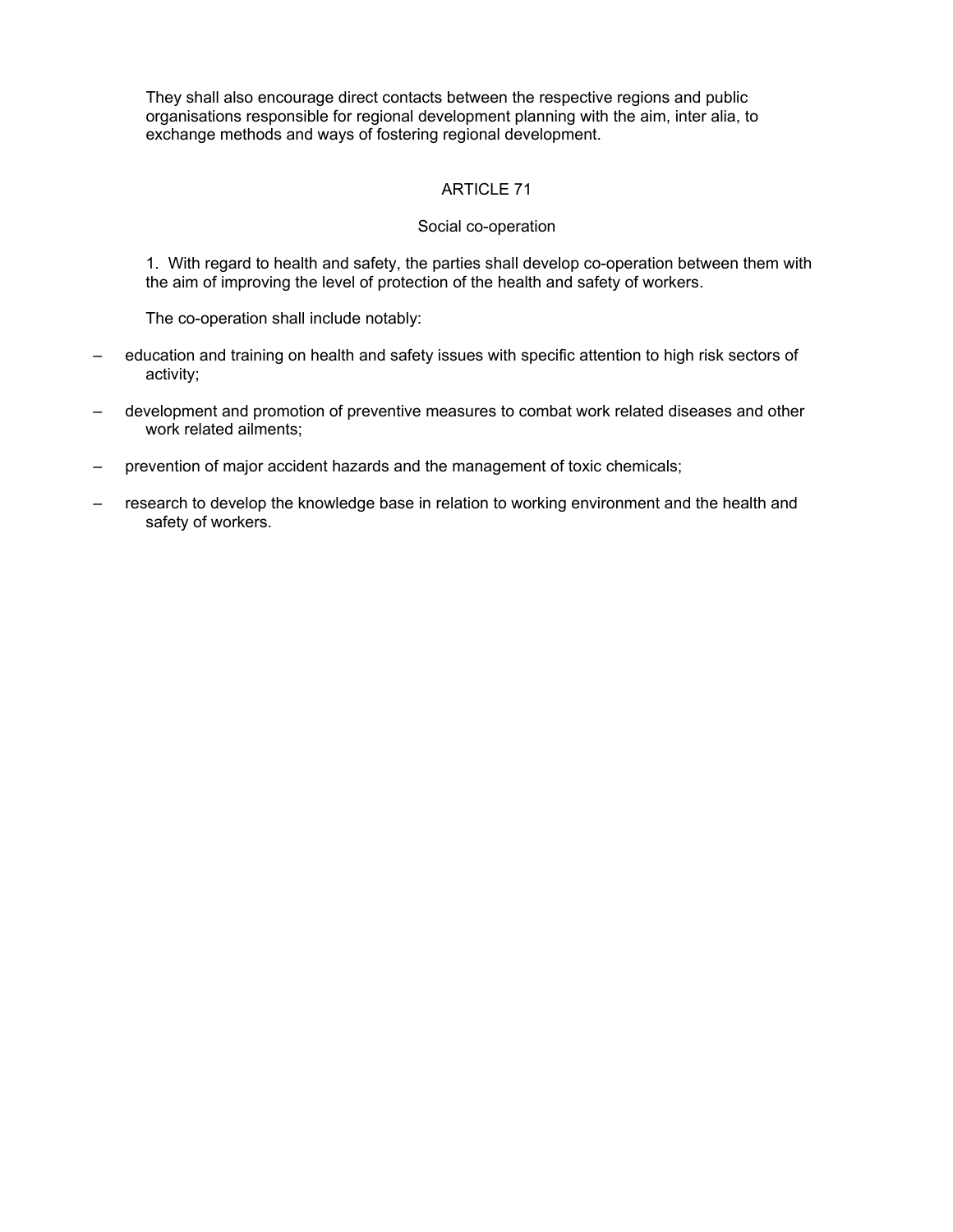- 2. With regard to employment, the co-operation shall include notably technical assistance to:
- optimisation of the labour market;
- modernisation of the job-finding and consulting services;
- planning and management of the restructuring programmes;
- encouragement of local employment development;
- exchange of information on the programmes of flexible employment, including those stimulating self-employment and promoting entrepreneurship.

3. The Parties shall pay special attention to co-operation in the sphere of social protection which, inter alia, shall include co-operation in planning and implementing social protection reforms in Ukraine.

These reforms shall aim to develop in Ukraine methods of protection intrinsic to market economies and shall comprise all directions of social protection.

# ARTICLE 72

### Tourism

The Parties shall increase and develop co-operation between them, which shall include:

facilitating the tourist trade;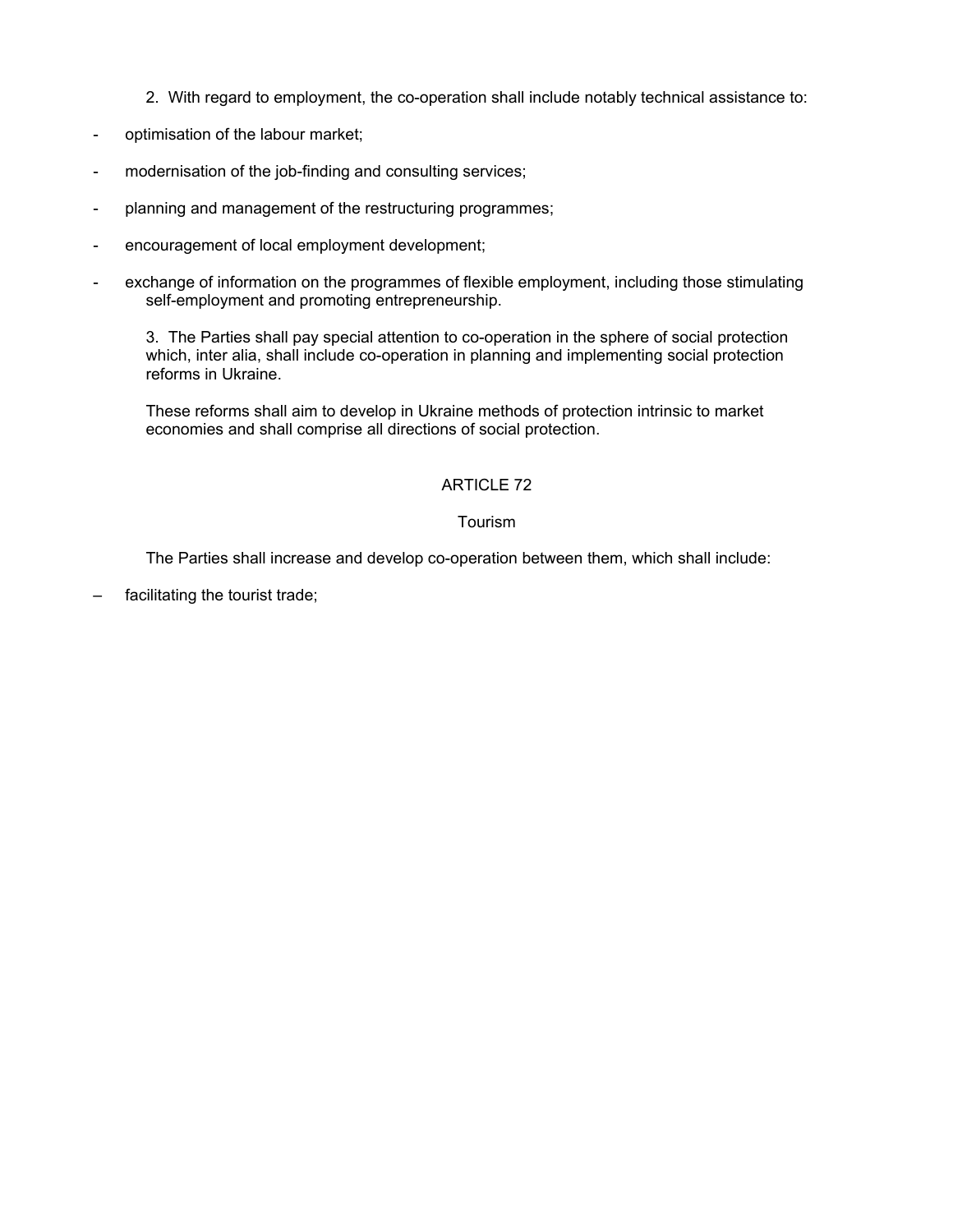- co-operation between official tourism bodies
- increasing the flow of information;
- transferring know-how;
- studying the opportunities for joint operations;
- training for tourism development.

### Small and medium-sized enterprises

1. The Parties shall aim to develop and strengthen small and medium-sized enterprises and their associations and co-operation between SMEs in the Community and Ukraine.

- 2. Co-operation shall include technical assistance, in particular in the following areas:
- the development of a legislative framework for SMEs;
- the development of an appropriate infrastructure (an agency to support SMEs, communications, assistance to the creation of a fund for SMEs);
- the development of technology parks.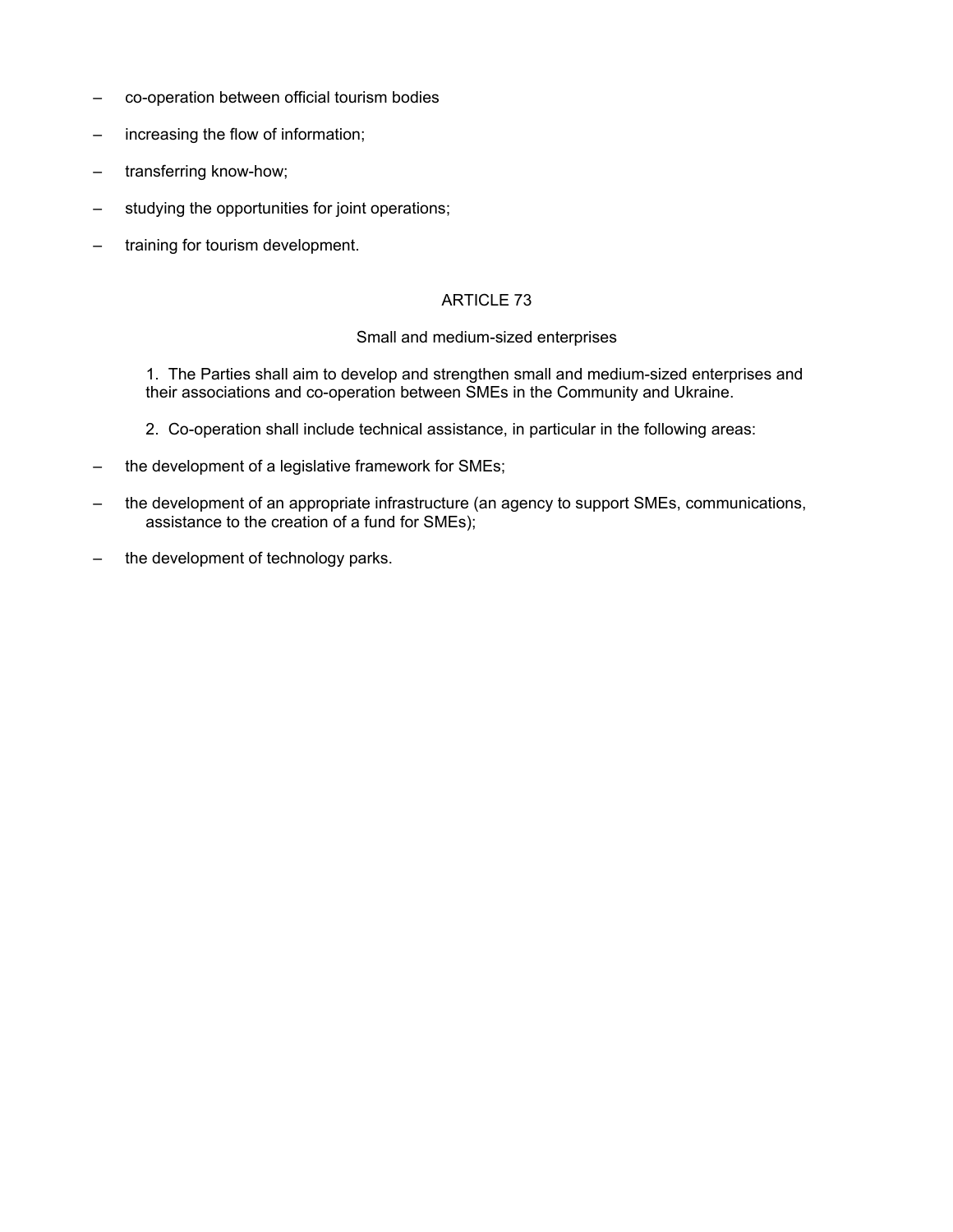#### Information and communication

The Parties shall support the development of modern methods of information handling, including the media, and stimulate the effective mutual exchange of information. Priority shall be given to programmes aimed at providing the general public with basic information about the Community, and Ukraine including, where possible, mutual access to databases in full respect of intellectual property rights.

# ARTICLE 75

#### Consumer protection

The Parties will enter into close co-operation aimed at achieving compatibility between their systems of consumer protection. This co-operation shall comprise in particular the provision of expertise on legislative and institutional reform, the establishment of permanent systems of mutual information on dangerous products, the improvement of information provided to consumers especially on prices, characteristics of products and services offered, training activities for administration officials and other consumer interest representatives, the development of exchanges between the consumer interest representatives, and increasing the compatibility of consumer protection policies.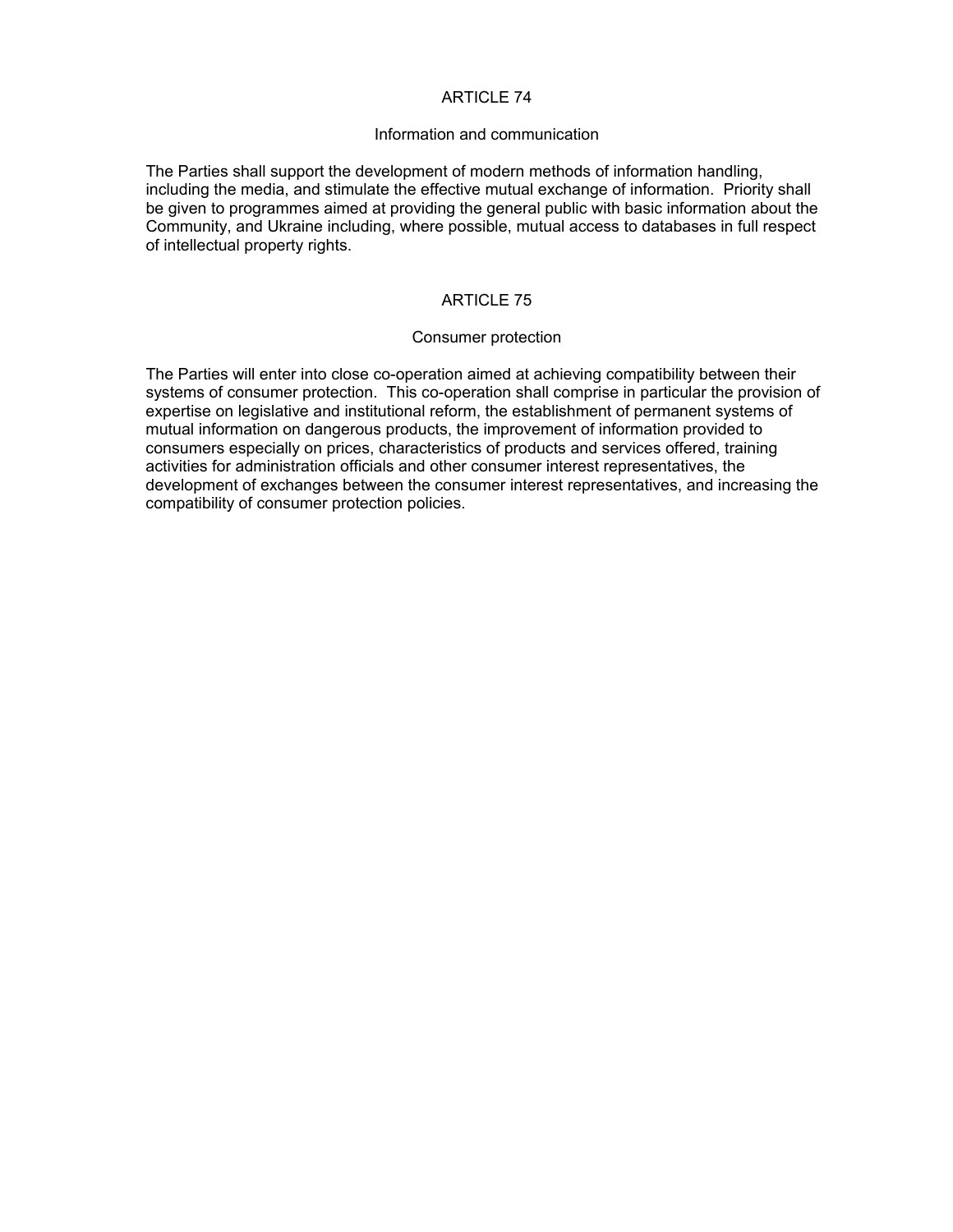#### Customs

1. The aim of co-operation shall be to guarantee compliance with all the provisions scheduled for adoption in connection with trade and fair trade and to achieve the approximation of Ukraine's customs system to that of the Community.

- 2. Co-operation shall include the following in particular:
- the exchange of information;
- the improvement of working methods;
- the introduction of the combined nomenclature and the single administrative document;
- the interconnection between the transit systems of the Community and Ukraine;
- the simplification of inspections and formalities in respect of the carriage of goods;
- the support in the introduction of modern customs information systems;
- the organisation of seminars and training periods.

3. Without prejudice to further co-operation foreseen in this Agreement and in particular Article 79 the mutual assistance between administrative authorities in customs matters of the Parties shall take place in accordance with the provisions of the Protocol attached to this Agreement.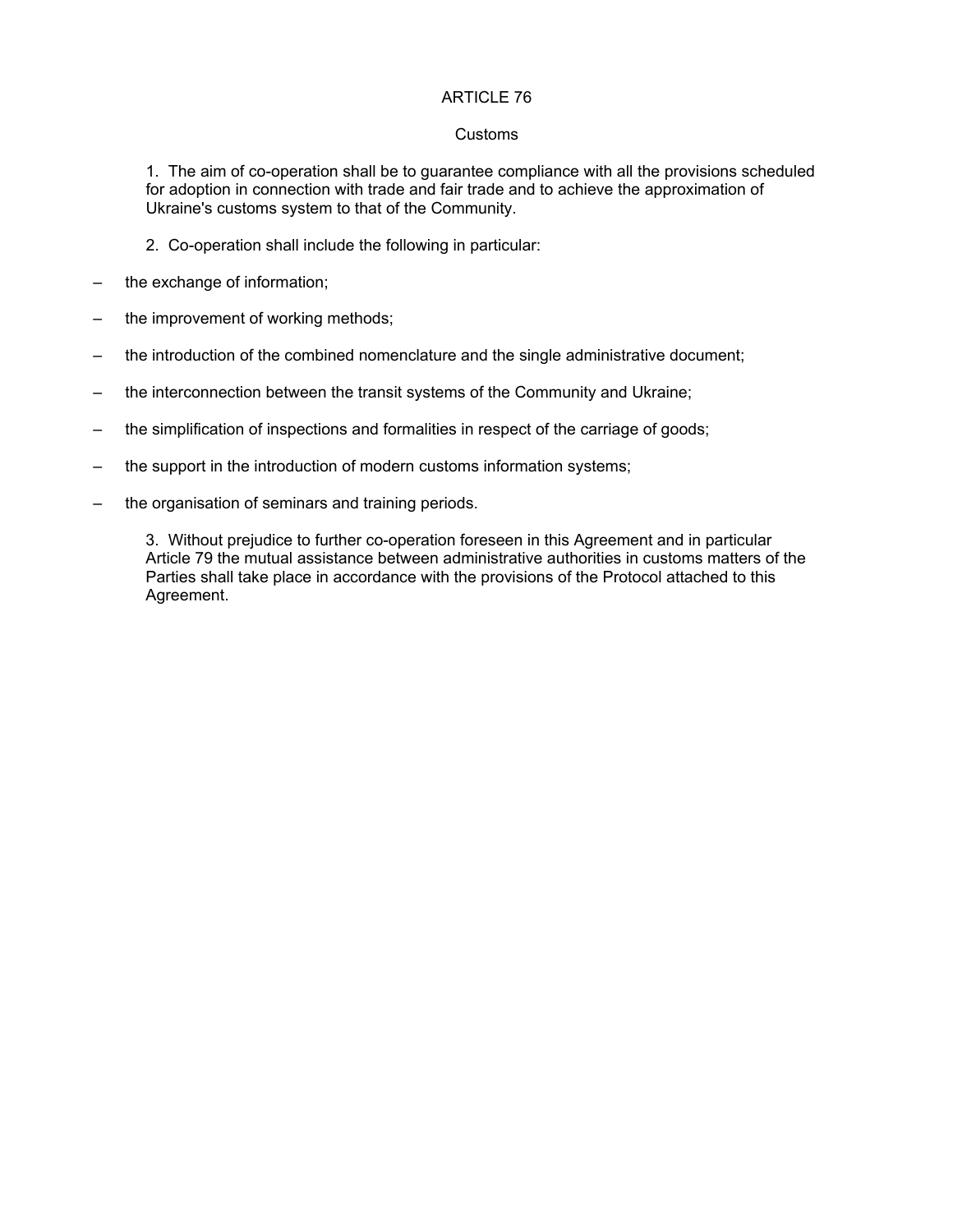#### Statistical co-operation

Co-operation in this area shall have as its aim the development of an efficient statistical system to provide the reliable statistics needed to support and monitor the process of economic reform and contribute to the development of private enterprise in Ukraine.

The Parties, in particular, shall co-operate in the following fields:

- adaptation of Ukrainian statistical system to international methods, standards and classification;
- exchange of statistical information;
- provision of necessary statistical macro and microeconomic information to implement and manage economic reforms;

The Community shall contribute to this end by rendering technical assistance to Ukraine.

# ARTICLE 78

### **Economics**

The Parties shall facilitate the process of economic reform and the co-ordination of economic policies by co-operating to improve understanding of the fundamentals of their respective economies and the design and implementation of economic policy in market economies. To this end the Parties shall exchange information on macro economic performance and prospects.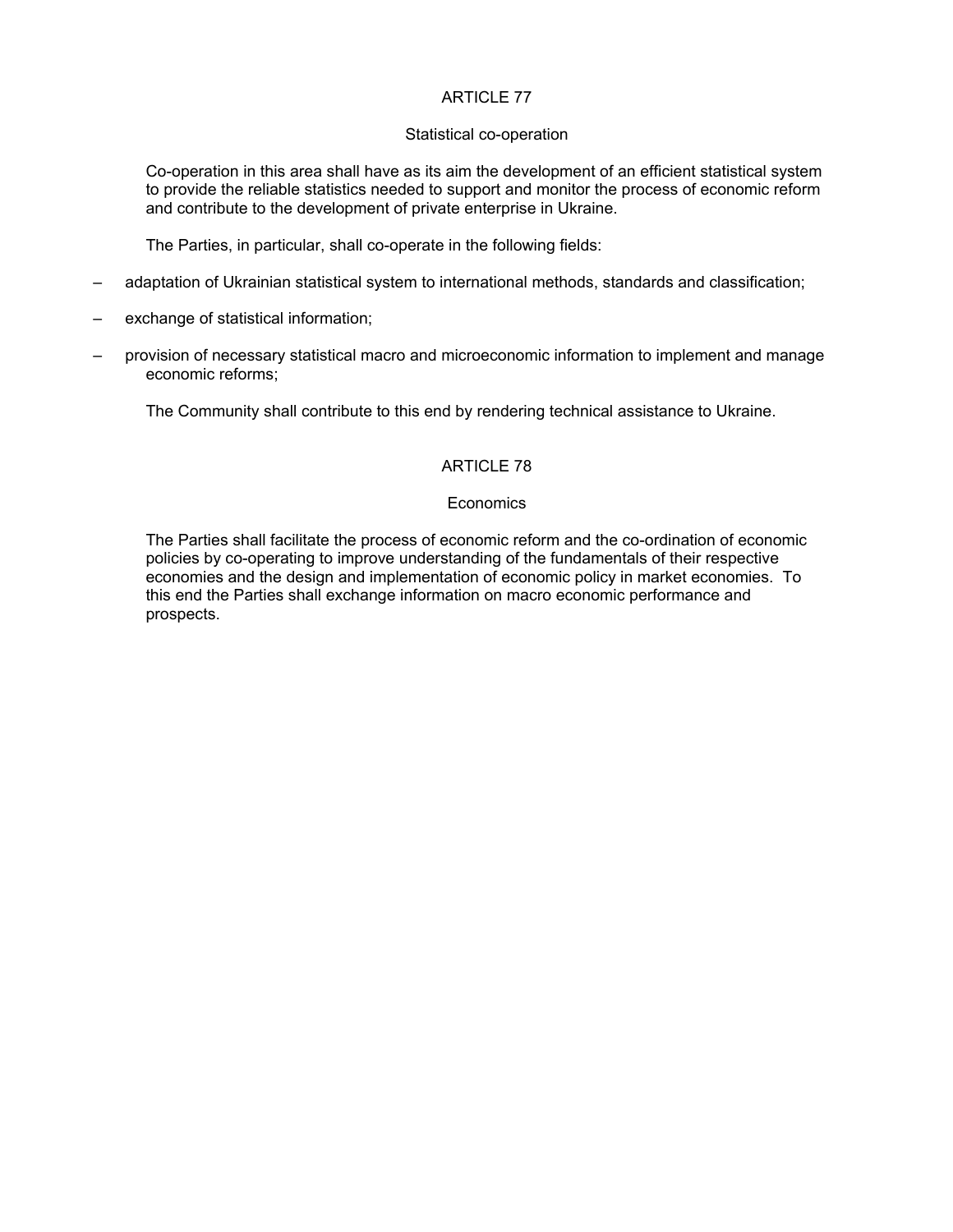The Community shall provide technical assistance so as to:

- assist Ukraine in the process of economic reform by providing expert advisory and technical assistance,
- encourage co-operation among economists in order to expedite the transfer of know-how for the drafting of economic policies, and provide for wide dissemination of policy-relevant research.

### ARTICLE 79

### Drugs

Within the framework of their respective powers and competences the Parties shall co-operate in increasing the effectiveness and efficiency of policies and measures to counter the illicit production, supply and traffic of narcotic drugs and psychotropic substances, including the prevention of diversion of precursor chemicals, as well as in promoting drug demand prevention and reduction. The co-operation in this area shall be based on mutual consultation and close co-ordination between the Parties over the objectives and measures on the various drug-related fields.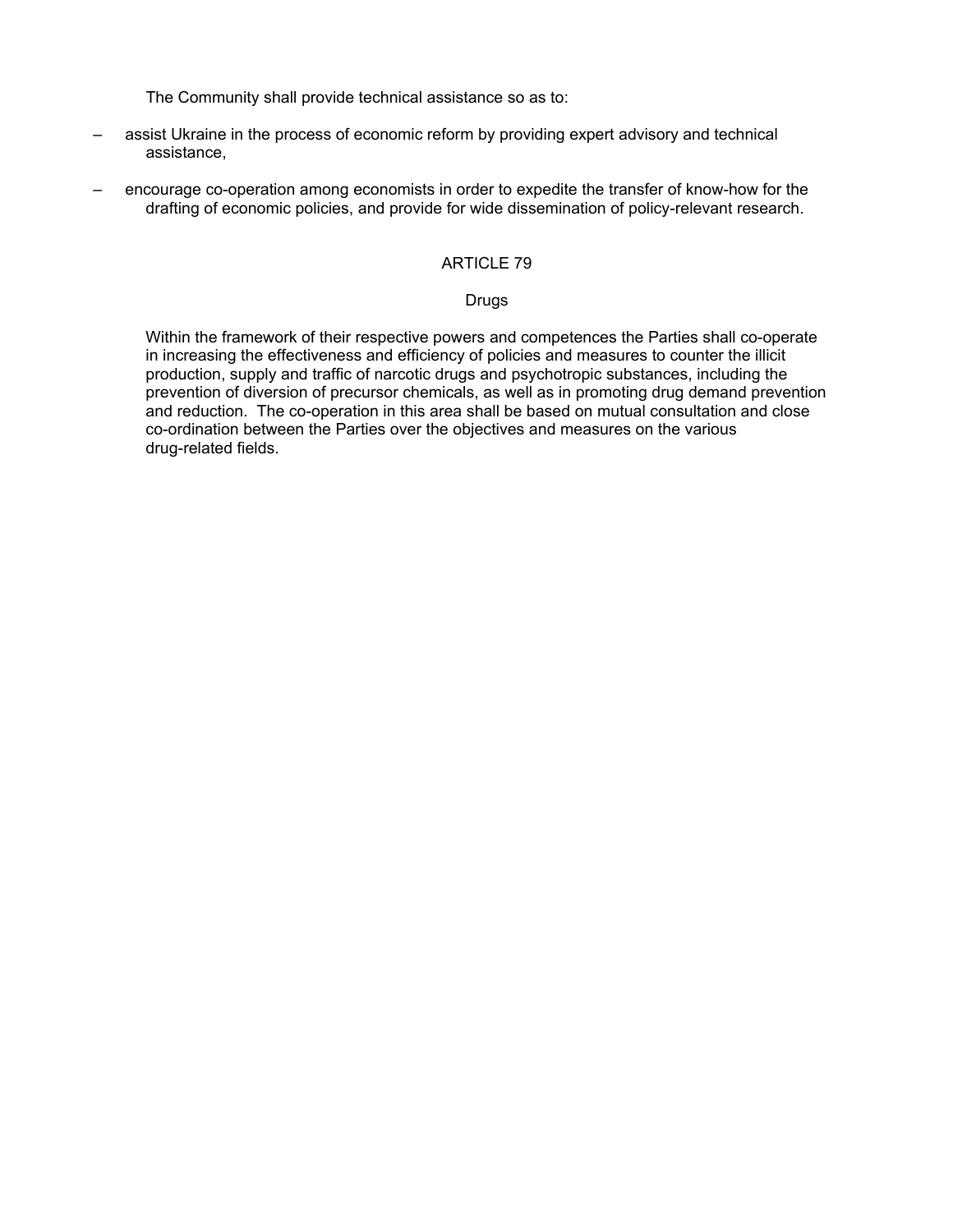#### TITLE VIII

#### CULTURAL CO-OPERATION

### ARTICLE 80

The Parties undertake to promote, encourage and facilitate cultural co-operation. Where appropriate, the Community's cultural co-operation programmes or those of one or more Member States may be the subject of co-operation and further activities of mutual interest may be developed.

# TITLE IX

#### FINANCIAL CO-OPERATION

#### ARTICLE 81

In order to achieve the objectives of this Agreement and in accordance with Articles 82, 83 and 84 Ukraine shall benefit from temporary financial assistance from the Community by way of technical assistance in the form of grants to accelerate the economic transformation of Ukraine.

### ARTICLE 82

This financial assistance shall be covered within the framework of TACIS foreseen in the Community's relevant Council Regulation.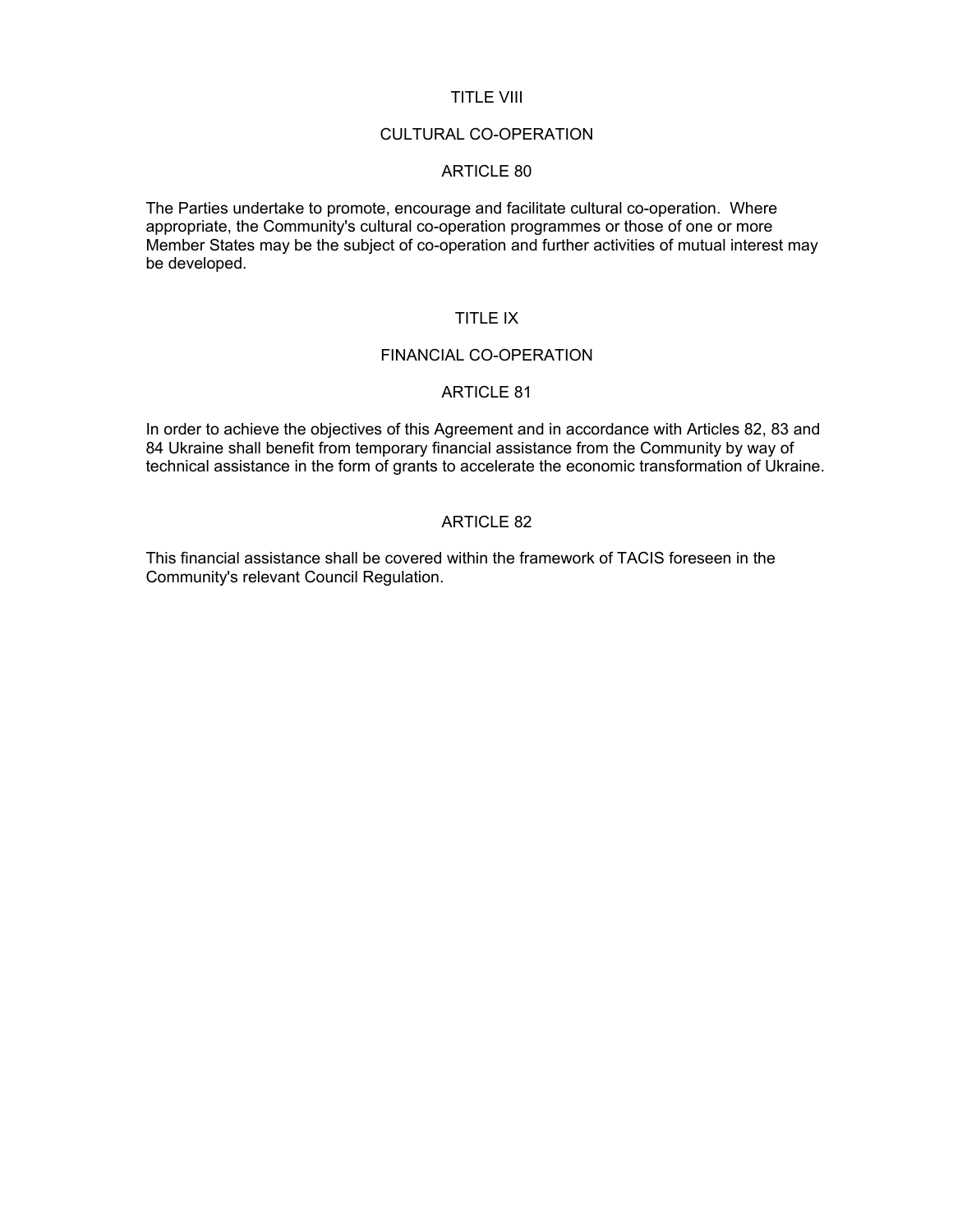The objectives and the areas of the Community's financial assistance shall be laid down in an indicative programme reflecting established priorities to be agreed between the two Parties taking into account Ukraine's needs, sectoral absorption capacities and progress with reform. The Parties shall inform the Co-operation Council thereof.

#### ARTICLE 84

In order to permit optimum use of the resources available, the Parties shall ensure that Community technical assistance contributions are made in close co-ordination with those from other sources such as the Member States, other countries, and international organisations such as the International Bank for Reconstruction and Development and the European Bank for Reconstruction and Development as well as the United Nations Development Programme (UNDP) and the IMF.

### TITLE X

### INSTITUTIONAL, GENERAL AND FINAL PROVISIONS

#### ARTICLE 85

A Co-operation Council is hereby established which shall supervise the implementation of this Agreement. It shall meet at ministerial level once a year and when circumstances require. It shall examine any major issues arising within the framework of the Agreement and any other bilateral or international issues of mutual interest for the purpose of attaining the objectives of this Agreement. The Co-operation Council may also make appropriate recommendations, by agreement between the two Parties.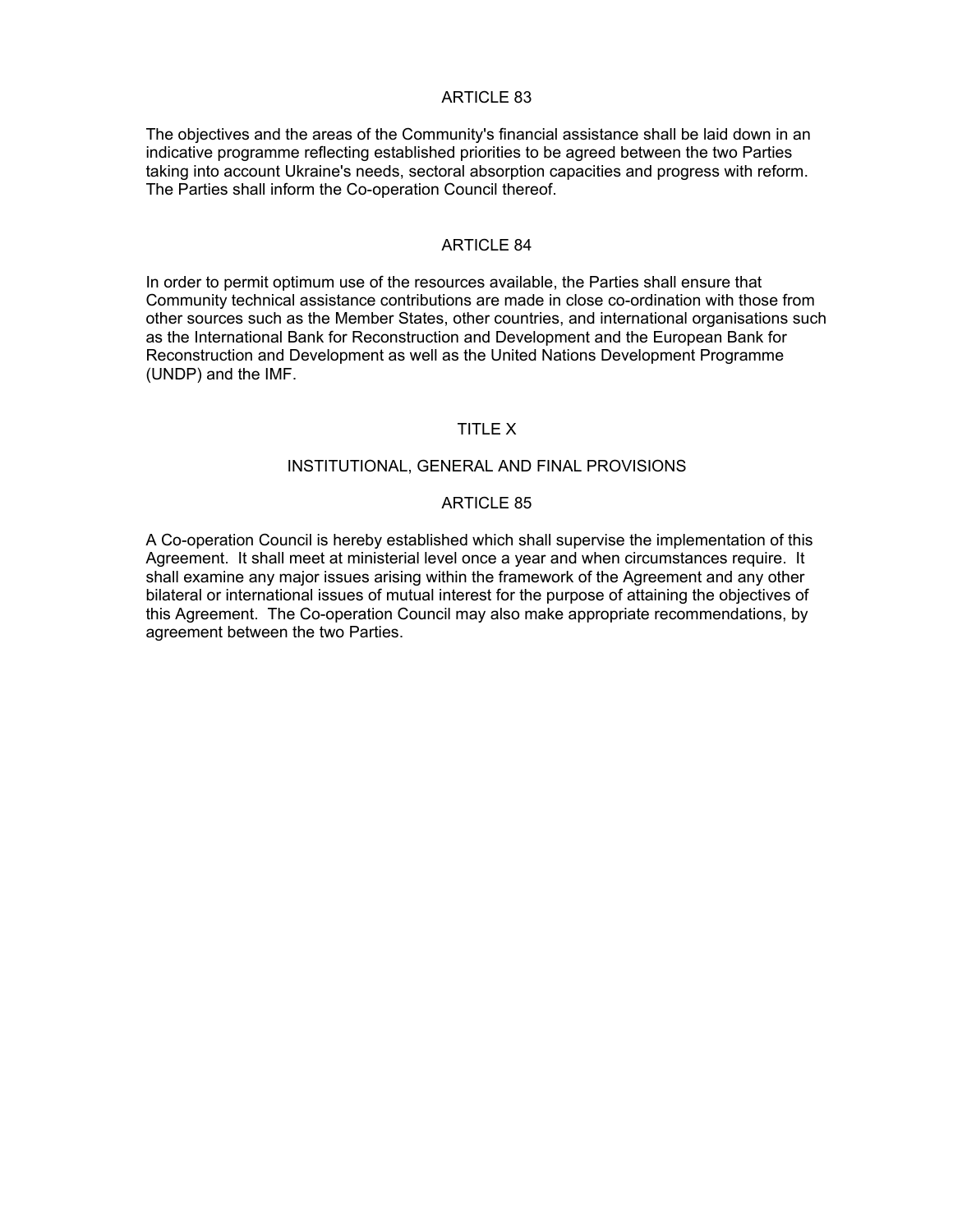1. The Co-operation Council shall consist of the members of the Council of the European Union and members of the Commission of the European Communities, on the one hand, and of members of the Government of Ukraine, on the other.

2. The Co-operation Council shall establish its rules of procedure.

3. The office of President of the Co-operation Council shall be held alternately by a representative of the Community and by a member of the Government of Ukraine.

# ARTICLE 87

1. The Co-operation Council shall be assisted in the performance of its duties by a Co-operation Committee composed of representatives of the members of the Council of the European Union and of members of the Commission of the European Communities on the one hand and of representatives of the Government of Ukraine on the other, normally at senior civil servant level. The office of President of the Co-operation Committee shall be held alternately by the Community and by Ukraine.

In its rules of procedure the Co-operation Council shall determine the duties of the Co-operation Committee, which shall include the preparation of meetings of the Co-operation Council, and how the Committee shall function.

2. The Co-operation Council may delegate any of its powers to the Co-operation Committee, which will ensure continuity between meetings of the Co-operation Council.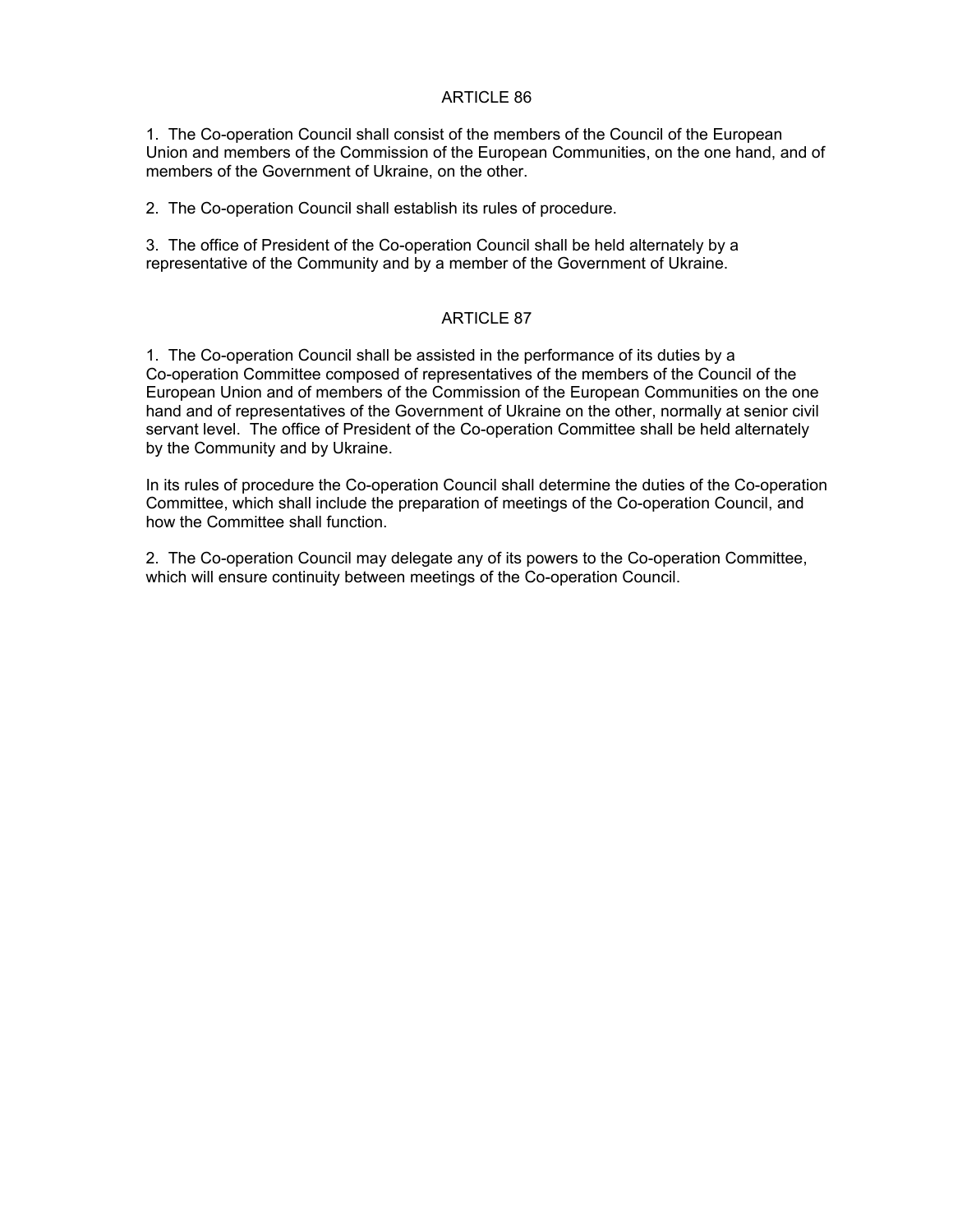The Co-operation Council may decide to set up any other special committee or body that can assist it in carrying out its duties and shall determine the composition and duties of such committees or bodies and how they shall function.

#### ARTICLE 89

When examining any issue arising within the framework of this Agreement in relation to a provision referring to an article of the GATT, the Co-operation Council shall take into account to the greatest extent possible the interpretation that is generally given to the Article of the GATT in question by the Contracting Parties to the GATT.

#### ARTICLE 90

A Parliamentary Co-operation Committee is hereby established. It shall be a forum for Members of the Ukrainian Parliament and the European Parliament to meet and exchange views. It shall meet at intervals which it shall itself determine.

### ARTICLE 91

1. The Parliamentary Co-operation Committee shall consist of members of the European Parliament, on the one hand, and of members of the Ukrainian Parliament, on the other.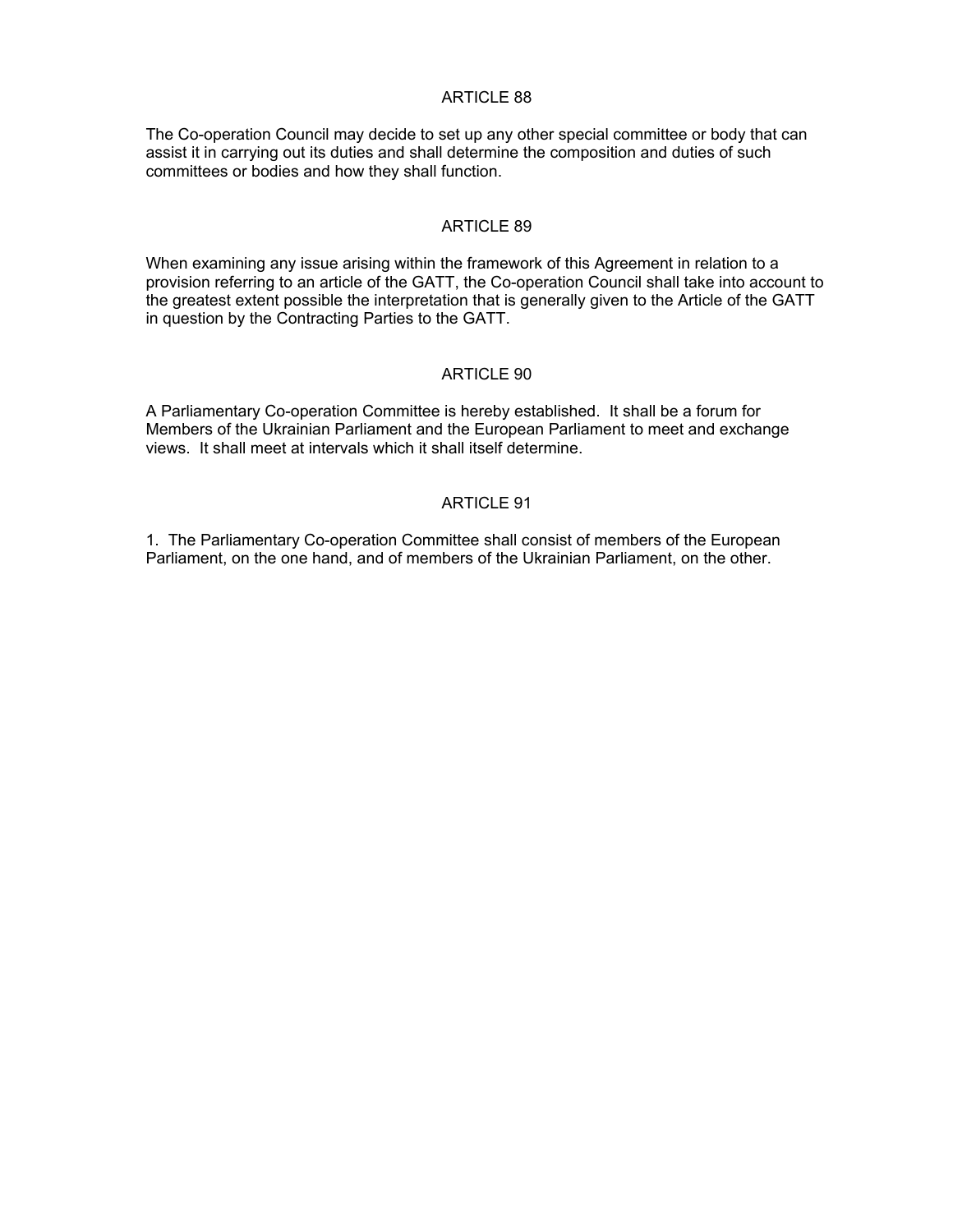2. The Parliamentary Co-operation Committee shall establish its rules of procedure.

3. The Parliamentary Co-operation Committee shall be presided in turn by the European Parliament and the Ukrainian Parliament respectively, in accordance with the provisions to be laid down in its rules of procedure.

# ARTICLE 92

The Parliamentary Co-operation Committee may request relevant information regarding the implementation of this Agreement from the Co-operation Council, which shall then supply the Committee with the requested information.

The Parliamentary Co-operation Committee shall be informed of the recommendations of the Co-operation Council.

The Parliamentary Co-operation Committee may make recommendations to the Co-operation Council.

# ARTICLE 93

1. Within the scope of this Agreement, each Party undertakes to ensure that natural and legal persons of the other Party have access free of discrimination in relation to its own nationals to the competent courts and administrative organs of the Parties to defend their individual rights and their property rights, including those concerning intellectual, industrial and commercial property.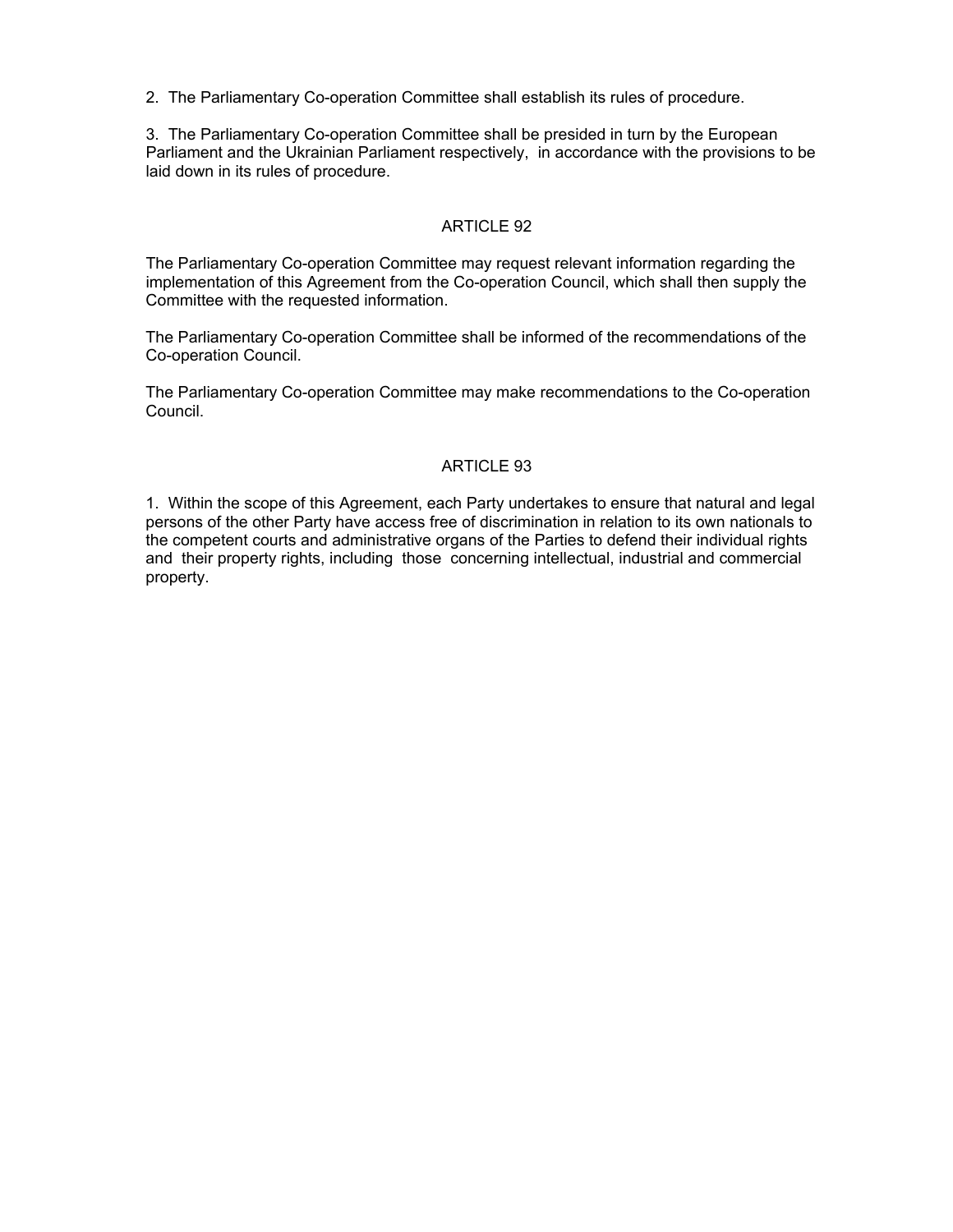- 2. Within the limits of their respective powers, the Parties:
- shall encourage the adoption of arbitration for the settlement of disputes arising out of commercial and co-operation transactions concluded by economic operators of the Community and those of Ukraine;
- agree that where a dispute is submitted to arbitration, each Party to the dispute may, except where the rules of the arbitration centre chosen by the Parties provide otherwise, choose its own arbitrator, irrespective of his nationality, and that the presiding third arbitrator or the sole arbitrator may be a citizen of a third state;
- will recommend their economic operators to choose by mutual consent the law applicable to their contracts;
- shall encourage recourse to the arbitration rules elaborated by the United Nations Commission on International Trade Law (Uncitral) and to arbitration by any centre of a state signatory to the Convention on Recognition and Enforcement of Foreign Arbitral Awards done at New York on 10 June 1958.

Nothing in the Agreement shall prevent a Party from taking any measures:

- (a) which it considers necessary to prevent the disclosure of information contrary to its essential security interests;
- (b) which relate to the production of, or trade in arms, munitions or war materials or to research, development or production indispensable for defence purposes, provided that such measures do not impair the conditions of competition in respect of products not intended for specifically military purposes;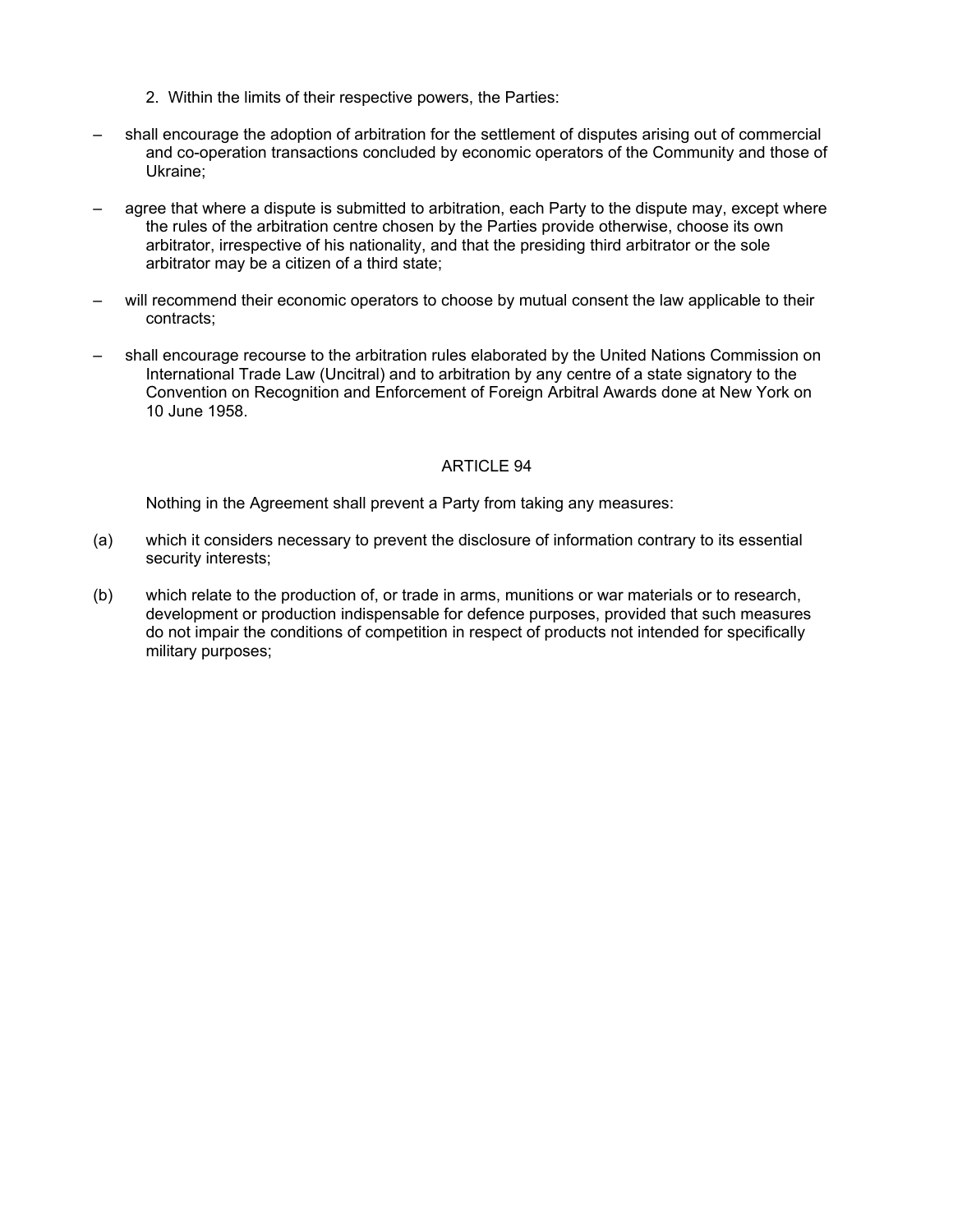- (c) which it considers essential to its own security in the event of serious internal disturbances affecting the maintenance of law and order, in time of war or serious international tension constituting threat of war or in order to carry out obligations it has accepted for the purpose of maintaining peace and international security;
- (d) which it considers necessary to respect its international obligations and commitments on the control of dual use industrial goods and technologies.

1. In the fields covered by this Agreement and without prejudice to any special provisions contained therein:

- the arrangements applied by Ukraine in respect of the Community shall not give rise to any discrimination between the Member States, their nationals or their companies or firms;
- the arrangements applied by the Community in respect of Ukraine shall not give rise to any discrimination between Ukrainian nationals, or its companies or firms.

2. The provisions of paragraph 1 are without prejudice to the right of the Parties to apply the relevant provisions of their fiscal legislation to tax payers who are not in identical situations as regards their place of residence.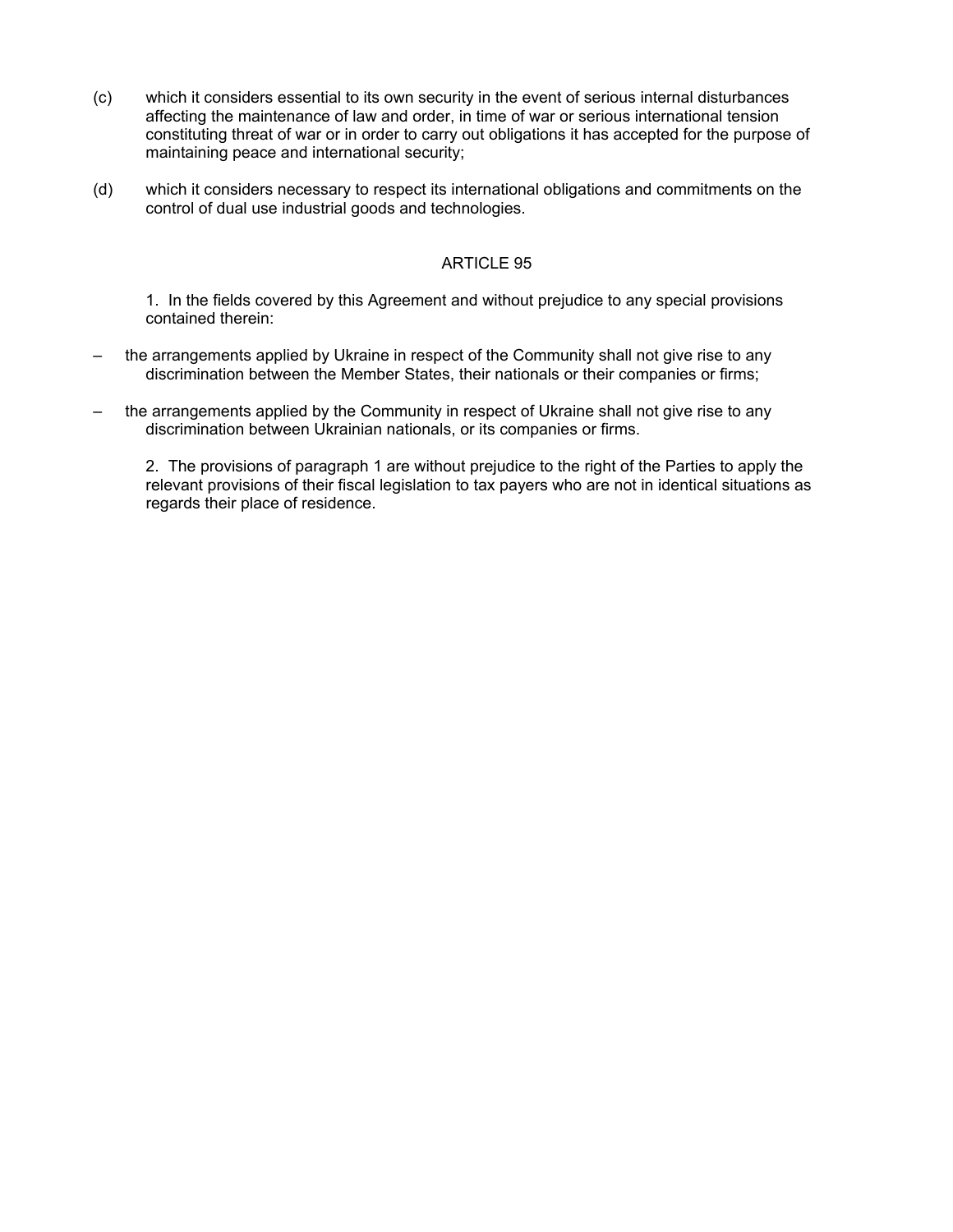1. Each of the two Parties may refer to the Co-operation Council any dispute relating to the application or interpretation of this Agreement.

2. The Co-operation Council may settle the dispute by means of a recommendation.

3. In the event of it not being possible to settle the dispute in accordance with paragraph 2, either Party may notify the other of the appointment of a conciliator; the other Party must then appoint a second conciliator within two months. For the application of this procedure, the Community and the Member States shall be deemed to be one Party to the dispute.

The Co-operation Council shall appoint a third conciliator.

The conciliator's recommendations shall be taken by majority vote. Such recommendations shall not be binding upon the Parties.

## ARTICLE 97

The Parties agree to consult promptly through appropriate channels at the request of either party to discuss any matter concerning the interpretation or implementation of this Agreement and other relevant aspects of the relations between the Parties.

The provisions of this Article shall in no way affect and are without prejudice to Articles 18, 19, 96 and 102.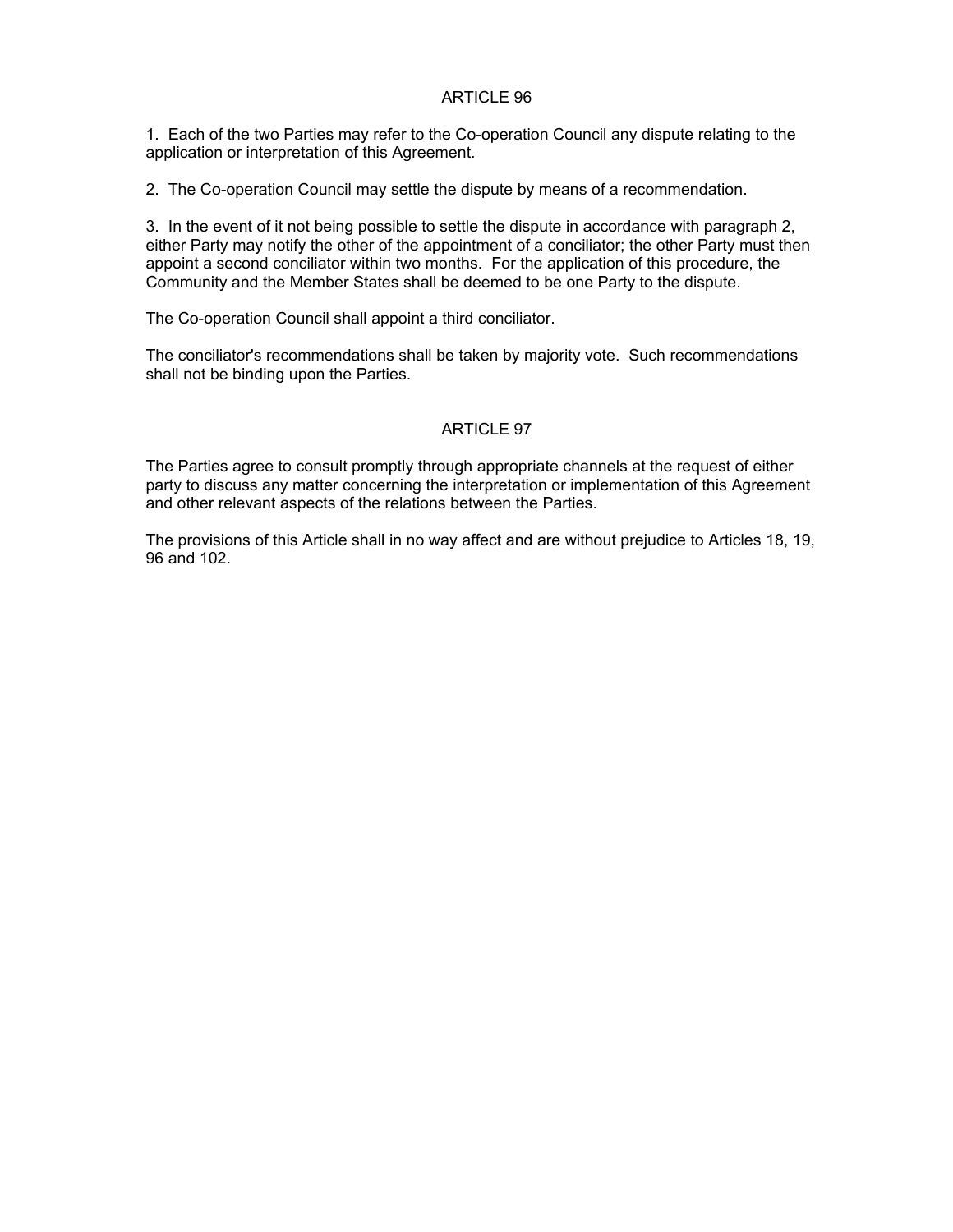Treatment granted to Ukraine thereunder shall in no case be more favourable than that granted by the Member States to each other.

### ARTICLE 99

For the purposes of this Agreement, the term "Parties" shall mean Ukraine on the one part, and the Community, or the Member States, or the Community and the Member States, in accordance with their respective powers, on the other part.

## ARTICLE 100

Insofar as matters covered by this Agreement are covered by the European Energy Charter Treaty and Protocols thereto, such Treaty and Protocols shall upon entry into force apply to such matters but only to the extent that such application is provided for therein.

## ARTICLE 101

This Agreement is concluded for an initial period of ten years. The Agreement shall be automatically renewed year by year provided that neither Party gives the other Party written notice of denunciation of the Agreement six months before it expires.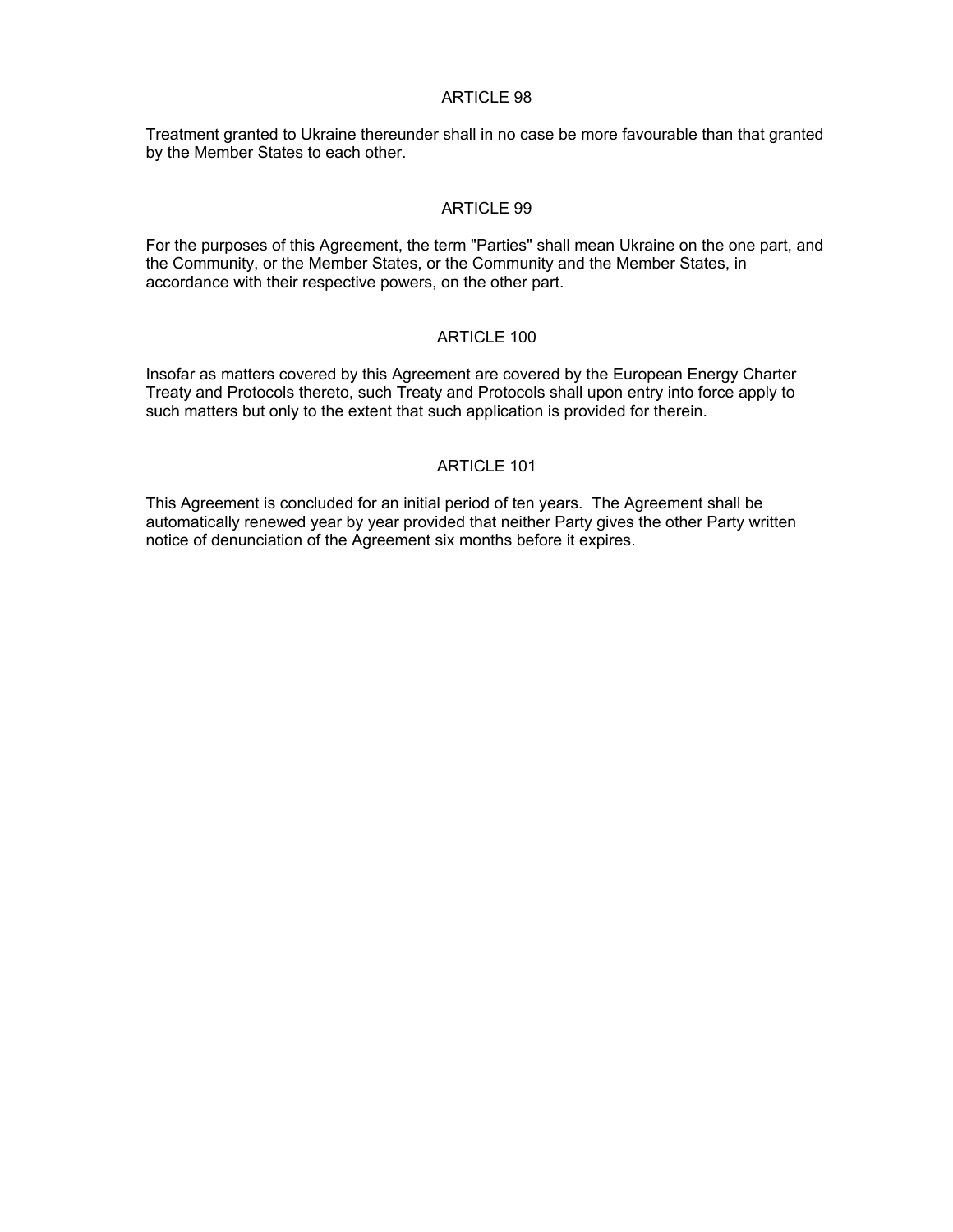1. The Parties shall take any general or specific measures required to fulfil their obligations under the Agreement. They shall see to it that the objectives set out in the Agreement are attained.

2. If either Party considers that the other Party has failed to fulfil an obligation under the Agreement, it may take the appropriate measures. Before so doing, except in cases of special urgency, it shall supply the Co-operation Council with all relevant information required for a thorough examination of the situation with a view to seeking a solution acceptable to the Parties.

In the selection of these measures, priority must be given to those which least disturb the functioning of the Agreement. These measures shall be notified immediately to the Co-operation Council if the other Party so requests.

## ARTICLE 103

Annexes I, II, III, IV, V, and the Appendix thereto and the Protocol shall form an integral part of this Agreement.

## ARTICLE 104

This Agreement shall not, until equivalent rights for individuals and economic operators have been achieved thereunder, affect rights assured to them through existing Agreements binding one or more Member States, on the one hand, and Ukraine, on the other, except in areas falling within Community competence and without prejudice to the obligations of Member States resulting from this Agreement in areas falling within their competence.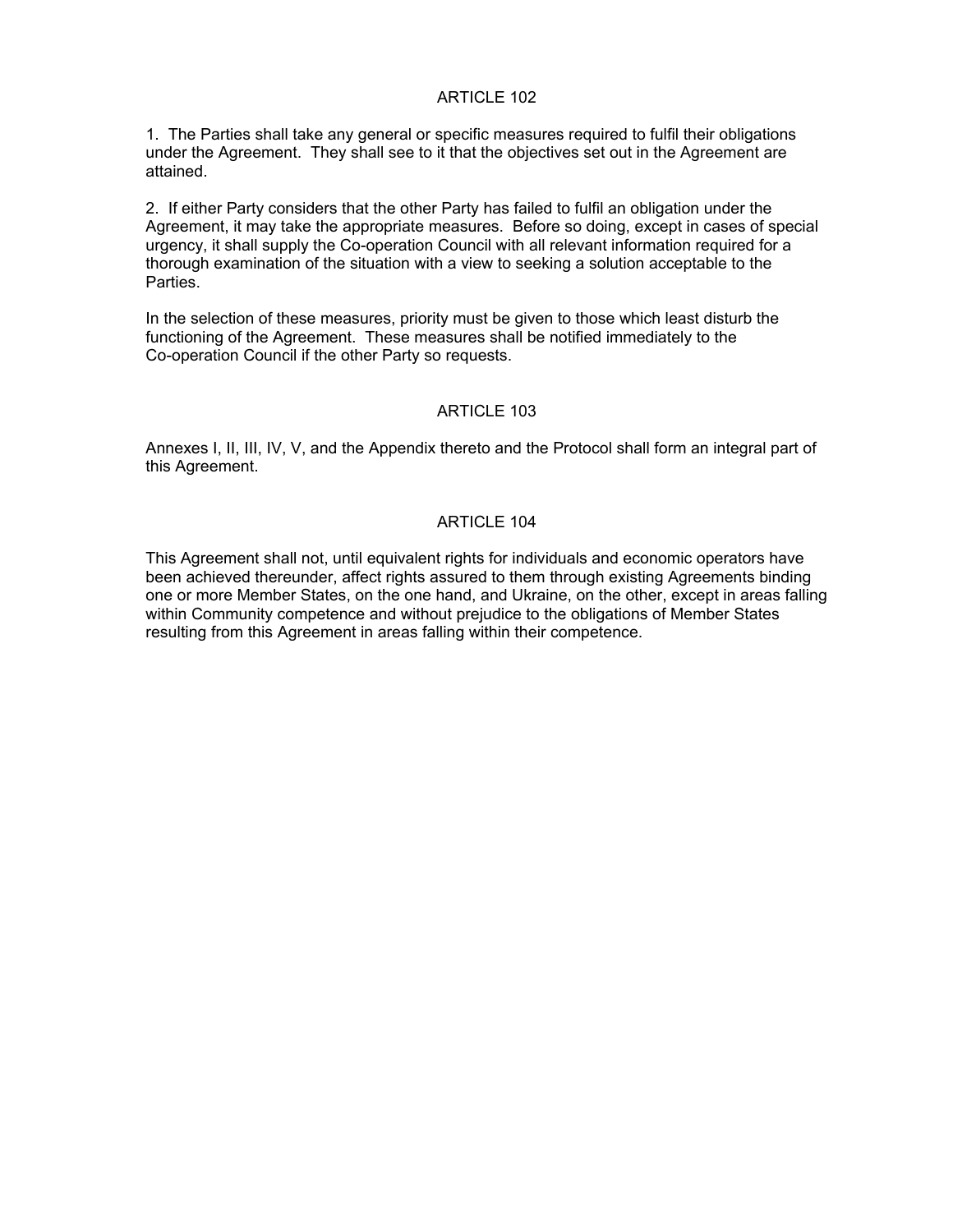This Agreement shall apply, on the one hand, to the territories in which the Treaties establishing the European Community, the European Atomic Energy Community and the European Coal and Steel Community are applied and under the conditions laid down in those Treaties and, on the other hand, to the territory of Ukraine.

### ARTICLE 106

The Secretary-General of the Council of the European Union shall be the depository of this Agreement.

#### ARTICLE 107

This original of the Agreement, of which the Danish, Dutch, English, French, German, Italian, Spanish, Greek, Portuguese and Ukrainian languages are equally authentic, shall be deposited with the Secretary-General of the Council of the European Union.

#### ARTICLE 108

This Agreement will be approved by the Parties in accordance with their own procedures.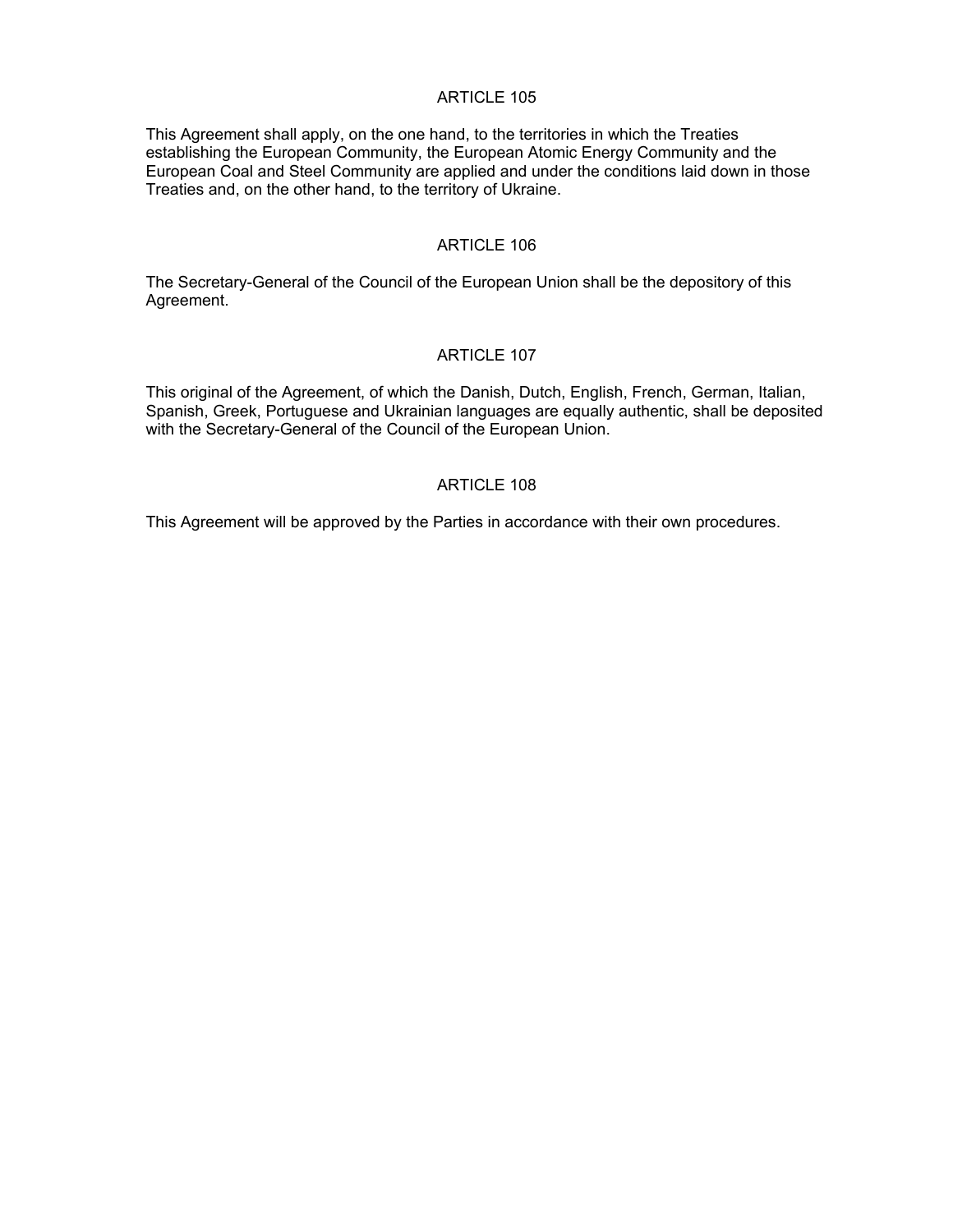This Agreement shall enter into force on the first day of the second month following the date on which the Parties notify the Secretary-General of the Council of the European Union that the procedures referred to in the first paragraph have been completed.

Upon its entry into force, and as far as relations between Ukraine and the Community are concerned, this Agreement shall replace the Agreement between the European Economic Community and the European Atomic Energy Community and the Union of Soviet Socialist Republics on trade and economic and commercial co-operation signed in Brussels on 18 December 1989.

## ARTICLE 109

In the event that, pending the completion of the procedures necessary for the entry into force of this Agreement, the provisions of certain parts of this Agreement are put into effect in 1994 by means of an Interim Agreement between the Community and Ukraine, the Contracting Parties agree that, in such circumstances, the term "date of entry into force of the Agreement" shall mean the date of entry into force of the Interim Agreement.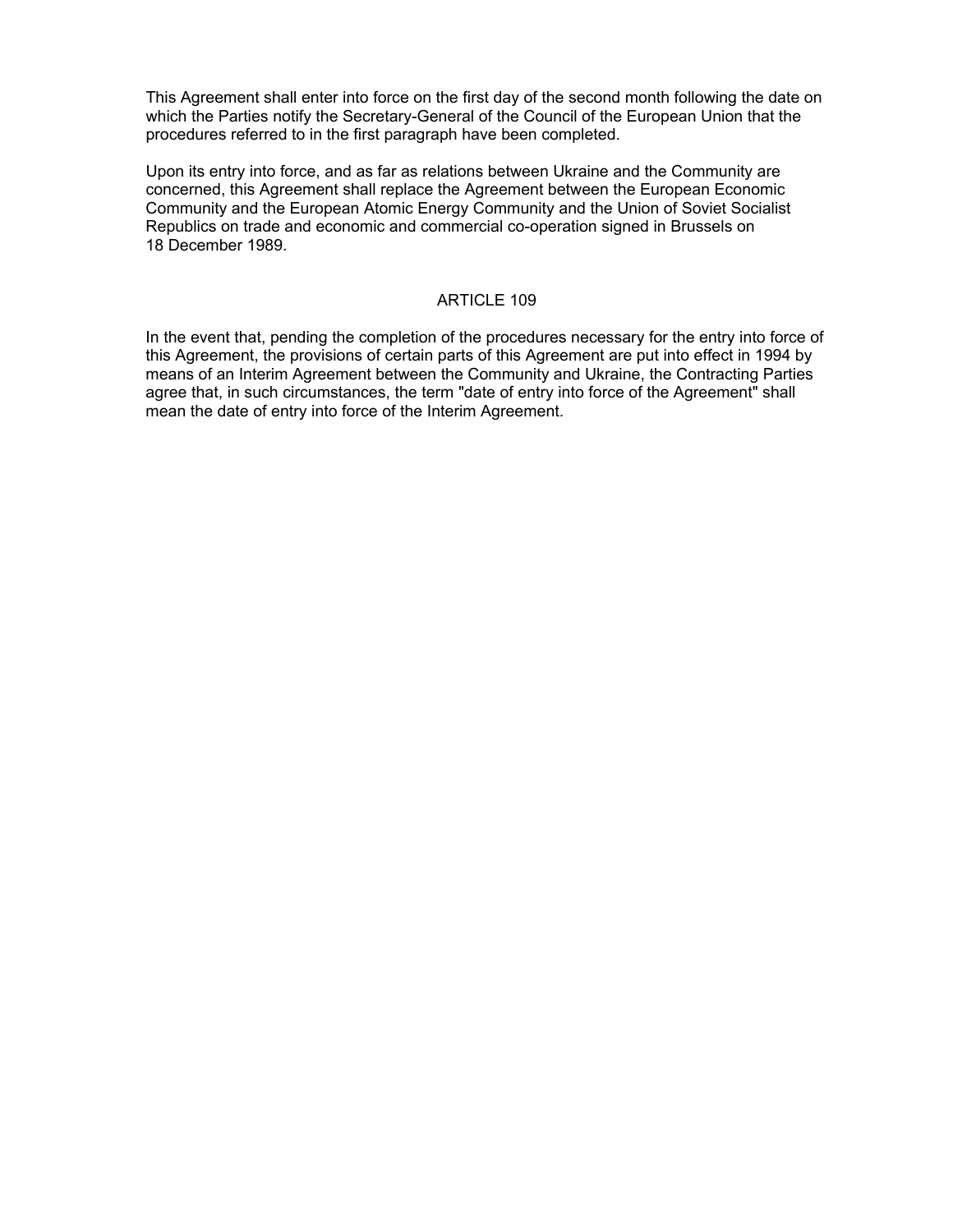Insert the reference in the PAGE NUMBERING STYLE code at the & (don't use Alt-J here). The reference only needs to be inserted once.

## LIST OF ANNEXES

 Indicative list of advantages granted by Ukraine to the Independent States in accordance with Article 12

Exceptional measures which derogate from the provisions of Article 14

 Intellectual, Industrial and Commercial Property conventions referred to in Article 50(2)

Community reservations in accordance with Article 30(1)(b)

Ukrainian reservations in accordance with Article 30(2)(a)

Appendix to Annex V Financial services: definitions

## LIST OF PROTOCOLS

Protocol on mutual assistance in customs matters.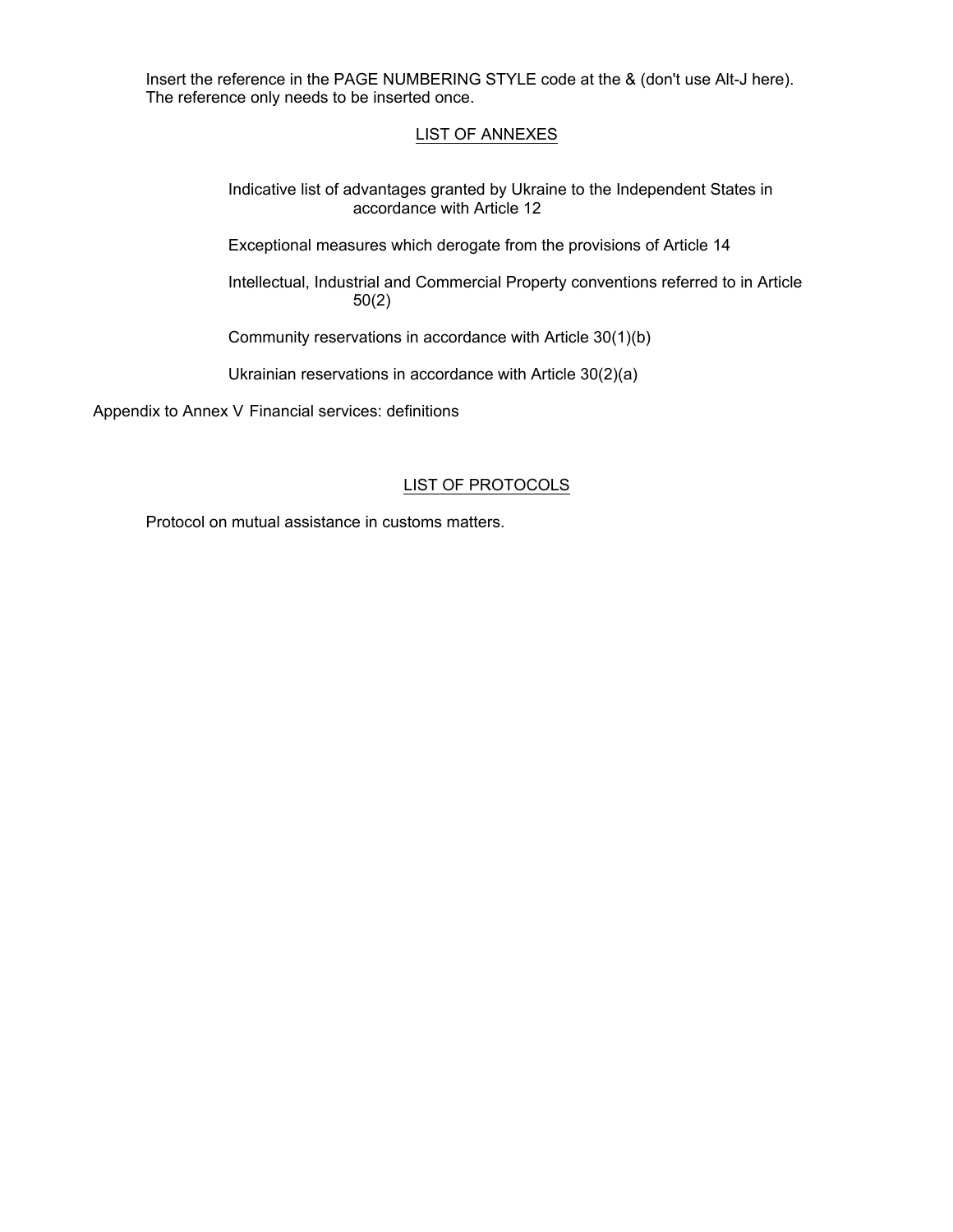Indicative list of advantages granted by Ukraine to the Independent States in accordance with Article 12

- 1. Armenia, Belarus, Estonia, Georgia, Kazakhstan, Lithuania, Moldova, Turkmenistan, Russia No import duties are implemented. No export duties are implemented as regards goods delivered under clearing and interstate agreements within the volumes stipulated in these agreements. No VAT is applied on export and import. No excise is applied on export.
	- All Independent States export quotas for deliveries of products under annual interstate trade and co-operation agreements are opened in the same way as for deliveries for state needs.
	- 2. Armenia, Belarus, Estonia, Georgia, Kazakhstan, Lithuania, Moldova, Turkmenistan, Payments could be made in roubles Russia - payments could be made in roubles or karbovanets. All Independent States - special system of non-commercial operations, including payments resulting from these operations.
- 3. All Independent States special system of current payments.
- 4. All Independent States special price system in trade with some raw materials and semi-finished products.

 $\overline{a}$ 

- 5. All Independent States special conditions of transit.
- 6. All Independent States special conditions of customs procedures.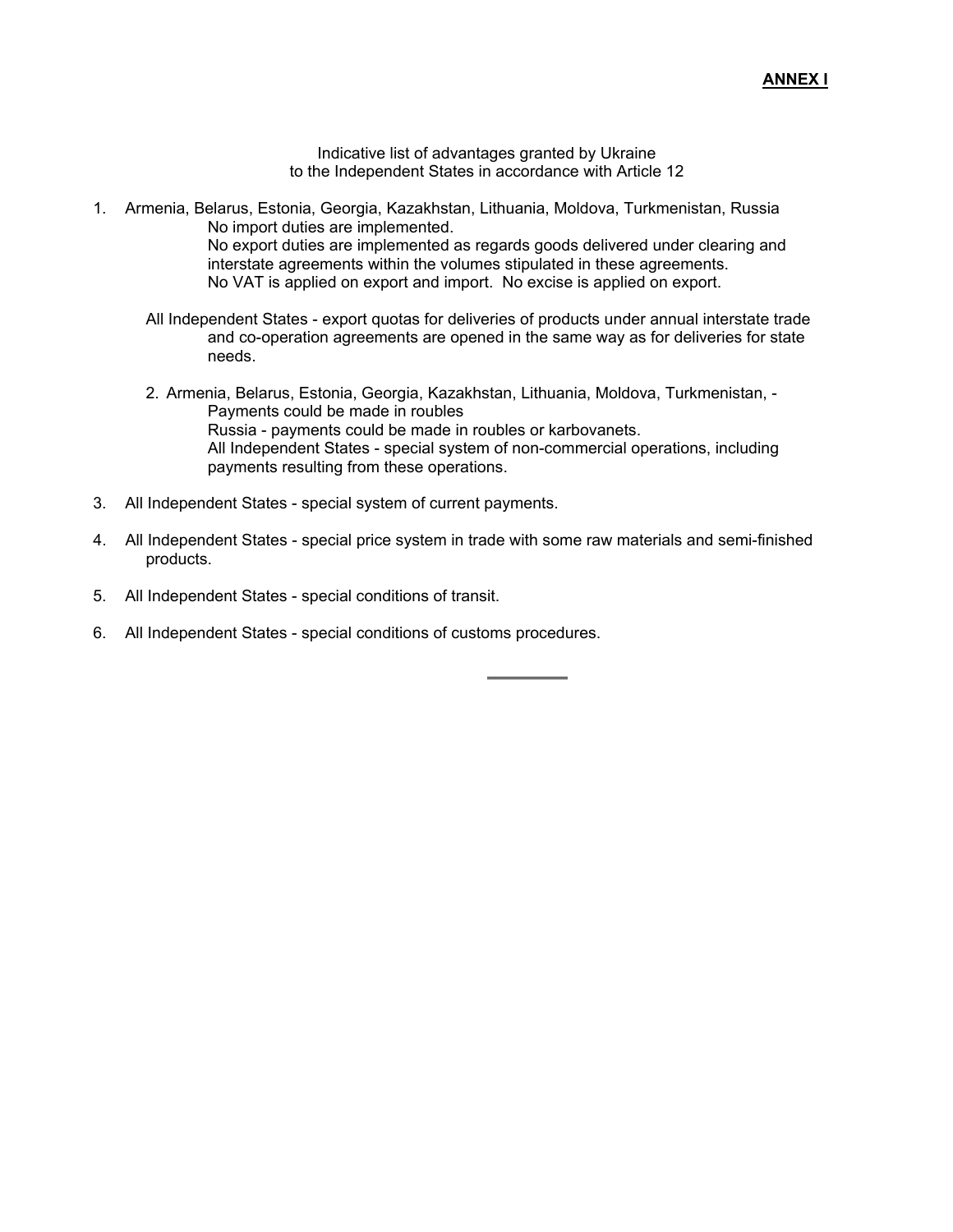Exceptional measures which derogate from the provisions of Article 14

- 1. Exceptional measures which derogate from the provisions of Article 14 may be taken by Ukraine in the form of quantitative restrictions on a non-discriminatory basis.
- 2. These measures may only concern infant industries, or certain sectors undergoing restructuring or facing serious difficulties, particularly where these difficulties produce important social problems.
- 3. The total value of imports of the products which are subject to these measures may not exceed 15 % of total imports from the Community during the last year, prior to the introduction of any quantitative restrictions for which statistics are available.
- 4. These measures may only be applied during a transitional period ending 31 December 1998 unless parties agree otherwise, or when Ukraine becomes a Contracting Party to the GATT, whichever is earlier.
- 5. Ukraine shall inform the Co-operation Council of any measures it intends to take under the terms of this Annex, and, at the request of the Community, consultations shall be held in the Cooperation Council on such measures and the sectors to which they apply before they enter into force.

 $\overline{a}$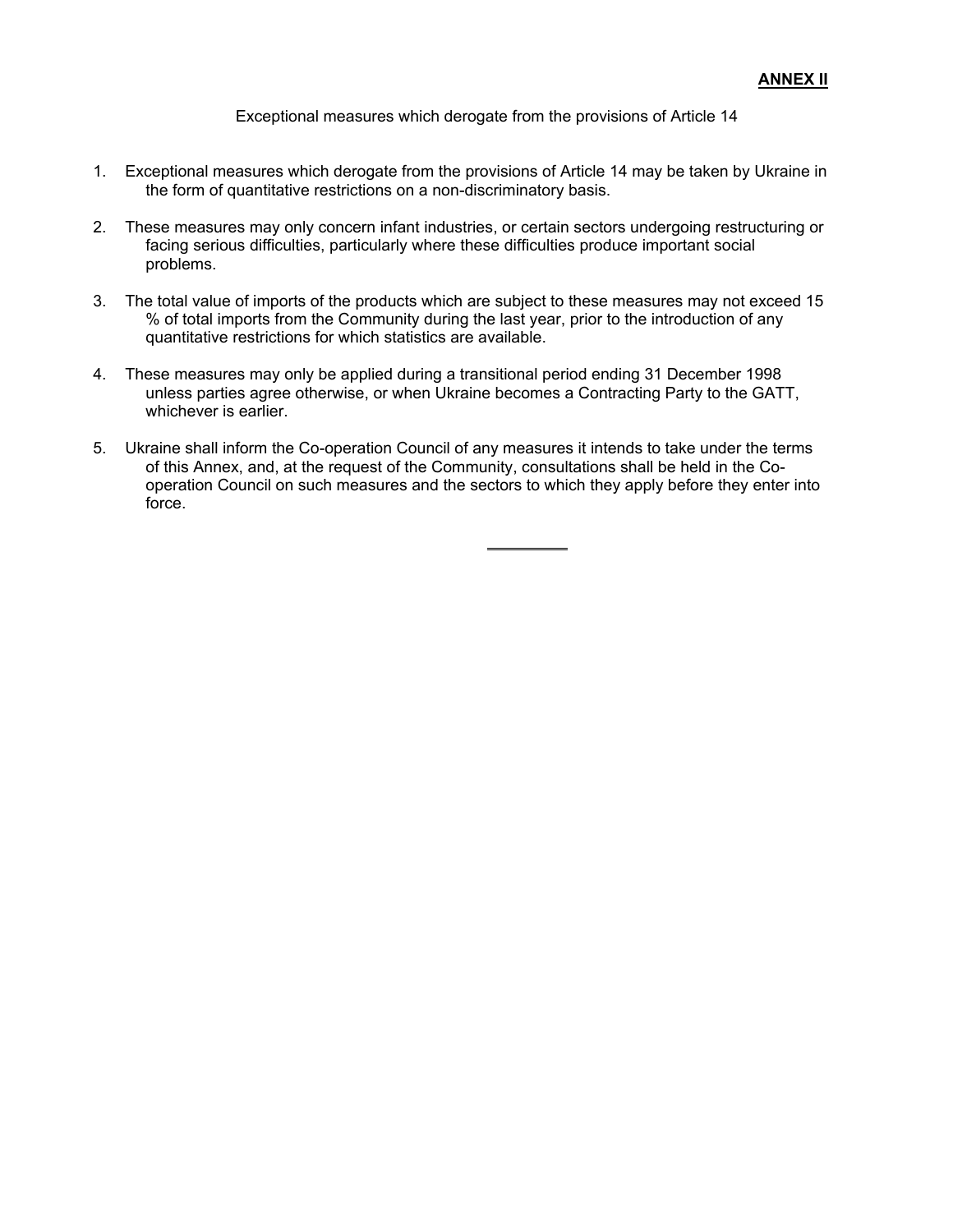#### Intellectual, industrial and commercial property conventions referred to in Article 50(2)

- 1. Paragraph 2 of Article 50 concerns the following multilateral conventions:
- Bern Convention for the Protection of Literary and Artistic Works (Paris Act, 1971);
- International Convention for the Protection of Performers, Producers of Phonograms and Broadcasting Organisations (Rome, 1961);
- Protocol relating to the Madrid Agreement concerning the International Registration of Marks (Madrid, 1989);
- Nice Agreement concerning the International Classification of Goods and Services for the purposes of the Registration of Marks (Geneva 1977, amended 1979);
- Budapest Treaty on the International Recognition of the Deposit of Micro-organisms for the purposes of Patent Procedures (1977, modified in 1980);
- International Convention for the Protection of New Varieties of Plants (UPOV) (Geneva Act, 1978)
	- 2. Ukraine shall make its best endeavours to accede, without undue delay, to the 1991 Act of the International Convention for the Protection of New Varieties of Plants (UPOV).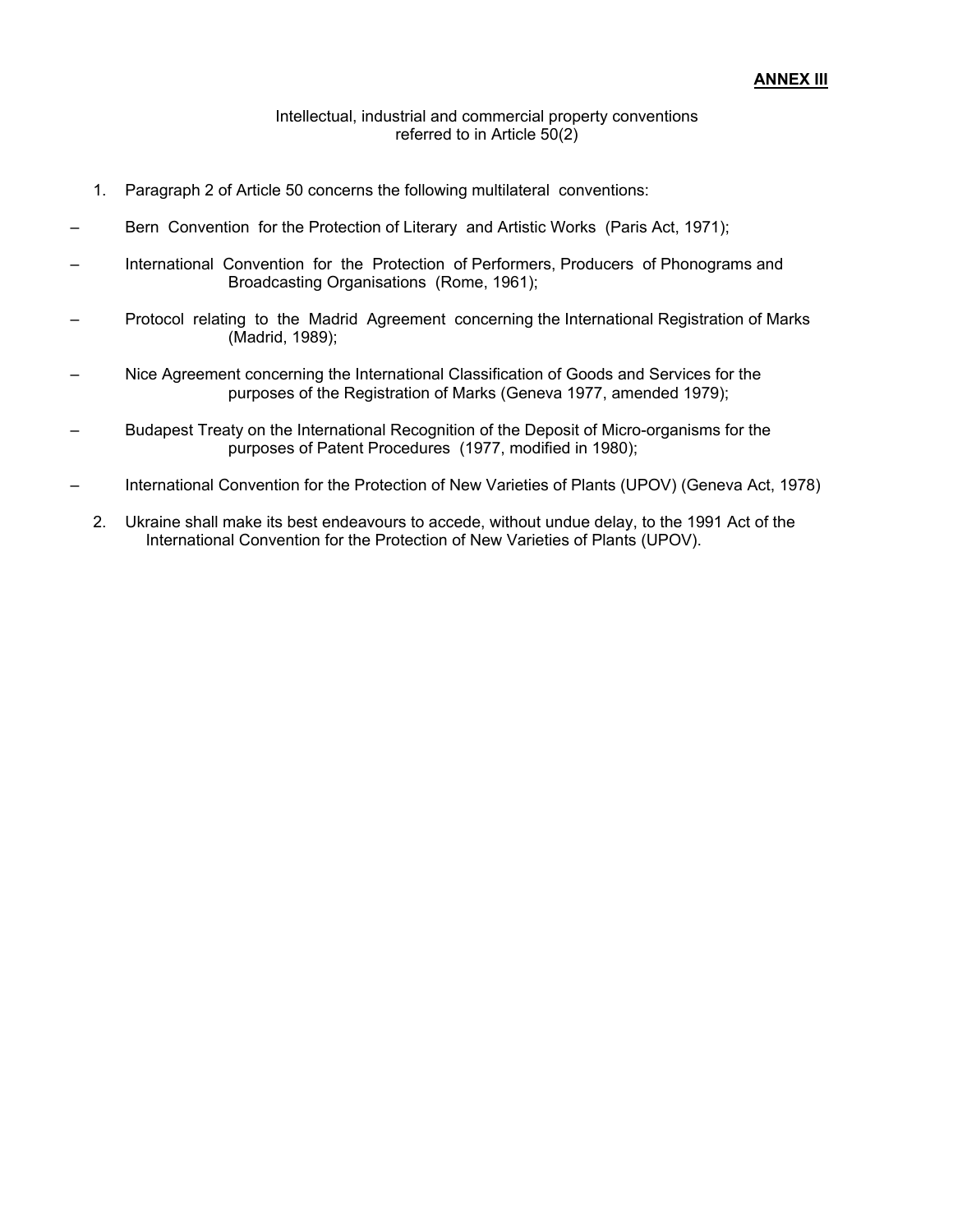- 3. The Co-operation Council may recommend that paragraph 2 of Article 50 shall apply to other multilateral conventions. If problems in the area of intellectual, industrial and commercial property affecting trading conditions were to occur, urgent consultations will be undertaken, at the request of either Party, with a view to reaching mutually satisfactory solutions.
- 4. The Parties confirm the importance they attach to the obligations arising from the following multilateral conventions:
- Paris Convention for the Protection of Industrial Property (Stockholm Act, 1967 and amended in 1979);
- Madrid Agreement concerning the International Registration of Marks (Stockholm Act, 1967, and amended in 1979);
- Patent Co-operation Treaty (Washington 1970, amended and modified in 1979 and 1984);
	- 5. From the entry into force of this Agreement Ukraine shall grant to Community companies and nationals, in respect of the recognition and protection of intellectual, industrial and commercial property, treatment no less favourable than that granted by it to any third country under bilateral agreements.
	- 6. The provisions of paragraph 5 shall not apply to advantages granted by Ukraine to any third country on an effective reciprocal basis or to advantages granted by Ukraine to another country of the former USSR.

 $\overline{a}$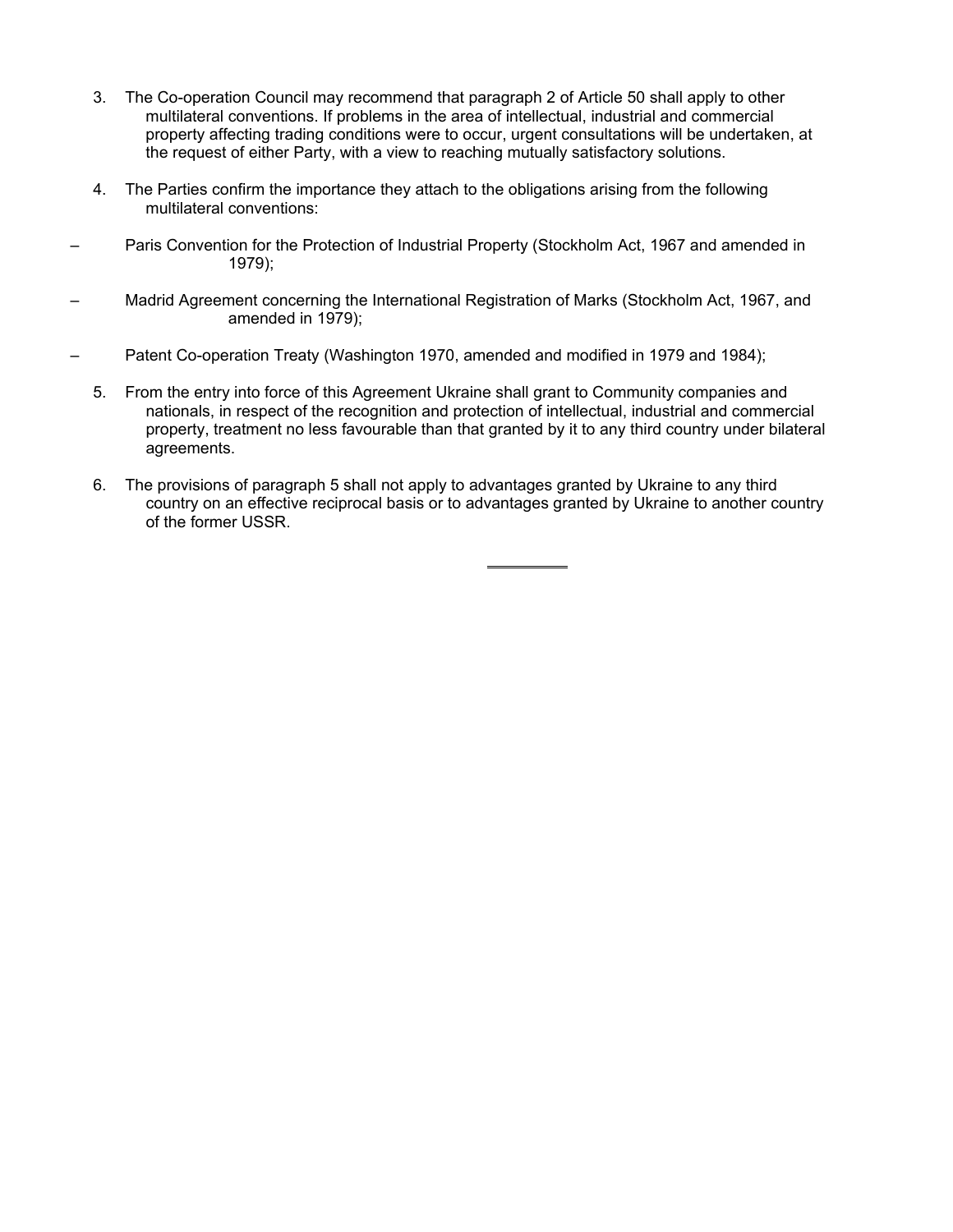#### Community reservations in accordance with Article 30(1)(b)

#### Mining

In some Member States, a concession may be required for mining and mineral rights for non-EC controlled companies.

#### Fishing

Access to and use of the biological resources and fishing grounds situated in the maritime waters coming under the sovereignty or within the jurisdiction of Member States is restricted to fishing vessels flying the flag of a Member State and registered in Community territory unless otherwise provided for.

#### Real estate purchase

In some Member States, the purchase of real estate by non-EC companies is subject to restrictions.

#### Audio-visual services including radio

National treatment concerning production and distribution, including broadcasting and other forms of transmission to the public, may be reserved to audio-visual works meeting certain origin criteria.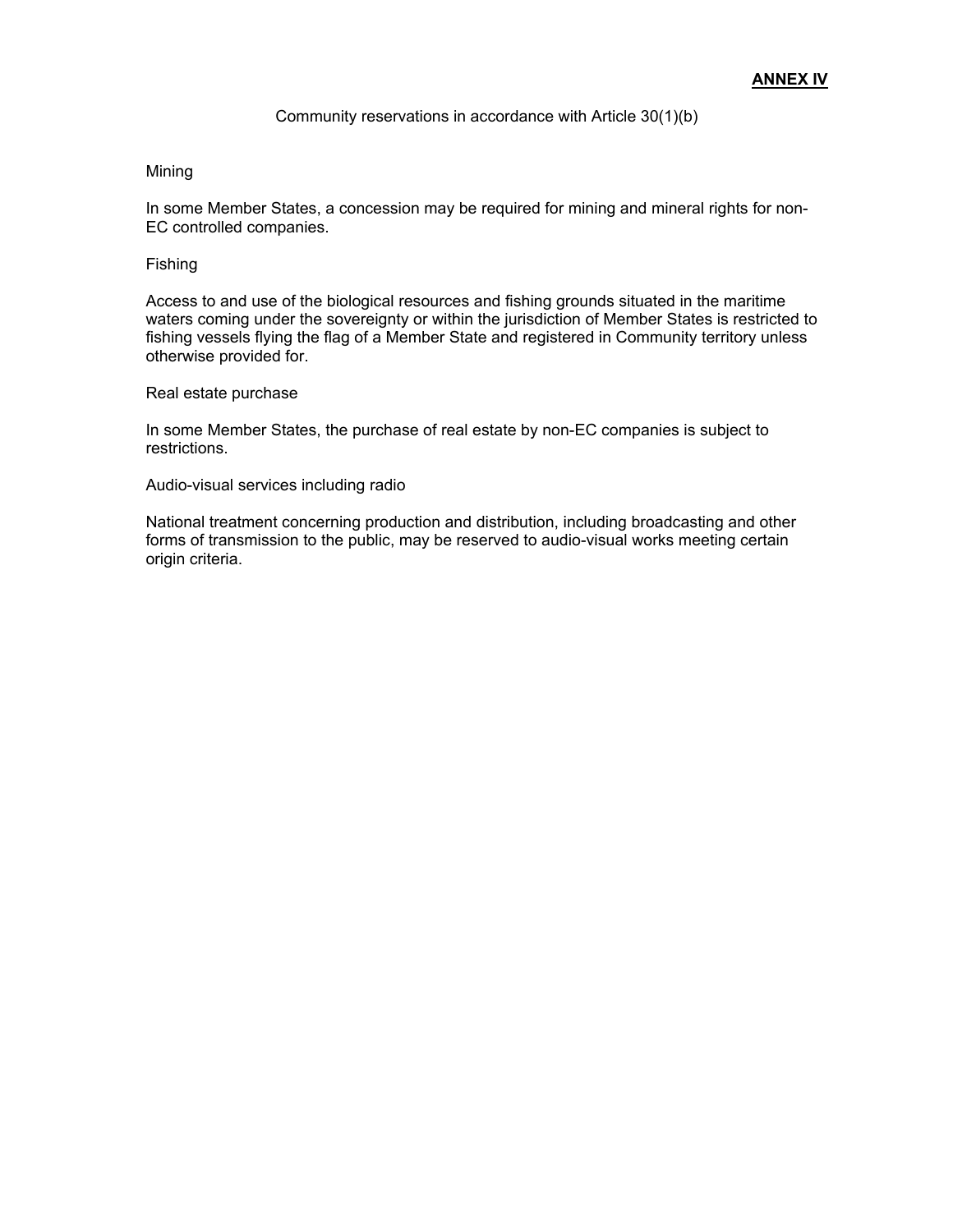Telecommunications services including mobile and satellite services

#### Reserved services

In some Member States market access concerning complementary services and infrastructures is restricted.

## Professional services

Services reserved to natural persons nationals of Member States. Under certain conditions those persons may create companies.

#### **Agriculture**

In some Member States national treatment is no applicable to non-EC controlled companies which wish to undertake an agricultural enterprise. The acquisition of vineyards by non-EC controlled companies is subject to notification, or, as necessary, authorisation.

#### News agency services

In some Member States limitations of foreign participation in publishing companies and broadcasting companies.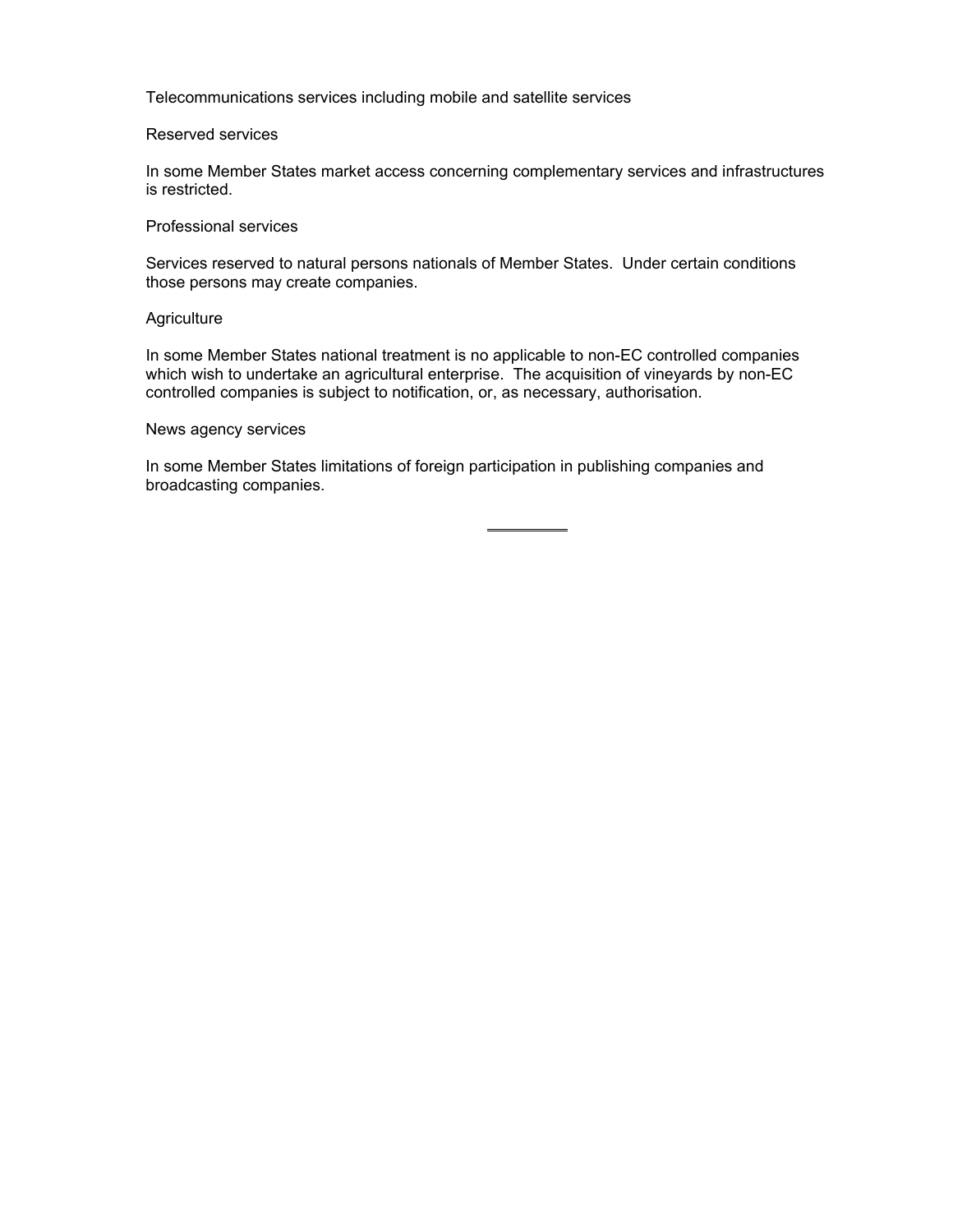Ukrainian reservations in accordance with Article 30(2)(a)

The application of the reservations in this Annex shall in no case result in treatment less favourable than that accorded to companies of any third country.

- 1. Financial services (as defined in the Appendix hereto)
- 1.1 Banking and related financial services

During a transitional period not exceeding five years from the date of signature of this Agreement, Ukraine may, in respect of the establishment of subsidiaries and branches of Community companies in Ukraine, continue to apply the provisions of the Ukrainian laws:

- "on the system of currency regulation and currency control"
- "on banks and banking activities"
- "on collateral"
- "on stocks and stock exchange"
- "on privatisation papers" (related to the distribution and trading of privatisation vouchers)

During the transitional period referred to above, no new regulations or measures shall be introduced which increase the level of discrimination applying to subsidiaries or branches of Community companies as compared to Ukrainian companies.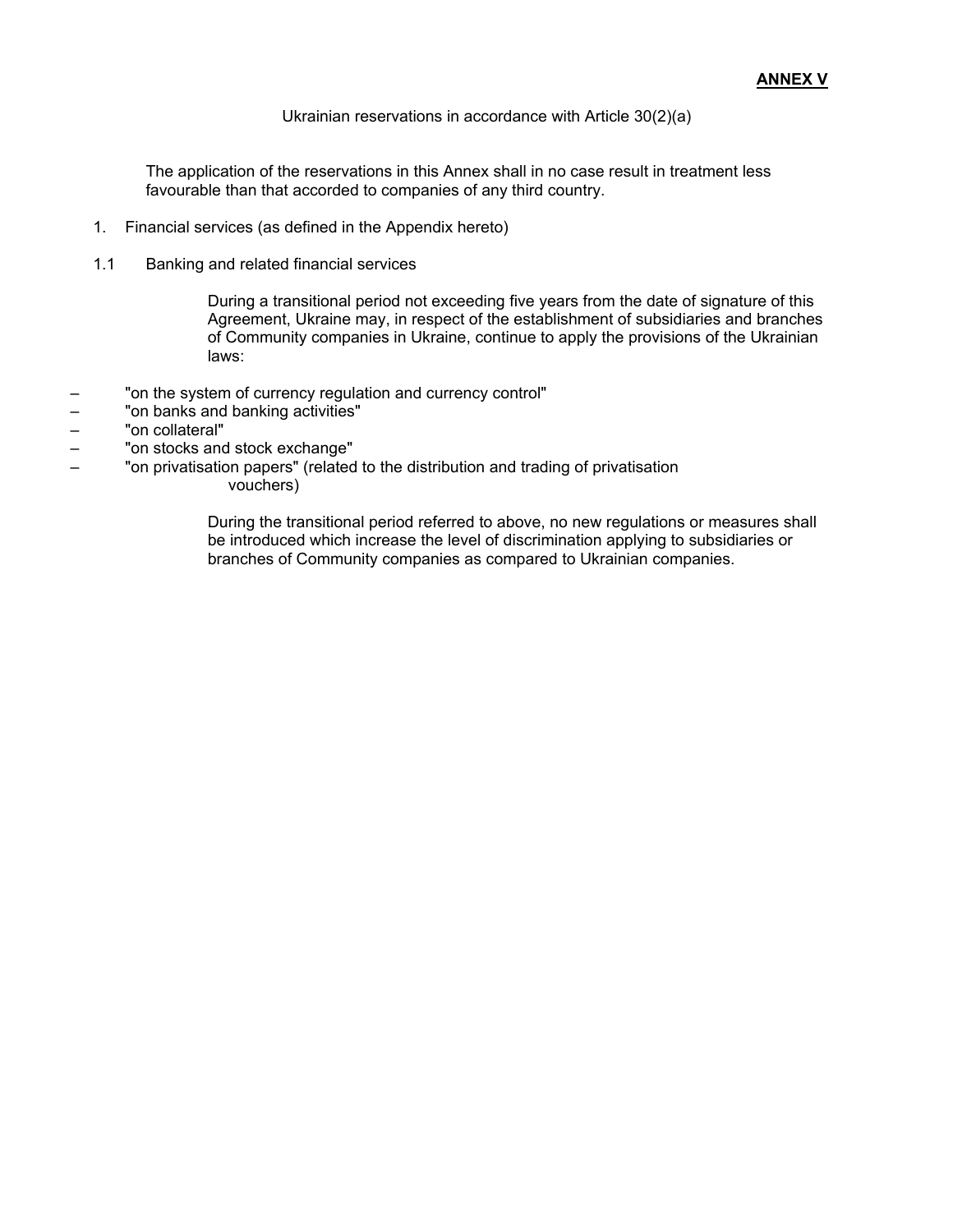### 1.2 Insurance (as defined in the Appendix hereto)

No later than five years following the date of signature of this Agreement Ukraine shall create the necessary conditions for the establishment of Community insurance companies as well as joint insurance companies in accordance with Article 30(2)(a).

During the transitional period referred to above, no new regulations or measures shall be introduced which increase the level of discrimination applying to subsidiaries or branches of Community companies as compared to Ukrainian companies.

Insurance activities in some sectors for foreigners are closed, limited or are subject to special requirements during the transitional period.

#### 2. Other areas

Brokerage of immovable property including land

Ownership and use of natural resources Use of subsoil and natural resources including mining Acquisition and sale of natural resources

#### Fishing

Access to and use of the biological resources and fishing grounds situated in Ukrainian territorial waters and in Ukraine's exclusive economic zone is subject to restrictions.

Hunting is restricted in accordance with the legislation of Ukraine.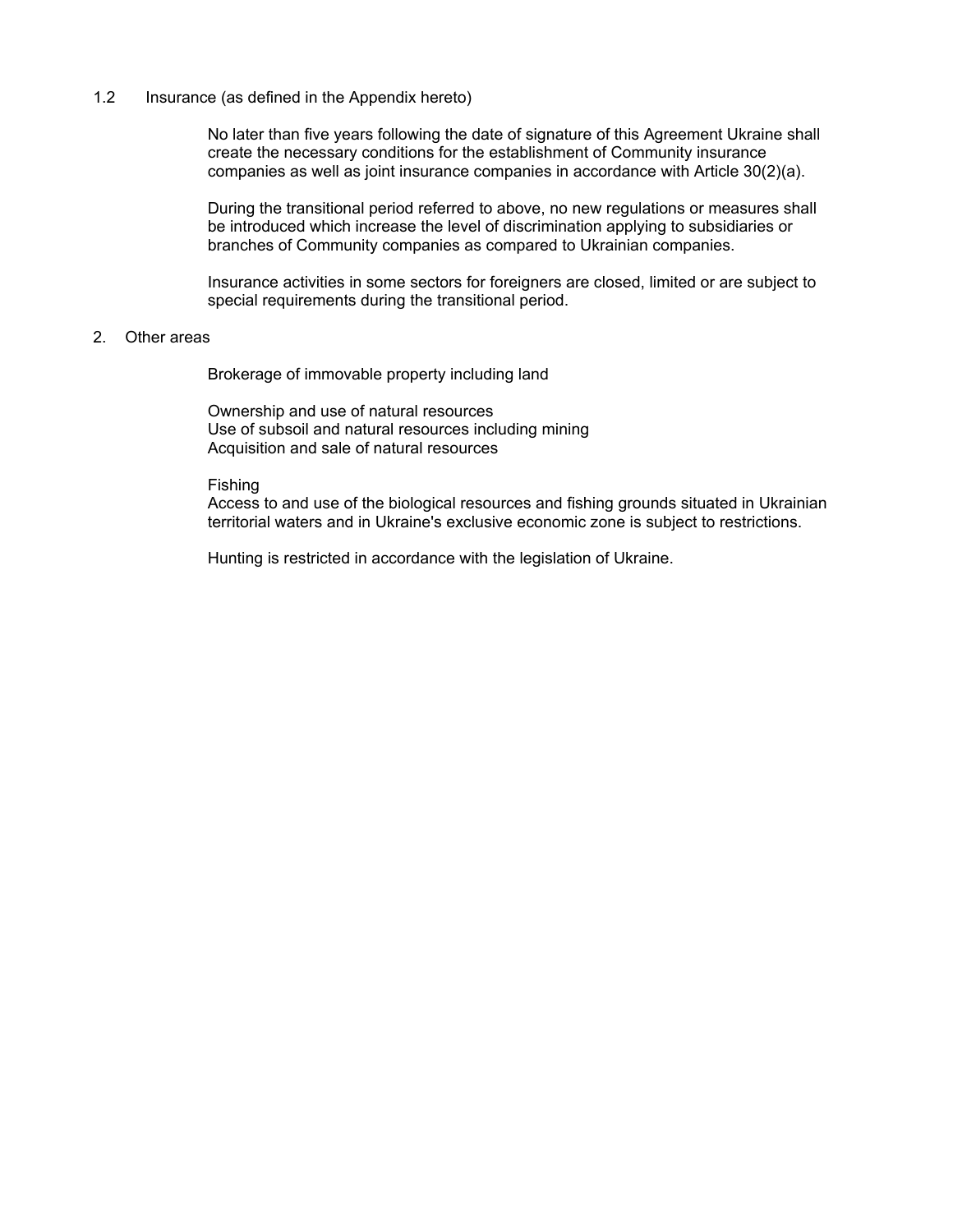**Agriculture** Acquisition and sale of agricultural land and forests.

Lease of state property The lease of state property may be required to be paid in freely convertible currency.

**Telecommunications** 

Authorisation may be required for companies controlled by foreigners in respect of establishment.

Mass media companies Some limitation of foreign participation in mass media activities.

Some professional activities

Professional activities in some sectors are reserved to Ukrainian nationals or are subject to special requirements (medicine, education, legal services not including business consultancy involving relevant legal aspects).

 $\overline{a}$ 

Historical buildings and monuments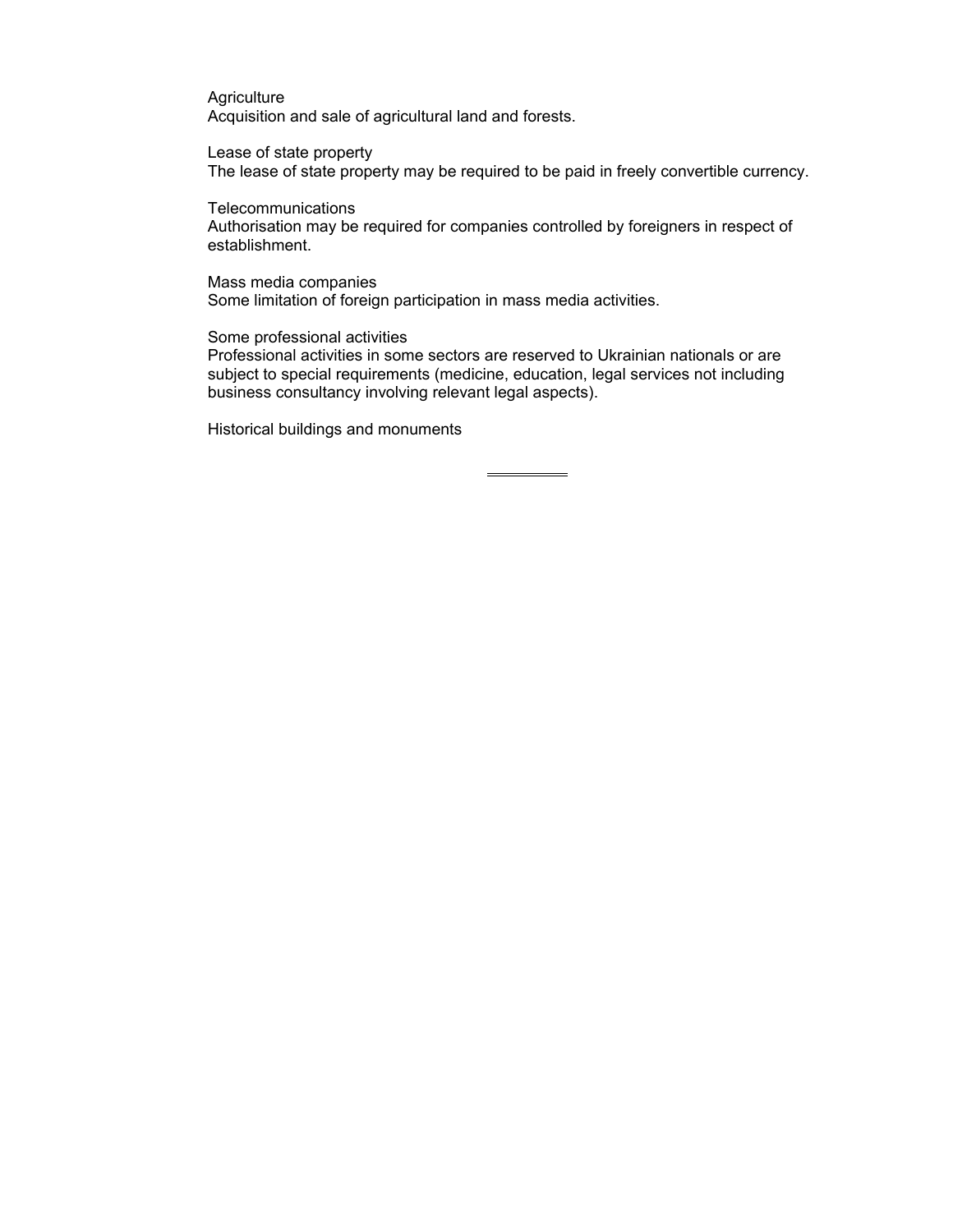## **APPENDIX TO ANNEX V**

## Financial Services: definitions

A financial service is any service of a financial nature offered by a financial service supplier of a party. Financial services include the following activities:

- A. All insurance and insurance-related services.
- 1. Direct insurance (including co-insurance).

life

non-life

- 2. Reinsurance and retrocession.
- 3. Insurance intermediation, such as brokerage and agency.
- 4. Services auxiliary to insurance, such as consultancy, actuarial, risk assessment and claim settlement services.
	- B. Banking and other financial services (excluding insurance).
- 1. Acceptance of deposits and other repayable funds from the public.
- 2. Lending of all types, including consumer credit, mortgage credit, factoring and financing of commercial transaction.
- 3. Financial leasing.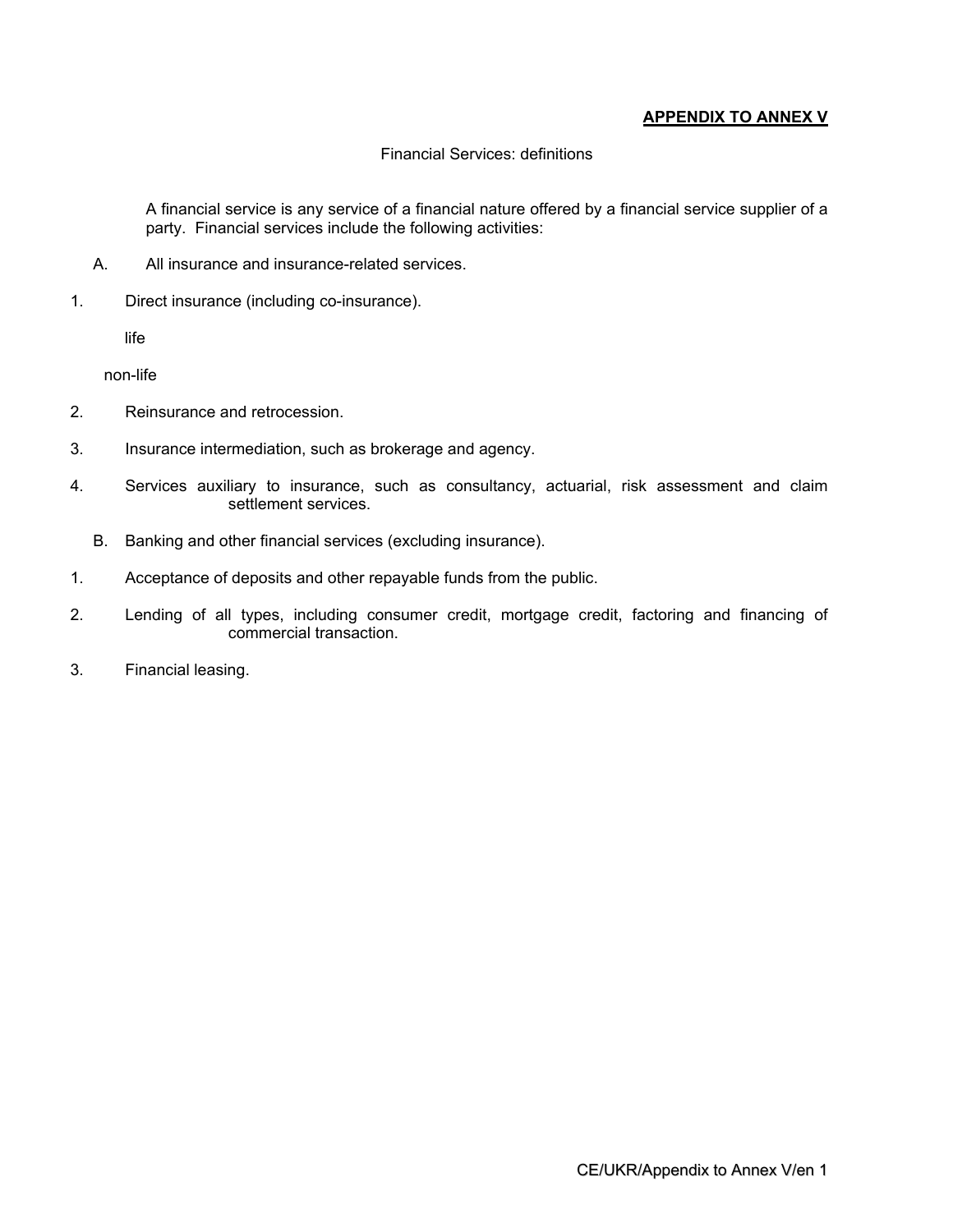- 4. All payment and money transmission services, including credit charge and debit cards, travellers cheques and bankers drafts.
- 5. Guarantees and commitments.
- 6. Trading for own account or for the account of customers, whether on an exchange, in an over the counter market or otherwise, the following:

money market instruments (including cheques, bills, certificates of deposits, etc.)

foreign exchange

derivative products including, but not limited to, futures and options

exchange rates and interest rate instruments, including products such as swaps, forward rate agreements, etc.

#### transferable securities

other negotiable instruments and financial assets, including bullion.

- 7. Participation in issues of all kinds of securities, including under-writing and placement as agent (whether publicly or privately) and provision of services related to such issues.
- 8. Money broking
- 9. Asset management, such as cash or portfolio management, all forms of collective investment management, pension fund management, custodial depository and trust services.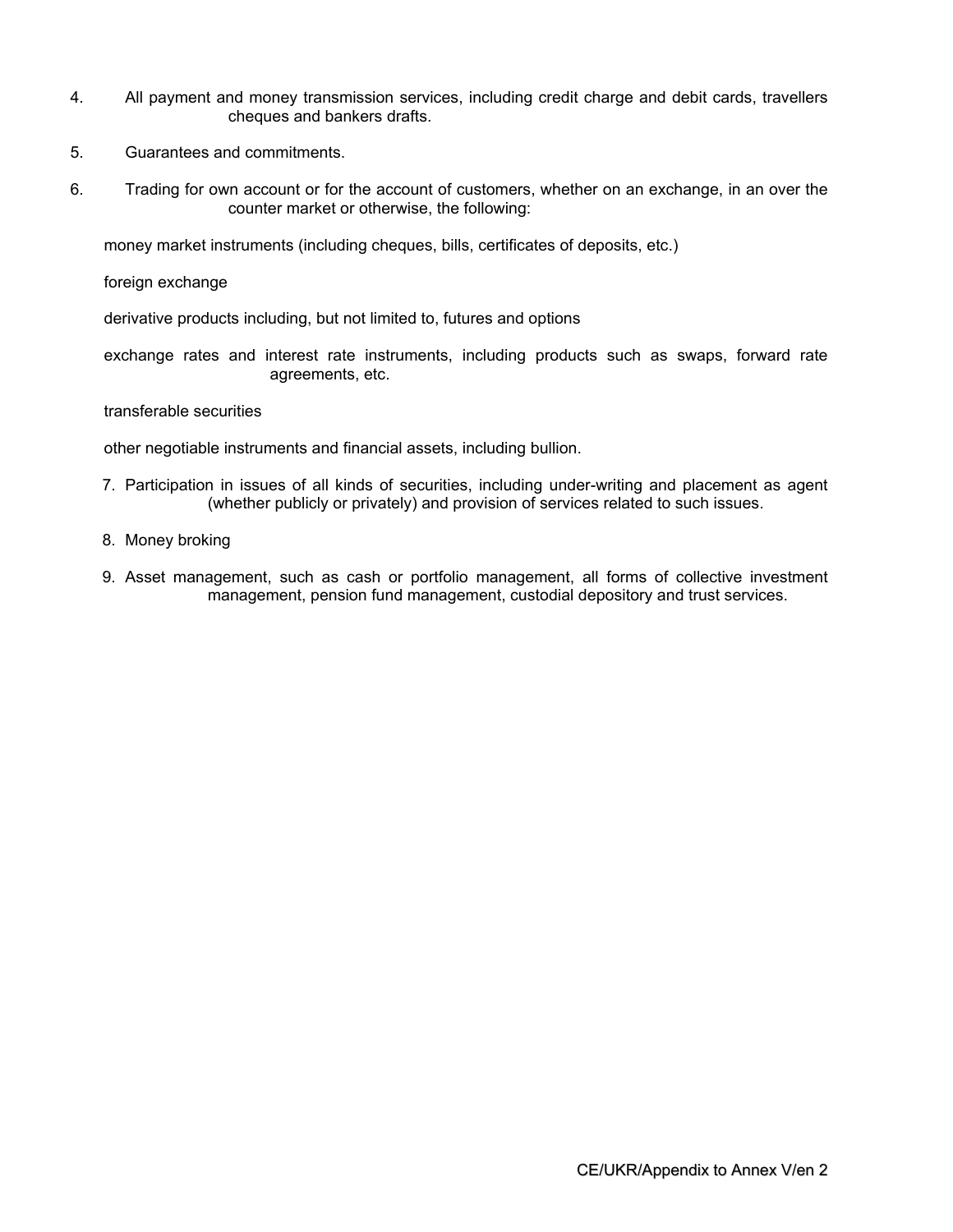- 10. Settlement and clearing services for financial assets, including securities, derivative products, and other negotiable instruments.
- 11. Provision and transfer of financial information, and financial data processing and related software by suppliers of other financial services.
- 12. Advisory intermediation and other auxiliary financial services on all the activities listed in points 1 to 11 above, including credit reference and analysis, investment and portfolio research and advice, advice on acquisitions and on corporate restructuring and strategy.

The following activities are excluded from the definition of financial services:

- (a) Activities carried out by central banks or by any other public institution in pursuit of monetary and exchange rate policies.
- (b) Activities conducted by central banks, government agencies or departments, or public institutions, for the account or with the guarantee of the government, except when those activities may be carried out by financial service suppliers in competition with such public entities.
- (c) Activities forming part of a statutory system of social security or public retirement plans, except when those activities may be carried out by financial service suppliers in competition with public entities or private institutions.

 $\overline{a}$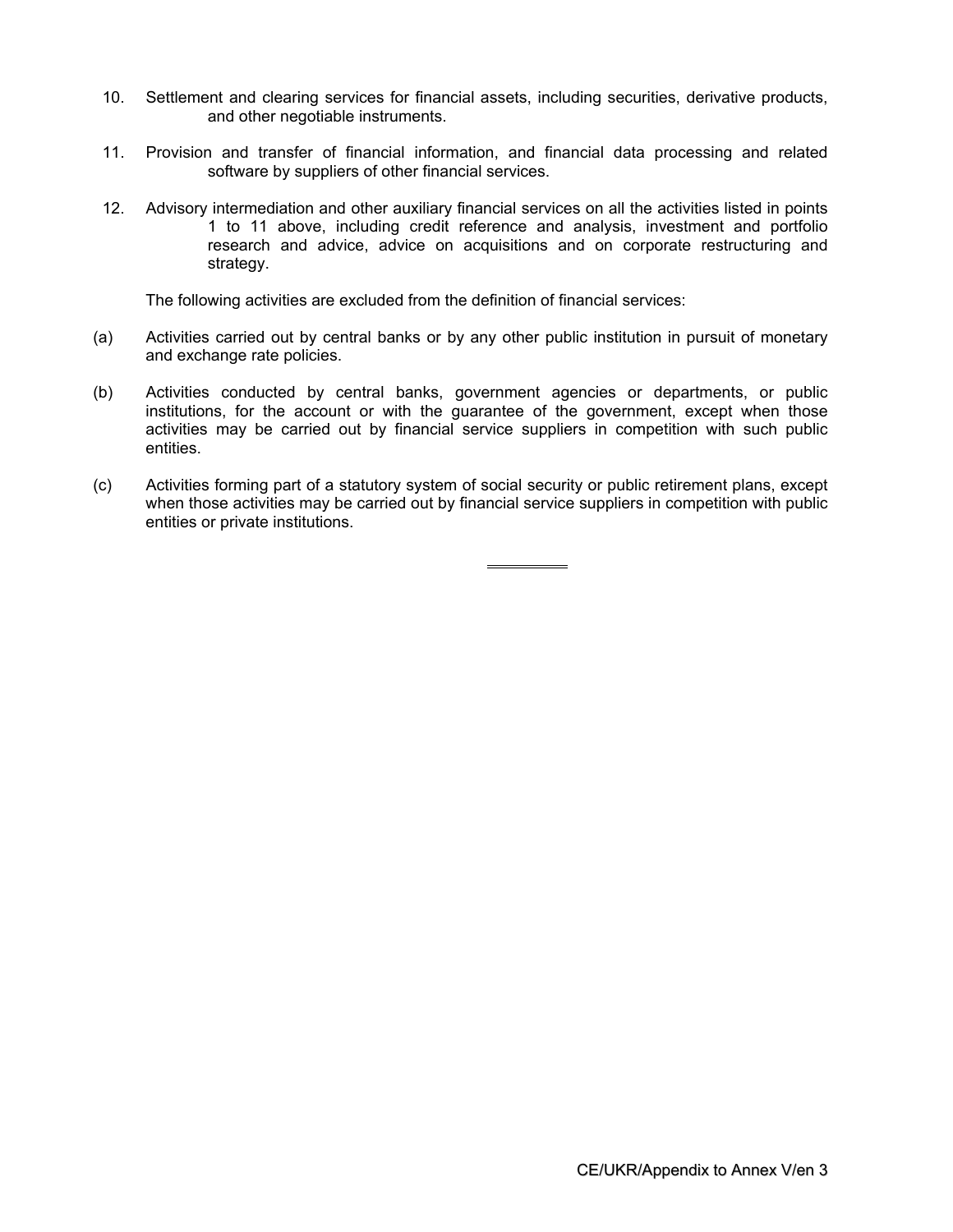## PROTOCOL ON MUTUAL ASSISTANCE BETWEEN ADMINISTRATIVE AUTHORITIES IN CUSTOMS MATTERS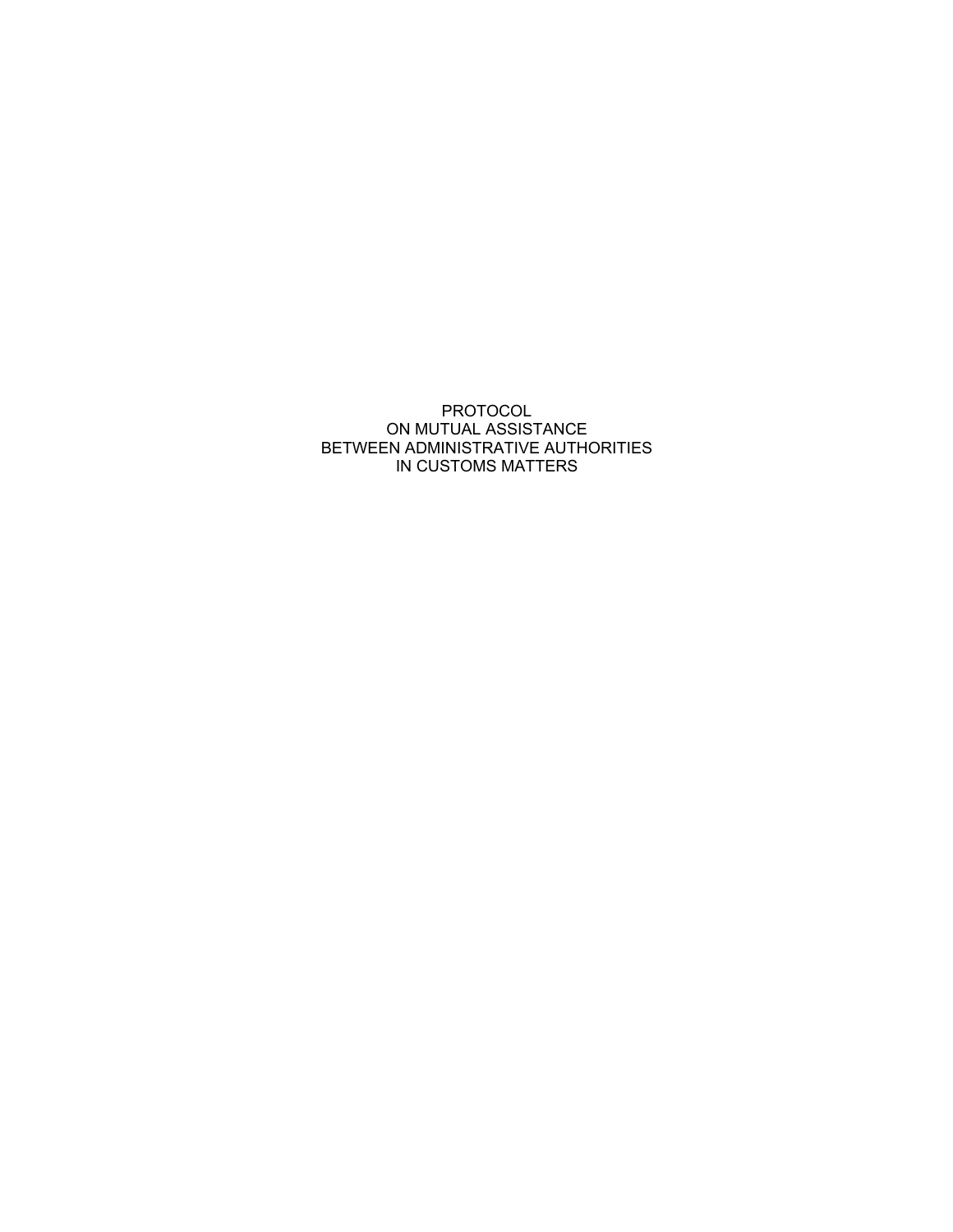#### **Definitions**

For the purposes of this Protocol:

- (a) "customs legislation" shall mean provisions applicable in the territories of the Parties and governing the import, export, transit of goods and their placing under any customs procedure, including measures of prohibition, restriction and control and adopted by the said Parties;
- (b) "customs duties" shall mean all duties, taxes, fees or any other charges which are levied and collected in the territories of the Parties, in application of customs legislation, but not including fees and charges which are limited in amount to the approximate costs of services rendered;
- (c) "applicant authority", shall mean a competent administrative authority which has been appointed by a Party for this purpose and which makes a request for assistance in customs matters;
- (d) "requested authority", shall mean a competent administrative authority which has been appointed by a Party for this purpose and which receives a request for assistance in customs matters;
- (e) "contravention", shall mean any violation of the customs legislation as well as any attempted violation of such legislation.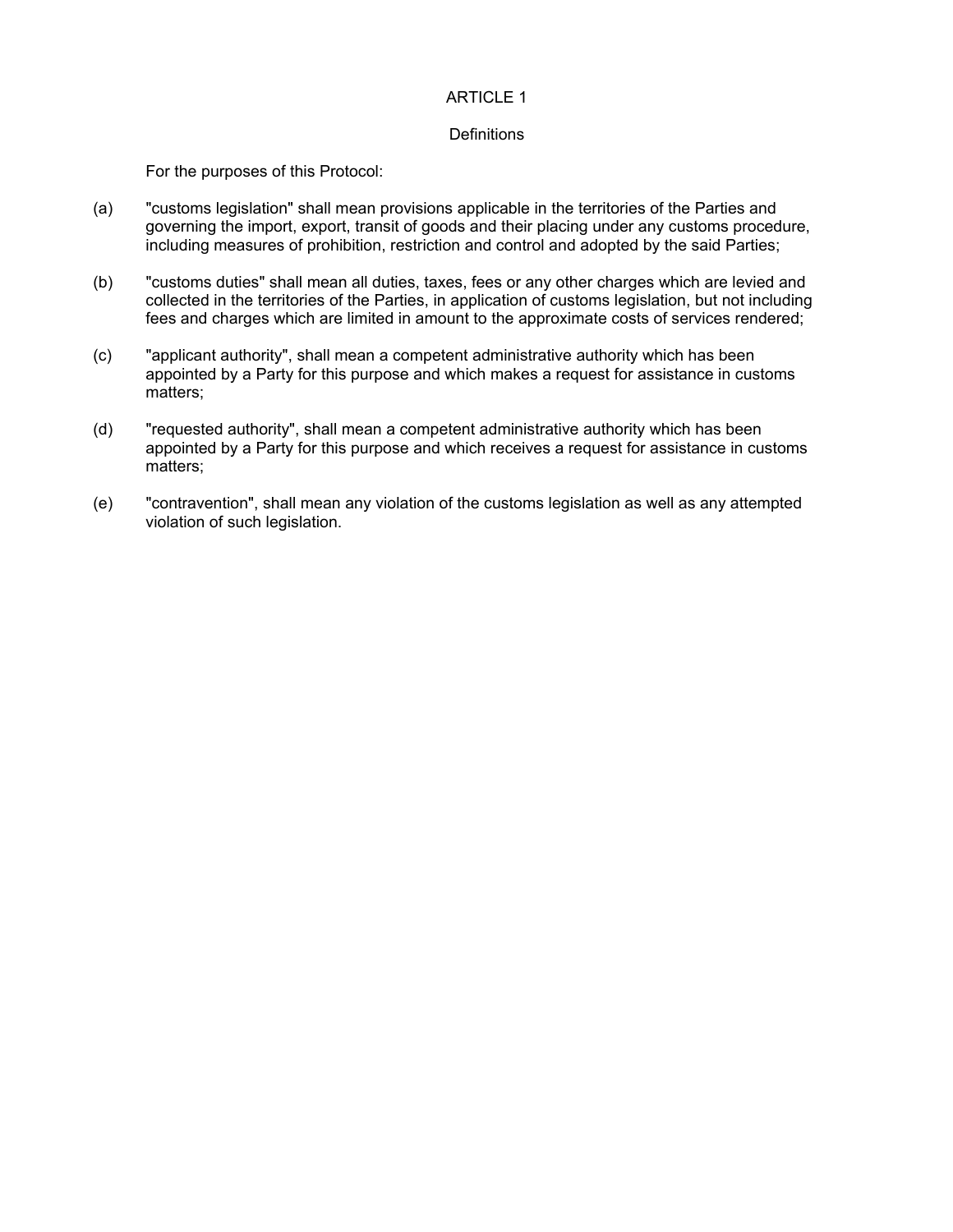#### Scope

1. The Parties shall assist each other, within their competences, in the manner and under the conditions laid down in this Protocol, in ensuring that customs legislation is correctly applied, in particular by the prevention, detection and investigation of contraventions of this legislation.

2. Assistance, in customs matters, as provided for in this Protocol, applies to any administrative authority of the Parties which is competent for the application of this Protocol. It shall not prejudice the rules governing mutual assistance in criminal matters. Nor shall it cover information obtained under powers exercised at the request of the judicial authority, unless those authorities so agree.

## ARTICLE 3

#### Assistance on request

1. At the request of the applicant authority, the requested authority shall furnish it with all relevant information to enable it to ensure that customs legislation is correctly applied, including information regarding operations noted or planned which contravene or would contravene such legislation.

2. At the request of the applicant authority, the requested authority shall inform it whether goods exported from the territory of one of the Parties have been properly imported into the territory of the other Party, specifying, where appropriate, the customs procedure applied to the goods.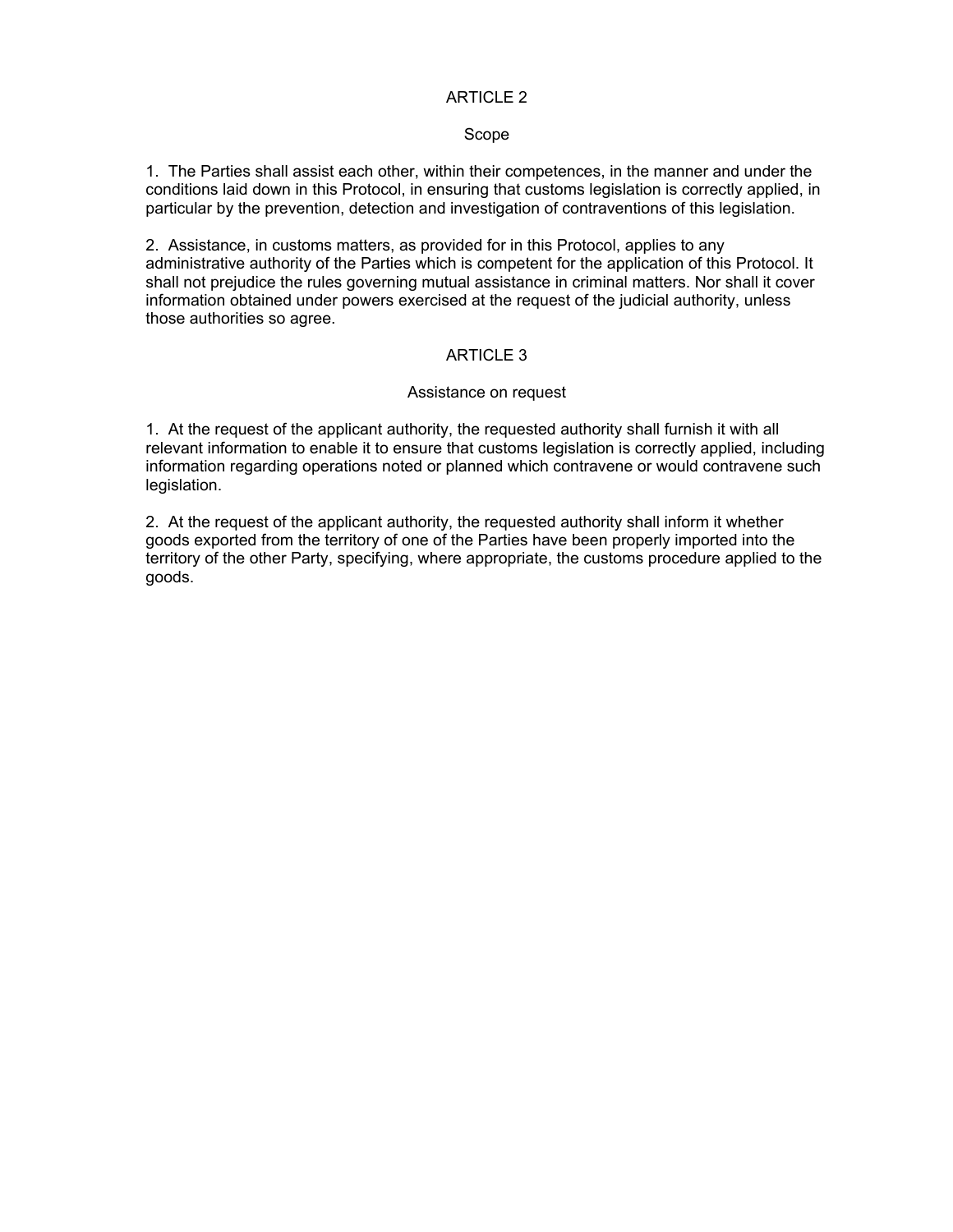3. At the request of the applicant authority, the requested authority shall take the necessary steps to ensure that a surveillance is kept on:

- (a) natural or legal persons of whom there are reasonable grounds for believing that they are contravening or have contravened customs legislation;
- (b) movements of goods notified as possibly giving rise to substantial contraventions of customs legislation;
- (c) means of transport for which there are reasonable grounds for believing that they have been, are or may be used in the contravening of customs legislation.

## ARTICLE 4

#### Spontaneous assistance

The Parties shall provide each other, in accordance with their laws, rules and other legal instruments, with assistance if they consider that to be necessary for the correct application of customs legislation, particularly when they obtain information pertaining to:

- operations which have contravened, contravene or would contravene such legislation and which may be of interest to other Parties;
- new means or methods employed in realising such operations;
- goods known to be subject to substantial contravention of customs legislation.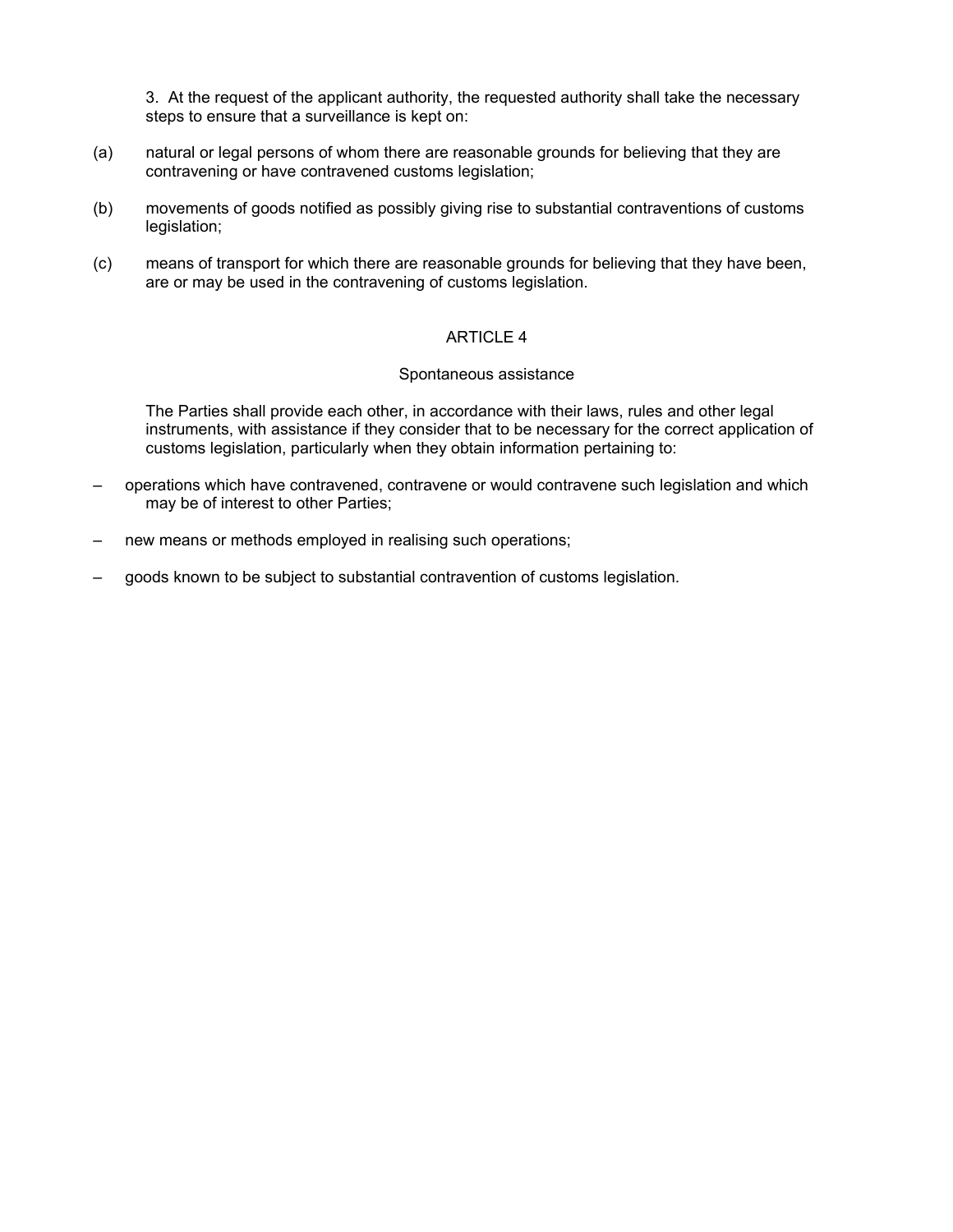#### Delivery/notification

At the request of the applicant authority, the requested authority shall in accordance with its legislation take all necessary measures

- in order to deliver all documents, and
- to notify all decisions,

falling within the scope of this Protocol to an addressee, residing or established in its territory. In such a case Article 6, point 3 is applicable.

#### ARTICLE 6

#### Form and substance of requests for assistance

1. Requests pursuant to this Protocol shall be made in writing. Documents necessary for the execution of such requests shall accompany the request. When required because of the urgency of the situation, oral requests may be accepted, but must be confirmed in writing immediately.

- 2. Requests pursuant to paragraph 1 of this Article shall include the following information:
- (a) the applicant authority making the request;
- (b) the measure requested;
- (c) the object of and the reason for the request;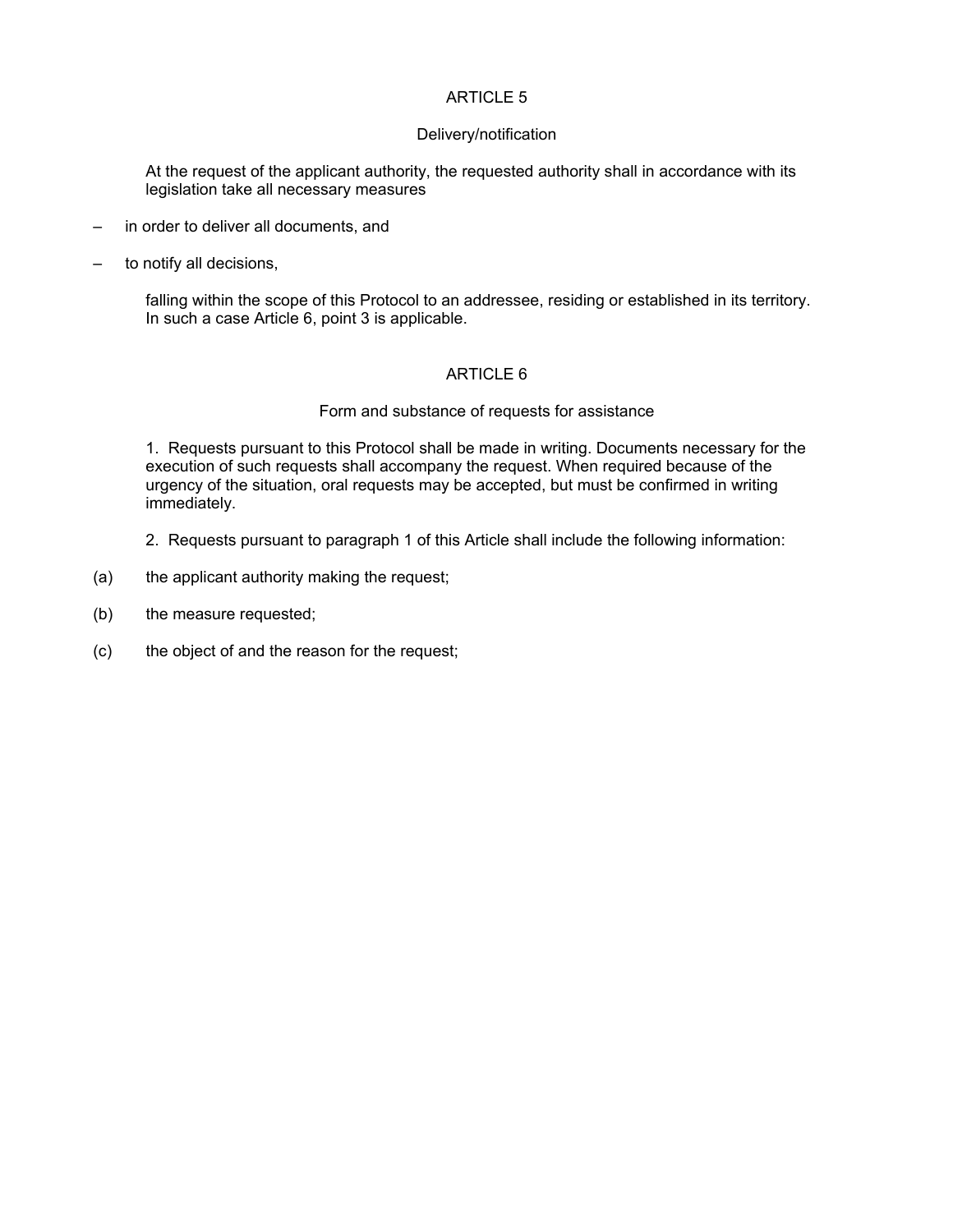- (d) the laws, rules and other legal elements involved;
- (e) indications as exact and comprehensive as possible on the natural or legal persons being the target of the investigations;
- (f) a summary of the relevant facts and of the enquiries already carried out, except in cases provided for in Article 5.

3. Requests shall be submitted in an official language of the requested authority or in a language acceptable to such authority.

4. If a request does not meet the formal requirements, its correction or completion may be demanded; the ordering of precautionary measures may, however, take place.

## ARTICLE 7

## Execution of requests

1. In order to comply with a request for assistance, the requested authority or, when the latter can not act on its own, the administrative department to which the request has been addressed by this authority, shall proceed, within its competence and available resources, as though it were acting on its own account or at the request of other authorities of that same Party, by supplying information already possessed, by carrying out appropriate enquiries or by arranging for them to be carried out.

2. Requests for assistance will be executed in accordance with the laws, rules and other legal instruments of the requested Party.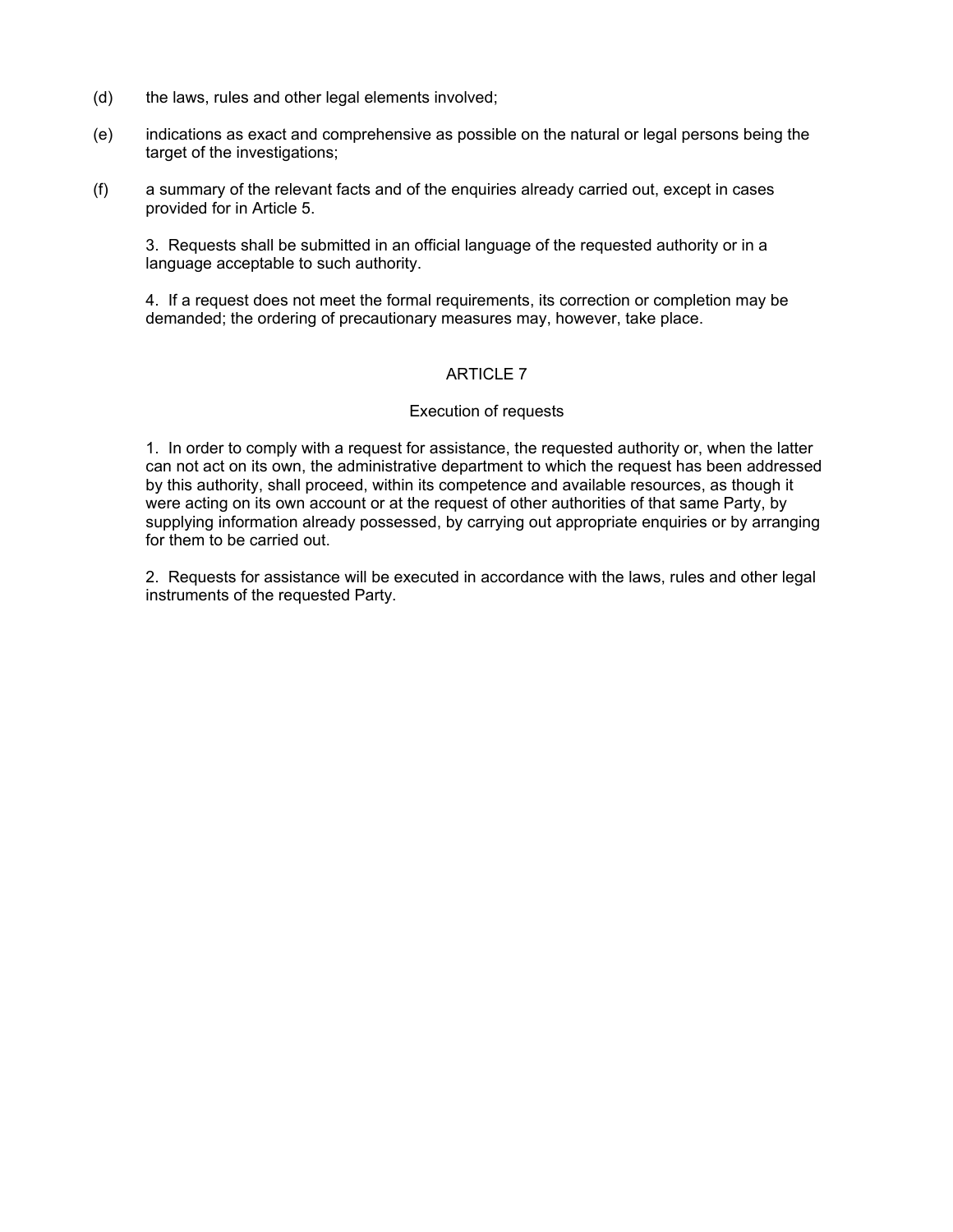3. Duly authorised officials of a Party may, with the agreement of the other Party involved and within the conditions laid down by the latter, obtain from the offices of the requested authority or other authority for which the requested authority is responsible, information relating to the contravention of customs legislation which the applicant authority needs for the purposes of this Protocol.

4. Officials of a Party may, with the agreement of the other Party involved and within the conditions laid down by the latter, be present at enquiries carried out in the lather's territory.

## ARTICLE 8

## Form in which information is to be communicated

1. The requested authority shall communicate results of enquiries to the applicant authority in the form of documents certified copies of documents, reports and the like.

2. The documents provided for in paragraph 1 may be replaced by computerised information produced in any form for the same purpose.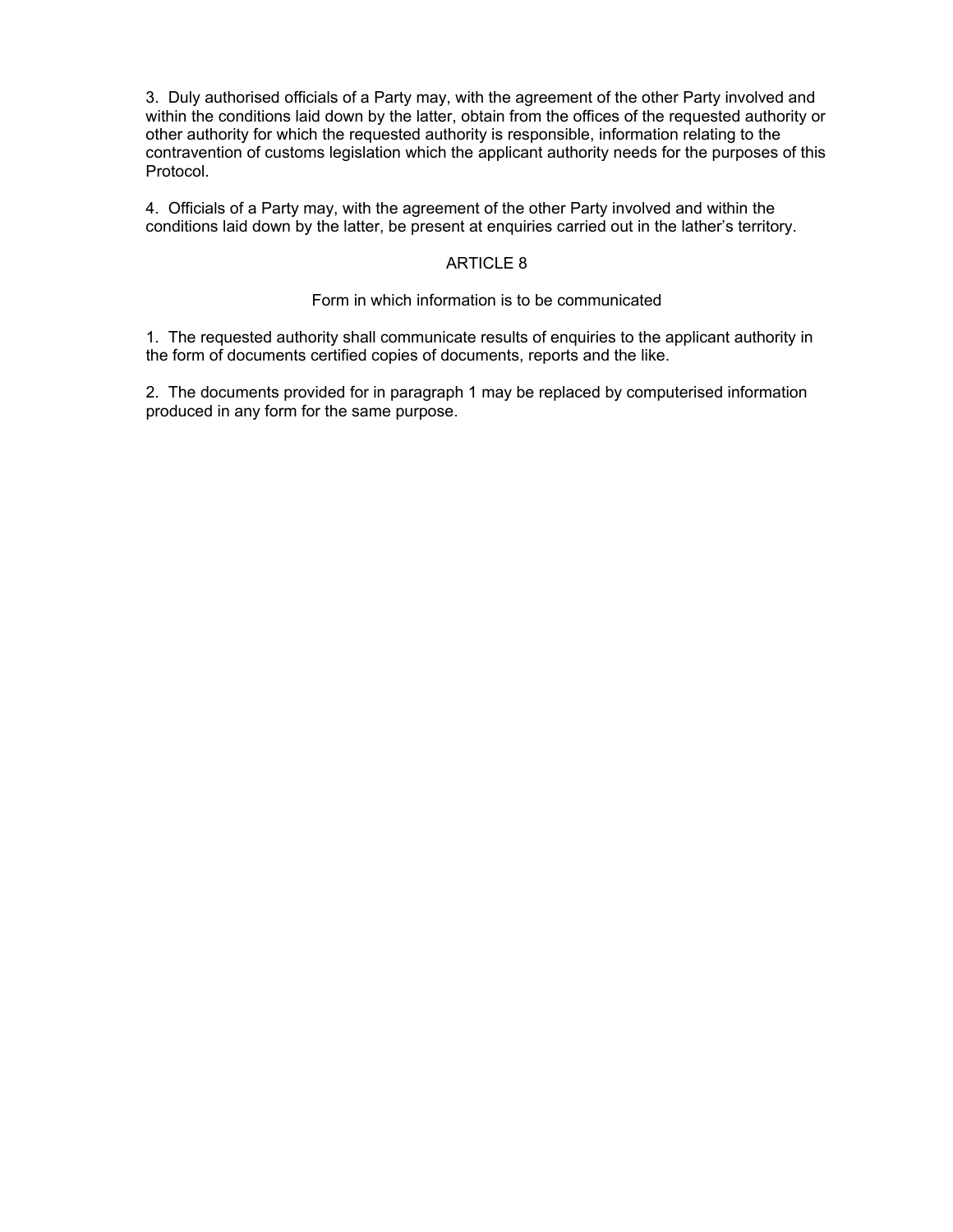#### Exceptions to the obligation to provide assistance

1. The Parties may refuse to give assistance as provided for in this Protocol, where to do so would:

- (a) be likely to prejudice sovereignty, public policy, security or other essential interests; or
- (b) involve currency or tax regulations other than regulations concerning customs duties; or
- (c) violate an industrial, commercial or professional secret.

2. Where the applicant authority asks for assistance which it would itself be unable to provide if so asked, it shall draw attention to that fact in its request. It shall then be left to the requested authority to decide how to respond to such a request.

3. If assistance is withheld or denied, the decision and the reasons therefore must be notified to the applicant authority without delay.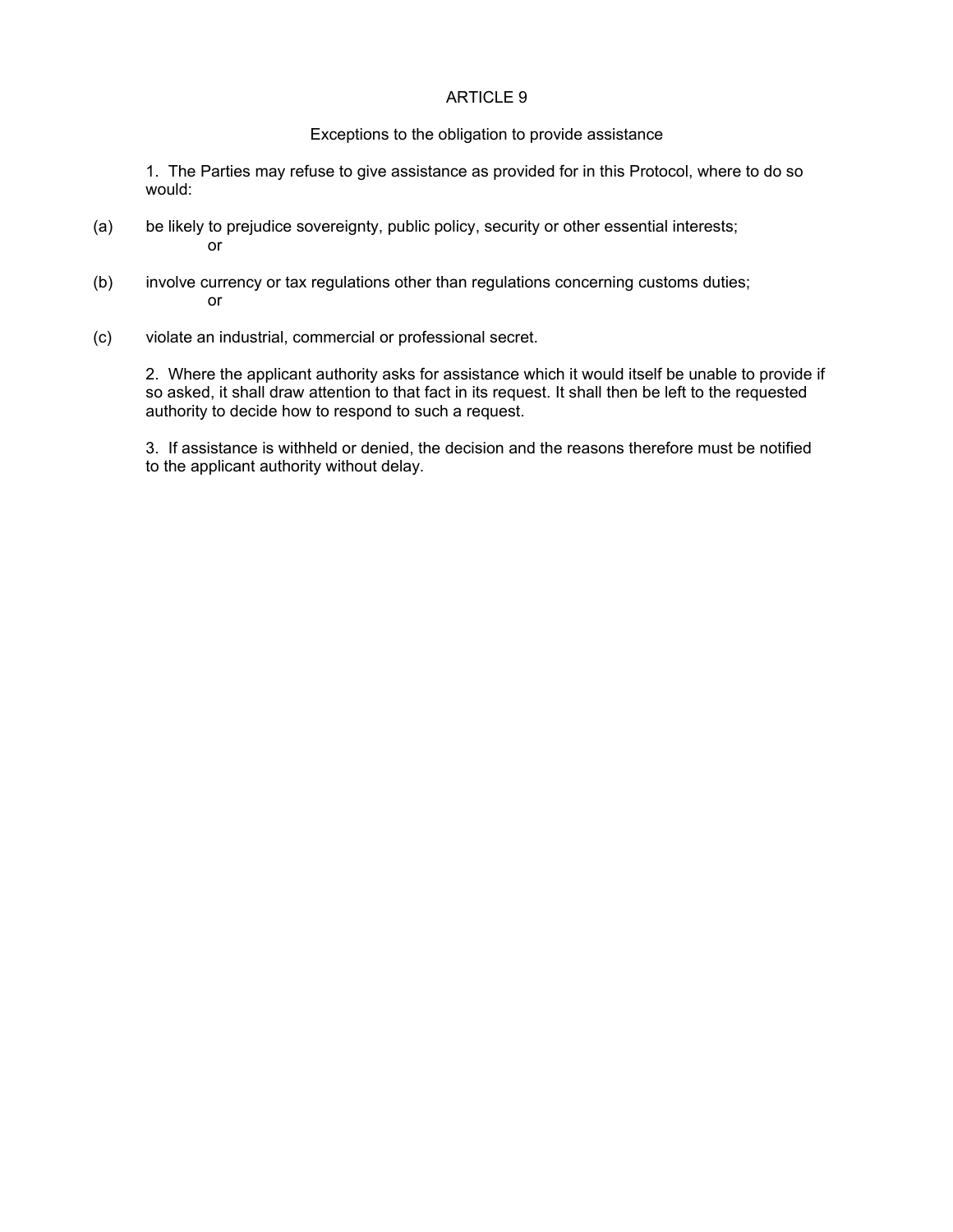#### Obligation to observe confidentiality

1. Any information communicated in whatsoever form pursuant to this Protocol shall be of a confidential nature. It shall be covered by the obligation of official secrecy and shall enjoy the protection extended to like information under the relevant laws of the Party which received it and the corresponding provisions applying to the Community authorities.

2. Nominative data shall not be transmitted whenever there are reasonable grounds to believe that the transfer or the use made of the date transmitted would be contrary to the basic legal principles of one of the Parties, and, in particular, if the person concerned would suffer undue disadvantages. Upon request, the receiving Party shall inform the furnishing Party of the use made of the information supplied and of the results achieved.

3. Nominative data may only be transmitted to customs authorities and, in the case of need for prosecution purposes, to public prosecution and judicial authorities. Other persons or authorities may obtain such information only upon previous authorisation by the furnishing authority.

4. The furnishing Party shall verify the accuracy of the information to be transferred. Whenever it appears that the information supplied was inaccurate or to be deleted, the receiving Party shall be notified without delay. The latter shall be obliged to carry out the correction or deletion.

5. Without prejudice to cases of prevailing public interest, the person concerned may obtain, upon request, information on the data stores and the purpose of this storage.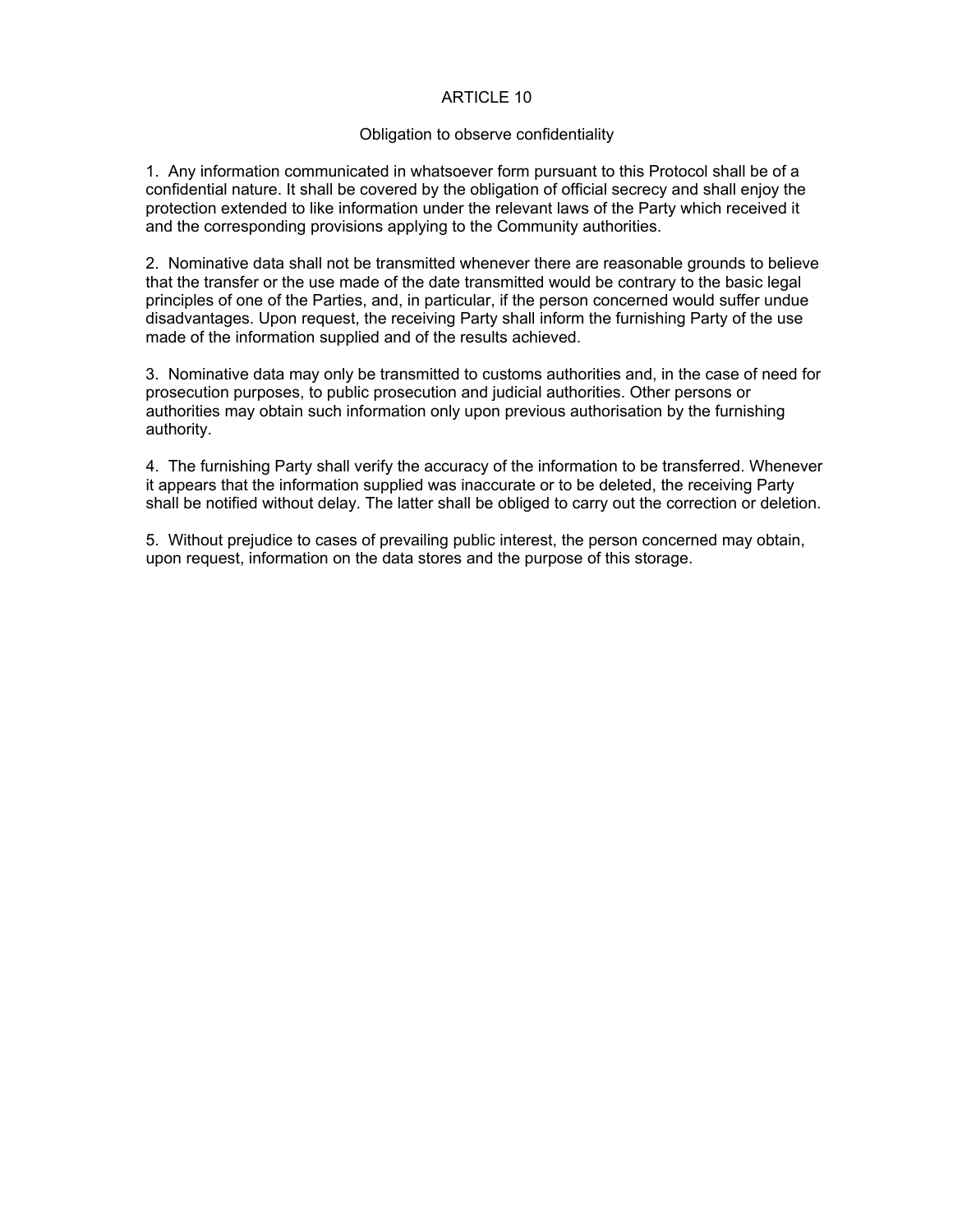## Use of information

1. Information obtained shall be used solely for the purposes of this Protocol and may be used within each Party for other purposes only with the prior written consent of the administrative authority which furnished the information and shall be subject to any restrictions laid down by that authority.

2. Paragraph 1 shall not impede the use of information in any judicial or administrative proceedings subsequently instituted for failure to comply with customs legislation.

3. The Parties may, in their records of evidence, reports and testimonies and in proceedings and charges brought before the courts, use as evidence information obtained and documents consulted in accordance with the provisions of this Protocol.

## ARTICLE 12

## Experts and witnesses

An official of a requested authority may be authorised to appear, within the limitations of the authorisation granted, as expert or witness in judicial or administrative proceedings regarding the matters covered by this Protocol in the jurisdiction of another Party, and produce such objects, documents or authenticated copies thereof, as may be needed for the proceedings. The request for an appearance must indicate specifically on what matters and by virtue of what title or qualification the official will be questioned.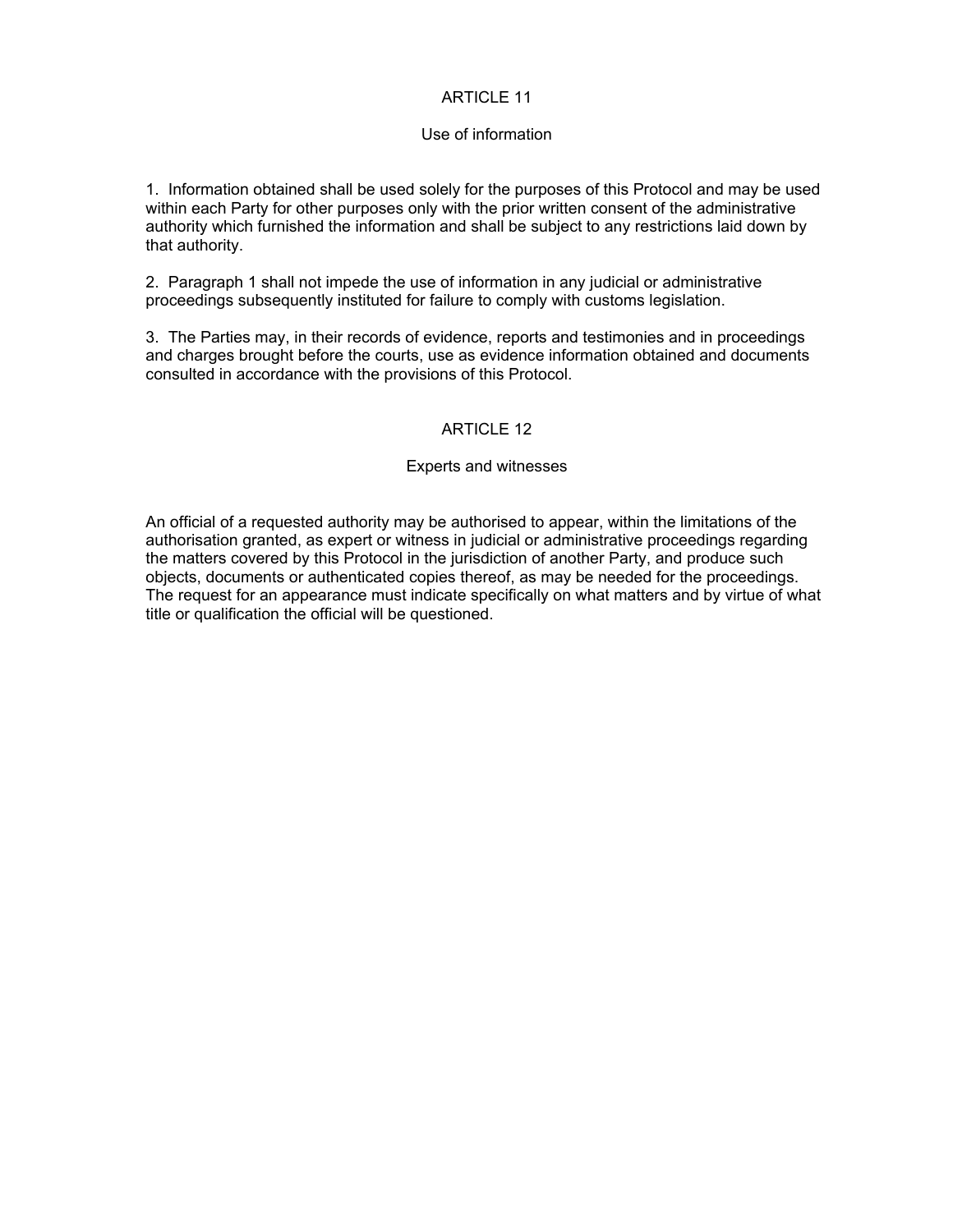#### Assistance expenses

The Parties shall waive all claims on each other for the reimbursement of expenses incurred pursuant to this Protocol, except, as appropriate, for expenses to experts and witnesses and to interpreters and translators who are not dependent upon public services.

## ARTICLE 14

## Implementation

1. The management of this Protocol shall be entrusted to the central customs authorities of Ukraine on the one hand and the competent services of the Commission of the European Communities and, where appropriate, the customs authorities of the Member States of the European Union on the other. They shall decide on all practical measures and arrangements necessary for its application, taking into consideration rules in the field of data protection. They may recommend to the competent bodies amendments which they consider be made to this Protocol.

2. The Parties shall consult each other and subsequently keep each other informed of the detailed rules of implementation which are adopted in accordance with the provisions of this Protocol.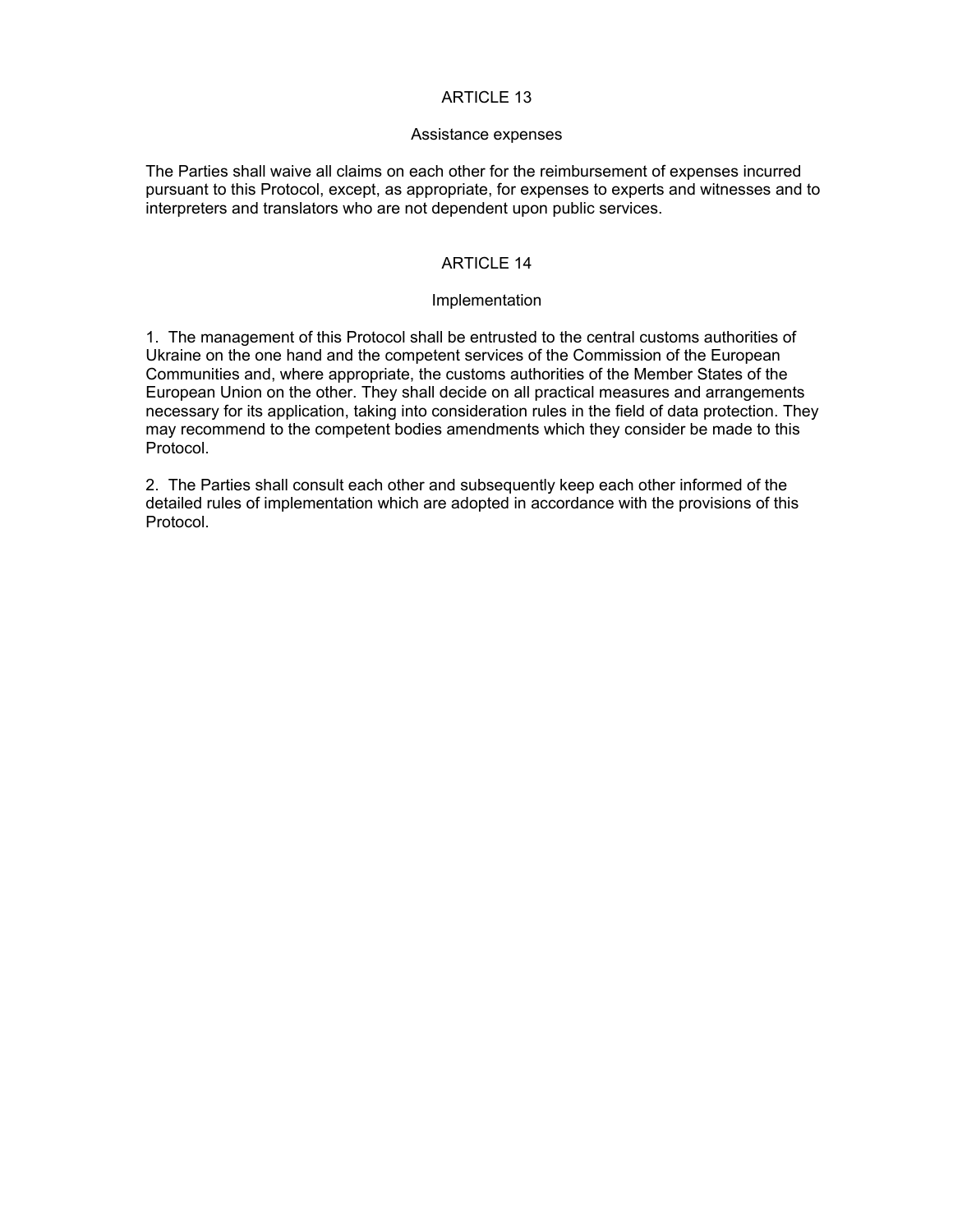#### **Complementary**

1. This Protocol shall complement and not impede the application of any agreements on mutual assistance which have been concluded or may be concluded between individual or several Member States of the European Union and Ukraine. Nor shall it preclude more extensive customs co-operation granted under such agreements.

2. Without prejudice to Article 11, these agreements do not prejudice Community provisions governing the communication between the competent services of the Commission and the customs authorities of the Member States of any information obtained in customs matters which could be of Community interest.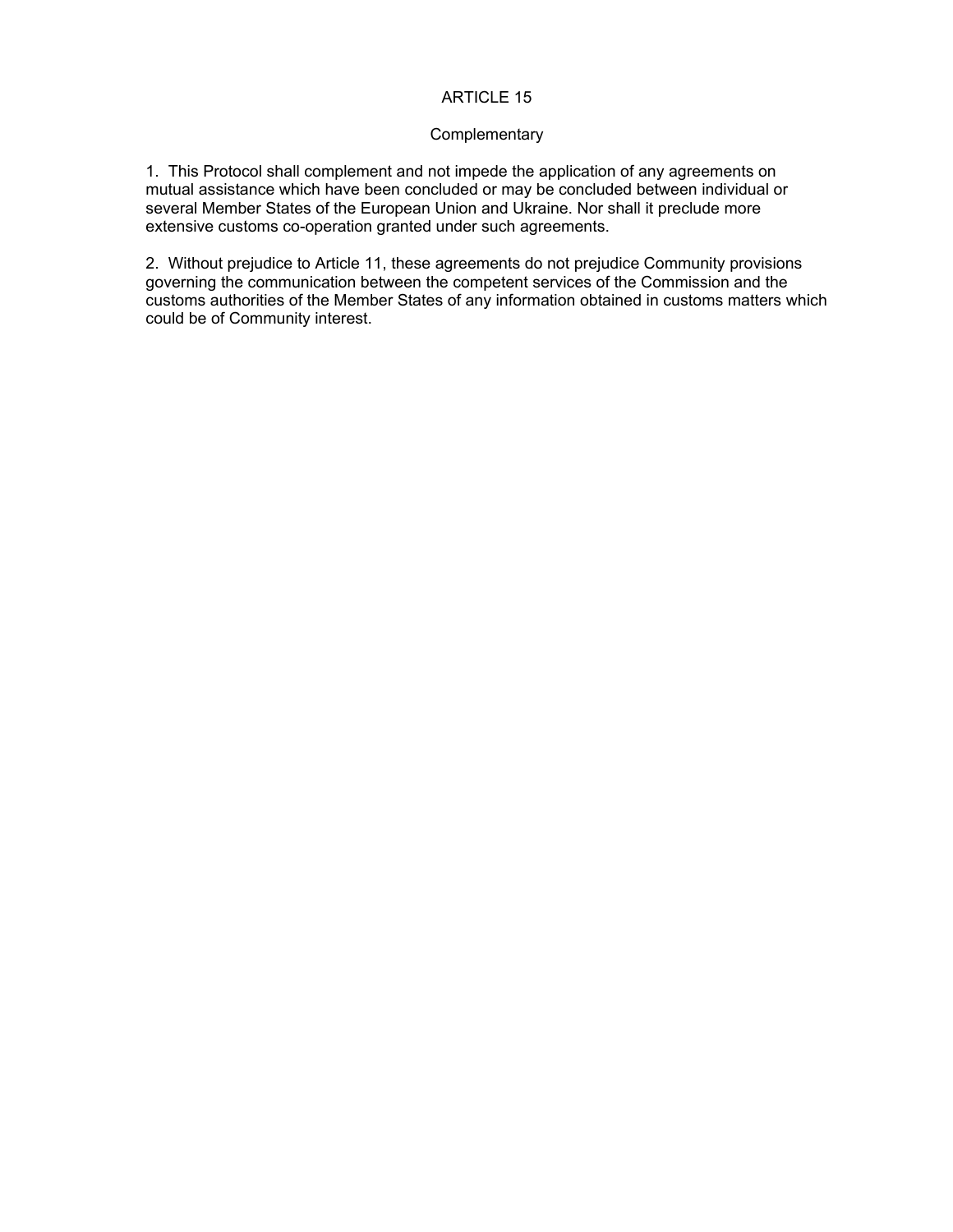The Community and Ukraine declare that the text of the safeguard clause does not grant GATT safeguard treatment.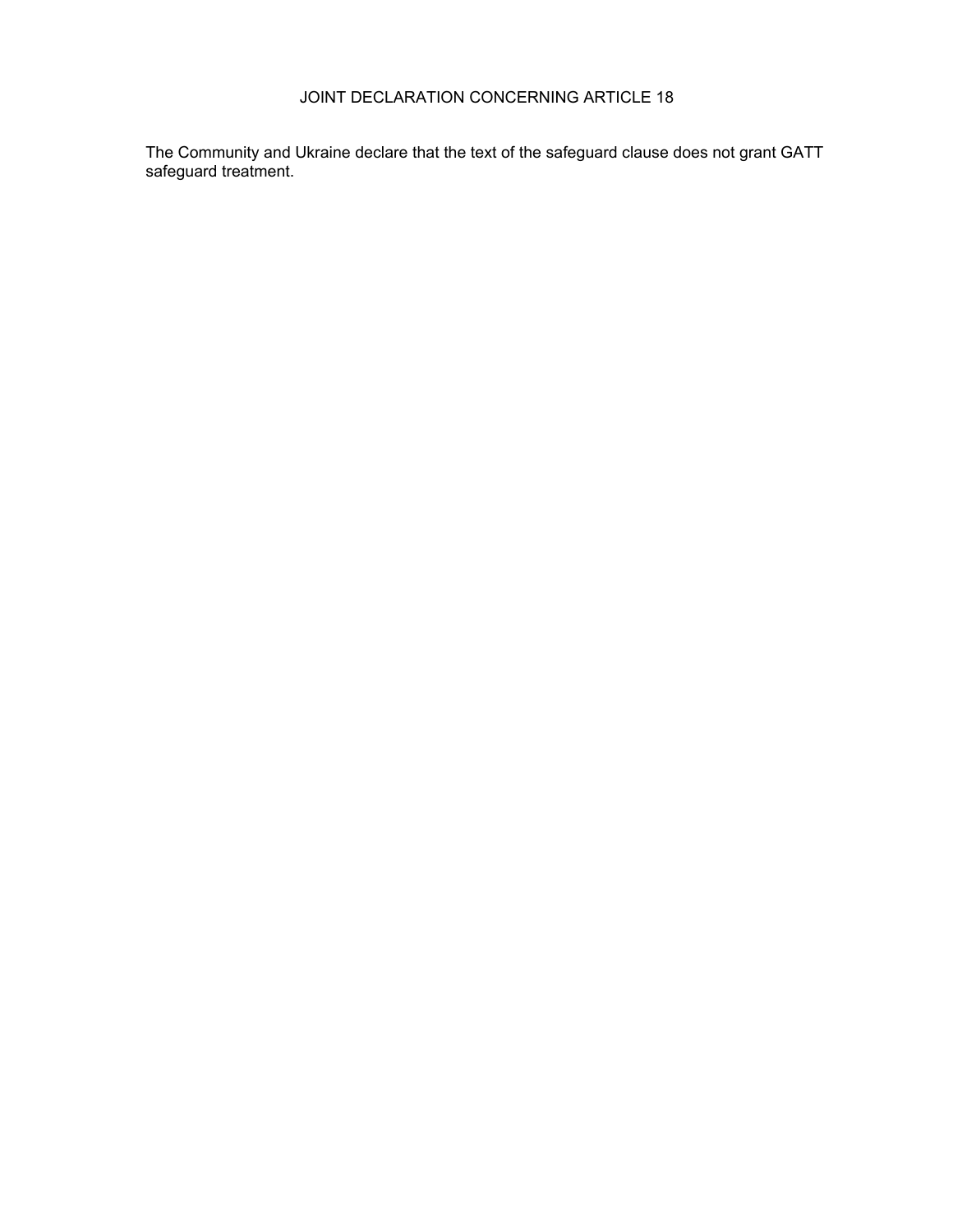It is understood that the provisions of Article 19 are neither intended to, nor shall slow down, hinder or impede the procedures provided for in the respective legislation of the Parties regarding anti-dumping and subsidies investigations.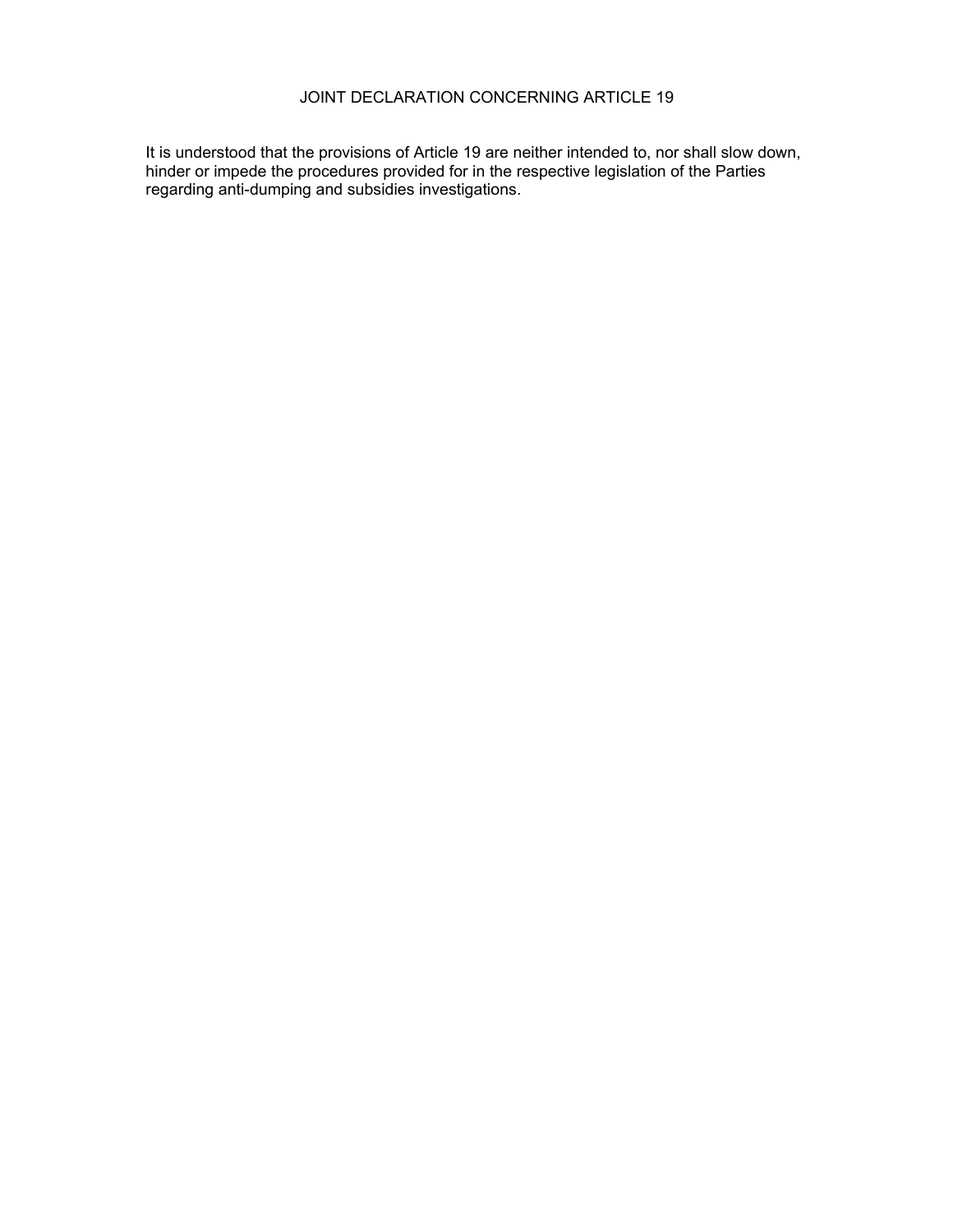Without prejudice to the reservations listed in Annexes IV and V and to the provisions of Articles 44 and 47, the Parties agree that the words "in conformity with their legislation and regulations" mentioned in paragraphs 1 and 2 of Article 30 mean that each Party may regulate the establishment and operation of companies on its territory, provided that these regulations do not create for the establishment and operations of companies of the other Party any new reservations resulting in a less favourable treatment than that accorded to their own companies or to companies or branches or subsidiaries of companies of any third country.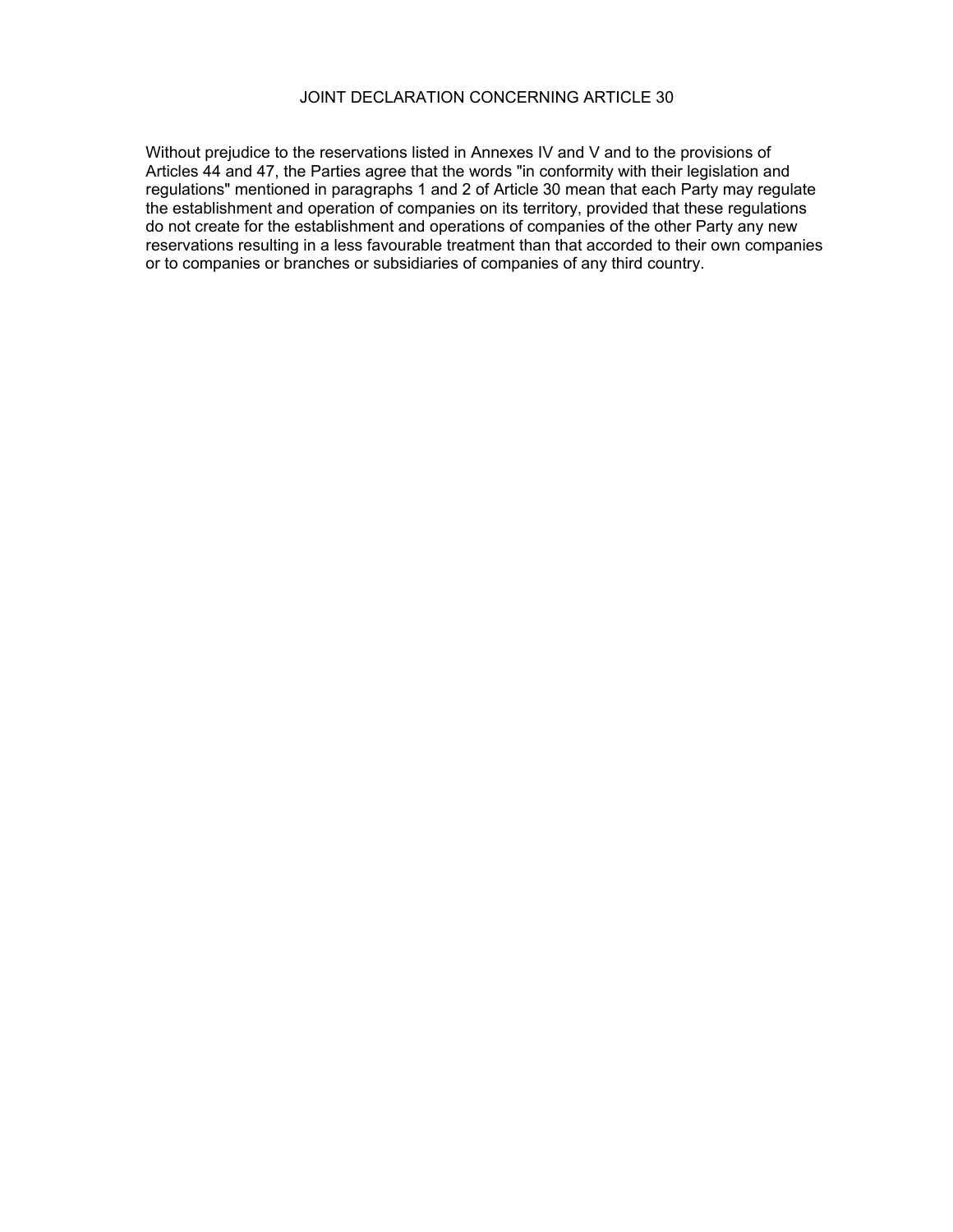Commercial presence of a Party's internal waterways transport companies in the other Party's territory shall be governed in accordance with legislation applicable within Member States or Ukraine, until specific more favourable provisions governing such commercial presence can be agreed upon, and if such presence is not governed by other legislative instruments binding on the Parties.

It is understood that a commercial presence shall take the form of subsidiaries or branches as defined in Article 32.

"Legislation applicable" shall be translated into Ukrainian by the phrase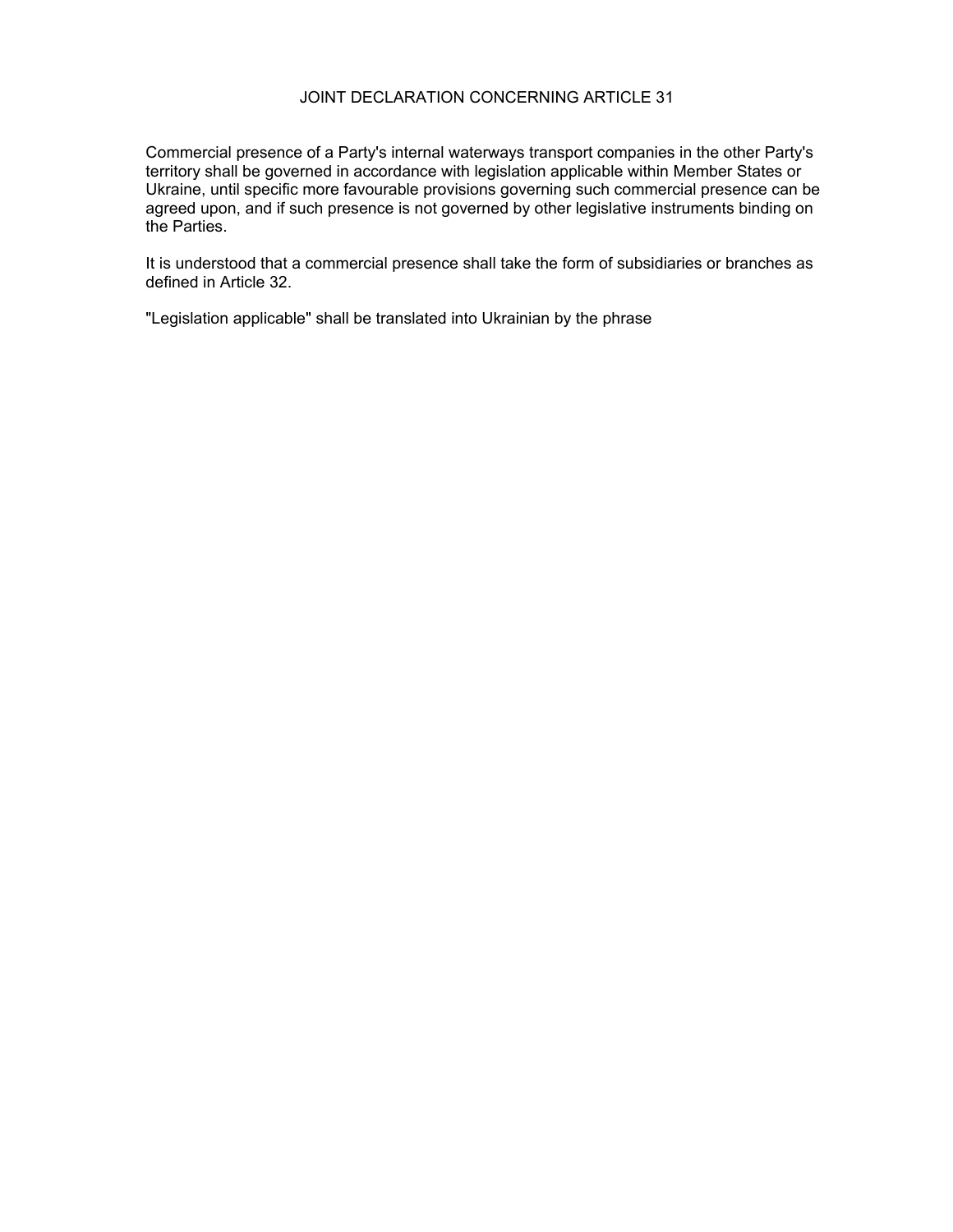# JOINT DECLARATION CONCERNING THE NOTION OF "CONTROL" IN ARTICLE 32(b) AND ARTICLE 43

- 1. The Parties confirm their mutual understanding that the question of control shall depend on the factual circumstances of the particular case.
- 2. A company shall, for example, be considered as being "controlled" by another company, and thus a subsidiary of such other company if :
	- the other company holds directly or indirectly a majority of the voting rights, or

 – the other company has the right to appoint or dismiss a majority of the administrative organ, of the management organ or of the supervisory organ and is at the same time a shareholder or member of the subsidiary.

3. Both Parties consider the criteria in paragraph 2 to be non-exhaustive.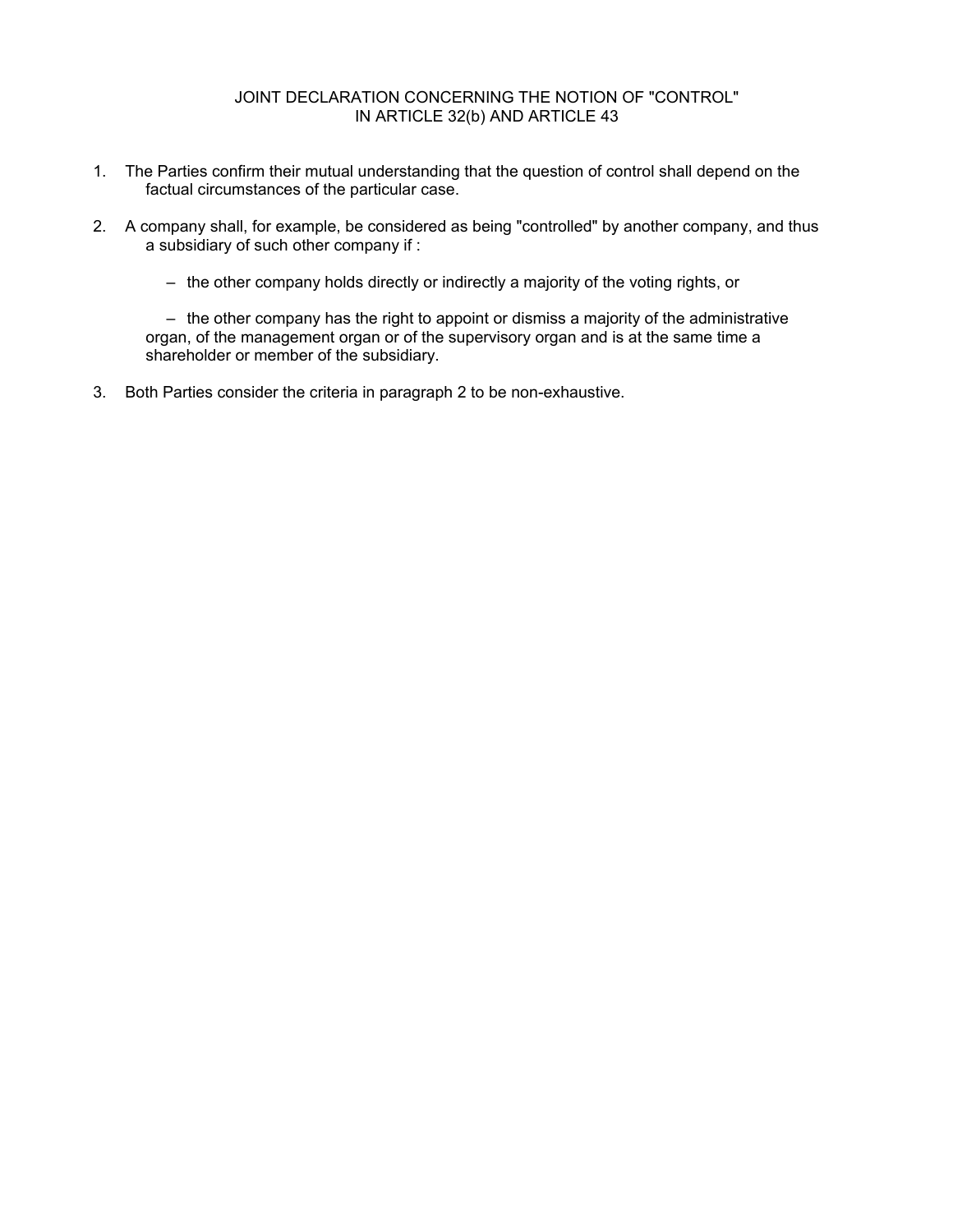#### JOINT DECLARATION CONCERNING ARTICLE 50

The Parties agree that for the purpose of the Agreement, intellectual, industrial and commercial property includes in particular copyright, including the copyright in computer programs, and neighbouring rights, the rights relating to patents, industrial designs, geographical indications, including appellations of origin, trademarks and service marks, topographies of integrated circuits as well as protection against unfair competition as referred to in Article 10 bis of the Paris Convention for the protection of Industrial Property and protection of undisclosed information on know-how.

The Parties declare that the term "intellectual, industrial and commercial property" shall be translated into Ukrainian as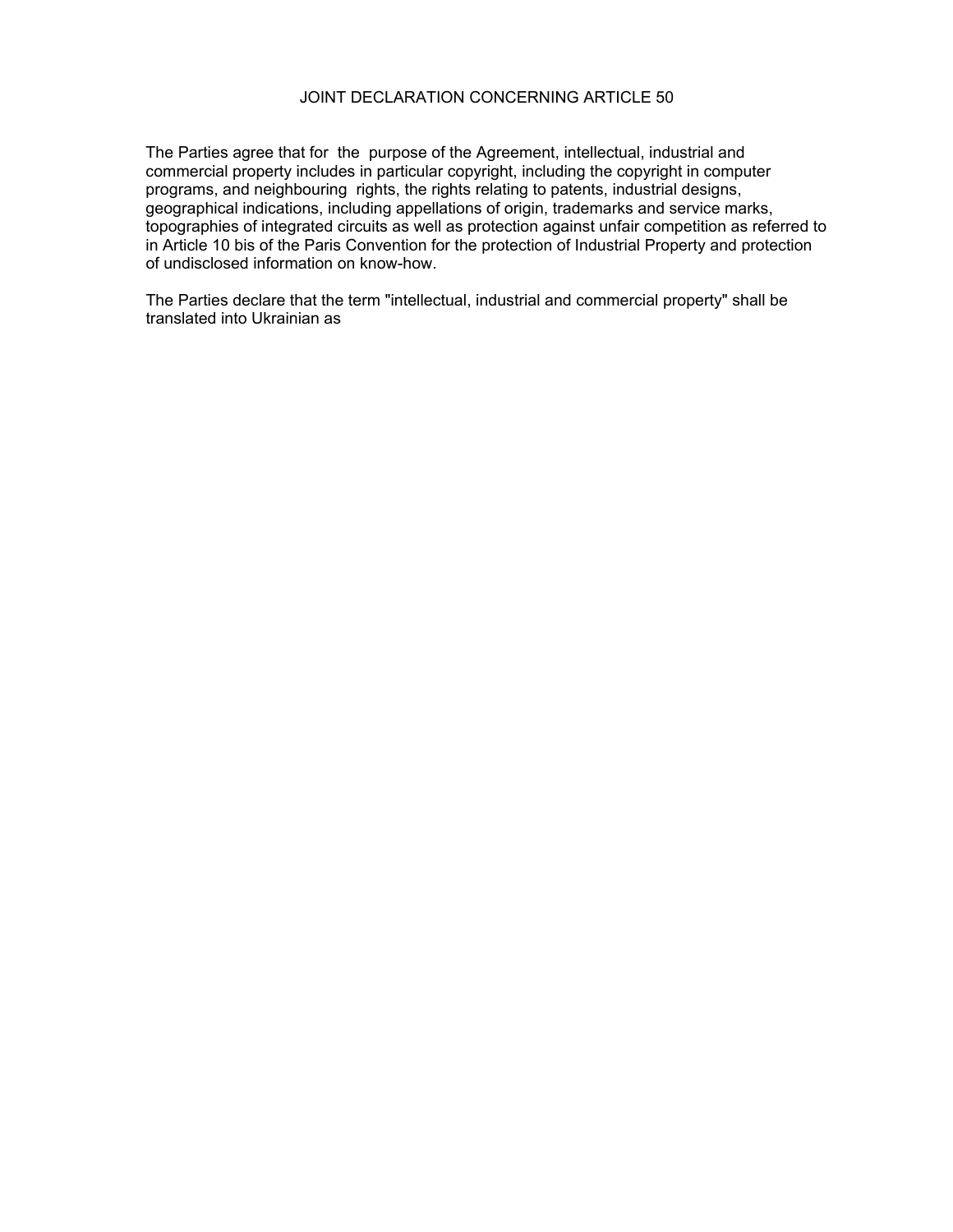# JOINT DECLARATION CONCERNING ARTICLE 102

The Parties agree, for the purpose of its correct interpretation and its practical application, that the term "cases of special urgency" included in Article 102 of the Agreement mean cases of material breach of the Agreement by one of the Parties. A material breach of the Agreement consists in

(a) repudiation of the Agreement not sanctioned by the general rules of international law

or

(b) violation of the essential elements of the Agreement set out in Article 2.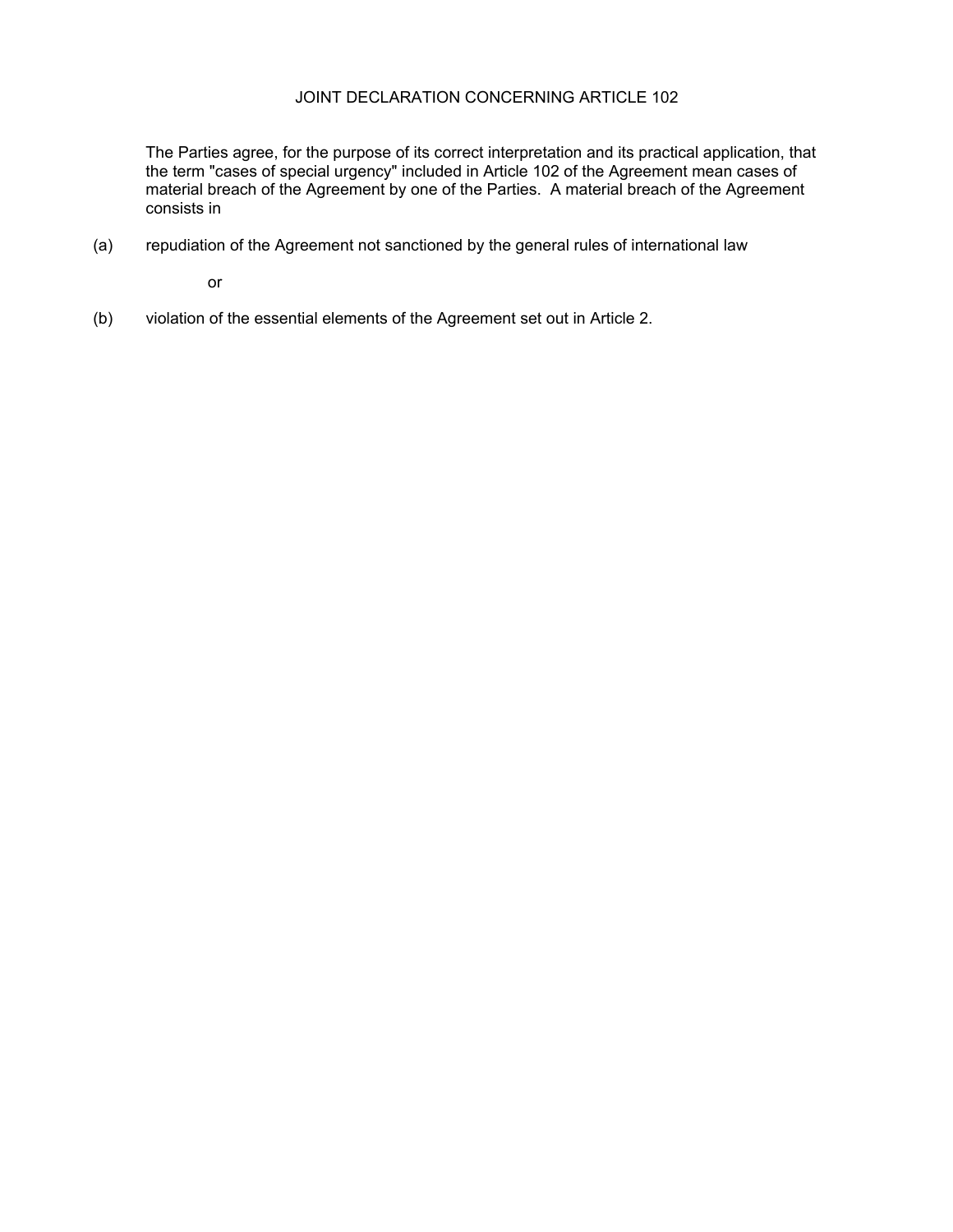EXCHANGE OF LETTERS BETWEEN THE COMMUNITY AND UKRAINE IN RELATION TO THE ESTABLISHMENT OF COMPANIES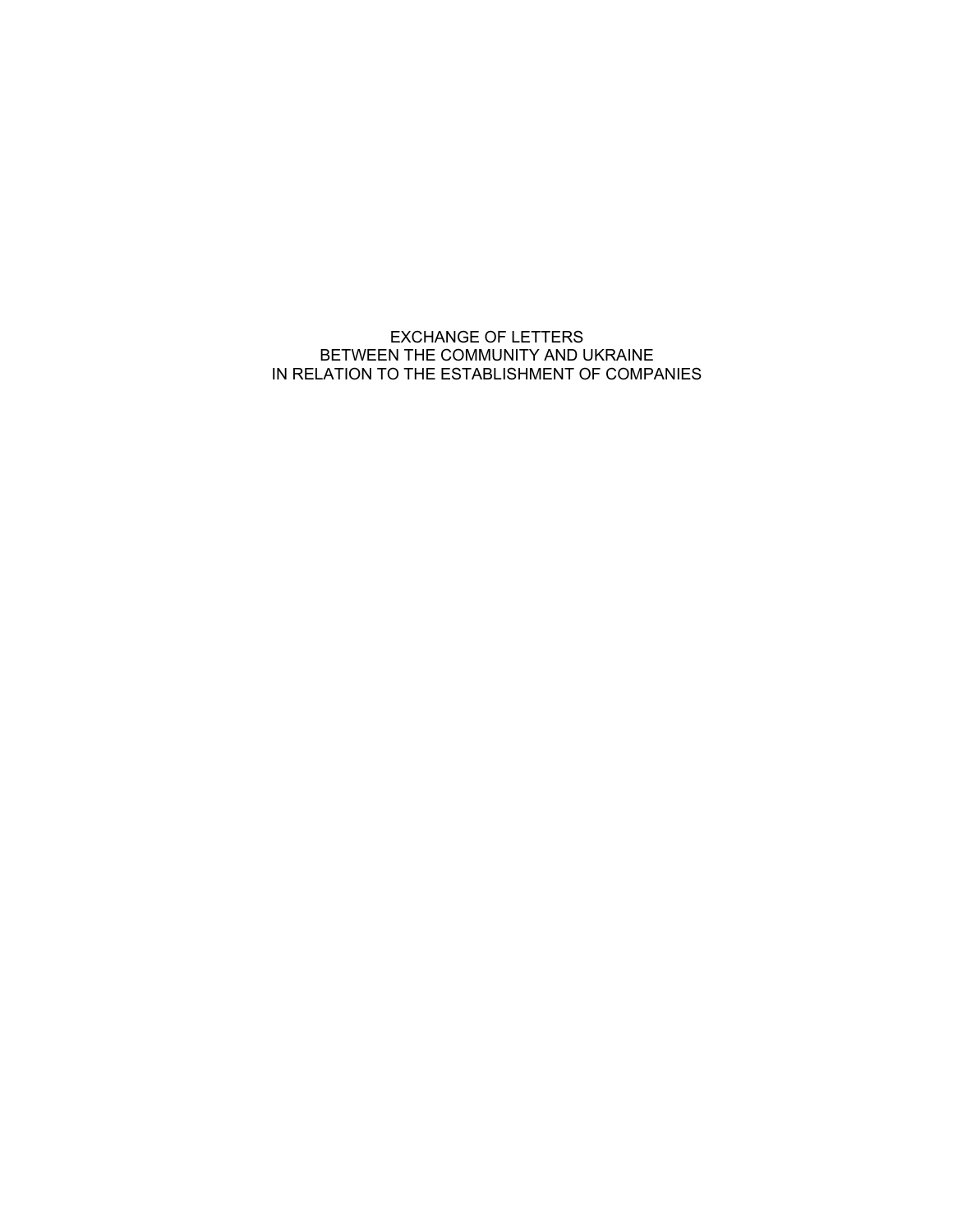## A. Letter from Ukraine

Dear Sir,

I refer to the Partnership and Co-operation Agreement initialled on 23 March 1994.

As I underlined during the negotiations, Ukraine grants to Community companies establishing and operating in Ukraine in certain respects a privileged treatment. I explained that this reflects the Ukrainian policy to promote by all means the establishment of Community companies in Ukraine.

With this in mind, it is my understanding that during the period between the date of initialling of this agreement and the entry into force of the relevant articles on establishment of companies, Ukraine shall not adopt measures or regulations which would introduce or worsen discrimination of Community companies vis-à-vis Ukrainian companies or companies from any third country as compared to the situation existing on the date of initialling of this agreement.

I would be obliged if you could acknowledge receipt of this letter.

Please accept, Sir, the assurance of my highest consideration.

For the Government of the Ukraine